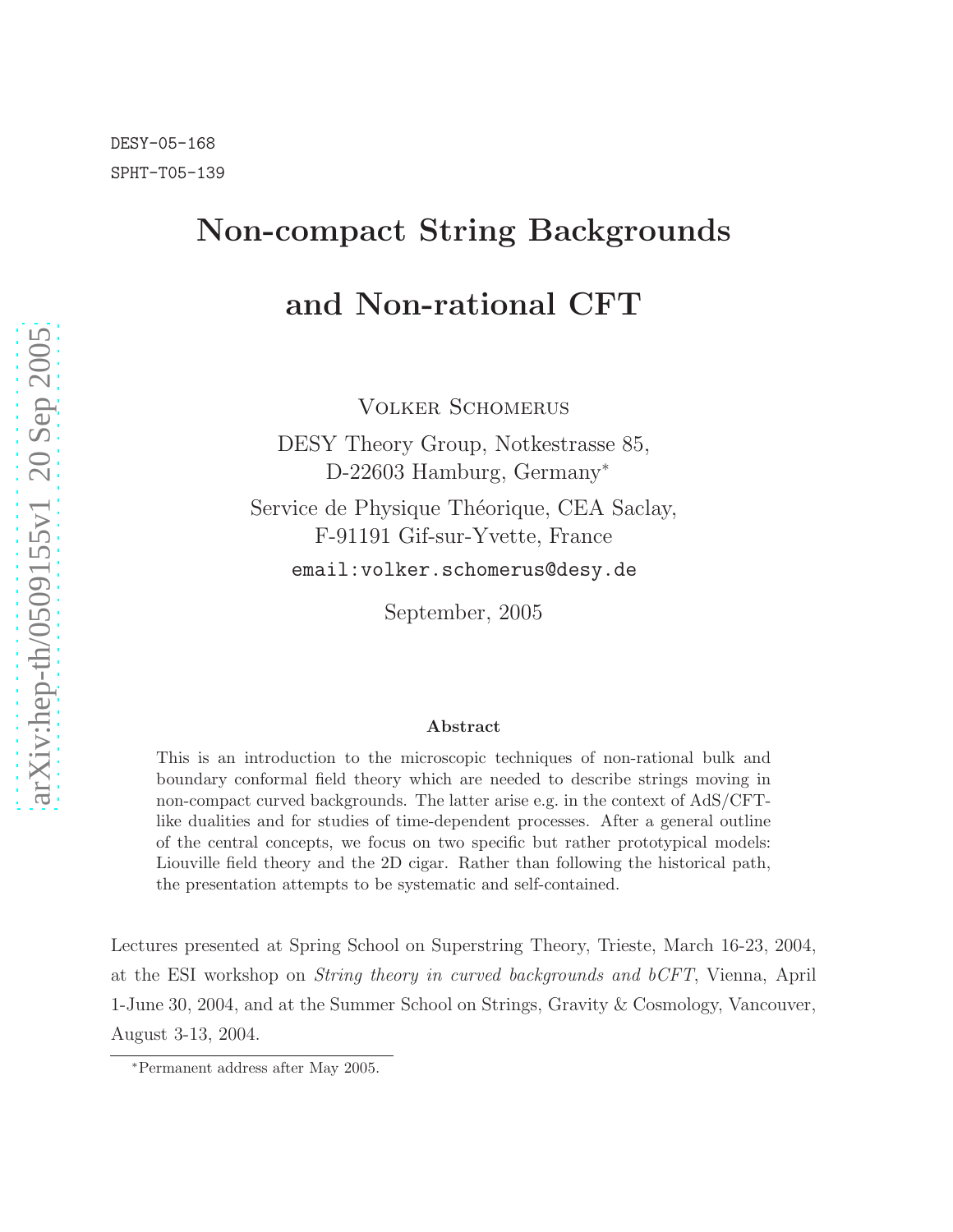# Contents

| 1              | Introduction                                                                                         | $\overline{2}$ |
|----------------|------------------------------------------------------------------------------------------------------|----------------|
| $\overline{2}$ | 2D Boundary conformal field theory                                                                   | $\overline{4}$ |
|                | 2.1                                                                                                  | $\overline{5}$ |
|                | The bootstrap program $\ldots \ldots \ldots \ldots \ldots \ldots \ldots \ldots \ldots \ldots$<br>2.2 | 9              |
|                | 2.3                                                                                                  | 13             |
|                | 2.4                                                                                                  | 19             |
|                | 2.5                                                                                                  | 21             |
| 3              | Bulk Liouville field theory                                                                          | 25             |
|                | 3.1                                                                                                  | 27             |
|                | The path integral approach $\ldots \ldots \ldots \ldots \ldots \ldots \ldots \ldots$<br>3.2          | 29             |
|                | 3.3                                                                                                  | 30             |
|                | 3.4                                                                                                  | 34             |
| 4              | Branes in the Liouville model                                                                        | 37             |
|                | 4.1                                                                                                  | 37             |
|                | Extended (FZZT) branes in Liouville theory<br>4.2                                                    | 42             |
| $\overline{5}$ | Strings in the semi-infinite cigar                                                                   | 52             |
|                | 5.1                                                                                                  | 54             |
|                | 5.2                                                                                                  | 58             |
|                | D1 and D2 branes in the cigar $\dots \dots \dots \dots \dots \dots \dots \dots \dots \dots$<br>5.3   | 67             |
| 6              | <b>Conclusions and Outlook</b>                                                                       | 72             |
| $\mathbf{A}$   | Appendix: Dotsenko-Fateev Integrals                                                                  | 75             |
|                | B Appendix: Elements of the Fusing matrix                                                            | 76             |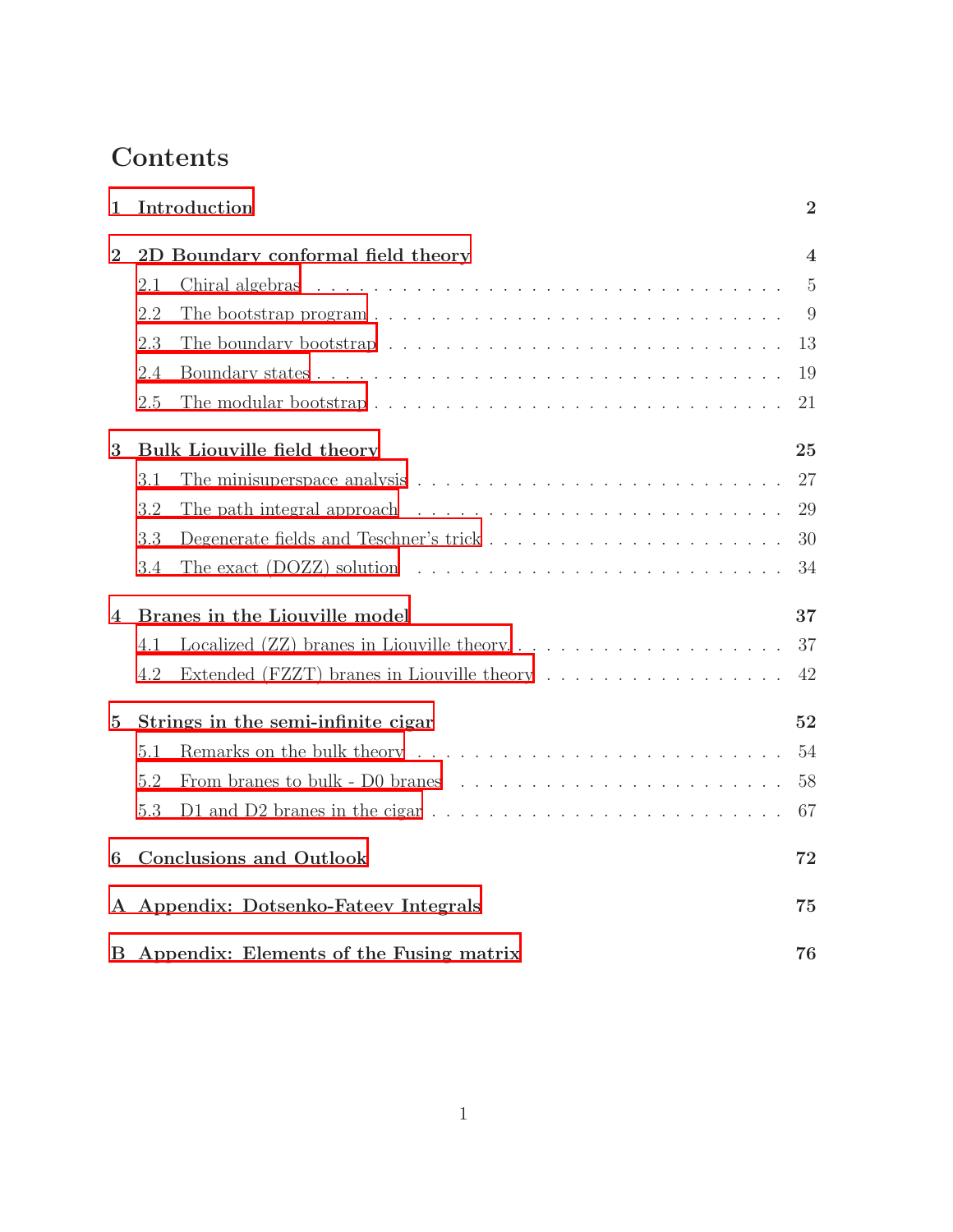# <span id="page-2-0"></span>1 Introduction

The microscopic techniques of (boundary) conformal field theory have played a key role for our understanding of string theory and a lot of technology has been developed in this field over the last 20 years. Most of the powerful results apply to strings moving in compact spaces. This is partly explained by the fact that, for at least one decade, progress of world-sheet methods was mainly driven by our need to understand non-trivial string compactifications. In addition, compact target spaces are simply more easy to deal with. Note in particular that compactness renders the spectra of the underlying worldsheet models discrete. This is a crucial feature of the associated 'rational conformal field theories' which allows to solve them using only algebraic tools (see e.g. [\[1,](#page-78-0) [2,](#page-78-1) [3,](#page-78-2) [4,](#page-78-3) [5\]](#page-78-4)). More recently, however, several profound problems of string theory urge us to consider models with continuous spectra. The aim of these lectures is therefore to explain how conformal field theory may be extended beyond the rational cases, to a description of closed and open strings moving in non-compact target spaces.

There are several motivations from string theory to address such issues. One of the main reasons for studies of non-rational conformal field theory comes from AdS/CFTlike dualities, i.e. from strong/weak coupling dualities between closed string theories in AdS-geometries and gauge theory on the boundary (see e.g. [\[6\]](#page-78-5)). If we want to use such a dual string theory description to learn something about gauge theory at finite 't Hooft coupling, we have to solve string theory in AdS, i.e. in a curved and non-compact space. Similarly, the study of little string theory, i.e. of the string theory on NS5-branes, involves a dual theory of closed strings moving in a non-trivial non-compact target space [\[7\]](#page-78-6). Finally, all studies of time dependent processes in string theory, such as e.g. the decay of tachyons [\[8\]](#page-78-7), necessarily involve non-compact target space-time since time is not compact. Both, the application to some of the most interesting string dualities and to time dependent backgrounds should certainly provide sufficient motivation to develop non-rational conformal field theory.

For compact backgrounds there are many model independent results, i.e. solutions or partial solutions that apply to a large class of models regardless of their geometry. The situation is quite different with non-compact target spaces. In fact, so far all studies have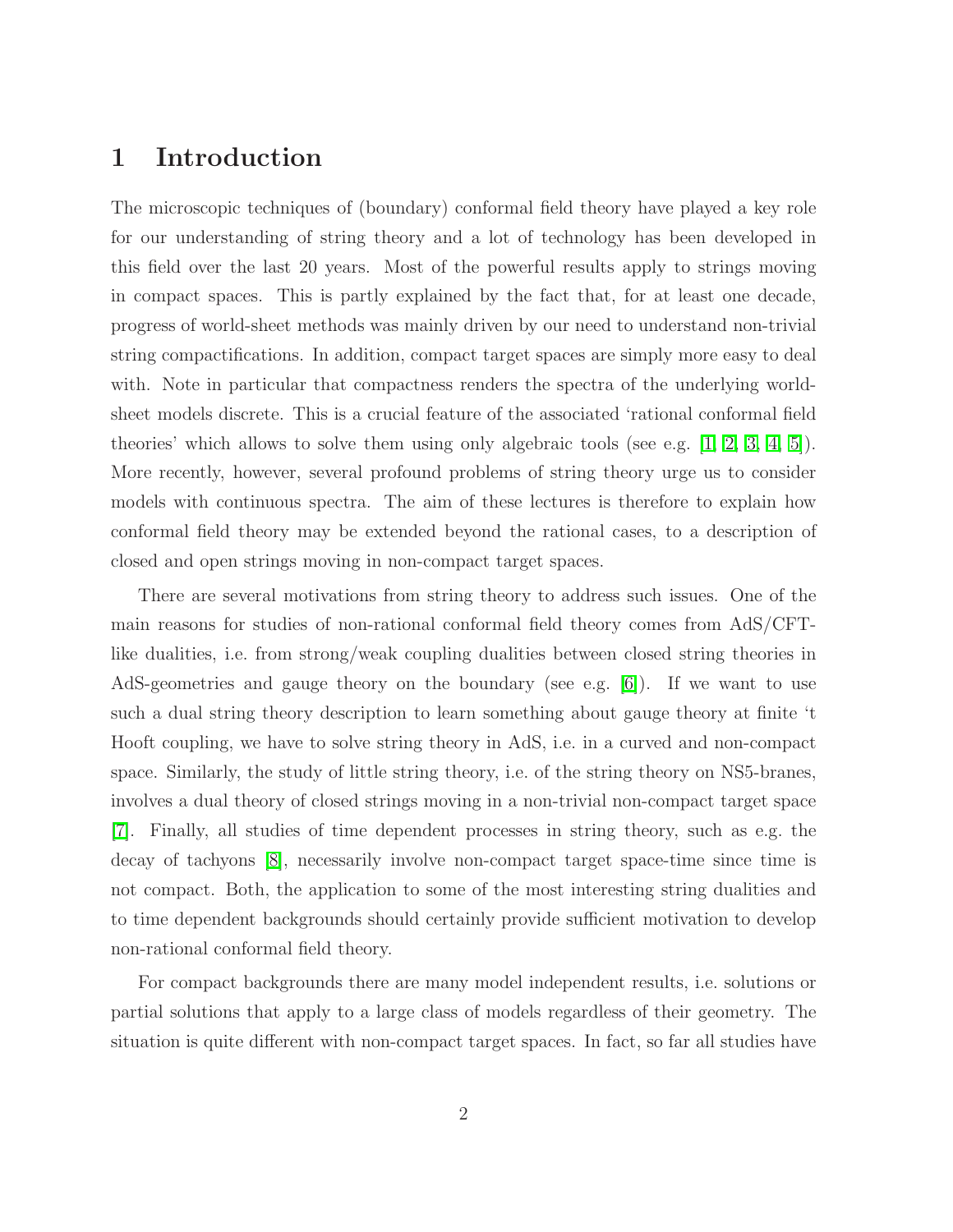been restricted to just a few fundamental models. This will reflect itself in the content of these lectures as we will mainly look at two different examples. The first is known as Liouville theory and it describes strings moving in an exponential potential (with a nonconstant dilaton). Our second example is the  $SL_2(\mathbb{R})/U(1)$ -coset theory. Its target space is a Euclidean version of the famous 2-dimensional black hole solution of string theory.

Fortunately, these two models have quite a few interesting applications already (which we shall only sketch in passing). From a more fundamental point of view, our examples are the non-compact analogues of the minimal models and the coset  $SU(2)/U(1)$  which have been crucial for the development of rational conformal field theory and its applications to string theory. As we shall review below, Liouville theory is e.g. used to build an important exactly solvable 2D toy model of string theory and it is believed to have applications to the study of tachyon condensation. The coset  $SL_2(\mathbb{R})/U(1)$ , on the other hand, appears as part of the transverse geometry of NS5-branes. Moreover, since the space  $AdS_3$  is the same as the group manifold of  $SL_2(\mathbb{R})$ , one expects the coset space  $SL_2(\mathbb{R})/U(1)$  to participate in an interesting low dimensional version of the AdS/CFT correspondence.

The material of these lectures will be presented in four parts. In the first lecture, we shall review some basic elements of (boundary) conformal field theory. Our main goal is to list the quantities that characterize an exact conformal field theory solution and to explain how they are determined. This part is entirely model independent and it can be skipped by readers that have some acquaintance with boundary conformal field theory and that are more interested in the specific problems of non-rational models. In lecture 2 and 3 we shall then focus on the solution of Liouville theory. Our discussion will begin with the closed string background. Branes and open strings in Liouville theory are the subject of the third lecture. Finally, we shall move on to the coset  $SL_2(\mathbb{R})/U(1)$ . There, our presentation will rely in parts on the experience from Liouville theory and it will stress the most interesting new aspects of the coset model.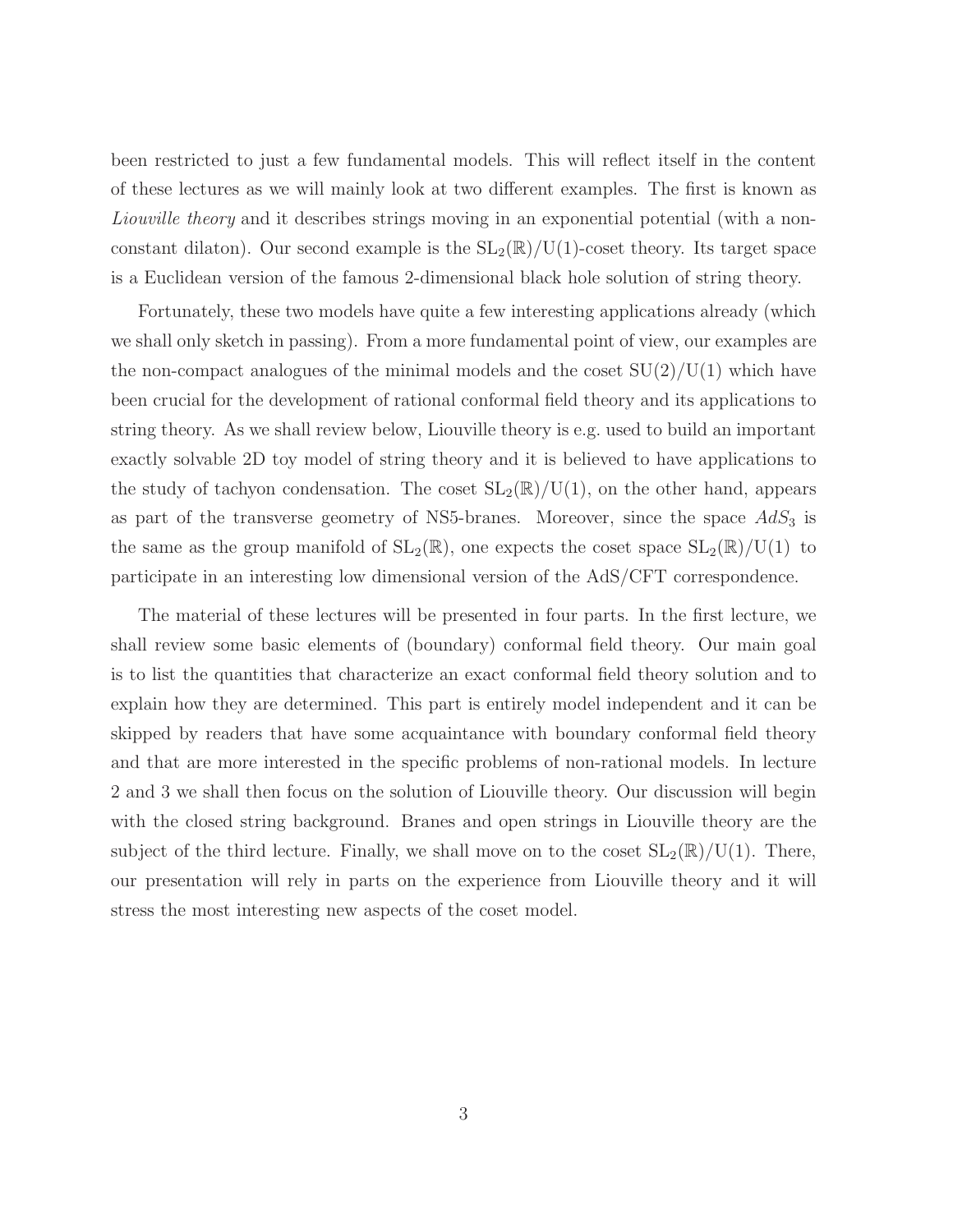### <span id="page-4-0"></span>2 2D Boundary conformal field theory

<span id="page-4-1"></span>The world-sheet description of strings moving in any target space of dimension D with background metric  $g_{\mu\nu}$  is based on the following 2-dimensional field theory for a dcomponent bosonic field  $X^{\mu}, \mu = 1, \ldots, d$ ,

$$
S[X] = \frac{1}{4\pi\alpha'} \int_{\Sigma} d^2 z \, g_{\mu\nu} \, \partial X^{\mu} \, \partial X^{\nu} + \dots \quad . \tag{2.1}
$$

In addition to the term we have shown, many further terms can appear and are necessary to describe the effect of non-trivial background B-fields, dilatons, tachyons or gauge fields when we are dealing with open strings. For superstring backgrounds, the world-sheet theory also contains fermionic fields  $\Psi^{\mu}$ . We shall see some of the extra terms in our examples below.

The world-sheet  $\Sigma$  that we integrate over in eq. [\(2.1\)](#page-4-1) will be either the entire complex plane (in the case of closed strings) or the upper half-plane (in the case of open strings). In the complex coordinates  $z, \bar{z}$  that we use throughout these notes, lines of constant Euclidean time are (half-)circles around the origin of the complex plane. The origin itself can be thought of as the infinite past.

When we are given any string background, our central task is to compute string amplitudes, e.g. for the joining of two closed strings or the absorption of a closed string mode by some brane etc. These quantities are directly related to various correlation functions in the 2D world-sheet theory [\(2.1\)](#page-4-1) and they may be computed, at least in principle, using path integral techniques. The remarkable success of 2D conformal field theory, however, was mainly based on a different approach that systematically exploits the representation theory of certain infinite dimensional symmetries which are known as chiral- or  $W$ -algebras. We will explain some of the underlying ideas and concepts momentarily.

One example of such a symmetry algebra already arises for strings moving in flat space. In this case, the equations of motion for the fields  $X^{\mu}$  require that  $\Delta X^{\mu} = \partial \overline{\partial} X^{\mu} = 0$ . Hence, the field

$$
J^{\nu}(z) \ := \ \partial X^{\nu}(z, \bar{z}) \ = \ \sum_{n} \alpha_n^{\nu} \, z^{-n-1}
$$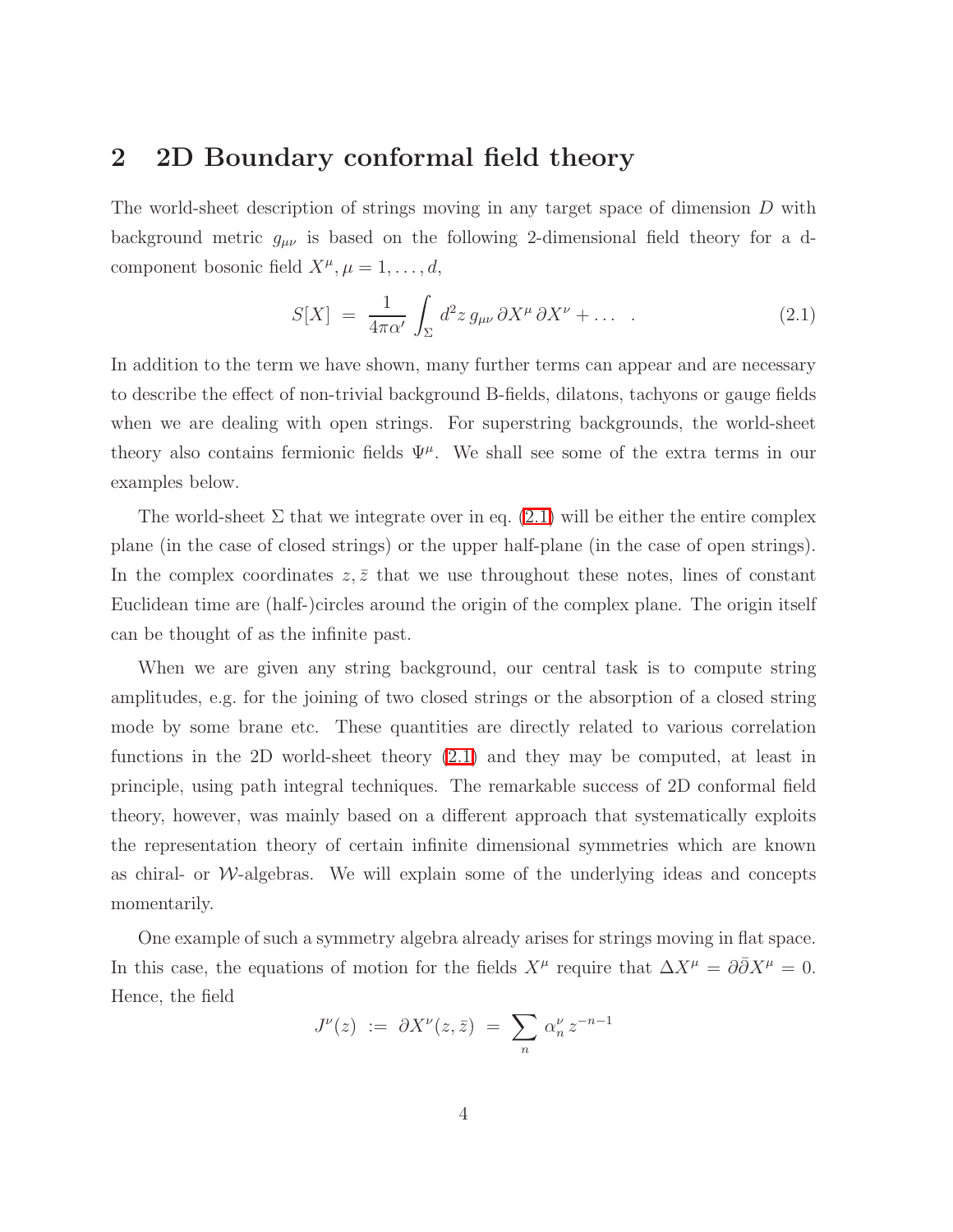depends holomorphically on z so that we can expand it in terms of Fourier modes  $\alpha_n^{\nu}$ . The canonical commutation relations for the bosonic fields  $X^{\mu}$  are easily seen to imply that the modes  $\alpha_n^{\nu}$  obey the following relations,

$$
[\,\alpha_n^{\nu}\,,\,\alpha_m^{\mu}\,]\ =\ n\,\delta^{\nu\mu}\,\delta_{n,-m}\ .
$$

This is a very simple, infinite dimensional algebra which is known as U(1)-current algebra. There exists a second commuting copy of this algebra that is constructed from the antiholomorphic field  $\bar{J}^{\nu} = \bar{\partial}X^{\nu}(z,\bar{z})$ . Even though the operators  $\alpha_n^{\nu}$  are certainly useful in describing oscillation modes of closed and open strings, their algebraic structure is not really needed to solve the 2D free field theory underlying string theory in flat space.

Things change drastically when the background in curved, i.e. when the background fields depend on the coordinates  $X^{\mu}$ . In fact, whenever this happens, the action [\(2.1\)](#page-4-1) ceases to be quadratic in the fields and hence its integration can no longer be reduced to the computation of Gaussian integrals. In such more intricate situations, it becomes crucial to find and exploit generalizations of the  $U(1)$ -current algebra. We will see this in more detail below after a few introductory comments on chiral algebras.

#### <span id="page-5-0"></span>2.1 Chiral algebras

Chiral algebras can be considered as symmetries of 2D conformal field theory. Since they play such a crucial role for all exact solutions, we shall briefly go through the most important notions in the representation theory of chiral algebras. These include the set  $\mathcal J$ of representations, modular transformations, the fusion of representations and the fusing matrix F. The general concepts are illustrated in the case of the  $U(1)$ -current algebra. Readers feeling familiar with the aforementioned notions may safely skip this subsection.

**Representation theory.** Chiral- or W-algebras are generated by the modes  $W_n^{\nu}$  of a finite set of (anti-)holomorphic fields  $W^{\nu}(z)$ . These algebras mimic the role played by Lie algebras in atomic physics. Recall that transition amplitudes in atomic physics can be expressed as products of Clebsch-Gordan coefficients and so-called reduced matrix elements. While the former are purely representation theoretic data which depend only on the symmetry of the theory, the latter contain all the information about the physics of the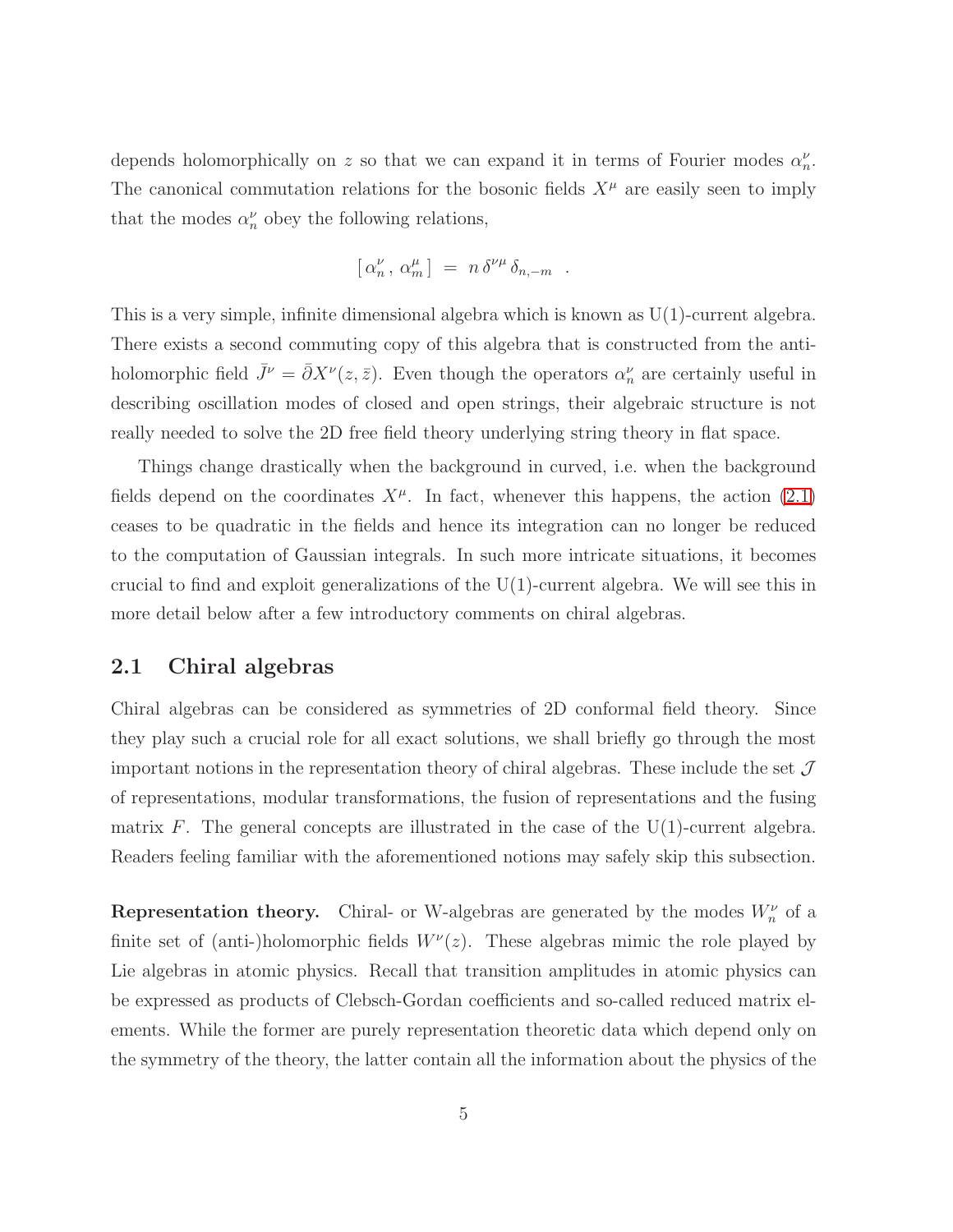specific system. Similarly, amplitudes in conformal field theory are built from representation theoretic data of W-algebras along with structure constants of the various operator product expansions, the latter being the reduced matrix elements of conformal field theory. In the conformal bootstrap, the structure constants are determined as solutions of certain algebraic equations which arise as factorization constraints and we will have to say a lot more about such equations as we proceed. Constructing the representation theoretic data, on the other hand, is essentially a mathematical problem which is the same for all models that possess the same chiral symmetry. Throughout most of the following text we shall not be concerned with this part of the analysis and simply use the known results. But it will be useful to have a few elementary notions in mind.

We consider a finite number of bosonic chiral fields  $W^{\nu}(z)$  with positive integer conformal dimension  $h_{\nu}$  and require that there is one distinguished chiral field  $T(z)$  of conformal dimension  $h = 2$  whose modes  $L_n$  satisfy the usual Virasoro relations for central charge c. Their commutation relations with the Laurent modes  $W_n^{\nu}$  of  $W^{\nu}(z)$  are assumed to be of the form

<span id="page-6-0"></span>
$$
[L_n, W_m^{\nu}] = (n(h_{\nu} - 1) - m) W_{n+m}^{\nu} . \tag{2.2}
$$

In addition, the modes of the generating chiral fields also possess commutation relations among each other which need not be linear in the modes. The algebra generated by the modes  $W_n^{\nu}$  is the chiral or W-algebra  $\mathcal W$  (for a precise definition and examples see [\[9\]](#page-78-8) and in particular [\[10\]](#page-78-9)). We shall also demand that  $W$  comes equipped with a  $*$ -operation.

Sectors  $V_i$  of the chiral algebra are irreducible (unitary) representations of W for which the spectrum of  $L_0$  is bounded from below. Our requirement on the spectrum of  $L_0$ along with the commutation relations [\(2.2\)](#page-6-0) implies that any  $\mathcal{V}_i$  contains a sub-space  $V_i^0$ of ground states which are annihilated by all modes  $W_n^{\nu}$  such that  $n > 0$ . The spaces  $V_i^0$ carry an irreducible representation of the zero mode algebra  $\mathcal{W}^0$ , i.e. of the algebra that is generated by the zero modes  $W_0^{\nu}$ , and we can use the operators  $W_n^{\nu}$ ,  $n < 0$ , to create the whole sector  $V_i$  out of states in  $V_i^0$ . Unitarity of the sectors means that the space  $V_i$  may be equipped with a non-negative bi-linear form which is compatible with the ∗-operation on  $W$ . This requirement imposes a constraint on the allowed representations of the zero mode algebra on ground states. Hence, one can associate a representation  $V_i^0$  of the zero mode algebra to every sector  $\mathcal{V}_i$ , but for most chiral algebras the converse is not true. In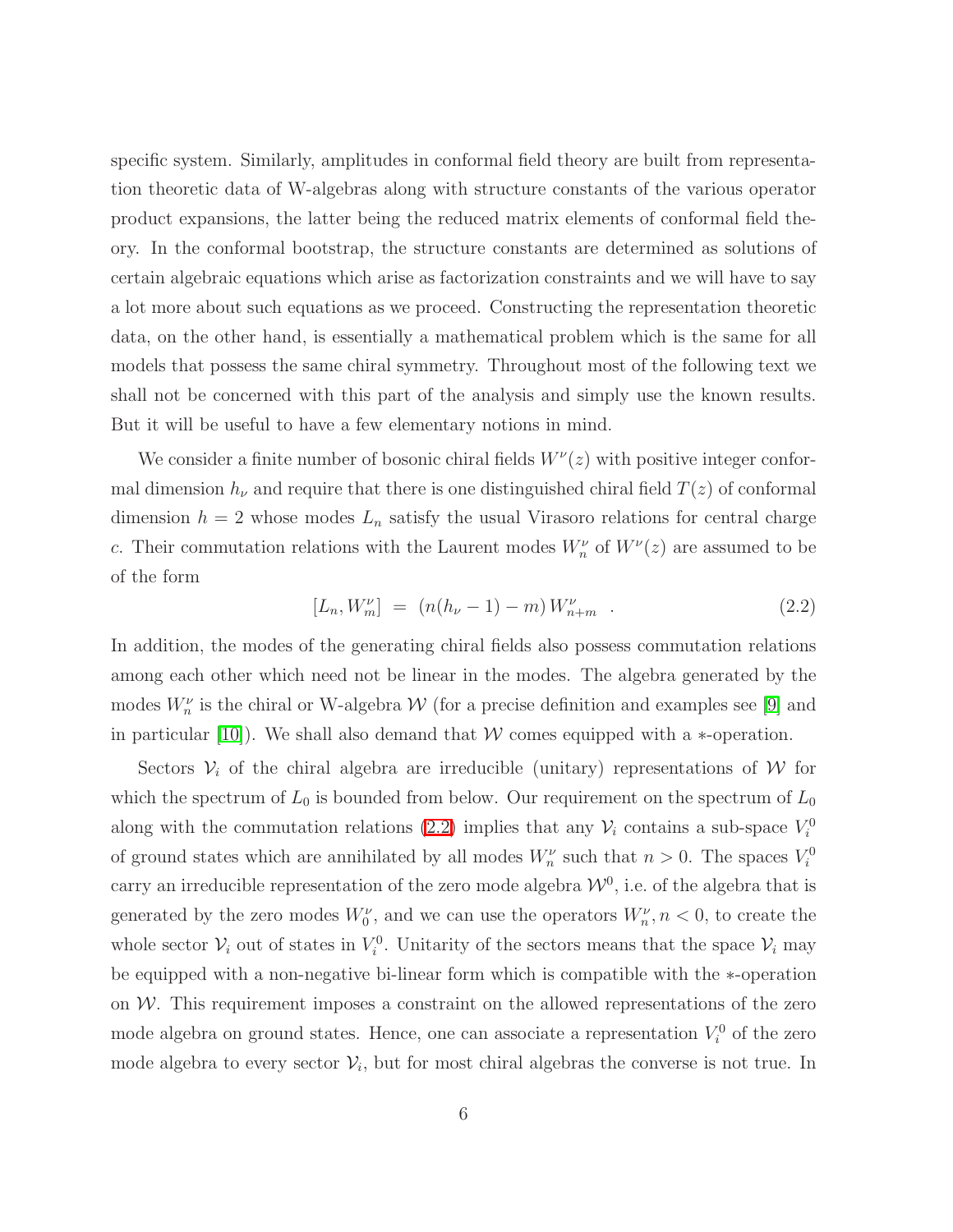other words, the sectors  $V_i$  of W are labeled by elements i taken from a subset  $\mathcal J$  within the set of all irreducible (unitary) representations of the zero mode algebra.

For a given sector  $V_i$  let us denote by  $h_i$  the lowest eigenvalue of the Virasoro mode  $L_0$ . Furthermore, we introduce the *character* 

$$
\chi_i(q) = \operatorname{tr}_{\mathcal{V}_i} (q^{L_0 - \frac{c}{24}}) .
$$

The full set of these characters  $\chi_i, i \in \mathcal{J}$ , has the remarkable property to close under modular conjugation, i.e. there exists a complex valued matrix  $S = (S_{ij})$  such that

<span id="page-7-0"></span>
$$
\chi_i(\tilde{q}) = S_{ij} \chi_j(q) \tag{2.3}
$$

where  $\tilde{q} = \exp(-2\pi i/\tau)$  for  $q = \exp(2\pi i\tau)$ , as usual.

Just as in the representation theory of Lie-algebras, there exists a product ◦ of sectors which is known as the fusion product. Its definition is based on the following family of homomorphisms (see e.g. [\[11\]](#page-78-10))

$$
\delta_z(W_n^{\nu}) := e^{-zL_{-1}} W_n^{\nu} e^{zL_{-1}} \otimes 1 + 1 \otimes W_n^{\nu}
$$
  
= 
$$
\sum_{m=0}^{\infty} {h_{\nu} + n - 1 \choose m} z^{n + h_{\nu} - 1 - m} W_{1 + m - h_{\nu}}^{\nu} \otimes 1 + 1 \otimes W_n^{\nu}
$$
 (2.4)

which is defined for  $n > -h_{\nu}$ . The condition on n guarantees that the sum on the right hand side terminates after a finite number of terms. Suppose now that we are given two sectors  $\mathcal{V}_j$  and  $\mathcal{V}_i$ . With the help of  $\delta_z$  we define an action of the modes  $W_n^{\nu}, n > -h_{\nu}$ , on their product. This action can be used to search for ground states and hence for sectors  $k$ in the fusion product  $j \circ i$ . To any three such labels  $j, i, k$  there is assigned an intertwiner

$$
V(\begin{array}{cc}j\\k^{j}\end{array})(z): \mathcal{V}_j\otimes\mathcal{V}_i\ \rightarrow\ \mathcal{V}_k
$$

which intertwines between the action  $\delta_z$  on the product and the usual action on  $\mathcal{V}_k$ . If we pick an orthonormal basis  $\{|j,\nu\rangle\}$  of vectors in  $\mathcal{V}_j$  we can represent the intertwiner V as an infinite set of operators

$$
V(\begin{array}{c}\n j.\nu \\
k.\n \end{array})(z) := V(\begin{array}{c}\n j \\
k.\n \end{array})([j,\nu); \cdot](z) : \mathcal{V}_i \to \mathcal{V}_k .
$$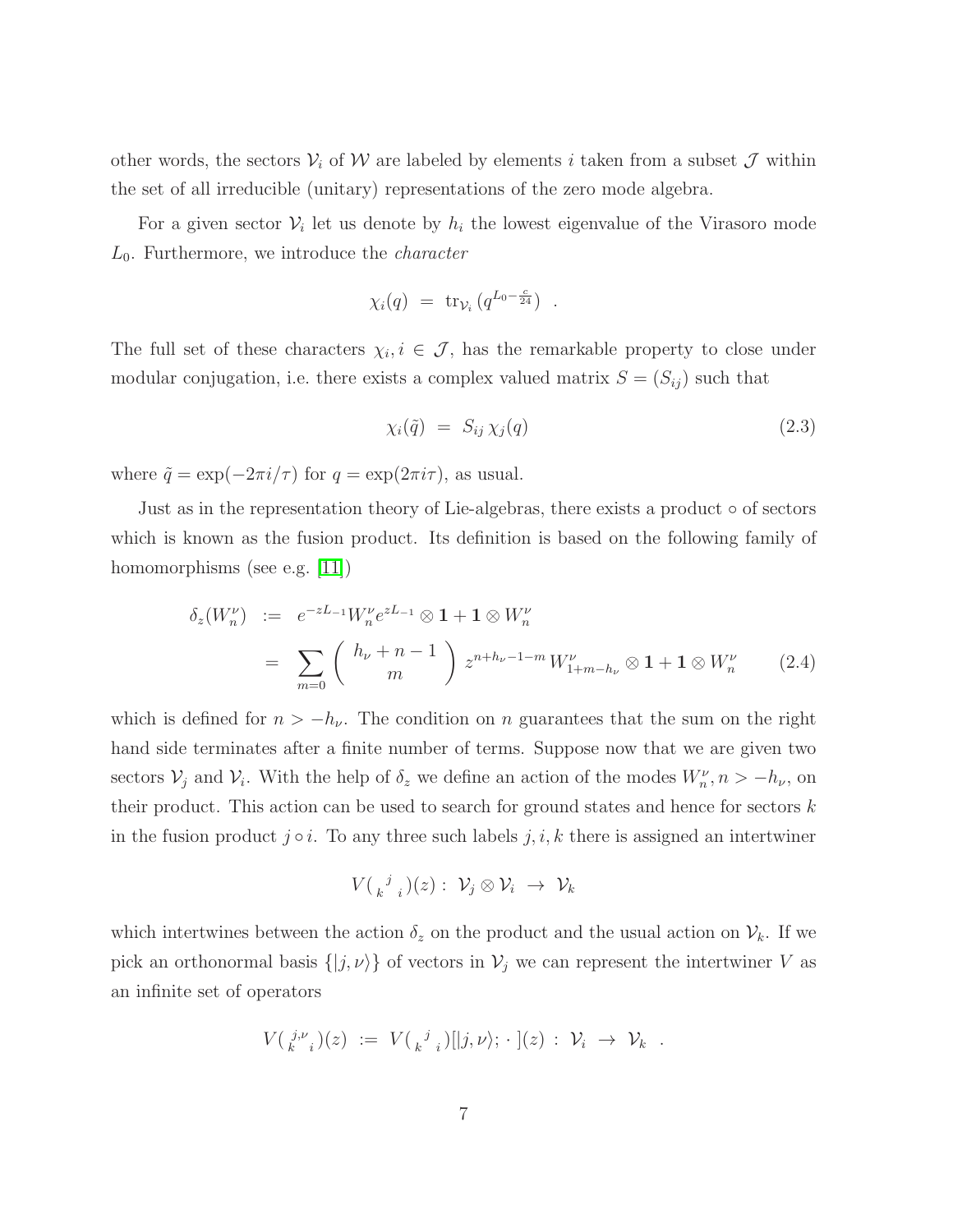Up to normalization, these operators are uniquely determined by the intertwining property mentioned above. The latter also restricts their operator product expansions to be of the form

$$
V(\begin{array}{c}j_1,\mu \\ k-r\end{array})(z_1) V(\begin{array}{c}j_2,\nu \\ r-i\end{array})(z_2) = \sum_{s,\rho} F_{rs}[\begin{array}{c}j_2 \ j_1 \\ k\end{array}] V(\begin{array}{c}s,\rho \\ k-i\end{array})(z_2) \langle s,\rho|V(\begin{array}{c}j_2,\nu \\ s-j_1\end{array})(z_{12})|j_1,\mu\rangle ,
$$

where  $z_{12} = z_1 - z_2$ . The coefficients F that appear in this expansion form the fusing matrix of the chiral algebra  $W$ . Once the operators V have been constructed for all ground states  $|j, \nu\rangle$ , the fusing matrix can be read off from the leading terms in the expansion of their products. Explicit formulas can be found in the literature, at least for some chiral algebras. We also note that the defining relation for the fusing matrix admits a nice pictorial presentation (see Figure 1). It presents the fusing matrix as a close relative of the 6J-symbols which are known from the representation theory of finite dimensional Lie algebras.



Figure 1: Graphical description of the fusing matrix. All the lines are directed as shown in the picture. Reversal of the orientation can be compensated by conjugation of the label. Note that in our conventions, one of the external legs is oriented outwards. This will simplify some of the formulas below.

**Example: the U(1)-theory.** The chiral algebra of a single free bosonic field is known as U(1)-current algebra. It is generated by the modes  $\alpha_n$  of the current  $J(z)$  with the reality condition  $\alpha_n^* = \alpha_{-n}$ . There is only one real zero mode  $\alpha_0 = \alpha_0^*$  so that the zero mode algebra  $\mathcal{W}^0$  is abelian. Hence, all its irreducible representations are 1-dimensional and there is one such representation for each real number  $k$ . The vector that spans the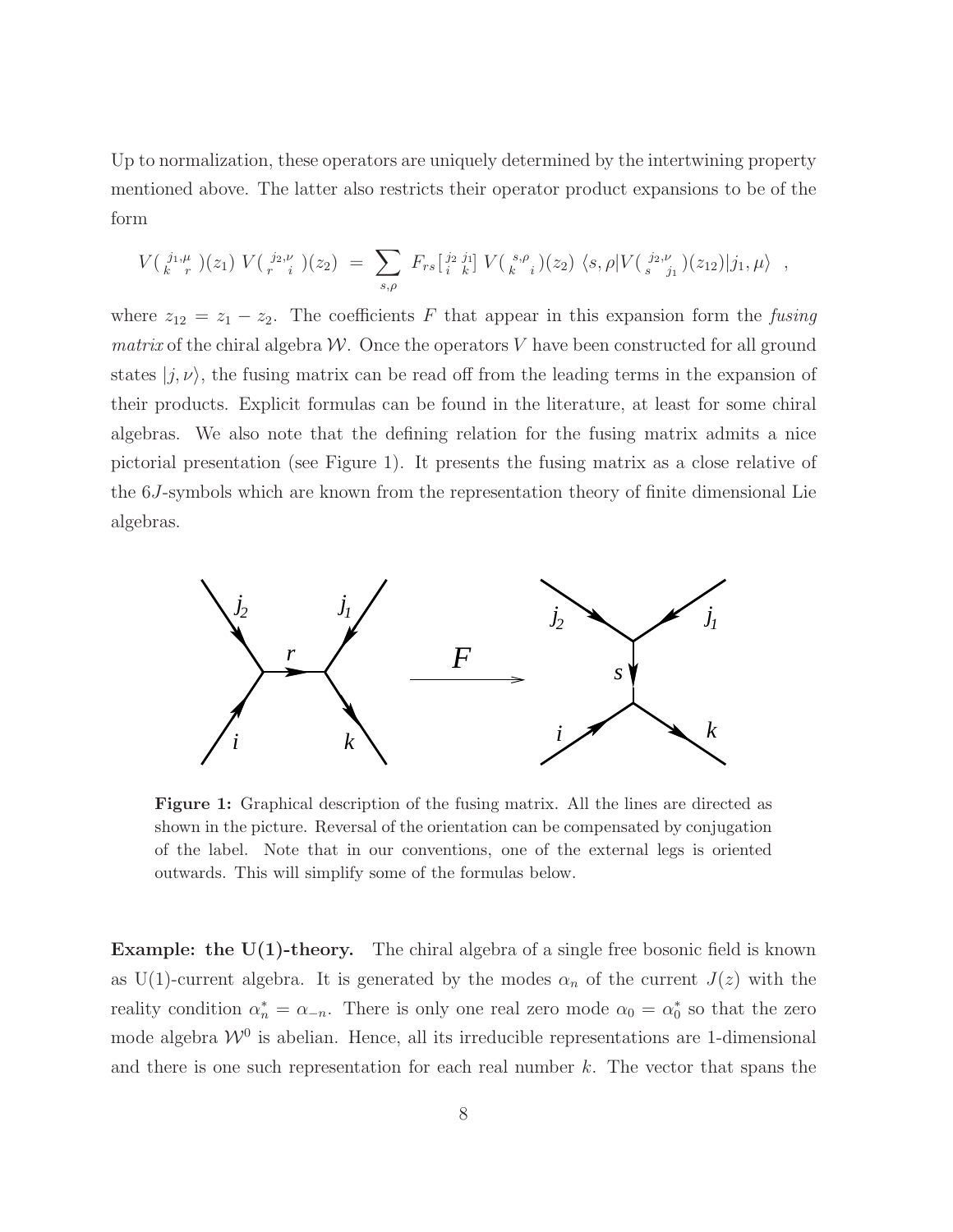corresponding 1-dimensional space  $V_k^0$  is denoted by  $|k\rangle$ . It is easy to see that the space  $V_k$  which we generate out of  $|k\rangle$  by the creation operators  $\alpha_{-n}$  admits a positive definite bilinear form for any choice of k. Hence,  $\mathcal{J} = \mathbb{R}$  coincides with the set of irreducible representations of the zero mode algebra in this special case.

The character  $\chi_k$  of the sector  $\mathcal{V}_k$  with conformal weight  $h_k = \alpha' k^2/2$  is given by

$$
\chi_k(q) \; = \; \frac{1}{\eta(q)} \; q^{\alpha' \frac{k^2}{2}} \;\; .
$$

Along with the well known property  $\eta(\tilde{q}) = \sqrt{-i\tau}\eta(q)$ , the computation of a simple Gaussian integral shows that

$$
\chi_k(\tilde{q}) = \sqrt{\alpha'} \int dk' e^{2\pi i \alpha' k k'} \chi_{k'}(q) =: \sqrt{\alpha'} \int dk' S_{k k'} \chi_{k'}(q) . \qquad (2.5)
$$

This means that the entries of the S-matrix are phases, i.e.  $S_{kk'} = \exp(2\pi i \alpha' k k')$ . Furthermore, it is not too difficult to determine the fusion of two sectors. In fact, the action of  $\delta_z$  on the zero mode  $\alpha_0$  is given by

$$
\delta_z(\alpha_0) = \alpha_0 \otimes \mathbf{1} + \mathbf{1} \otimes \alpha_0
$$

since the current J has conformal weight  $h = 1$ . This shows that the fusion product amounts to adding the momenta, i.e.  $k_1 \circ k_2 = k_1 + k_2$ . In other words, the product of two sectors  $k_1$  and  $k_2$  contains a single sector  $k_1 + k_2$ .

In this case even the Fusing matrix is rather easy to compute. In fact, we can write down an explicit formula for the intertwining operators  $V$ . They are given by the normal ordered exponentials  $\exp ikX$  of the chiral field  $X(z) = \int^z dz' J(z')$ , restricted to the spaces  $\mathcal{V}_{k'}$ . When the operator product of two such exponentials with momenta  $k_1$  and  $k_2$  is expanded in the distance  $z_1 - z_2$ , we find an exponential with momentum  $k_1 + k_2$ . The coefficient in front of this term is trivial, implying triviality for the fusing matrix.

#### <span id="page-9-0"></span>2.2 The bootstrap program

Having reviewed some elements from the representation theory of chiral algebras we will now turn to discuss the 'reduced matrix elements' that are most important for the exact solution of closed and open string backgrounds. These include the coupling of three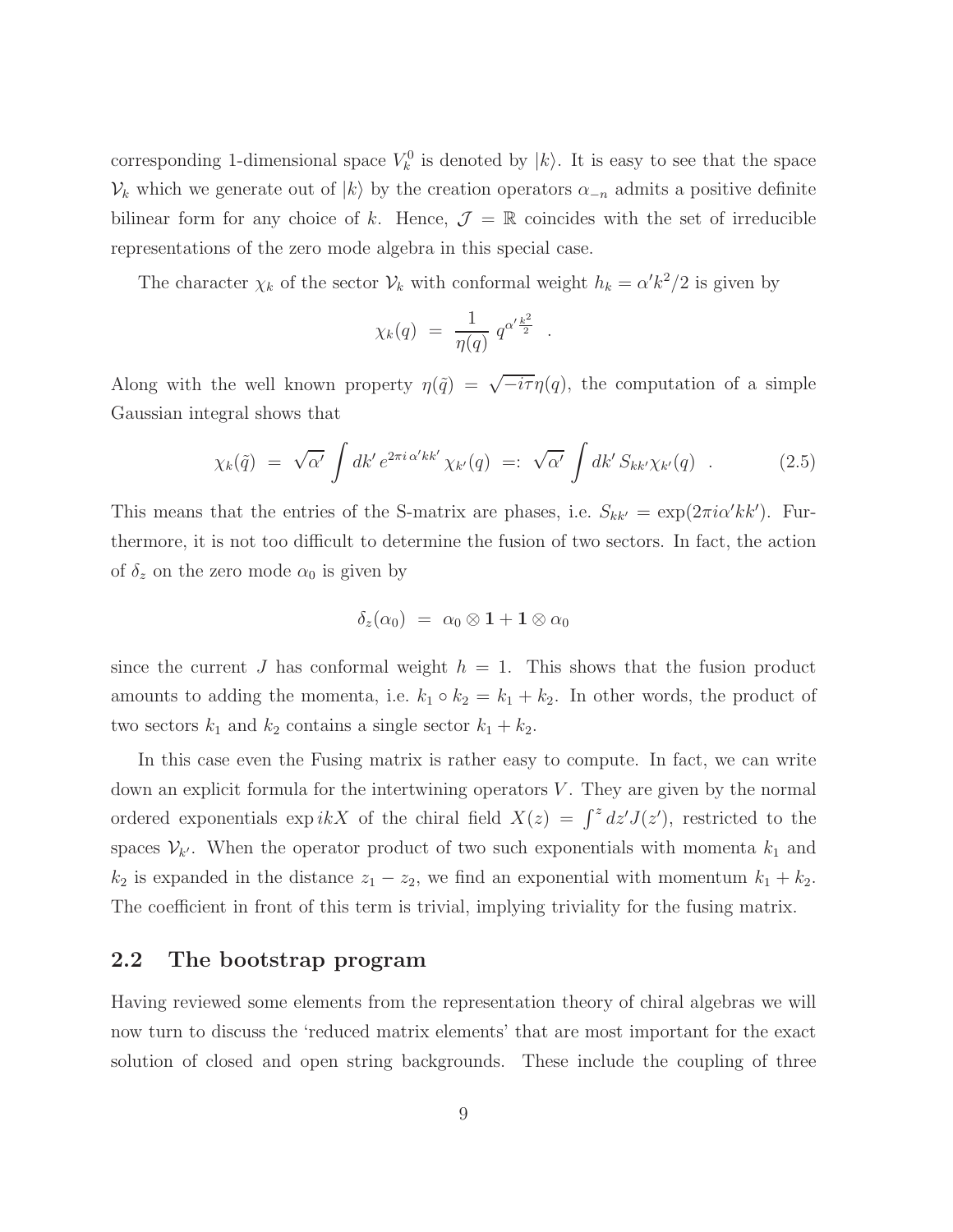closed strings and the coupling of closed strings to branes in the background. We shall find that these data are constrained by certain nonlinear (integral) equations. Two of these conditions, the crossing symmetry for the bulk couplings and the cluster property for the coupling of closed strings to branes will be worked out explicitly.

**Bulk fields and bulk OPE.** Among the bulk fields  $\Phi(z,\bar{z})$  of a conformal field theory on the complex plane we have already singled out the so-called chiral fields which depend on only one of the coordinates z or  $\overline{z}$  so that they are either holomorphic,  $W = W(z)$ , or anti-holomorphic,  $\bar{W} = \bar{W}(\bar{z})$ . The most important of these chiral fields, the Virasoro fields  $T(z)$  and  $\overline{T}(z)$ , come with the stress tensor and hence they are present in any conformal field theory. But in most models there exist further (anti-)holomorphic fields  $W(z)$  whose Laurent modes give rise to two commuting chiral algebras.

These chiral fields  $W(z)$  and  $\bar{W}(\bar{z})$  along with all other fields  $\Phi(z,\bar{z})$  that might be present in the theory can be considered as operators on the state space  $\mathcal{H}^{(P)}$  of the model. The latter admits a decomposition into irreducible representations  $\mathcal{V}_i$  and  $\bar{\mathcal{V}}_i$  of the two commuting chiral algebras,

<span id="page-10-0"></span>
$$
\mathcal{H}^{(P)} = \bigoplus_{i,\bar{i}} \mathcal{V}_i \otimes \bar{\mathcal{V}}_{\bar{i}} \qquad (2.6)
$$

While writing a sum over i and  $\bar{\imath}$  we should keep in mind that for non-compact backgrounds the 'momenta' i are typically continuous, though there can appear discrete contributions in the spectrum as well. Throughout this general introduction we shall stick to summations rather than writing integrals. Let us finally also agree to reserve the label  $i = 0$  for the vacuum representation  $V_0$  of the chiral algebra.

To each state in the space  $\mathcal{H}^{(P)}$  we can assign a (normalizable) field. Fields associated with ground states of  $\mathcal{H}^{(P)}$  are particularly important. We shall denote them by  $\Phi_{i,\bar{i}}(z,\bar{z})$ and refer to these fields as *primary fields*. In this way, we single out one field for each summand in the decomposition [\(2.6\)](#page-10-0). All other fields in the theory can be obtained by multiplying the primary fields with chiral fields and their derivatives.

So far, we have merely talked about the space of bulk fields. But more data is needed to characterize a closed string background. These are encoded in the short distance singularities of correlation functions or, equivalently, in the structure constants of the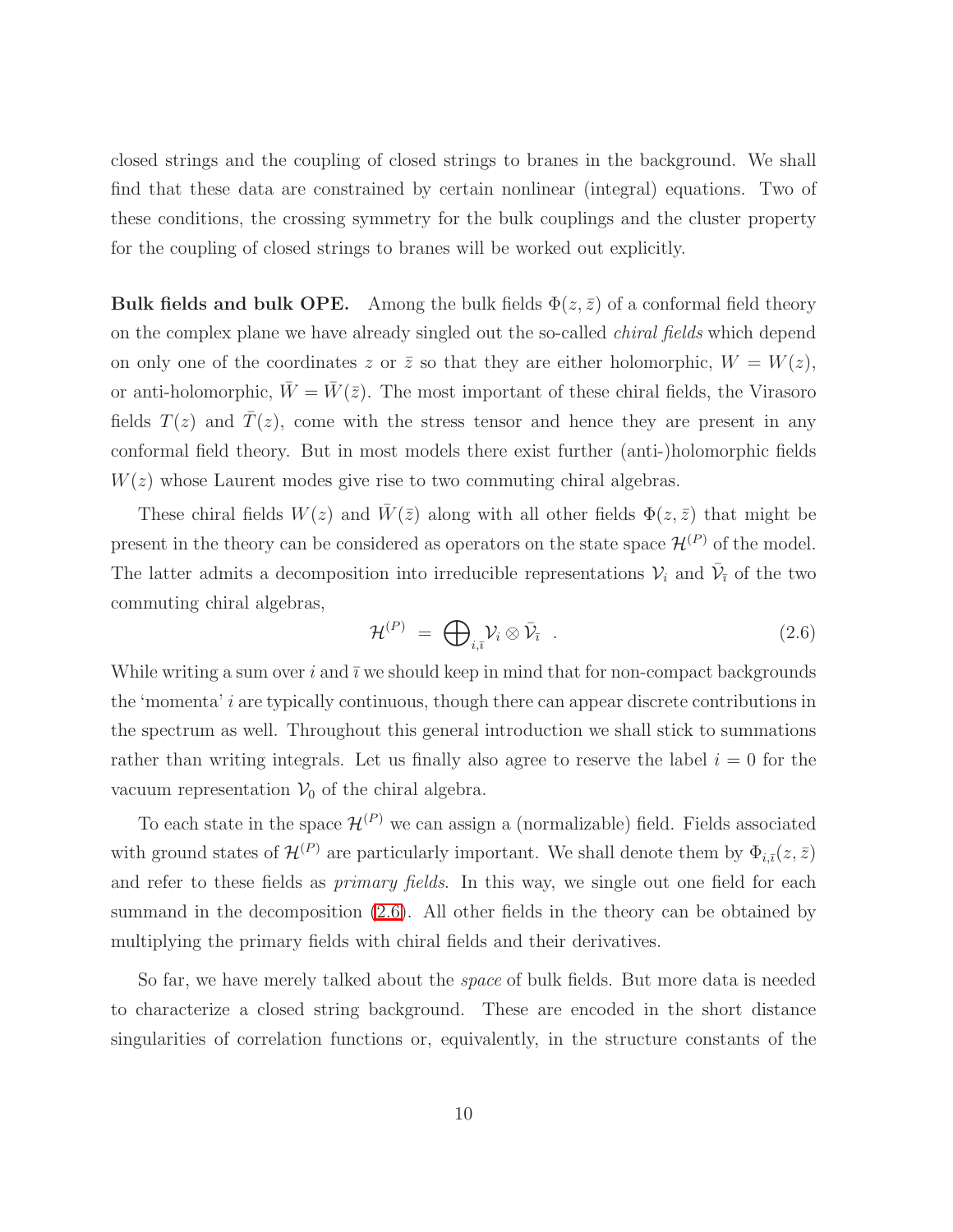<span id="page-11-1"></span>operator product expansions

$$
\Phi_{i,\bar{i}}(z_1,\bar{z}_1)\Phi_{j,\bar{j}}(z_2,\bar{z}_2) = \sum_{n\bar{n}} C_{i\bar{i};j\bar{j}}^{n\bar{n}} z_{12}^{h_n-h_i-h_j} \bar{z}_{12}^{\bar{h}_n-\bar{h}_i-\bar{h}_j} \Phi_{n,\bar{n}}(z_2,\bar{z}_2) + \dots \quad . \tag{2.7}
$$

Here,  $z_{12} = z_1 - z_2$  and  $h_i$ ,  $\bar{h}_{\bar{i}}$  denote the conformal weights of the field  $\Phi_{i,\bar{i}}$ , i.e. the values of  $L_0$  and  $\bar{L}_0$  on  $V_i^0 \otimes \bar{V}_i^0$ . The numbers C describe the scattering amplitude for two closed string modes combining into a single one ("pant diagram"). Since all higher scattering diagrams can be cut into such 3-point vertices, the couplings C should encode the full information about our closed string background. This is indeed the case.

Crossing symmetry. Obviously, the possible closed string couplings of a consistent string background must be very strongly constrained. The basic condition on the couplings C arises from the investigation of 4-point amplitudes. Figure 2 encodes two ways to decompose a diagram with four external closed string states into 3-point vertices.



Figure 2: Graphical representation of the crossing symmetry conditions. The double lines represent closed string modes and remind us of the two commuting chiral algebras (bared and unbarred) in a bulk theory.

Accordingly, there exist two ways to express the amplitude through products of couplings C. Since both cutting patterns must ultimately lead to the same answer, consistency of the 4-point amplitude gives rise to a quadratic equation for the 3-point couplings. A more detailed investigation shows that the coefficients in this equation are determined by the Fusing matrix  $F$ ,

<span id="page-11-0"></span>
$$
\sum_{p\bar{p}} F_{pq} \left[ \begin{array}{c} i \\ i \end{array} \right] F_{\bar{p}\bar{q}} \left[ \begin{array}{c} \bar{j} \\ \bar{i} \end{array} \right] C_{i\bar{i},j\bar{j}} \,^{\bar{p}} C_{p\bar{p},k\bar{k}} \,^{\bar{l}\bar{l}} = C_{j\bar{j},k\bar{k}} \,^{q\bar{q}} C_{i\bar{i},q\bar{q}} \,^{\bar{l}\bar{l}} \tag{2.8}
$$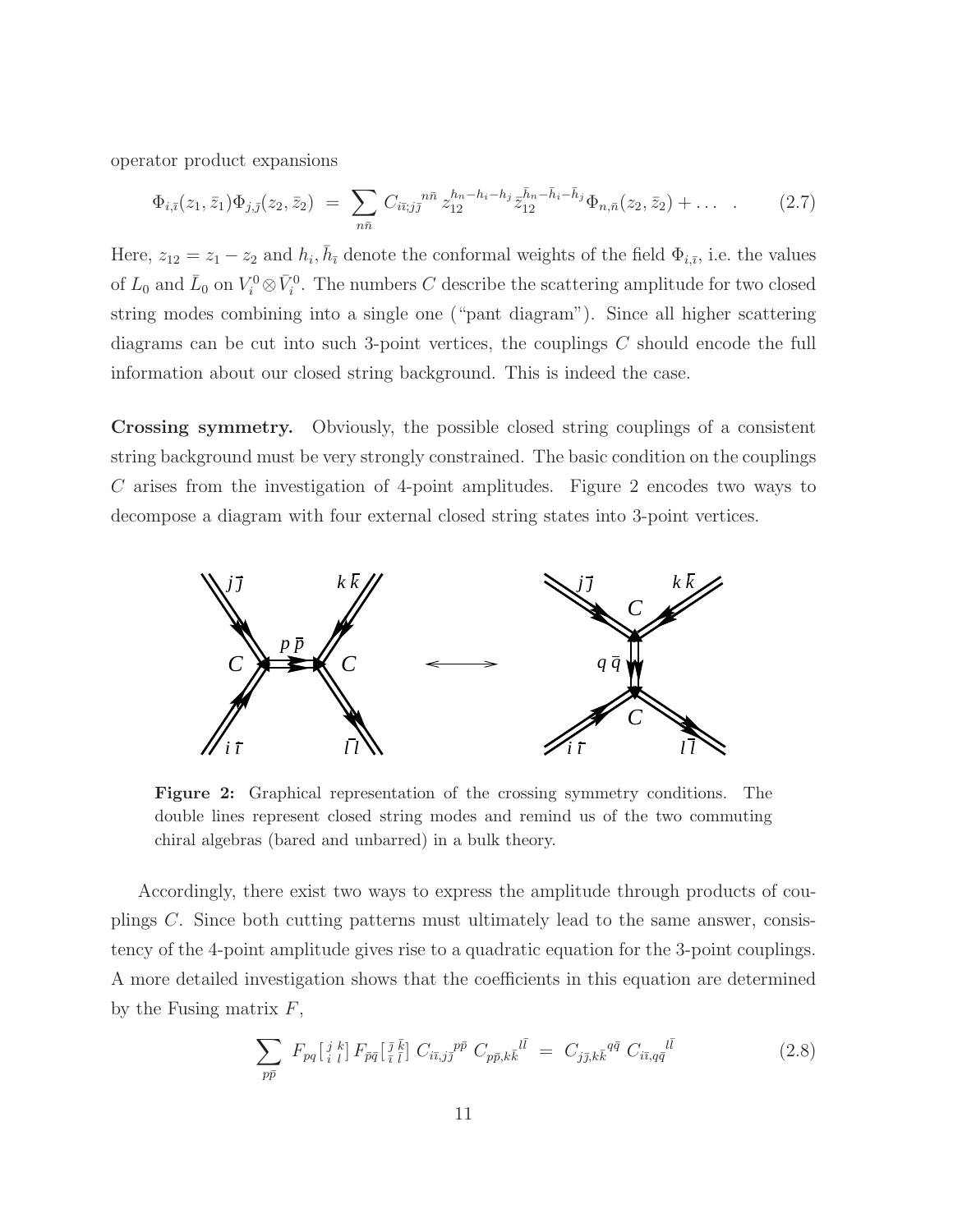These factorization constraints on the 3-point couplings C of closed strings are known as crossing symmetry condition. The construction of a consistent closed string background is essentially equivalent to finding a solution of eq. [\(2.8\)](#page-11-0).

Example: The free boson. Let us once more pause for a moment and illustrate the general concepts in the example of a single free boson. In this case, the state space of the bulk theory is given by

<span id="page-12-0"></span>
$$
\mathcal{H}^{(P)} = \int dk \; \mathcal{V}_k \otimes \bar{\mathcal{V}}_k \quad . \tag{2.9}
$$

As long as we do not compactify the theory, there is a continuum of sectors parametrized by  $i = k = \overline{i}$ . The formula [\(2.9\)](#page-12-0) provides a decomposition of the space of bulk fields into irreducible representations of the chiral algebra that is generated by the modes  $\alpha_n$  and  $\bar{\alpha}_n$  (see above). States in  $\mathcal{V}_k \otimes \bar{\mathcal{V}}_k$  are used to describe all the modes of a closed string that moves with center of mass momentum  $k$  through the flat space.

Associated with the ground states  $|k\rangle \otimes |k\rangle$  we have bulk field  $\Phi_{k,k}(z,\bar{z})$  for each momentum  $k$ . These fields are the familiar closed string vertex operators,

$$
\Phi_{k,k}(z,\bar{z}) = \exp(ikX(z,\bar{z})) : .
$$

Their correlation functions are rather easy to compute (see e.g. [\[12\]](#page-79-0)). From such expressions one can read off the following short distance expansion

$$
\Phi_{k_1,k_1}(z_1,\bar{z}_1)\,\Phi_{k_2,k_2}(z_2,\bar{z}_2)\,\sim\,\int dk\,\delta(k_1+k_2-k)\,|z_1-z_2|^{\alpha'(k_1^2+k_2^2-k^2)}\,\Phi_{k,k}(z_2,\bar{z}_2)+\ldots
$$

<span id="page-12-1"></span>Comparison with our general form [\(2.7\)](#page-11-1) of the operator products shows that the coefficients C are simply given by

$$
C_{k_1\bar{k}_1,k_2\bar{k}_2}^{k\bar{k}} = C_{k_1k_2}^{k} = \delta(k_1 + k_2 - k) \quad . \tag{2.10}
$$

Note that the exponent and the coefficient of the short distance singularity are a direct consequence of the equation of motion  $\Delta X(z,\bar{z}) = 0$  for the free bosonic field. In fact, the equation implies that correlators of  $X$  itself possess the usual logarithmic singularity when two coordinates approach each other. After exponentiation, this gives rise to the leading term in the operator product expansion of the fields  $\Phi_{k,k}$ . In this sense, the short distance singularity encodes the dynamics of the bulk field and hence characterizes the background of the model. Finally, the reader is invited to verify that the couplings C satisfy the crossing symmetry condition [\(2.8\)](#page-11-0) with a trivial fusing matrix.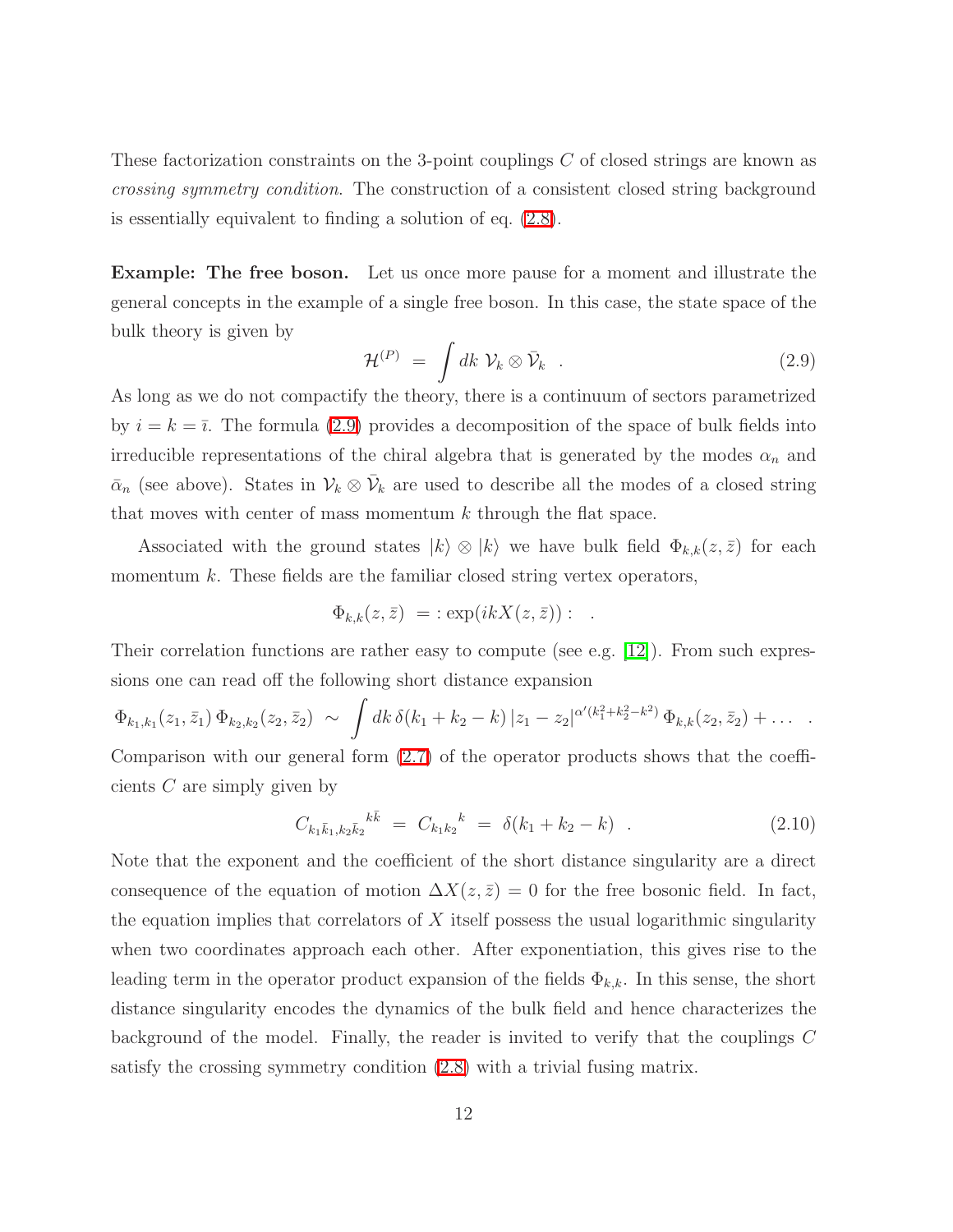#### <span id="page-13-0"></span>2.3 The boundary bootstrap

Branes - the microscopic setup. With some basic notations for the ("parent") bulk theory set up, we can begin our analysis of *associated* boundary theories ("open descendants"). These are conformal field theories on the upper half-plane  $\text{Im} z \geq 0$  which, in the interior  $\text{Im} z > 0$ , are locally equivalent (see below) to the given bulk theory. The state space  $\mathcal{H}^{(H)}$  of the boundary conformal field theory is equipped with the action of a Hamiltonian  $H^{(H)}$  and of bulk fields  $\Phi(z,\bar{z}) = \Phi(z,\bar{z})^{(H)}$  which are well-defined for  $Im z > 0$ . While the space of these fields is the same as in the bulk theory, they are mathematically different objects since they act on different state spaces. Throughout most of our discussion below we shall neglect such subtleties and omit the extra super-script  $(H)$ .

<span id="page-13-2"></span>Our first important condition on the boundary theory is that all the leading terms in the OPEs of bulk fields coincide with the OPEs [\(2.7\)](#page-11-1) in the bulk theory, i.e. for the fields  $\Phi_{i,\bar{i}}$  one has

$$
\Phi_{i,\bar{i}}(z_1,\bar{z}_1)\Phi_{j,\bar{j}}(z_2,\bar{z}_2) = \sum_{n\bar{n}} C_{i\bar{i},j\bar{j}}^{n\bar{n}} z_{12}^{h_n-h_i-h_j} \bar{z}_{12}^{\bar{h}_n-\bar{h}_i-\bar{h}_j} \Phi_{n,\bar{n}}(z_2,\bar{z}_2) + \dots \qquad (2.11)
$$

These relations express the condition that our brane is placed into the given closed string background.<sup>1</sup> At the example of the free bosonic field we have discussed that the structure of the short distance expansion encodes the world-sheet dynamics. Having the same singularities as in the bulk theory simply reflects that the boundary conditions do not effect the equations of motion in the bulk.

In addition, we must require the boundary theory to be conformal. This is guaranteed if the Virasoro field obeys the following gluing condition

<span id="page-13-1"></span>
$$
T(z) = \overline{T}(\overline{z}) \quad \text{for} \quad z = \overline{z} \tag{2.12}
$$

In the 2D field theory, this condition ensures that there is no momentum flow across the boundary. Note that eq. [\(2.12\)](#page-13-1) is indeed satisfied for the Virasoro fields  $T \sim (\partial X)^2$  and  $\bar{T} \sim (\bar{\partial}X)^2$  in the flat space theory, both for Dirichlet and Neumann boundary conditions.

<sup>&</sup>lt;sup>1</sup>In classical string theory the backreaction of branes on the bulk geometry is suppressed.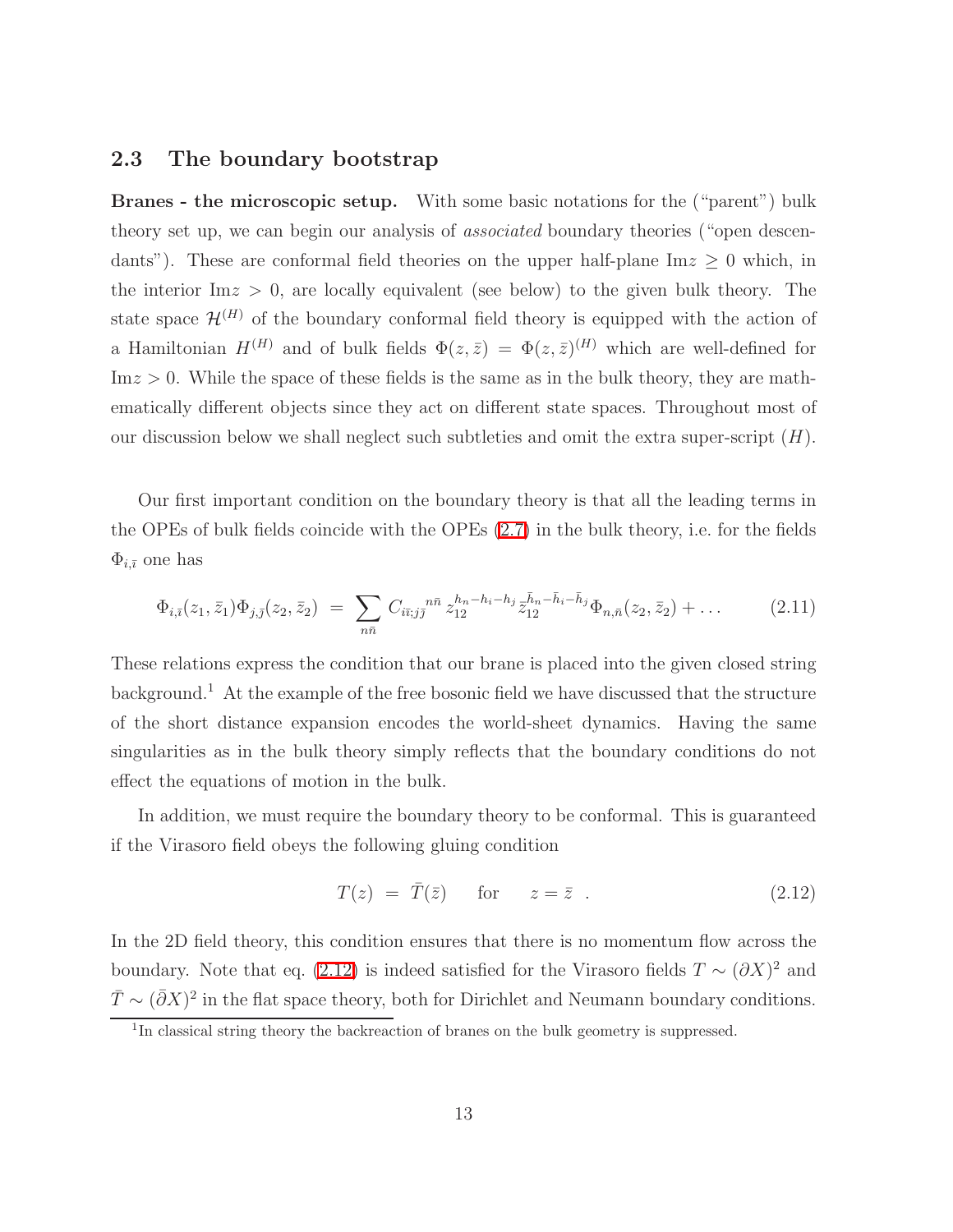Considering all possible conformal boundary theories associated to a bulk theory whose chiral algebra is a true extension of the Virasoro algebra is, at present, too difficult a problem to be addressed systematically (see however [\[13,](#page-79-1) [14,](#page-79-2) [15,](#page-79-3) [16\]](#page-79-4) for some recent progress). For the moment, we restrict our considerations to maximally symmetric boundary theories, i.e. to the class of boundary conditions which leave the whole symmetry algebra  $W$ unbroken. More precisely, we assume that there exists a local automorphism  $\Omega$  – called the gluing map – of the chiral algebra W such that [\[17\]](#page-79-5)

<span id="page-14-0"></span>
$$
W(z) = \Omega \bar{W}(\bar{z}) \quad \text{for} \quad z = \bar{z} \quad . \tag{2.13}
$$

The condition [\(2.12\)](#page-13-1) is included in equation [\(2.13\)](#page-14-0) if we require  $\Omega$  to act trivially on the Virasoro field. The freedom incorporated in the choice of  $\Omega$  is necessary to accommodate the standard Dirichlet and Neumann boundary conditions for strings in flat space. Recall that in this case, the left and right moving currents must satisfy  $J(z) = \pm J(\bar{z})$  all along the boundary. The trivial gluing automorphism  $\Omega = id$  in this case corresponds to Neumann boundary conditions while we have to choose  $\Omega = -id$  when we want to impose Dirichlet boundary conditions.

For later use let us remark that the gluing map  $\Omega$  on the chiral algebra induces a map  $\omega$ on the set of sectors. In fact, since  $\Omega$  acts trivially on the Virasoro modes, and in particular on  $L_0$ , it may be restricted to an automorphism of the zero modes in the theory. If we pick any representation j of the zero mode algebra we can obtain a new representation  $\omega(j)$  by composition with the automorphism  $\Omega$ . This construction lifts from the representations of  $W^0$  on ground states to the full W-sectors. As a simple example consider the U(1) theory with the Dirichlet gluing map  $\Omega(\alpha_n) = -\alpha_n$ . We restrict the latter to the zero mode  $\alpha_0$ . As we have explained above, different sectors are labeled by the value  $\sqrt{\alpha'}k$  of  $\alpha_0$  on the ground state  $|k\rangle$ . If we compose the action of  $\alpha_0$  with the gluing map  $\Omega$ , we find  $\Omega(\alpha_0)|k\rangle = -\sqrt{\alpha'}k|k\rangle$ . This imitates the action of  $\alpha_0$  on  $|-k\rangle$ . Hence, the map  $\omega$  is given by  $\omega(k) = -k$ .

Ward identities. As an aside, we shall discuss some more technical consequences that our assumption on the existence of the gluing map  $\Omega$  brings about. To begin with, it gives rise to an action of one chiral algebra W on the state space  $\mathcal{H} \equiv \mathcal{H}^{(H)}$  of the boundary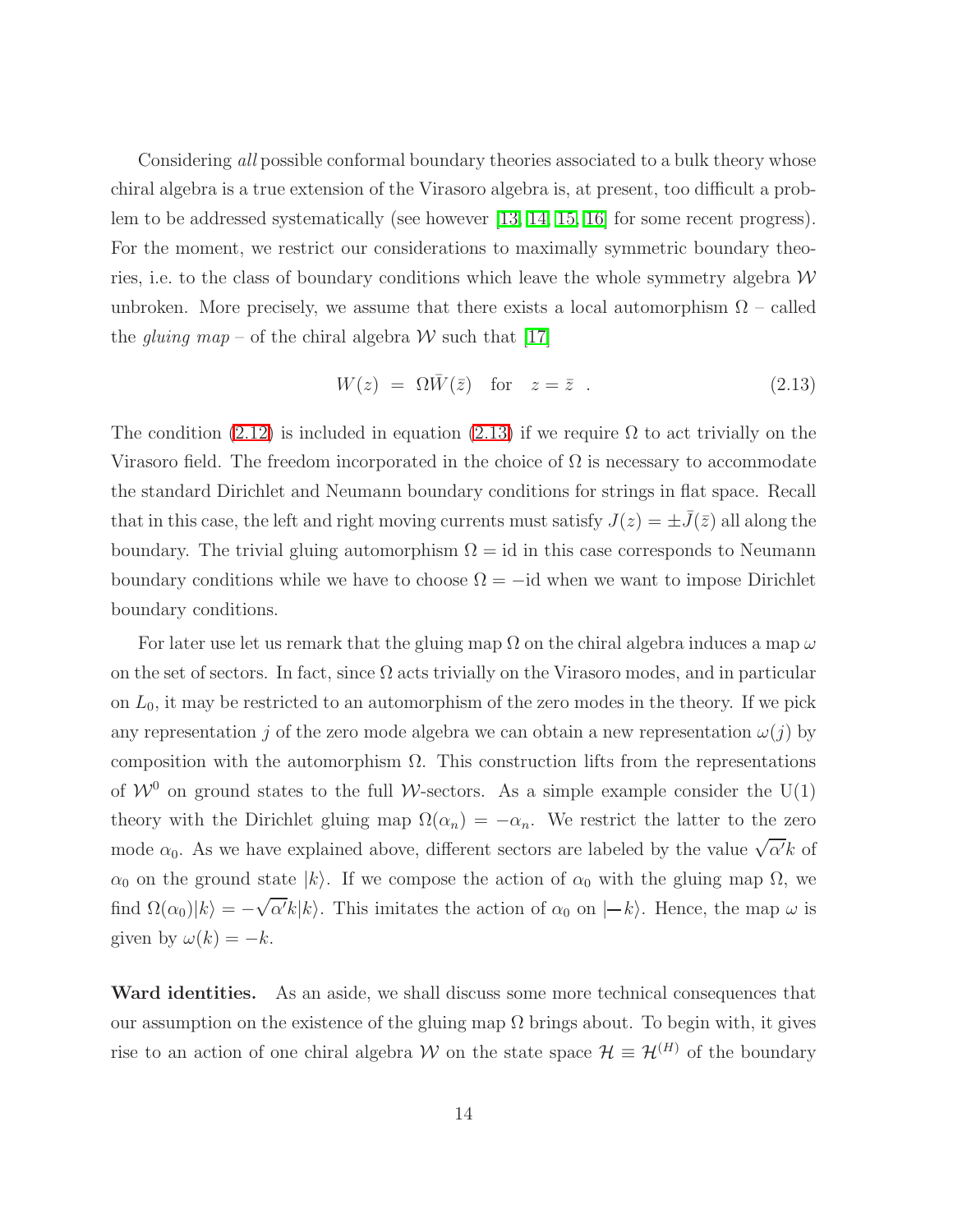theory. Explicitly, the modes  $W_n = W_n^{(H)}$  of a chiral field W dimension h are given by

$$
W_n := \frac{1}{2\pi i} \int_C z^{n+h-1} W(z) dz + \frac{1}{2\pi i} \int_C \bar{z}^{n+h-1} \Omega \bar{W}(\bar{z}) d\bar{z} .
$$

The operators  $W_n$  on the state space  $\mathcal H$  are easily seen to obey the defining relations of the chiral algebra W. Note that there is just one such action of W constructed out of the two chiral bulk fields  $W(z)$  and  $\Omega \overline{W}(\overline{z})$ .

In the usual way, the representation of  $W$  on  $H$  leads to Ward identities for correlation functions of the boundary theory. They follow directly from the singular parts of the operator product expansions of the fields  $W, \Omega \overline{W}$  with the bulk fields  $\Phi(z, \overline{z})$ . These expansions are fixed by our requirement of local equivalence between the bulk theory and the bulk of the boundary theory. Rather than explaining the general form of these Ward identities, we shall only give one special example, namely the relations that arise from the Virasoro field. In this case one find that

$$
(T(w)\Phi(z,\bar{z}))_{\text{sing}} = \left[\frac{h}{(w-z)^2} + \frac{\partial}{w-z} + \frac{\bar{h}}{(w-\bar{z})^2} + \frac{\bar{\partial}}{w-\bar{z}}\right] \Phi(z,\bar{z}) . \quad (2.14)
$$

The subscript 'sing' reminds us that we only look at the singular part of the operator product expansion. Let us remark that the first two terms in the brackets are well known from the Ward identities in the bulk theory. The other two terms can be interpreted as arising from a 'mirror charge' that is located at the point  $w = \overline{z}$  in the lower half-plane.

One-point functions. So far we have formalized what it means in world-sheet terms to place a brane in a given background (the principle of 'local equivalence') and how to control its symmetries through gluing conditions [\(2.13\)](#page-14-0) for chiral fields. Now it is time to derive some consequences and, in particular, to show that a rational boundary theory is fully characterized by just a family of numbers.

Using the Ward identities described in the previous paragraph together with the OPE  $(2.11)$  in the bulk, we can reduce the computation of correlators involving n bulk fields to the evaluation of 1-point functions  $\langle \Phi_{i,\bar{\imath}} \rangle_\alpha$  for the bulk primaries (see Figure 3). Here, the subscript  $\alpha$  has been introduced to label different boundary theories that can appear for given gluing map  $\Omega$ .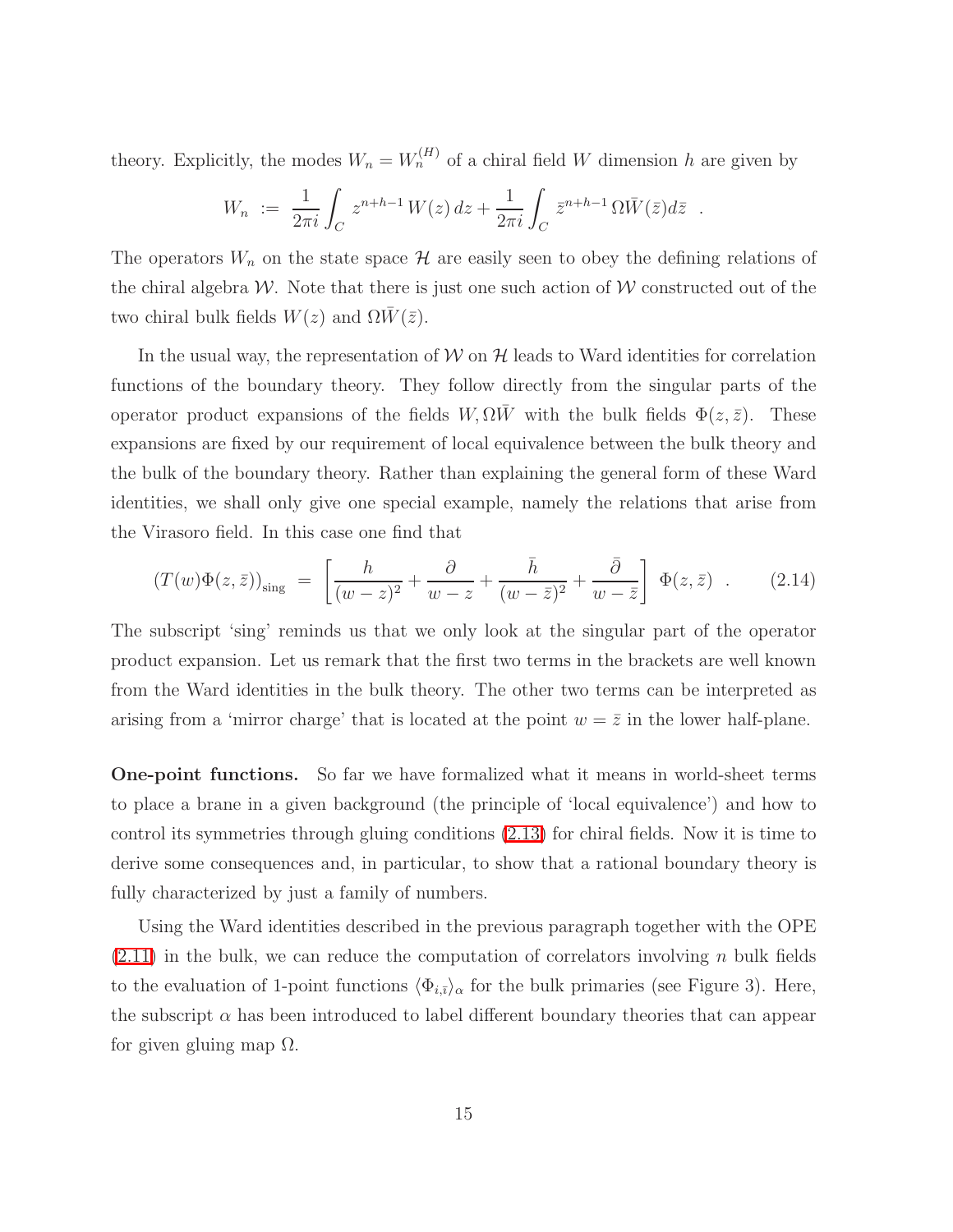

Figure 3: With the help of operator product expansions in the bulk, the computation of n-point functions in a boundary theory can be reduced to computing 1-point functions on the half-plane. Consequently, the latter must contain all information about the boundary condition.

To control the remaining freedom, we notice that the transformation properties of  $\Phi_{i,\bar{i}}$ with respect to  $L_n$ ,  $n = 0, \pm 1$ ,

$$
[L_n, \Phi_{i,\bar{i}}(z,\bar{z})] = z^n (z\partial + h_i(n+1))\Phi_{i,\bar{i}}(z,\bar{z})
$$
  
+  $\bar{z}^n (\bar{z}\bar{\partial} + \bar{h}_{\bar{i}}(n+1))\Phi_{i,\bar{i}}(z,\bar{z})$ 

determine the 1-point functions up to scalar factors. Indeed, an elementary computation using the invariance of the vacuum state reveals that the vacuum expectation values  $\langle \Phi_{i,\bar{\imath}} \rangle_{\alpha}$  must be of the form

<span id="page-16-0"></span>
$$
\langle \Phi_{i,\bar{\imath}}(z,\bar{z}) \rangle_{\alpha} = \frac{\mathcal{A}_{i\bar{\imath}}^{\alpha}}{|z-\bar{z}|^{h_i+h_{\bar{\imath}}}} \quad . \tag{2.15}
$$

Ward identities for the Virasoro field and other chiral fields, should they exist, also imply  $\bar{i} = \omega(i^+)$  as a necessary condition for a non-vanishing 1-point function  $(i^+$  denotes the representation conjugate to  $i$ , i.e.

$$
\mathcal{A}_{i\bar{\imath}}^{\alpha} = A_i^{\alpha} \; \delta_{\bar{\imath}, \omega(i)^+} \; .
$$

Since  $h_i = h_{i^+} = h_{\omega(i)}$  we can put  $h_i + h_{\overline{i}} = 2h_i$  in the exponent of eq. [\(2.15\)](#page-16-0). Our arguments above have reduced the description of a boundary condition to a family of scalar parameters  $A_i^{\alpha}$  in the 1-point functions. Once we know their values, we have specified the boundary theory. This agrees with our intuition that a brane should be completely characterized by its couplings to closed string modes such as the mass and RR charges.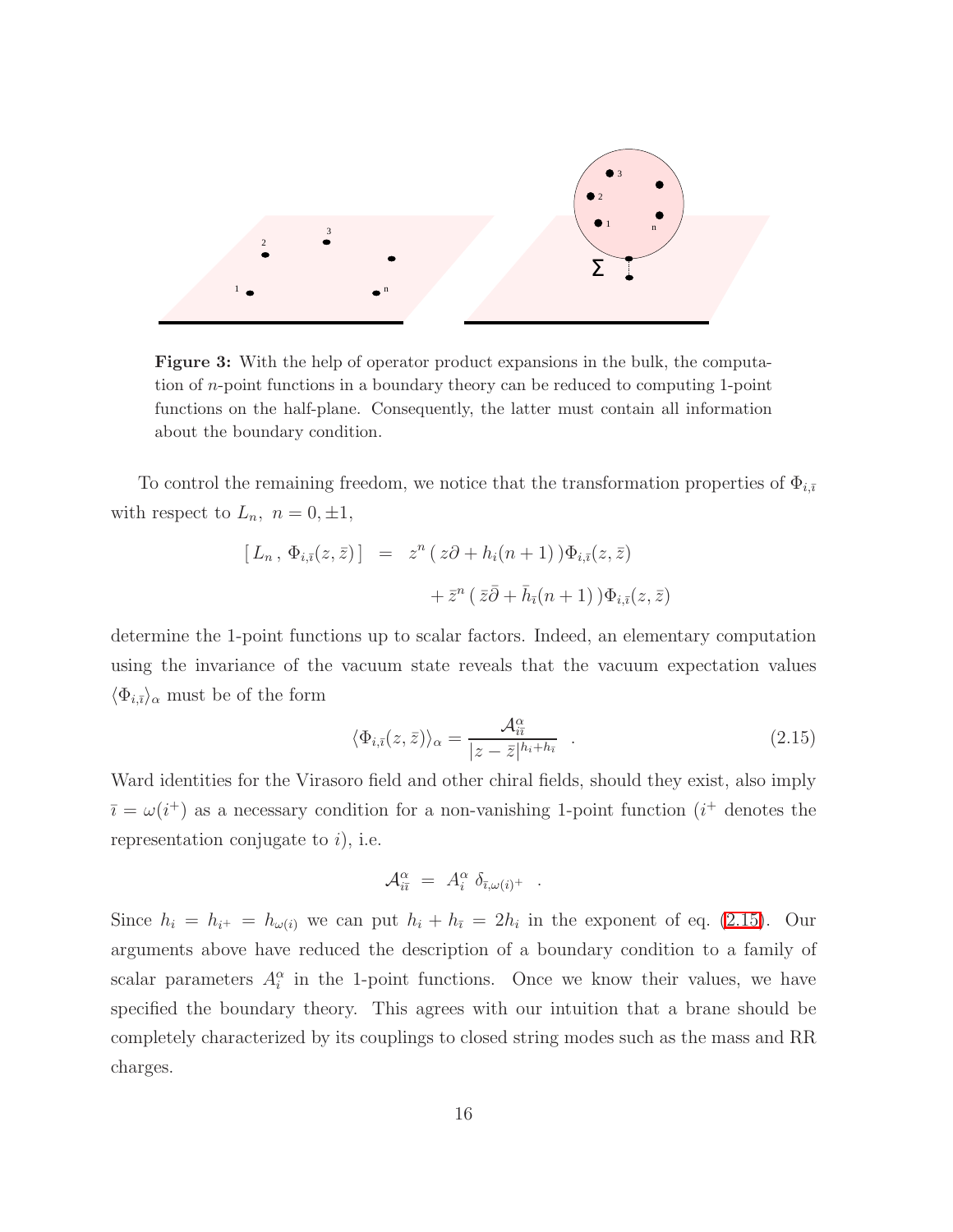The cluster property. We are certainly not free to choose the remaining parameters  $A_i^{\alpha}$  in the 1-point functions arbitrarily. In fact, there exist strong sewing constraints on them that have been worked out by several authors [\[18,](#page-79-6) [19,](#page-79-7) [20,](#page-79-8) [21,](#page-79-9) [22\]](#page-79-10). These can be derived from the following *cluster property* of the 2-point functions

$$
\lim_{a \to \infty} \langle \Phi_{i,\bar{\imath}}(z_1, \bar{z}_1) \Phi_{j,\bar{\jmath}}(z_2 + a, \bar{z}_2 + a) \rangle_{\alpha} = \langle \Phi_{i,\bar{\imath}}(z_1, \bar{z}_1) \rangle_{\alpha} \langle \Phi_{j,\bar{\jmath}}(z_2, \bar{z}_2) \rangle_{\alpha} . \tag{2.16}
$$

<span id="page-17-0"></span>Here, a is a real parameter, and the field  $\Phi_{j,\bar{j}}$  on the right hand side can be placed at  $(z_2, \bar{z}_2)$  since the whole theory is invariant under translations parallel to the boundary.

Let us now see how the cluster property restricts the choice of possible 1-point functions. We consider the 2-point function of the two bulk fields as in eq. [\(2.16\)](#page-17-0). There are two different ways to evaluate this function. On the one hand, we can go into a regime where the two bulk fields are very far from each other in the direction along the boundary. By the cluster property, the result can be expressed as a product of two 1-point functions and it involves the product of the couplings  $A_i^{\alpha}$  and  $A_j^{\alpha}$ . Alternatively, we can pass into a regime in which the two bulk fields are very close to each other and then employ the operator product [\(2.11\)](#page-13-2) to reduce their 2-point function to a sum over 1-point functions. Comparison of the two procedures provides the following important relation,

<span id="page-17-1"></span>
$$
A_i^{\alpha} A_j^{\alpha} = \sum_k \Xi_{ij}^k A_0^{\alpha} A_k^{\alpha} . \qquad (2.17)
$$

It follows from our derivation that the coefficient  $\Xi_{ij}^k$  can be expressed as a combination

<span id="page-17-2"></span>
$$
\Xi_{ij}^k = C_{i\bar{i};j\bar{j}}{}^{k\bar{k}} F_{k0} \left[ \begin{array}{cc} j & \omega(j) \\ i & \omega(i)^+ \end{array} \right] \tag{2.18}
$$

of the coefficients  $C$  in the bulk OPE and of the fusing matrix. The latter arises when we pass from the regime in which the bulk fields are far apart to the regime in which they are close together (see Figure 4).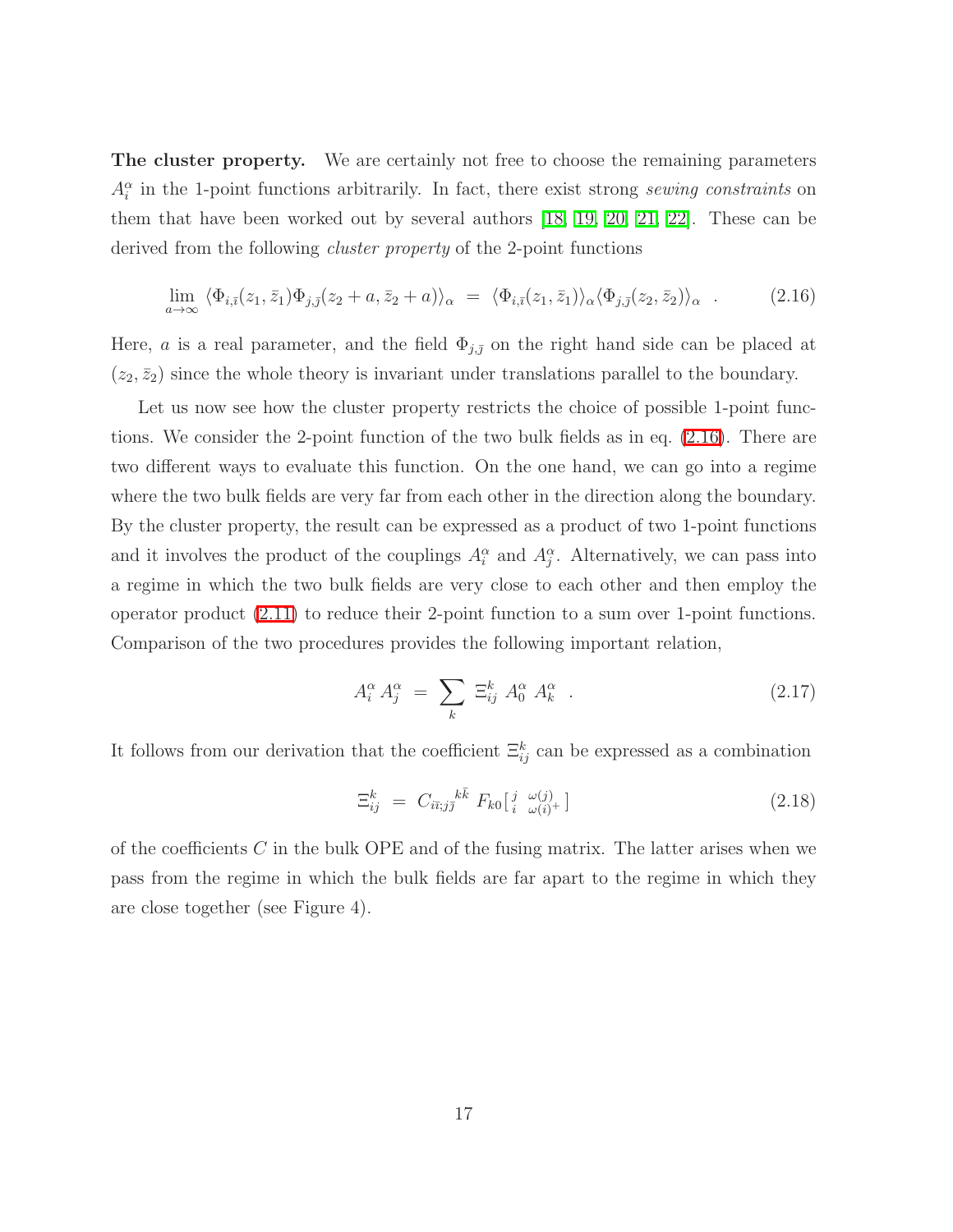

Figure 4: Equations [\(2.17\)](#page-17-1), [\(2.18\)](#page-17-2) are derived by comparing two limits of the 2 point function. The dashed line represents the boundary of the world-sheet and we have drawn the left moving sector in the lower half-plane (doubling trick).

The importance of eq. [\(2.17\)](#page-17-1) for a classification of boundary conformal field theories has been stressed in a number of publications [\[23,](#page-79-11) [22,](#page-79-10) [24\]](#page-79-12) and is further supported by their close relationship with algebraic structures that entered the classification of bulk conformal field theories already some time ago (see e.g. [\[25,](#page-79-13) [26,](#page-80-0) [27\]](#page-80-1)).

The algebraic relations [\(2.17\)](#page-17-1) typically possess several solutions which are distinguished by our index  $\alpha$ . Hence, maximally symmetric boundary conditions are labeled by pairs  $(\Omega, \alpha)$ . The automorphism  $\Omega$  is used to glue holomorphic and anti-holomorphic fields along the boundary and the consistent choices for  $\Omega$  are rather easy to classify. Once  $\Omega$  has been fixed, it determines the set of bulk fields that can have a non-vanishing 1-point function. For each gluing automorphism  $\Omega$ , the non-zero 1-point functions are constrained by algebraic equations  $(2.17)$  with coefficients  $\Xi$  which are determined by the closed string background. A complete list of solutions is available in a large number of cases with compact target spaces and we shall see a few solutions in our non-compact examples later on. Right now, however, it is most important to explain how one can reconstruct further information on the brane from the couplings  $A_i^{\alpha}$ . In particular, we will be able to recover the entire spectrum of open string excitations. Since the derivation makes use of *boundary states*, we need to introduce this concept first.

**Example: The free boson.** We wish to close this subsection with a short discussion of boundary conditions in the theory of a single free boson. The corresponding bulk model has been discussed earlier so that we know its bulk couplings [\(2.10\)](#page-12-1). Using the triviality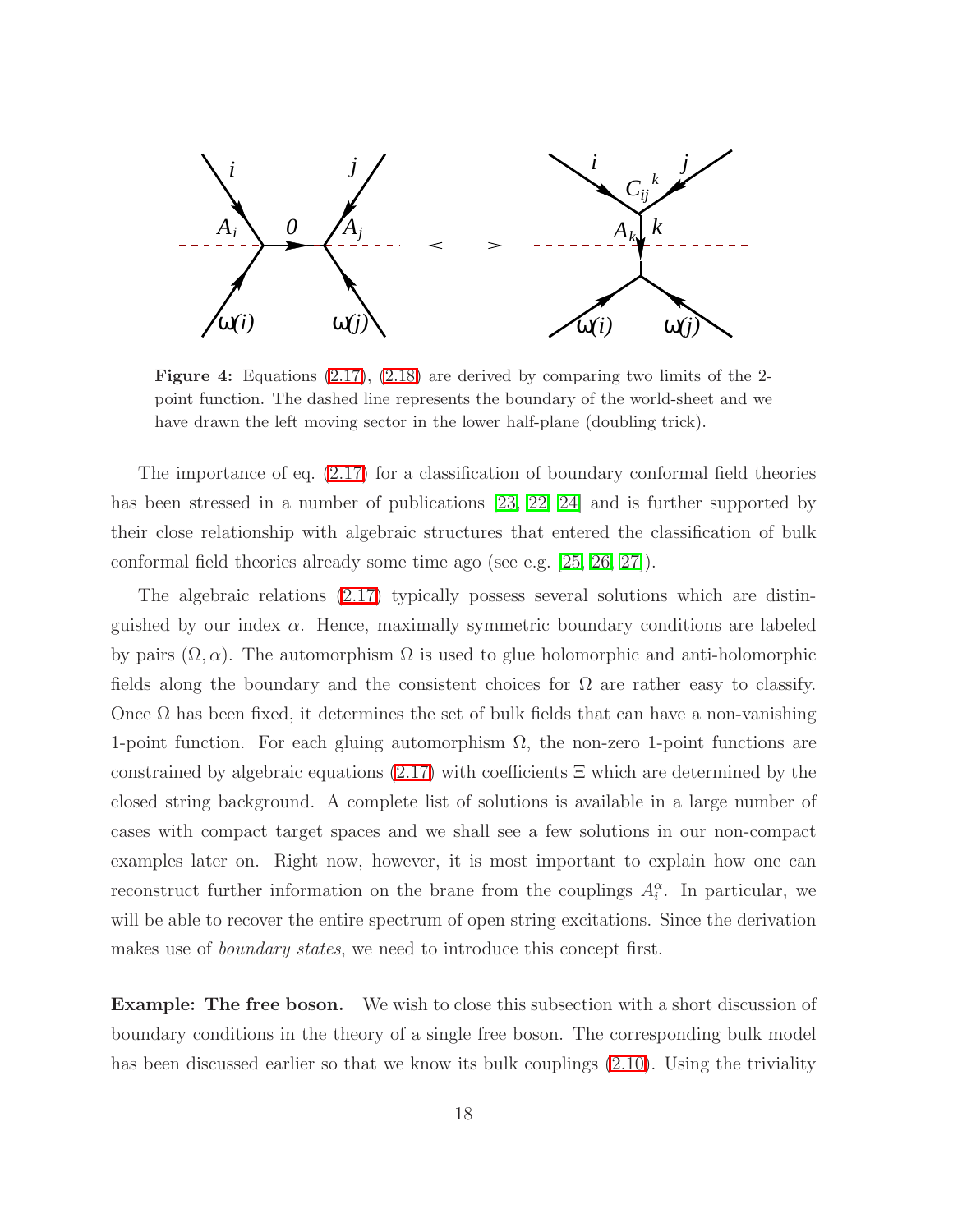of the Fusing matrix, we are therefore able to spell out the cluster condition [\(2.17\)](#page-17-1) for the couplings A,

$$
A_{k_1}^{\alpha} A_{k_2}^{\alpha} = \int dk_3 \, \delta(k_1 + k_2 - k_3) \, A_{k_3}^{\alpha} = A_{k_1 + k_2}^{\alpha}
$$

.

Solutions to this equation are parametrized by a single real parameter  $\alpha = x_0$  and possess the form

$$
A_k^{x_0} = e^{2ikx_0}
$$

.

Obviously, the parameter  $\alpha = x_0$  is interpreted as the transverse position of a pointlike brane. In writing down the cluster condition we have assumed that all fields  $\Phi_k$ possess a non-vanishing coupling. This is possible, if the momentum label k and the associated label  $\omega(k)$  of its mirror image add up to  $k + \omega(k) = 0$ . In other words, we must choose the gluing automorphism  $\Omega$  to act as  $\Omega(J) = -J$ , i.e. we have to impose Dirichlet boundary conditions on the field  $X$ . For Neumann boundary conditions, on the other hand,  $\Omega(J) = J$  and hence only the identity field  $\Phi_0$  can have a non-vanishing 1-point coupling. The factorization constraint for the latter is certainly trivial.

#### <span id="page-19-0"></span>2.4 Boundary states

It is possible to store all information about the couplings  $A_i^{\alpha}$  in a single object, the socalled boundary state. To some extent, such a boundary state can be considered as the wave function of a closed string that is sent off from the brane  $(\Omega, \alpha)$ . It is a special linear combination of generalized coherent states (the so-called Ishibashi states). The coefficients in this combination are essentially the closed string couplings  $A_i^{\alpha}$ .

One way to introduce boundary states is to equate correlators of bulk fields on the half-plane and on the complement of the unit disk in the plane. With  $z, \bar{z}$  as before, we introduce coordinates  $\zeta, \bar{\zeta}$  on the complement of the unit disk by

$$
\zeta = \frac{1 - iz}{1 + iz} \quad \text{and} \quad \bar{\zeta} = \frac{1 + i\bar{z}}{1 - i\bar{z}} \quad . \tag{2.19}
$$

<span id="page-19-1"></span>If we use  $|0\rangle$  to denote the vacuum of the bulk conformal field theory, then the boundary state  $|\alpha\rangle = |\alpha\rangle_{\Omega}$  can be uniquely characterized by [\[18,](#page-79-6) [17\]](#page-79-5)

$$
\langle \Phi^{(H)}(z,\bar{z}) \rangle_{\alpha} = \left( \frac{d\zeta}{dz} \right)^h \left( \frac{d\bar{\zeta}}{d\bar{z}} \right)^{\bar{h}} \cdot \langle 0 | \Phi^{(P)}(\zeta,\bar{\zeta}) | \alpha \rangle \tag{2.20}
$$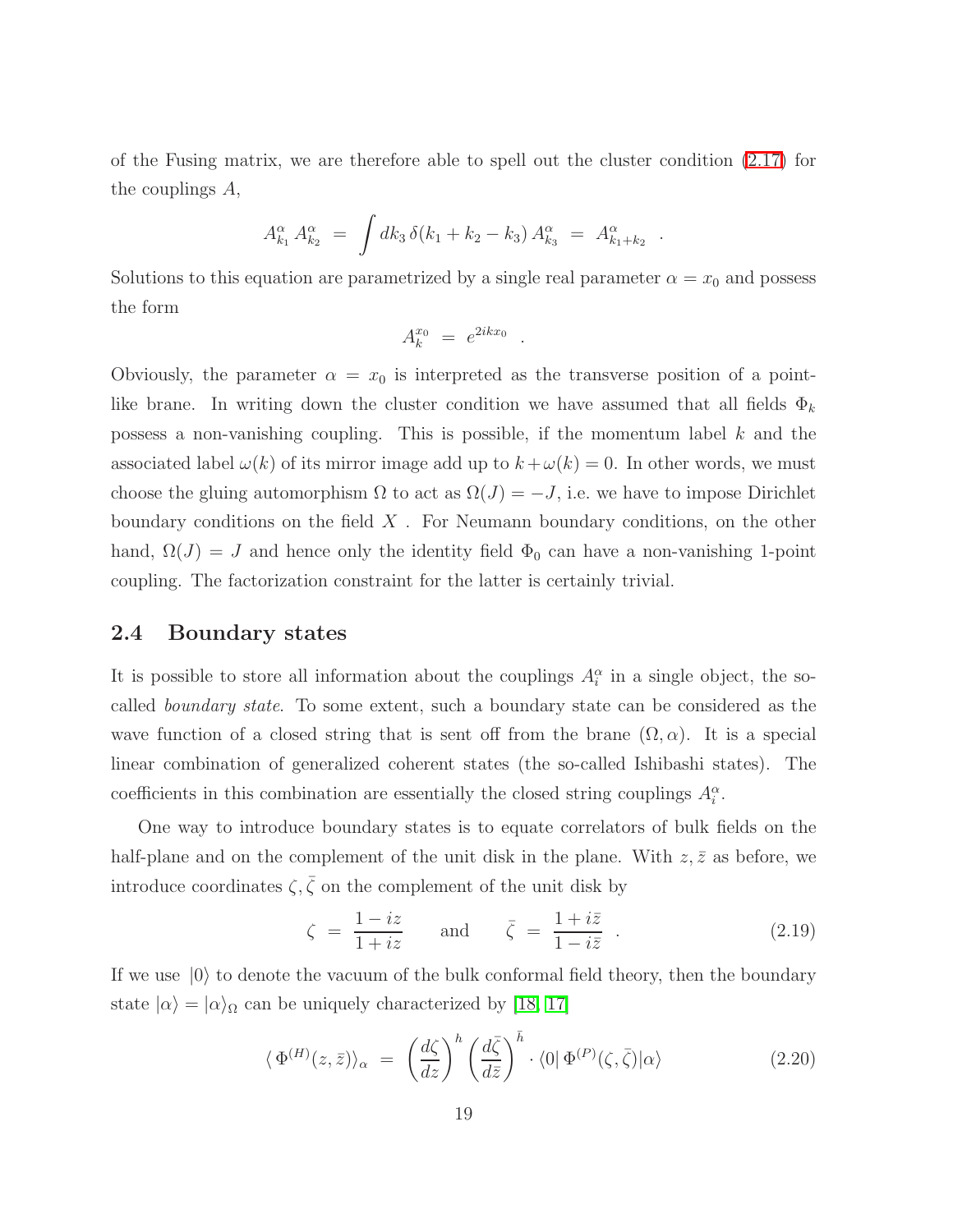for primaries  $\Phi$  with conformal weights  $(h, \bar{h})$ . Note that all quantities on the right hand side are defined in the bulk conformal field theory (super-script P), while objects on the left hand side live on the half-plane (super-script H).

In particular, we can apply the coordinate transformation from  $(z, \bar{z})$  to  $(\zeta, \bar{\zeta})$  on the gluing condition [\(2.13\)](#page-14-0) to obtain

$$
W(\zeta) = (-1)^h \bar{\zeta}^{2h} \Omega \bar{W}(\bar{\zeta})
$$

along the boundary at  $\zeta \overline{\zeta} = 1$ . Expanding this into modes, we see that the gluing condition [\(2.13\)](#page-14-0) for chiral fields translates into the following linear constraints for the boundary state,

<span id="page-20-0"></span>
$$
[W_n - (-1)^{h_W} \Omega \bar{W}_{-n}] |\alpha\rangle_{\Omega} = 0.
$$
 (2.21)

These constraints posses a linear space of solutions. It is spanned by generalized coherent (or Ishibashi) states  $|i\rangle$ . Given the gluing automorphism  $\Omega$ , there exists one such solution for each pair  $(i, \omega(i^+))$  of irreducibles that occur in the bulk Hilbert space [\[28\]](#page-80-2).  $|i\rangle\!\rangle_{\Omega}$  is unique up to a scalar factor which can be used to normalize the Ishibashi states such that

<span id="page-20-3"></span>
$$
\alpha \langle j | \tilde{q}^{L_0^{(P)} - \frac{c}{24}} | i \rangle\!\rangle_{\Omega} = \delta_{i,j} \chi_i(\tilde{q}) \quad . \tag{2.22}
$$

Following an idea in [\[28\]](#page-80-2), it is easy to write down an expression for the generalized coherent states (see e.g. [\[17\]](#page-79-5)), but the formula is fairly abstract. Only for strings in a flat background their constructions can be made very explicit (see below).

Full boundary states  $|\alpha\rangle_{\Omega} \equiv |(\Omega, \alpha)\rangle$  are given as certain linear combinations of Ishibashi states,

<span id="page-20-1"></span>
$$
|\alpha\rangle_{\Omega} = \sum_{i} B_{\alpha}^{i} |i\rangle_{\Omega} . \qquad (2.23)
$$

With the help of [\(2.20\)](#page-19-1), one can show [\[18,](#page-79-6) [17\]](#page-79-5) that the coefficients  $B^i_\alpha$  are related to the 1-point functions of the boundary theory by

<span id="page-20-2"></span>
$$
A_i^{\alpha} = B_{\alpha}^{i^+} \tag{2.24}
$$

The decomposition of a boundary state into Ishibashi states contains the same information as the set of 1-point functions and therefore specifies the "descendant" boundary conformal field theory of a given bulk conformal field theory completely.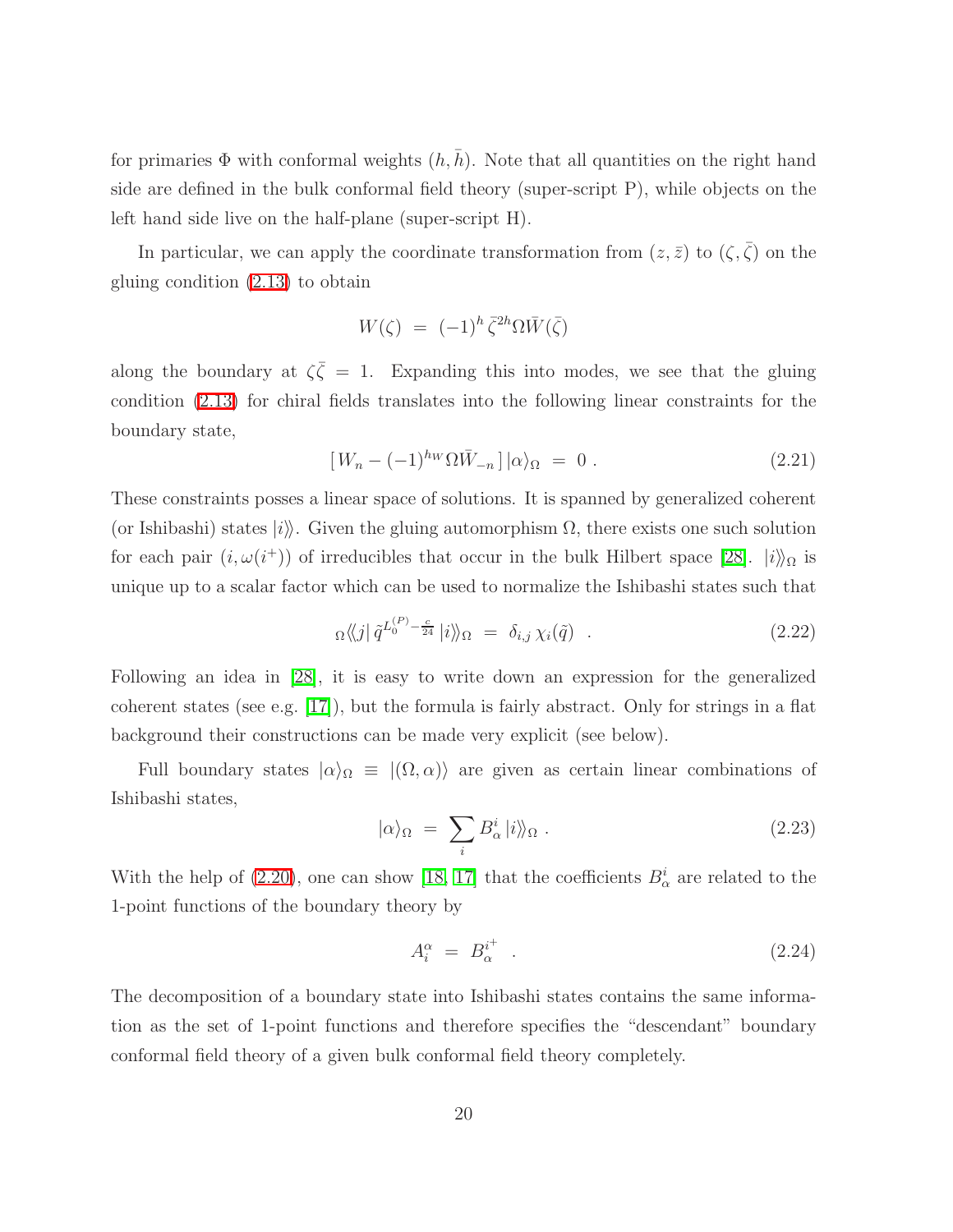**Example: The free boson.** Here we want to spell out explicit formulas for the boundary states in the theory of a single free boson. Let us first discuss this for Dirichlet boundary conditions, i.e. the case when the U(1)-currents of the model satisfy the gluing condition [\(2.13\)](#page-14-0) with  $\Omega^D \bar{J} = -\bar{J}$ . Since  $k^+ = -k$  (recall that fusion of sectors is given by adding momenta) and  $\omega^{D}(k) = -k$ , we have  $\omega^{D}(k)^{+} = k$  and so there exists a coherent state for each sector in the bulk theory. These states are given by

$$
|k\rangle\!\rangle_D = \exp\left(\sum_{n=1}^{\infty} \frac{1}{n} \alpha_{-n} \bar{\alpha}_{-n}\right) |k\rangle \otimes \overline{|k\rangle} .
$$

Using the commutation relation of  $\alpha_n$  and  $\bar{\alpha}_n$  it is easy to check that  $|k\rangle_D$  is annihilated by  $\alpha_n - \bar{\alpha}_{-n}$  as we required in eq. [\(2.21\)](#page-20-0). Since 1-point functions of closed string vertex operators for Dirichlet boundary conditions have the form  $(2.15)$  with  $A_k^{D,x_0} = \exp(i2kx_0)$ , we obtain the following boundary state,

$$
|x_0\rangle_D = \sqrt{\alpha'} \int dk \ e^{-i2kx_0} |k\rangle_D .
$$

For Neumann boundary conditions the analysis is different. Here we have to use the trivial gluing map  $\Omega^N = id$  and a simple computation reveals that the condition  $\omega^N(k) = k^+$  is only solved by  $k = 0$ . This means that we can only construct one coherent state,

$$
|0\rangle\!\rangle_N = \exp(-\sum_{n=1}^{\infty} \frac{1}{n} \alpha_{-n} \Omega^B \bar{\alpha}_{-n}) |0\rangle \otimes |\overline{0}\rangle .
$$

This coherent state coincides with the boundary state  $|0\rangle_N = |0\rangle_N$  for Neumann boundary conditions.

#### <span id="page-21-0"></span>2.5 The modular bootstrap

The boundary spectrum. While the 1-point functions (or boundary states) uniquely characterize a boundary conformal field theory, there exist more quantities we are interested in. In particular, we shall now see how the coefficients of the boundary states determine the spectrum of open string vertex operators that can be inserted along the boundary of the world-sheet.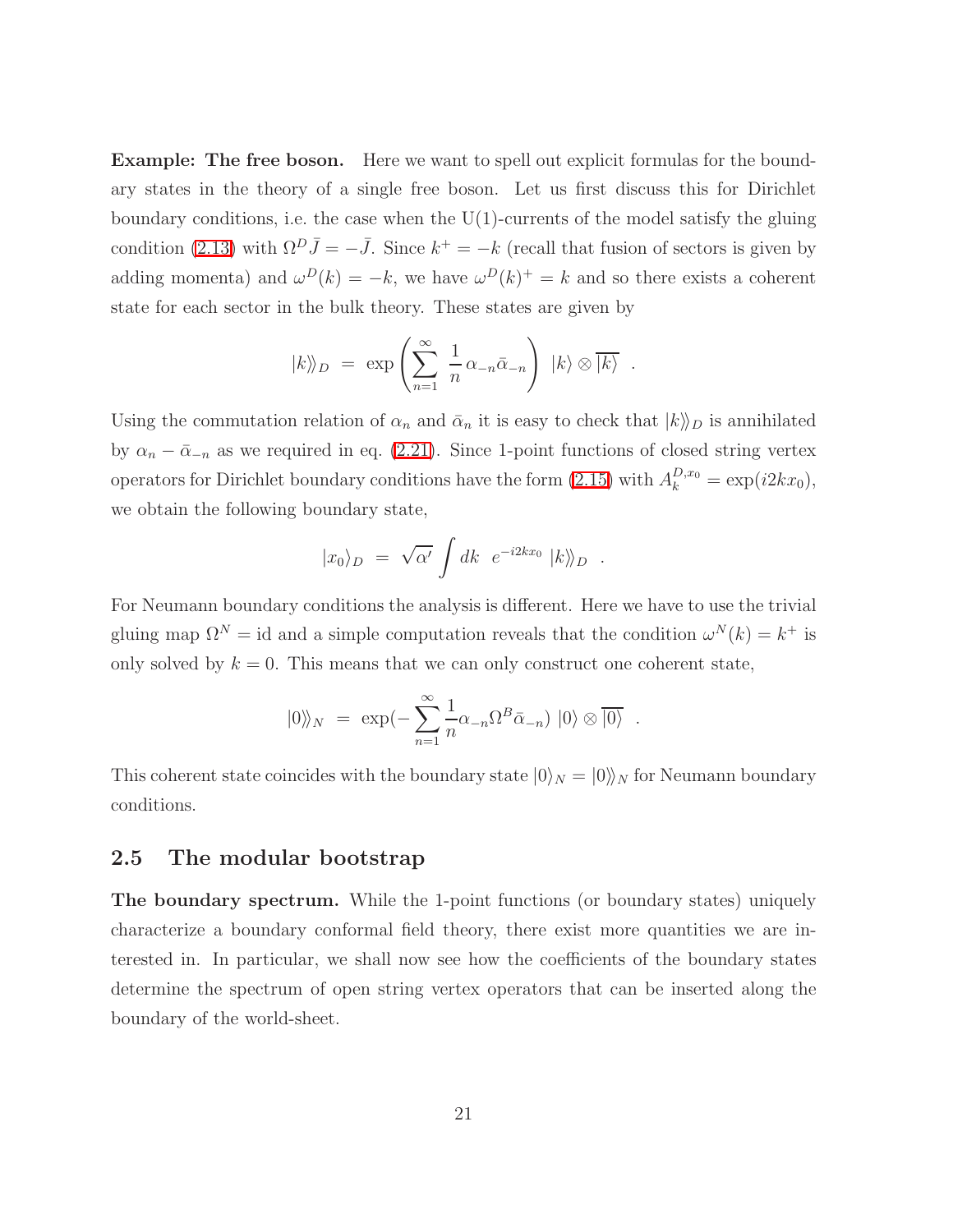

**Figure 5:** The open string partition function  $Z_{\alpha\beta}$  can be computed by world-sheet duality. In the figure, the time runs upwards so that the left hand side is interpreted as an open string 1-loop diagram while the right hand side is a closed string tree diagram.

Our aim is to determine the spectrum of open string modes which can stretch between two branes labeled by  $\alpha$  and  $\beta$ , both being of the same type  $\Omega$ . In world-sheet terms, the quantity we want to compute is the partition function on a strip with boundary conditions  $\alpha$  and  $\beta$  imposed along the two sides. This is depicted on the left hand side of Figure 5. The figure also illustrates the main idea of the calculation. In fact, world-sheet duality allows to exchange space and time and hence to turn the one loop open string diagram on the left hand side into a closed string tree diagram which is depicted on the right hand side. The latter corresponds to a process in which a closed string is created on the brane α and propagates until it gets absorbed by the brane β. Since creation and absorption are controlled by the amplitudes  $A_i^{\alpha}$  and  $A_j^{\beta}$  $j$ , the right hand side - and hence the partition function on the left hand side - is determined by the 1-point functions of bulk fields.

Let us now become a bit more precise and derive the exact relation between the couplings A and the partition function. Reversing the above sketch of the calculation, we begin on the left hand side of Figure 5 and compute

$$
\langle \theta \beta | \tilde{q}^{H^{(P)}} | \alpha \rangle = \sum_j A_{j+}^{\beta} A_j^{\alpha} \langle \langle j^+ | \tilde{q}^{L_0^{(P)} - \frac{c}{24}} | j^+ \rangle \rangle = \sum_j A_{j+}^{\beta} A_j^{\alpha} \chi_{j+}(\tilde{q}) .
$$

Here we have dropped all subscripts  $\Omega$  since all the boundary and generalized coherent states are assumed to be of the same type. The symbol  $\theta$  denotes the world-sheet CPT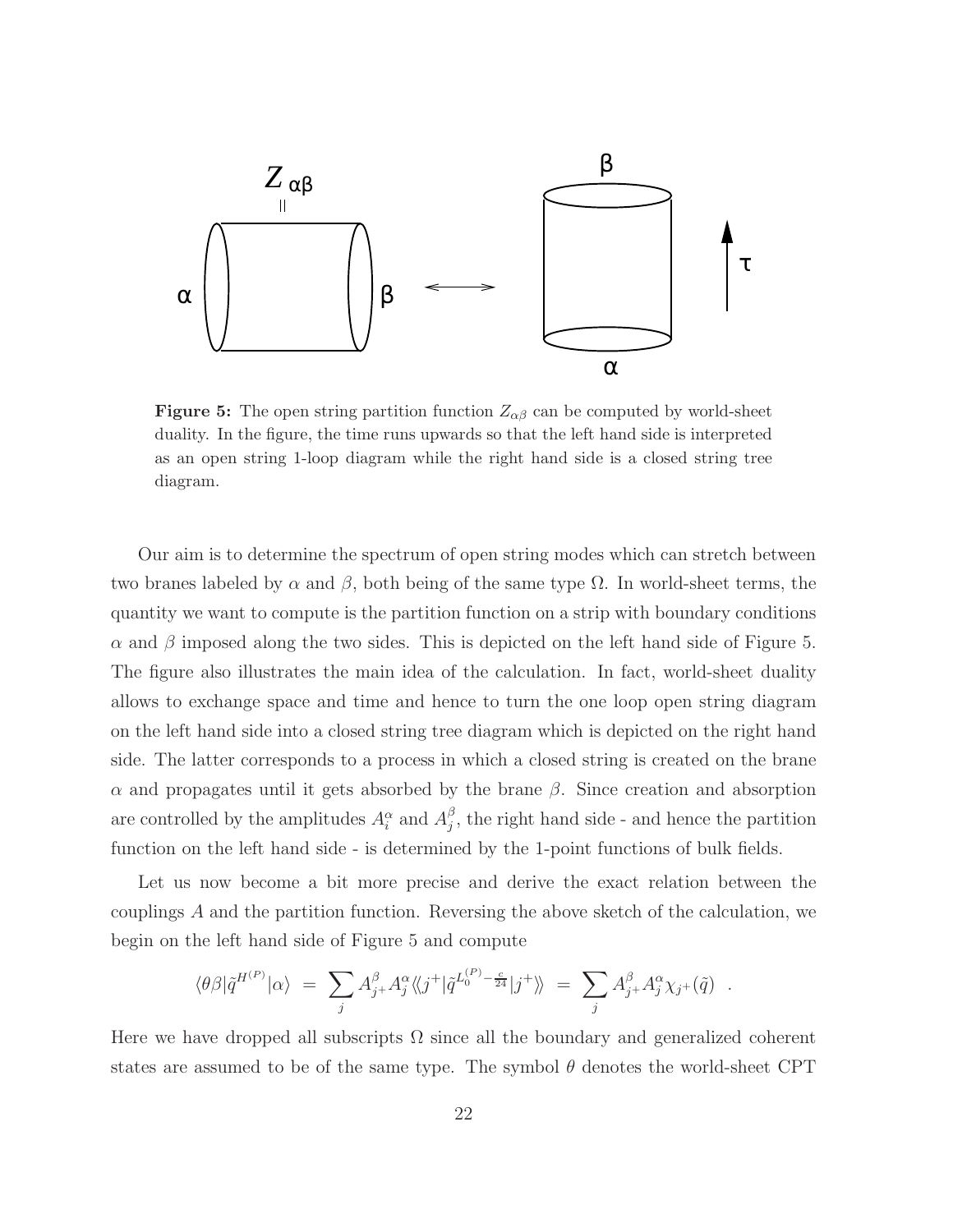operator in the bulk theory. It is a anti-linear map which sends sectors to their conjugate, i.e.

$$
\theta A_{j^+}^{\beta} \left|j\right\rangle = \left(A_{j^+}^{\beta}\right)^* \left|j^+\right\rangle \ .
$$

Having explained these notations, we can describe the steps we performed in the above short computation. To begin with we inserted the expansion  $(2.23),(2.24)$  $(2.23),(2.24)$  of the boundary states in terms of Ishibashi states and the formula  $H^{(P)} = 1/2(L_0 + \bar{L}_0) - c/24$  for the Hamiltonian on the plane. With the help of the linear relation [\(2.21\)](#page-20-0) we then traded  $\bar{L}_0$ for  $L_0$  before we finally employed the formula  $(2.22)$ . At this point we need to recall the property [\(2.3\)](#page-7-0) of characters to arrive at

$$
\langle \theta \beta | \tilde{q}^{H^{(P)}} | \alpha \rangle = \sum_{j} A_{j+}^{\beta} A_{j}^{\alpha} S_{j+i} \chi_i(q) =: Z_{\alpha \beta}(q) . \qquad (2.25)
$$

As argued above, the quantity we have computed should be interpreted as a boundary partition function and hence as a trace of the operator  $\exp(2\pi i \tau H^{(H)})$  over some space  $\mathcal{H}_{\alpha\beta}$  of states for the system on a strip with boundary conditions  $\alpha$  and  $\beta$  imposed along the boundaries.

If at least one of the two branes is compact, we expect to find a discrete open string spectrum. In this case, our computation leads to a powerful constraint on the numbers  $A_i^{\alpha}$ . In fact, since our boundary conditions preserve the chiral symmetry, the partition function is guaranteed to decompose into a sum of the associated characters. If this sum is discrete, i.e. not an integral, the coefficients in this expansion must be integers and so we conclude

$$
Z_{\alpha\beta}(q) = \sum_{i} n_{\alpha\beta}^{i} \chi_{i}(q) \quad \text{where} \quad n_{\alpha\beta}^{i} = \sum_{j} A_{j+}^{\beta} A_{j}^{\alpha} S_{j+i} \in \mathbb{N} \quad . \tag{2.26}
$$

<span id="page-23-0"></span>Although there exists no general proof, it is believed that every solution of the factorization constraints [\(2.17\)](#page-17-1) gives rise to a consistent spectrum with integer coefficients  $n_{\alpha\beta}^i$ . A priori, the integrality of the numbers  $n_{\alpha\beta}{}^{i}$  provides a strong constraint, known as the Cardy condition, on the set of boundary states and it has often been used instead of eqs.  $(2.17)$  to determine the coefficients  $A_i^{\alpha}$ . Note that the Cardy conditions are easier to write down since they only involve the modular S-matrix. To spell out the factorization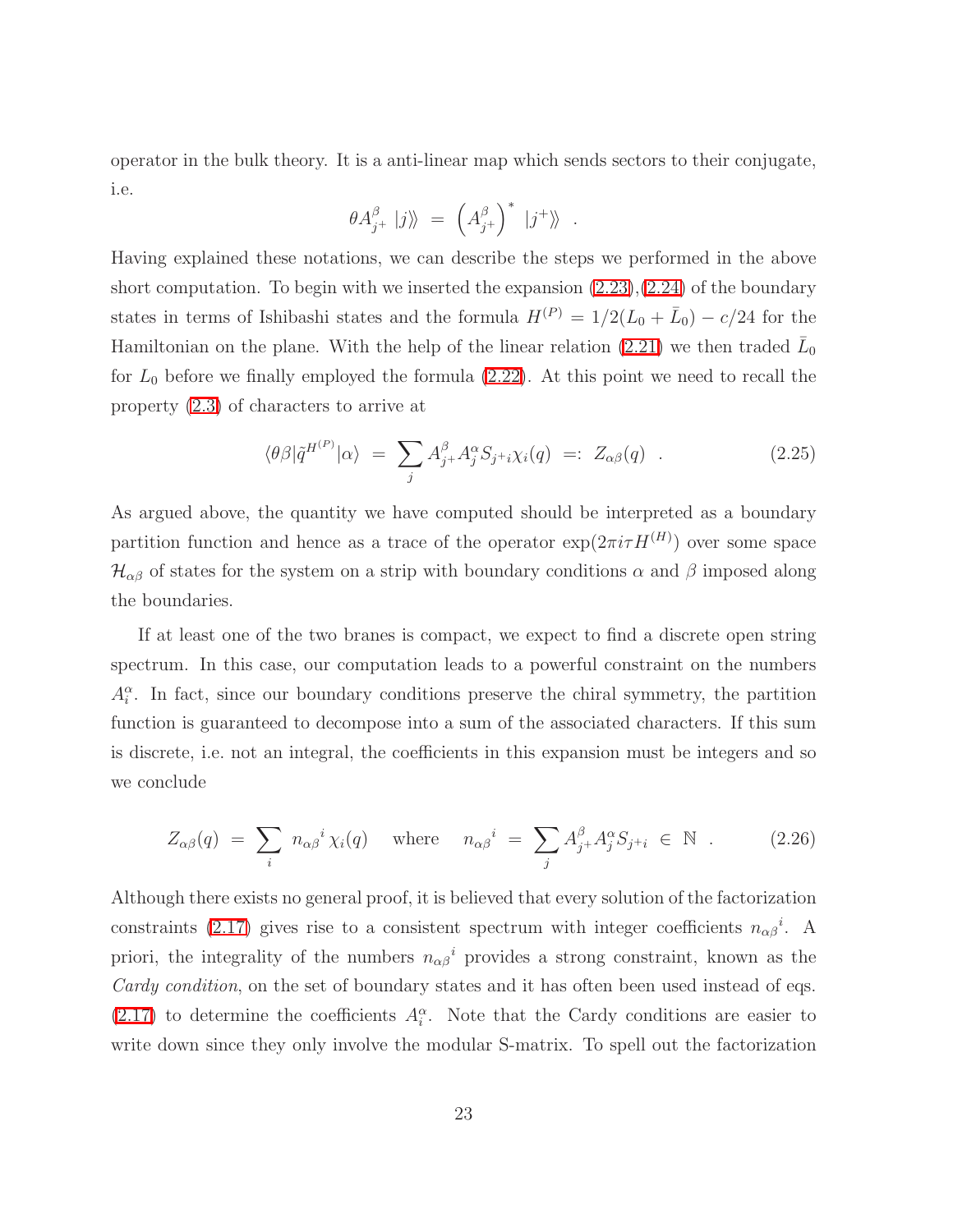constraints [\(2.17\)](#page-17-1), on the other hand, one needs explicit formulas for the fusing matrix and the bulk operator product expansion.

There is one fundamental difference between the Cardy condition [\(2.26\)](#page-23-0) and the factorization constraints [\(2.17\)](#page-17-1) that is worth pointing out. Suppose that we are given a set of solutions of the Cardy constraint. Then every non-negative integer linear combination of the corresponding boundary states defines another Cardy-consistent boundary theory. In other words, solutions of the Cardy condition form a cone over the integers. The factorization constraints [\(2.17\)](#page-17-1) do not share this property. Geometrically, this is easy to understand: we know that it is possible to construct new brane configurations from arbitrary superpositions of branes in the background (though they are often unstable). These brane configurations possess a consistent open string spectrum but they are not elementary. As long as we are solving the Cardy condition, we look for such configurations of branes. The factorization constraints [\(2.17\)](#page-17-1) were derived from the cluster property which ensures the system to be in a 'pure phase'. Hence, by solving eqs. [\(2.17\)](#page-17-1) we search systematically for elementary brane configurations that cannot be decomposed any further. Whenever the coefficients  $\Xi$  are known, solving the factorization constraints is clearly the preferable strategy, but sometimes the required information is just hard to come by. In such cases, one can still learn a lot about possible brane configurations by studying Cardy's conditions. Let us stress again, however, that the derivation of the Cardy condition required compactness of at least one of the branes. If both branes are non-compact, the open string spectrum will contain continuous parts which involve an a priori unknown spectral density function rather than integer coefficients. We will come back to such issues later.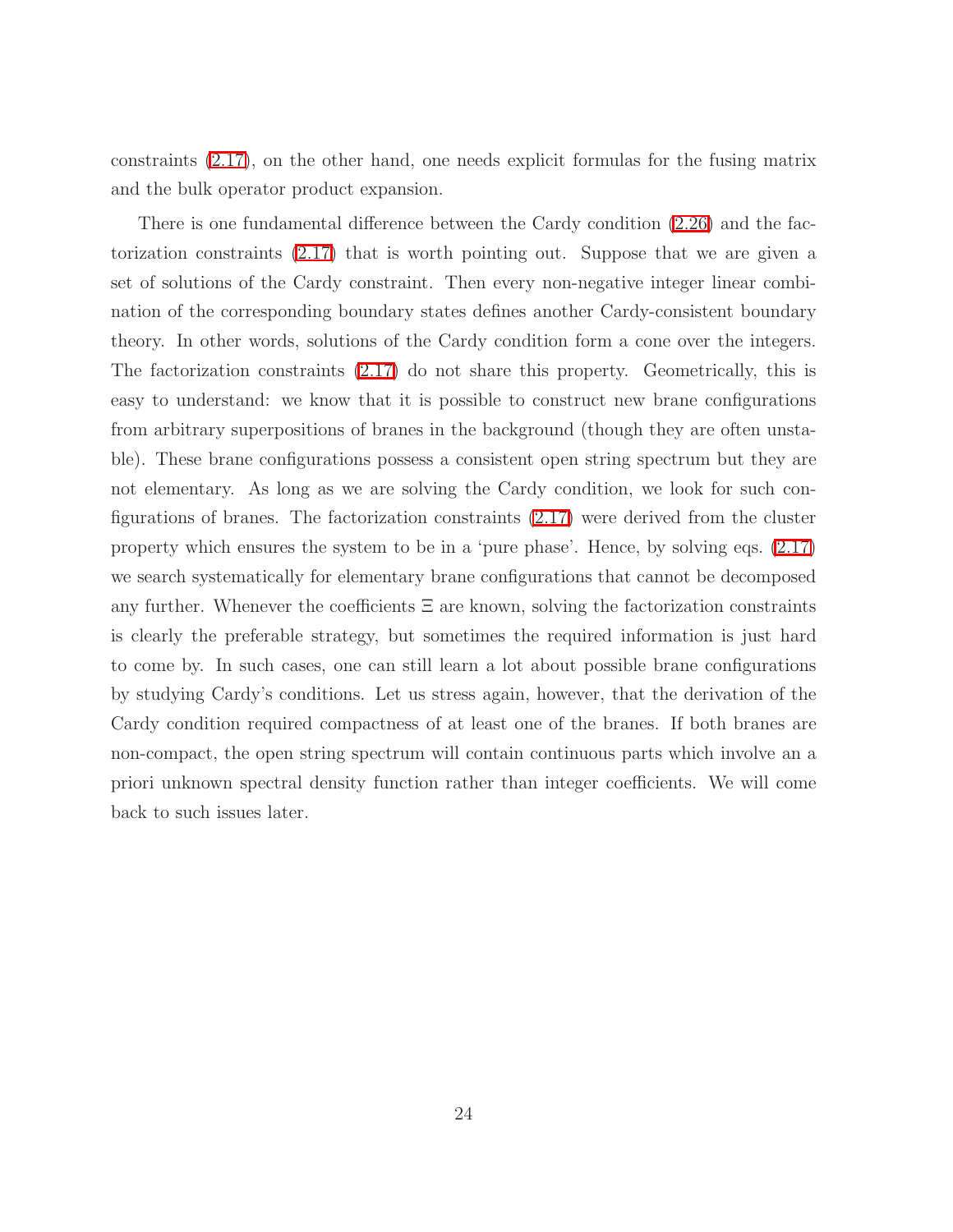## <span id="page-25-0"></span>3 Bulk Liouville field theory

Our goal for this lecture is to present the solution of the Liouville bulk theory. This model describes the motion of closed strings in a 1-dimensional exponential potential and it can be considered as the minimal model of non-rational conformal field theory. Before we explain how to determine the bulk spectrum and the exact couplings, we would like to make a few more comments on the model and its applications.

On a 2-dimensional world-sheet with metric  $\gamma^{ab}$  and curvature R, the action of Liouville theory takes the form

$$
S_L[X] = \int_{\Sigma} d^2 \sigma \sqrt{\gamma} \left( \gamma^{ab} \partial_a X \partial_b X + RQX + \mu e^{2bX} \right) \tag{3.1}
$$

where  $\mu$  and b are two real parameters of the model. The second term in this action describes a linear dilaton and such a term would render perturbative string theory invalid if the strong coupling region was not screened by the third term. In fact, the exponential potential has the effect to keep closed strings away from the strong coupling region of the model.

Liouville theory should be considered as a marginal deformation of the free linear dilaton theory,

$$
S_{LD}[X] = \int_{\Sigma} d^2 \sigma \sqrt{\gamma} (\gamma^{ab} \partial_a X \partial_b X + RQX) .
$$

The Virasoro field of a linear dilaton theory is given by the familiar expression

$$
T = (\partial X)^2 + Q\partial^2 X .
$$

The modes of this field form a Virasoro algebra with central charge  $c = 1 + 6Q^2$ . Furthermore, the usual closed string vertex operators

$$
\Phi_{\alpha} = : \exp 2\alpha X :
$$
 have  $h_{\alpha} = \alpha(Q - \alpha) = \bar{h}_{\alpha}$ .

Note the conformal weights  $h, \bar{h}$  are real if  $\alpha$  is of the form  $\alpha = Q/2 + iP$ . We interpret the real parameter  $P$  as the momentum of the closed string tachyon scattering state that is created by the above vertex operator.

In order for the exponential potential in the Liouville action to be marginal, i.e.  $(h_b, \bar{h}_b) = (1, 1)$ , we must now also adjust the parameter b to the choice of Q in such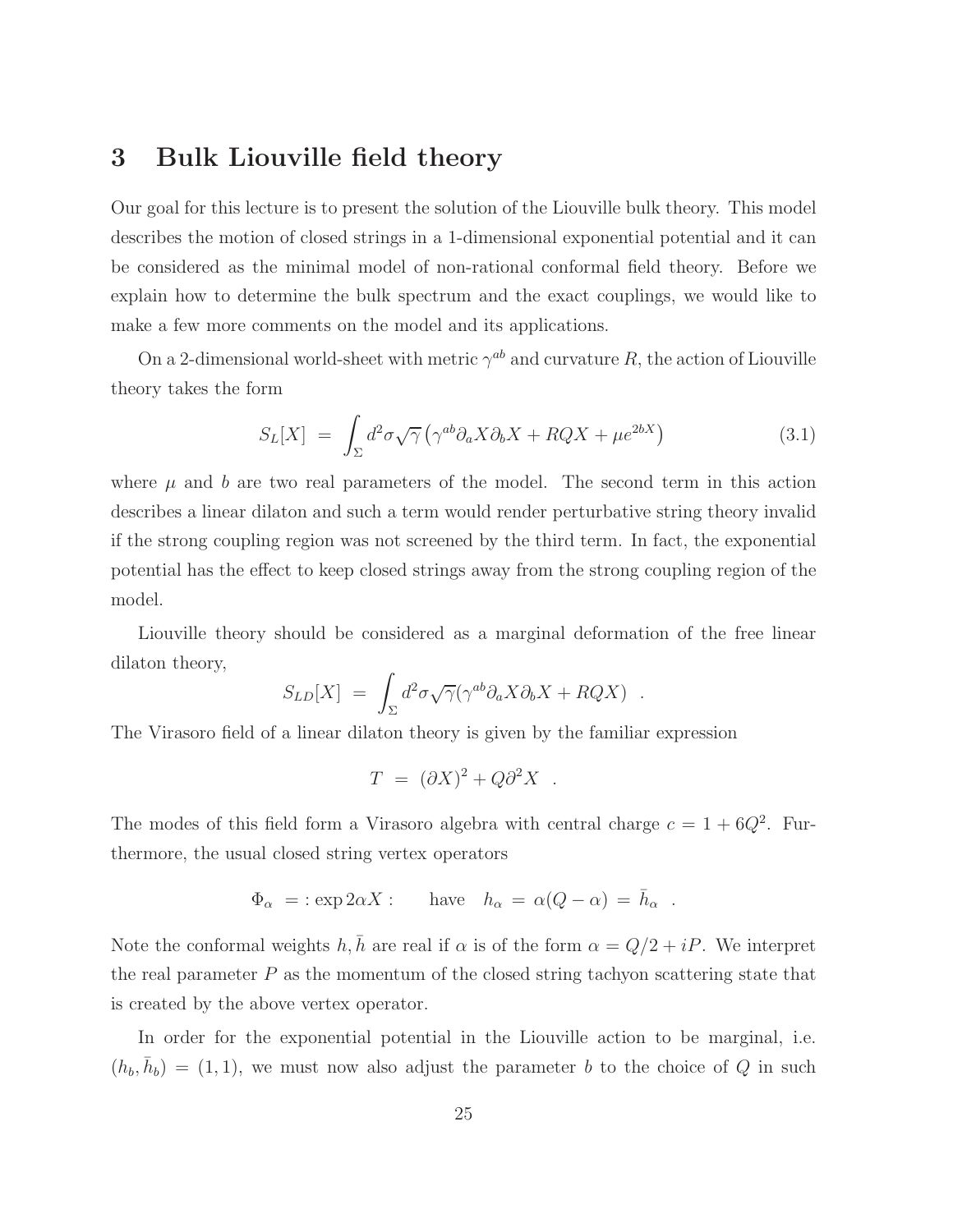a way that

$$
Q=b+b^{-1}
$$

.

As one may easily check, Weyl invariance of the classical action  $S_L$  leads to the relation  $Q_c = b^{-1}$ . Quantum corrections deform this correspondence such that  $Q = Q_c + b$ . The extra term, which certainly becomes small in the semi-classical limit  $b \to 0$ , has a remarkable consequence: It renders the parameter  $Q$  (and hence the central charge) invariant under the replacement  $b \to b^{-1}$ . We will have a lot more to say about this interesting quantum symmetry of Liouville theory.

After this preparation we are able to describe two interesting application of Liouville theory. The first one comes with the observation that Liouville theory manages to contribute a value  $c \geq 25$  to the central charge even though it involves only a single dimension. Hence, in order to obtain a consistent string background it suffices to add one more direction with central charge  $c = 1$  or less. Geometrically, this would then describe a string background with  $D \leq 2$ . These theories have indeed been studied extensively in the past and there exist many results, mostly due to the existence of a dual matrix model description.

The second application is much more recent and also less well tested: it has been proposed that time-like Liouville theory at  $c = 1$  describes the homogeneous condensation of a closed string tachyon. A short look at classical actions makes this proposal seem rather plausible. In fact, the condensation of a closed string tachyon is described on the world-sheet by adding the following term to the action of some static background,

$$
\delta S[X] = \int_{\Sigma} d^2 z \, e^{\epsilon_{\Phi} X^0} \, \Phi(z, \bar{z}) \quad . \tag{3.2}
$$

Here,  $X^0$  is a time-like free field and the bulk field  $\Phi$  must be a relevant field in the conformal field theory of a spatial slice of the static background.  $\Phi$  describes the profile of the tachyon. If we want the tachyon to have a constant profile we must choose  $\Phi =$  $\mu = const.$  The parameter  $\epsilon_{\Phi}$  is then forced to be  $\epsilon_{\mu} = 2$  so that the interaction term [\(3.2\)](#page-27-1) becomes scale invariant. If we now Wick-rotate the field  $X^0 = iX$  the interaction term looks formally like the interaction term in Liouville theory, only that the parameter b assumes the unusual value  $b = i$ . At this point, the central charge of the model is  $c = 1$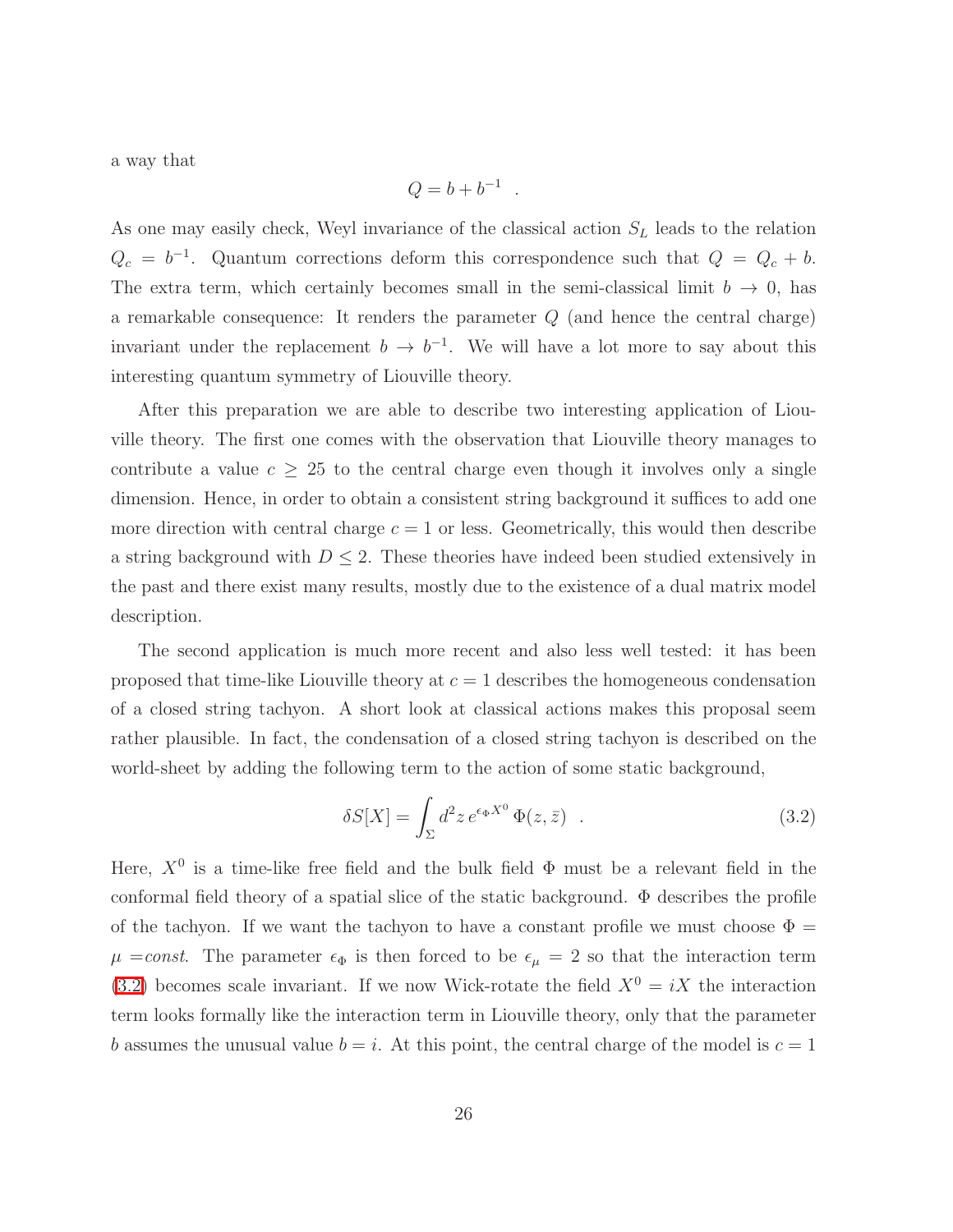and hence we recover the content of a proposal formulated in [\[29\]](#page-80-3): The rolling tachyon background is a Lorentzian  $c = 1$  Liouville theory.

#### <span id="page-27-0"></span>3.1 The minisuperspace analysis

In order to prepare for the analysis of exact conformal field theories it is usually a good idea to first study the particle limit  $\alpha' \to 0$ . Here, sending  $\alpha'$  to zero is equivalent to sending b to zero after rescaling both the coordinate  $X = b^{-1}x$  and the coupling  $\pi \mu = b^{-2}\lambda$ . What we end up with is the theory of a particle moving in an exponential potential. The stationary Schroedinger equation for this system is given by

$$
H_L \phi := \left(-\frac{\partial^2}{\partial x^2} + \lambda e^{2x}\right) \phi(x) = 4\omega^2 \phi(x) . \qquad (3.1)
$$

This differential equation is immediately recognized as Bessel's equation. Hence, its solutions are linear combinations of the Bessel functions of first kind,

$$
\phi_{\omega}^{\pm}(x) = J_{\pm 2i\omega}(i\sqrt{\lambda}e^x) .
$$

These functions  $\phi^{\pm}$  describe an incoming/outgoing plane wave in the region  $x \to -\infty$ , but they are both unbounded as can be seen from the asymptotic behavior at  $x \to \infty$ ,

$$
\phi_{\omega}^{\pm}(x) \longrightarrow e^{-\frac{x}{2}} \cosh\left(\sqrt{\lambda}e^x \mp \pi\omega + i\frac{\pi}{4}\right)
$$

<span id="page-27-1"></span>There is only one particular linear combination of these two solutions that stays finite for  $x \to \infty$ . This is given by

$$
\phi_{\omega}(x) = (\lambda/4)^{-i\omega} \Gamma^{-1}(-2i\omega) K_{-2i\omega}(\sqrt{\lambda}e^x) . \qquad (3.2)
$$

.

where  $K_{\nu}(z) := J_{\nu}(iz) - \exp(i\pi\nu)J_{-\nu}(iz)$  is known as modified Bessel function. We have also fixed an the overall normalization such that the incoming plane wave has unit coefficient.

Here we are mainly interested in the 3-point function, since in the full conformal field theory this quantity encodes all the information about the exact solution. Its counterpart in the minisuperspace model can be evaluated through the following integral over a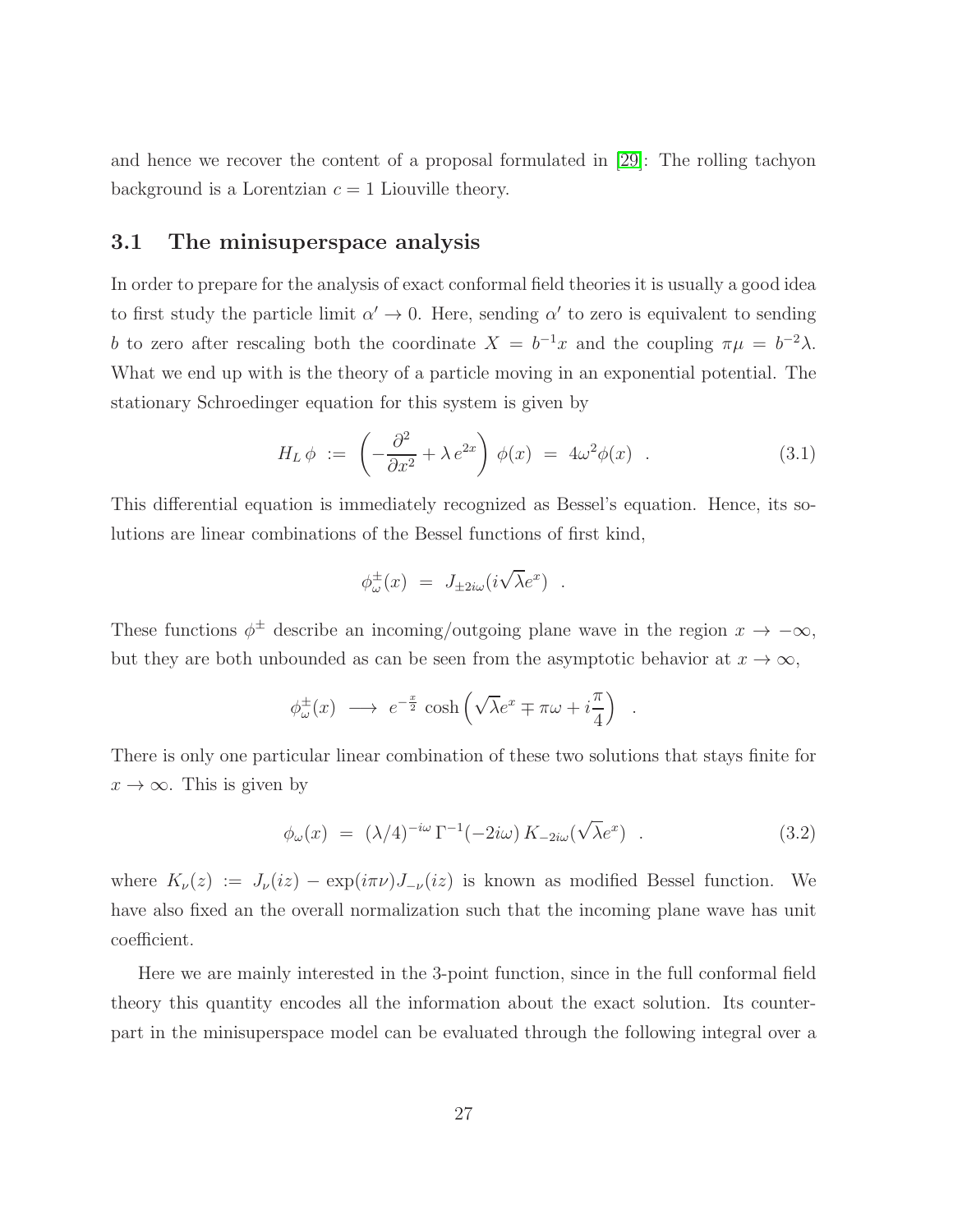<span id="page-28-0"></span>product of Bessel functions,

$$
\langle \omega_1 | e_{\omega_2} | \omega_3 \rangle \ := \ \int_{-\infty}^{\infty} dx \, \phi_{\omega_1}(x) \, e^{2i\omega_2 x} \, \phi_{\omega_3}(x) \tag{3.3}
$$

$$
= (\lambda/4)^{-2i\tilde{\omega}} \Gamma(2i\tilde{\omega}) \prod_{j=1}^{3} \frac{\Gamma(1+(-1)^{j} 2i\tilde{\omega}_{j})}{\Gamma(1-(-1)^{j} 2i\omega_{j})}, \qquad (3.4)
$$

where 
$$
\tilde{\omega} = \frac{1}{2}(\omega_1 + \omega_2 + \omega_3)
$$
,  $\tilde{\omega}_i = \tilde{\omega} - \tilde{\omega}_i$ . (3.5)

The formula that was used to compute the integral can be found in standard mathematical tables. Let us remark already that the exact answer in the 2D field theory will have a very similar form, only that the  $\Gamma$  functions get replaced by a more complicated special function (see below). Observe also that the result has poles at  $\tilde{\omega} = 0 = \tilde{\omega}_i$  and zeroes whenever one of the frequencies  $\omega_i$  vanishes.

From the 3-point function it is not hard to extract the 2-point function of our toy model in the limit  $\omega_2 = \varepsilon \to 0$ . Note that the factor P has poles at  $\omega_1 \mp \omega_3 \pm \varepsilon = 0$  which, after taking the limit, produce terms of the form  $\delta(\omega_1 \mp \omega_3)$ . More precisely, we obtain

$$
\lim_{\omega_2 \to 0} \langle \omega_1 | e_{\omega_2} | \omega_3 \rangle \sim \delta(\omega_1 + \omega_3) + R_0(\omega_1) \delta(\omega_1 - \omega_3)
$$
  
with 
$$
R_0(\omega) = \lambda^{-2i\omega} \frac{\Gamma(2i\omega)}{\Gamma(-2i\omega)}.
$$
 (3.6)

.

The quantity  $R_0$  is known as the reflection amplitude. It describes the phase shift of the wave function upon reflection in the Liouville potential as can be seen from the following expansion of the wave functions  $\phi_{\omega}$  for  $x \to -\infty$ ,

$$
\phi_{\omega}(x) \sim e^{2i\omega x} + \lambda^{-2i\omega} \frac{\Gamma(2i\omega)}{\Gamma(-2i\omega)} e^{-2i\omega x}
$$

We conclude that the two coefficients of the  $\delta$ -functions in the 2-point function encode both the normalization of the incoming plane wave and the phase shift that appears during its reflection.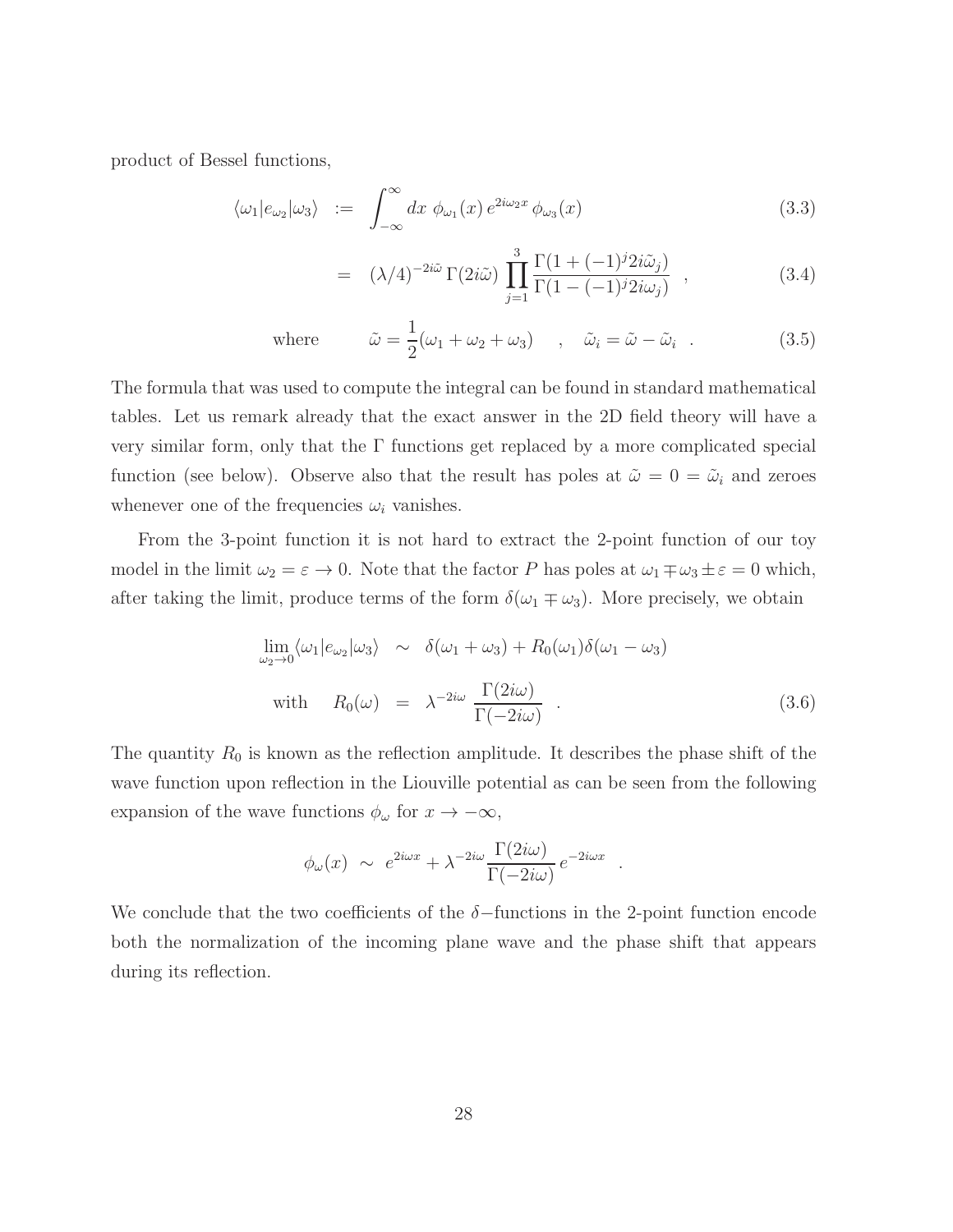#### <span id="page-29-0"></span>3.2 The path integral approach

In an attempt to obtain formulas for the exact correlation function of closed string vertex operators in Liouville theory one might try to evaluate their path integral,

$$
\langle e^{2\alpha_1 X(z_1,\bar{z}_1)} \cdots e^{2\alpha_n X(z_n,\bar{z}_n)} \rangle = \int \mathcal{D}X \, e^{-S_L[X]} \prod_{r=1}^n e^{2\alpha_r X(z_r,\bar{z}_r)}
$$

.

The first step of the evaluation is to split the field  $X$  into its constant zero mode  $x_0$  and a fluctuation field  $X$  around the zero mode. Once this split is performed, we calculate the integral over the zero mode  $x_0$  using a simple integral formula for the Γ function

$$
\Gamma(x) = \int_{-\infty}^{\infty} dt \, \exp(xt - e^t) \ .
$$

<span id="page-29-1"></span>After executing these steps, we obtain the following expression for the correlator of the tachyon vertex operators,

$$
\langle \prod_{r=1}^{n} e^{2\alpha_r X(z_r, \bar{z}_r)} \rangle = \int \mathcal{D}\tilde{X} e^{-S_{LD}[\tilde{X}]} \prod_{r=1}^{n} e^{2\alpha_r X(z_r, \bar{z}_r)} \frac{\Gamma(-s)}{2b} \left( \mu \int d^2 \sigma \sqrt{\gamma} e^{2b\tilde{X}} \right)^s (3.7)
$$
  
where  $s = Q \frac{1}{b} - \sum_{r=1}^{n} \frac{\alpha_j}{b}$ . (3.8)

There are quite a few observations we can make about this result. To begin with, we see that the expression on the left hand side can only be evaluated when  $s$  is a non-negative integer since it determines the number of insertions of the interaction term. Along with eq. [\(3.8\)](#page-29-1), such a condition on s provides a strong constraint for the parameters  $\alpha_r$  that will not be satisfied for generic choices of the momentum labels  $\alpha_r$ . But if s is integer then we can evaluate the integral rather easily because the action for the fluctuation field X is the action of the linear dilaton, i.e. of a free field theory. The resulting integrals over the position of the field insertions are not that easy to compute, but they have been solved many years ago and are known to be expressible through  $\Gamma$  functions (see [\[30\]](#page-80-4) and Appendix A).

Let us furthermore observe that in the case of non-negative integer  $s$ , the coefficient  $\Gamma(-s)$  diverges. Hence, the correlators whose computation we sketched in the previous paragraph all contain a divergent factor. A more mathematical interpretation of this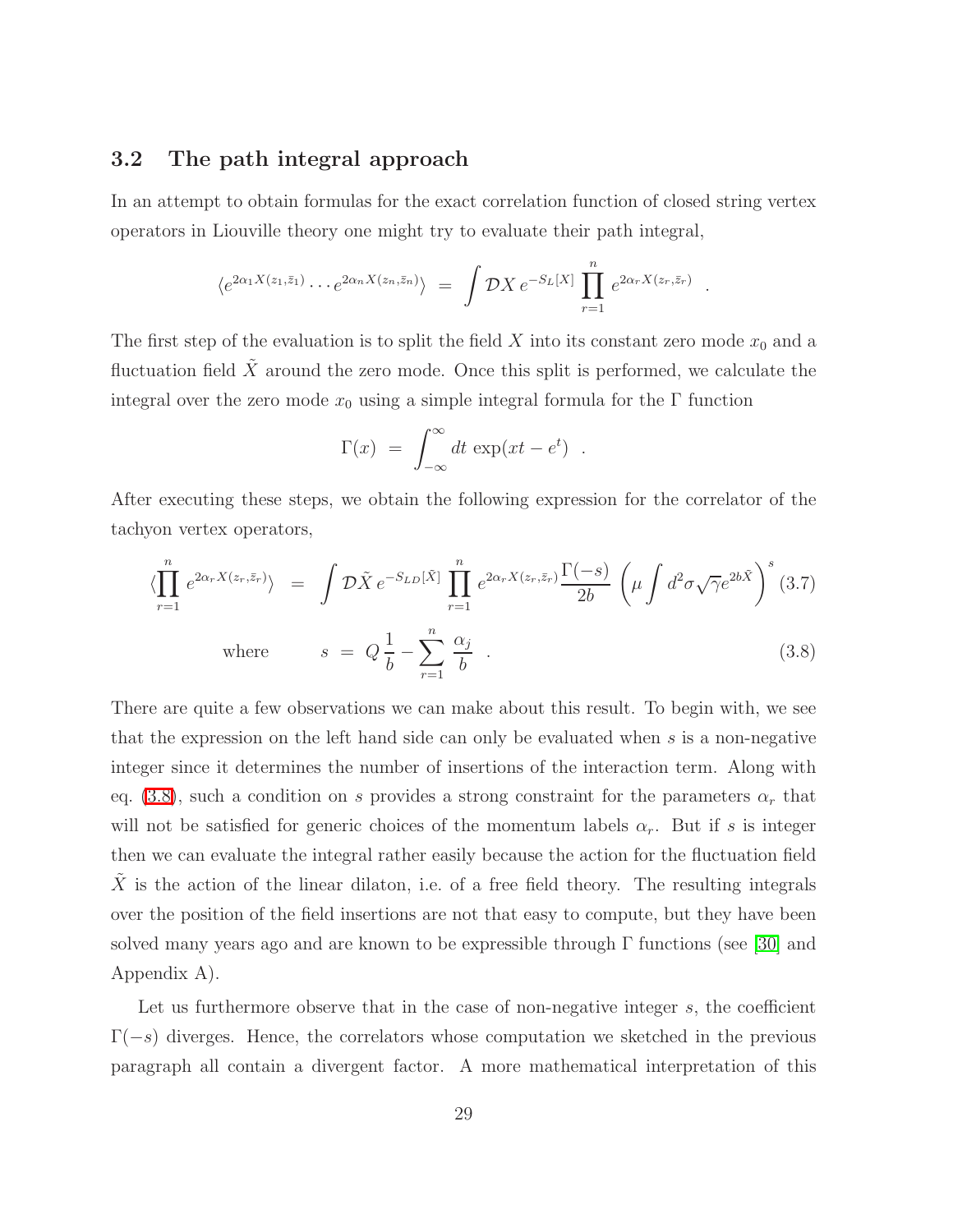observation is not hard to find. Note that even our semi-classical couplings [\(3.3\)](#page-28-0) possess poles e.g. at points where  $2i\tilde{\omega}$  is a negative integer. The exact couplings are not expected to behave any better, i.e. the correlation functions of Liouville theory have poles at points in momentum space at which the expression s becomes a non-negative integer. Only the residue at these poles can be computed directly through the free field computation above. The presence of singularities in the correlators admits a simple explanation. In fact, in Liouville theory, the interaction is switched off as we send  $x \to -\infty$  so that the theory becomes free in this region. The infinities that we see in the correlators are associated with the fact that the region of small interaction is infinite, leading to contributions which diverge with the volume of the space. Finally, with singularities arising from the weekly coupled region, it is no longer surprising that the coefficients of the residues can be computed through free field computations.

Even though our attempt to compute the path integral has lead to some valuable insights, it certainly falls short of providing an exact solution of the theory. After all we want to find the 3-point couplings for all triples  $\alpha_1, \alpha_2, \alpha_3$ , not just for a subset thereof. To proceed further we need to understand a few other features of Liouville theory.

#### <span id="page-30-0"></span>3.3 Degenerate fields and Teschner's trick

Equations of motion and degenerate fields. Let us first study in more detail the equations of motion for the Liouville field. In the classical theory, these can be derived easily from the action,

<span id="page-30-1"></span>
$$
\partial \bar{\partial} X_c = \mu b \exp 2b X_c \quad . \tag{3.9}
$$

There exits an interesting way to rewrite this equation. As a preparation, we compute the second derivatives  $\partial^2$  and  $\bar{\partial}^2$  of the classical field  $\Phi^c_{-b/2}$ , e.g.

$$
\partial^2 e^{-bX_c(z,\bar{z})} = b^2 T_c(z) e^{-bX_c(z,\bar{z})} . \tag{3.10}
$$

The fields  $T_c$  and  $\bar{T}_c$  that appear on the right hand side are the classical analogue of the Virasoro fields. It is now easy to verify that the classical equation of motion [\(3.9\)](#page-30-1) is equivalent to the (anti-)holomorphicity of  $T_c(\bar{T}_c)$ .

In its new form, it appears straightforward to come up with a generalization of the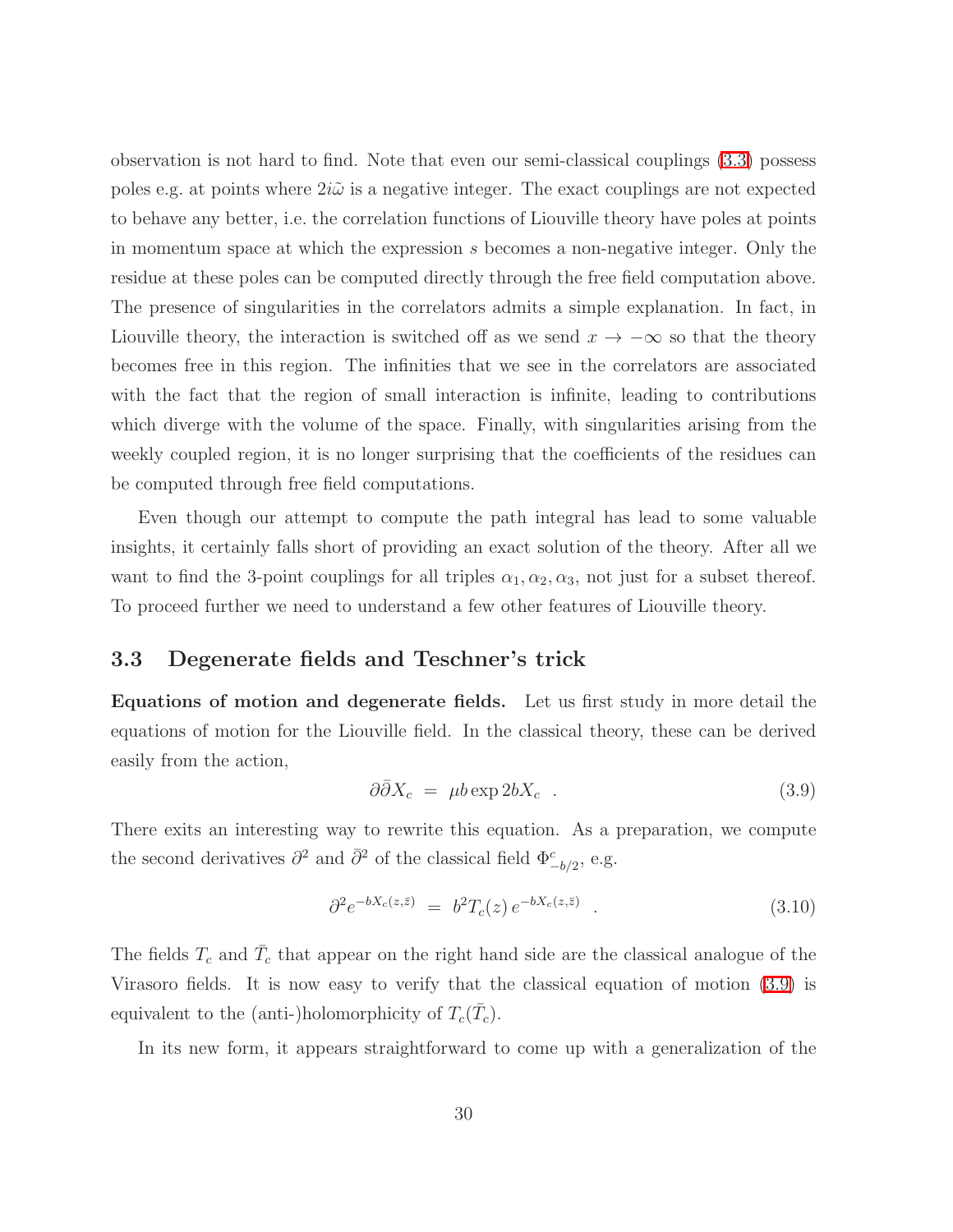<span id="page-31-0"></span>equations of motion to the full quantum theory. The proposal is to demand that <sup>2</sup>

$$
\partial^2 \Phi_{-b/2} = -b^2 : T(z) \Phi_{-b/2} : . \tag{3.11}
$$

If we evaluate this equation at the point  $z = 0$  and apply it naively to the vacuum state, we find that

$$
|\Psi_+\rangle := (L_{-1}^2 + b^2 L_{-2}) | -\frac{b}{2}\rangle = 0.
$$

In order to understand this equation better, let us note that  $|\Psi_+\rangle$  is a so-called *singular vector* in the sector  $V_{-b/2}$  of the Virasoro algebra, i.e. a vector that is annihilated by all modes  $L_n, n > 0$ , of the Virasoro algebra (but is not the ground state of the sector). Such singular vectors can be set to zero consistently and our arguments above suggest that this is what happens in Liouville theory. In other words, decoupling the singular vector of the sector  $\mathcal{V}_{-b/2}$  implements the quantum equation of motion of Liouville theory. It is worthwhile pointing out that the origin for the decoupling of singular vectors in Liouville theory is different from rational conformal field theories, where it is a consequence of unitarity. Here, the singular vector is not among the normalizable states of the model and hence it does not belong to the physical spectrum anyway. In fact, the only way to reach the point  $\alpha = -b/2$  from the set  $Q/2 + i\mathbb{R}$  is through analytic continuation. The presence of such unphysical singular vectors would not be in conflict with unitarity.

Once we have accepted the decoupling of  $|\Psi_+\rangle$ , we observe that there exists another sector of the Virasoro algebra that has a singular vector on the second level. This is the sector  $\mathcal{V}_{-b^{-1}/2}$  and its singular vector has the form

$$
|\Psi_{-}\rangle := (L_{-1}^{2} + b^{-2}L_{-2}) | - \frac{1}{2b}\rangle .
$$

Note that this second singular vector is obtained from the first through the substitution  $b \to b^{-1}$ . Earlier on, we noted that e.g. the relation between Q and b received quantum corrections which rendered it invariant under a replacement of b by its inverse. It is therefore tempting to conjecture that in the exact Liouville theory, the second singular vector  $|\Psi_-\rangle$  decouples as well. If we accept this proposal, we end up with two different fields in the theory that both satisfy a second order differential equation of the form [\(3.11\)](#page-31-0), namely the field  $\Phi_{-b/2}$  and the dual field  $\Phi_{-1/2b}$ . Such fields are called *degenerate fields* 

<sup>&</sup>lt;sup>2</sup>Normal ordering instructs us to move annihilation modes  $L_n$ ,  $n > 0$ , of the Virasoro field to the right.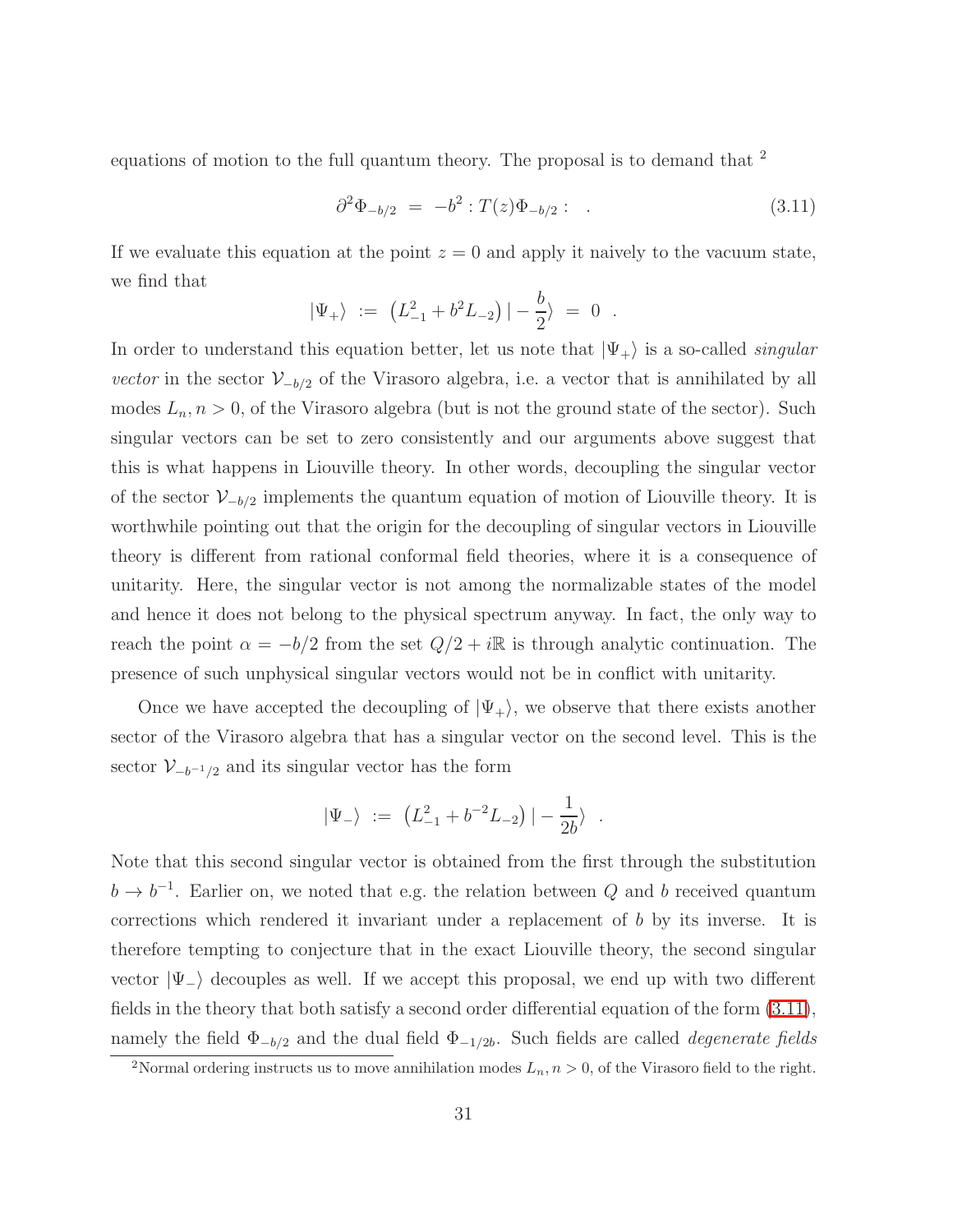and we shall see in a moment that their presence has very important consequences for the structure constants of Liouville theory.

Let us point out that a relation of the form  $(3.11)$  imposes strong constraints on the operator product expansion of the fields  $\Phi_{-b^{\pm 1}/2}$  with any other field in the theory. Since momentum is not conserved in our background, the expansion of two generic bulk fields contains a continuum of bulk fields. But if we replace one of the two fields on the left hand side by one of our degenerate fields  $\Phi_{-b^{\pm 1}/2}$ , then the whole operator product expansion must satisfy a second order differential equation and hence only two terms can possibly arise on the left hand side, e.g.

$$
\Phi_{\alpha}(w,\bar{w})\,\Phi_{-b/2}(z,\bar{z})\;=\;\sum_{\pm}\;\frac{c_{b}^{\pm}(\alpha)}{|z-w|^{h_{\pm}}}\,\,\Phi_{\alpha\mp b/2}(z,\bar{z})\;+\;\dots\qquad \qquad (3.12)
$$

where  $h_{\pm} = \pm b\alpha + Q(-b/2 \mp b/2)$ . A similar expansion for the second degenerate field is obtained through our usual replacement  $b \to b^{-1}$ . We can even be more specific about the operator expansions of degenerate fields and compute the coefficients  $c^{\pm}$ . Note that the labels  $\alpha_1 = -b/2$  and  $\alpha_2 = \alpha$  of the fields on the right hand side along with the conjugate labels  $\alpha_3 = (\alpha \mp b/2)^* = Q - \alpha \mp b/2$  of the fields that appear in the operator product obey  $s_+ = 1$  and  $s_- = 0$  (the quantity s was defined in eq. [\(3.8\)](#page-29-1)). Hence,  $c^{\pm}$  can be determined through a free field computation in the linear dilaton background. With the help of our above formulas we find that  $c^+ = 1$  and

$$
c_b^-(\alpha) = -\mu \int d^2 z \langle \Phi_{-b/2}(0,0) \Phi_\alpha(1,1) \Phi_b(z,\bar{z}) \Phi_{Q-b/2-\alpha}(\infty,\infty) \rangle_{\text{LD}}
$$
  

$$
= -\mu \pi \frac{\gamma (1+b^2) \gamma (1-2b\alpha)}{\gamma (2+b^2-2b\alpha)}
$$
(3.13)

where we have introduced  $\gamma(x) = \Gamma(x)/\Gamma(1-x)$ . The factor (-1) in front of the integral is the contribution from the residue of factor  $\Gamma(-s)$  at  $s = 1$ . Our result in the second line is obtained using the explicit integral formulas that were derived by Dotsenko and Fateev in [\[30\]](#page-80-4) (see also appendix A).

Crossing symmetry and shift equations. Now it is time to combine all our recent insights into Liouville theory with the general strategy we have outlined in the first lecture and to re-address the construction of the exact bulk 3-point couplings. Recall that these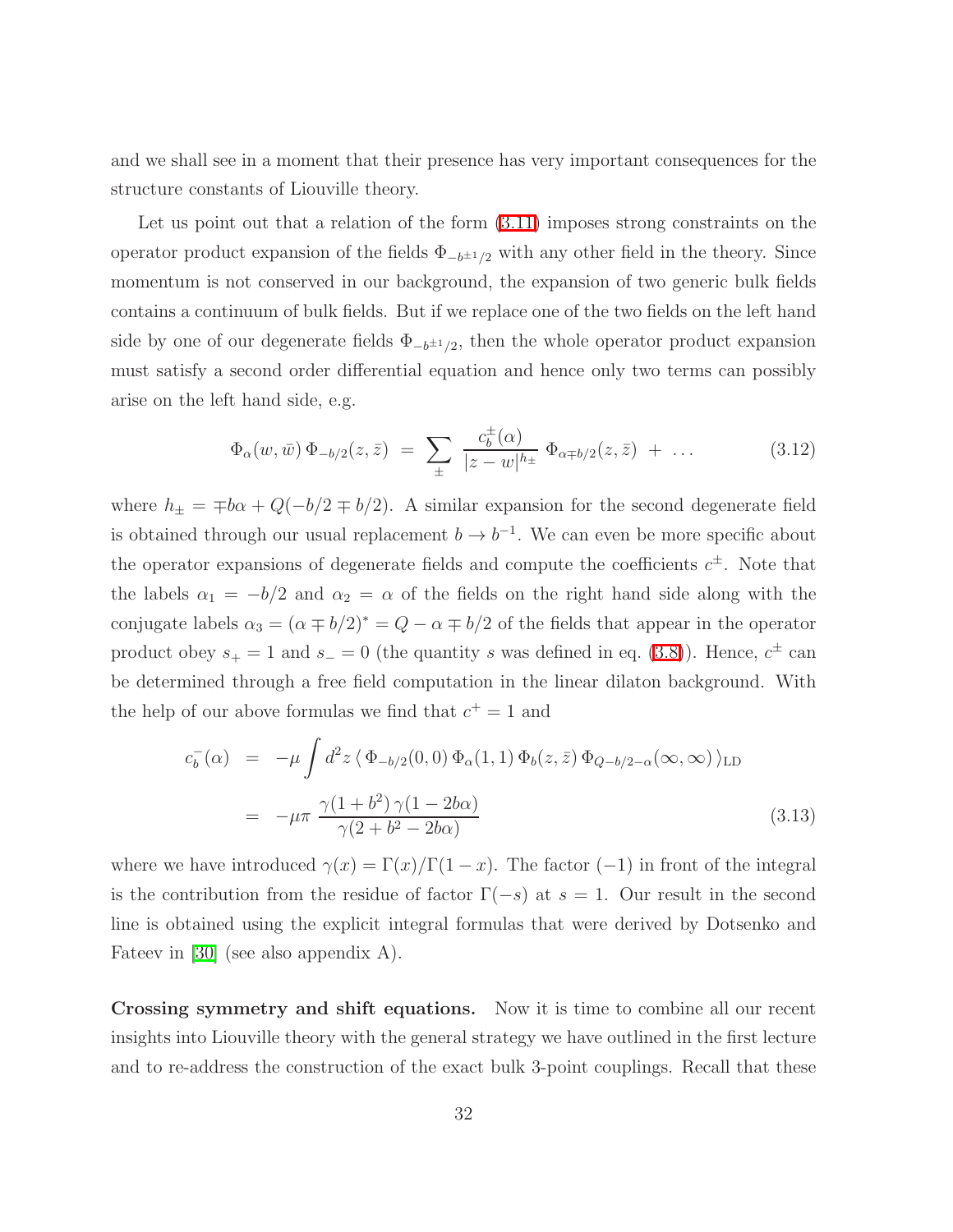couplings may be obtained as solutions to the crossing symmetry condition [\(2.8\)](#page-11-0). Unfortunately, in its original form, the latter involves four external states with momentum labels  $\alpha_i \in Q/2 + i\mathbb{R}$ . Consequently, there is a continuum of closed string modes that can be exchanged in the intermediate channels and hence the crossing symmetry requires solving a rather complicated integral equation. To overcome this difficulty, Teschner [\[31\]](#page-80-5) suggested a continuation of one external label, e.g. the label  $\alpha_2$ , to one of the values  $\alpha_2 = -b^{\pm 1}/2$ . The corresponding field is then degenerate and it possesses an operator product consisting of two terms only. Teschner's trick converts the crossing symmetry condition into a much simpler algebraic condition. Moreover, since we have already computed the coefficients of operator products with degenerate fields, the crossing symmetry equation is in fact linear in the unknown generic 3-point couplings. One component of these conditions for the degenerate field  $\Phi_{-b/2}$  reads as follows

$$
0 = C(\alpha_1 + \frac{b}{2}, \alpha_3, \alpha_4) c_b^-(\alpha_1) \mathcal{P}_{+-}^{-} + C(\alpha_1 - \frac{b}{2}, \alpha_3, \alpha_4) c_b^+(\alpha_1) \mathcal{P}_{+-}^{++} , (3.14)
$$
  
where 
$$
\mathcal{P}_{+-}^{\pm \pm} = F_{\alpha_1 \mp b/2, \alpha_3 - b/2} \begin{bmatrix} -b/2 & \alpha_3 \\ \alpha_1 & \alpha_4 \end{bmatrix} F_{\alpha_1 \mp b/2, \alpha_3 + b/2} \begin{bmatrix} -b/2 & \alpha_3 \\ \alpha_1 & \alpha_4 \end{bmatrix} .
$$

Note that the combination on the right hand side must vanish because in a consistent model, the off-diagonal bulk mode  $(\alpha_4 - b/2, \alpha_4 + b/2)$  does not exist and hence it cannot propagate in the intermediate channel. The required special entries of the Fusing matrix were computed in [\[31\]](#page-80-5) and they can be expressed through a combination of  $\Gamma$  functions (see Appendix B for explicit formulas). Once the expressions for  $c^{\pm}$  and  $\mathcal{P}$  are inserted (note that they only involve  $\Gamma$  functions), the crossing symmetry condition may be written as follows,

$$
\frac{C(\alpha_1 + b, \alpha_2, \alpha_3)}{C(\alpha_1, \alpha_2, \alpha_3)} = -\frac{\gamma(b(2\alpha_1 + b))\gamma(2b\alpha_1)}{\pi\mu\gamma(1 + b^2)\gamma(b(2\tilde{\alpha} - Q))}\frac{\gamma(b(2\tilde{\alpha}_1 - b)))}{\gamma(2b\tilde{\alpha}_2)\gamma(2b\tilde{\alpha}_3)}
$$
(3.15)

<span id="page-33-0"></span>with  $\gamma(x) = \Gamma(x)/\Gamma(1-x)$ , as before. The constraint takes the form of a shift equation that describes how the coupling changes if one of its arguments is shifted by b. Clearly, this one equation alone cannot fix the coupling  $C$ . But now we recall that we have a second degenerate field in the theory which is related to the first degenerate field by the substitution  $b \to b^{-1}$ . This second degenerate field provides another shift equation that encodes how the 3-point couplings behaves under shifts by  $b^{-1}$ . The equation is simply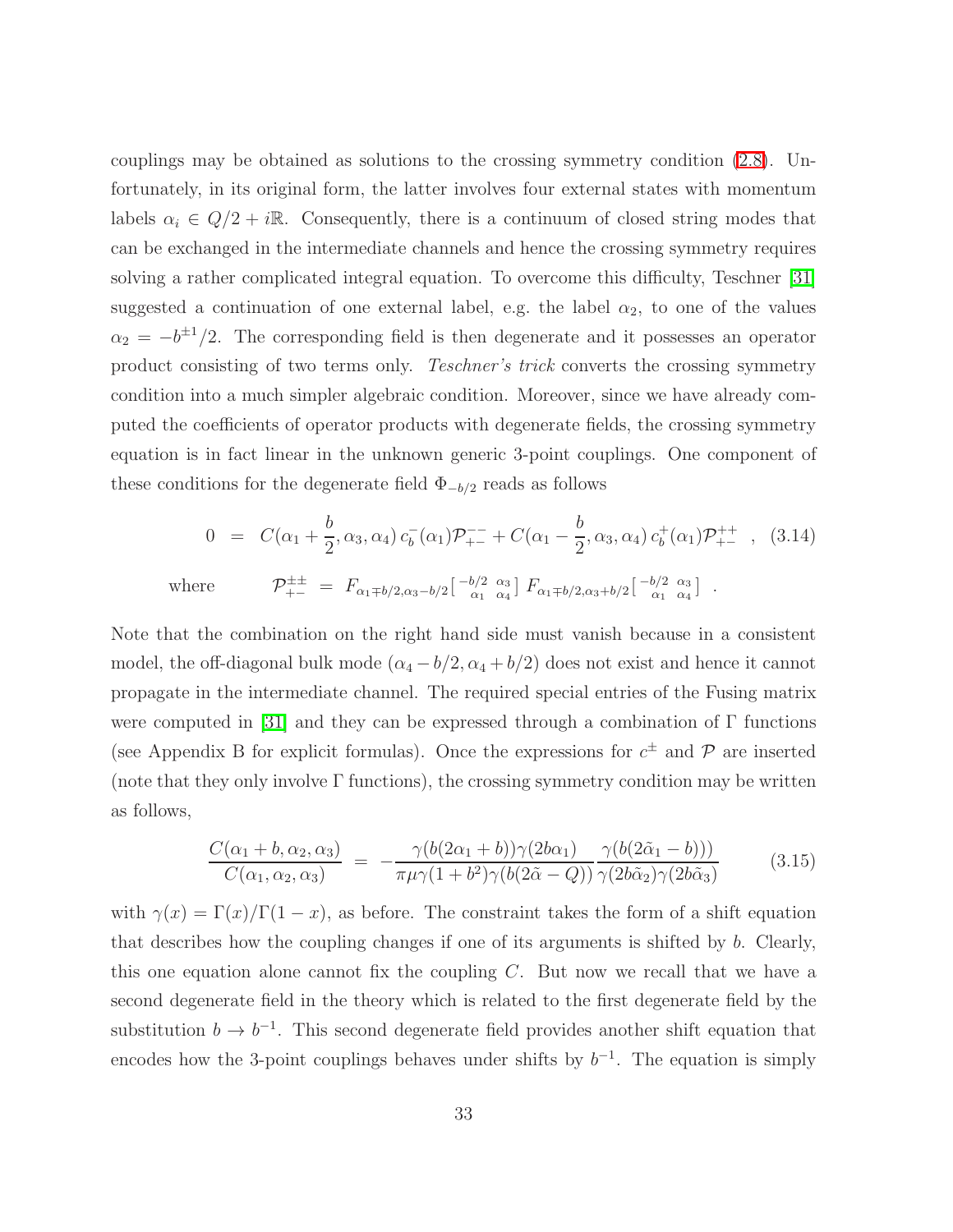obtained by performing the substitution  $b \to b^{-1}$  in equation [\(3.15\)](#page-33-0). For irrational values of b, the two shift equations determine the couplings completely, at least if we require that they are analytic in the momenta. Once we have found the unique analytic solution for irrational  $b$ , we shall see that it is also analytic in the parameter  $b$ . Hence, the solution may be extended to all real values of the parameter b.

#### <span id="page-34-0"></span>3.4 The exact (DOZZ) solution

It now remains to solve the shift equation [\(3.15\)](#page-33-0). For this purpose it is useful to introduce Barnes' double Γ-function  $\Gamma_b(y)$ . It may be defined through the following integral representation,

$$
\ln \Gamma_b(y) = \int_0^\infty \frac{d\tau}{\tau} \left[ \frac{e^{-y\tau} - e^{-Q\tau/2}}{(1 - e^{-b\tau})(1 - e^{-\tau/b})} - \frac{\left(\frac{Q}{2} - y\right)^2}{2} e^{-\tau} - \frac{\frac{Q}{2} - y}{\tau} \right] \tag{3.16}
$$

<span id="page-34-1"></span>for all  $b \in \mathbb{R}$ . The integral exists when  $0 < \text{Re}(y)$  and it defines an analytic function which may be extended onto the entire complex y-plane. Under shifts by  $b^{\pm 1}$ , the function  $\Gamma_b$ behaves according to

$$
\Gamma_b(y+b) = \sqrt{2\pi} \frac{b^{by-\frac{1}{2}}}{\Gamma(by)} \Gamma_b(y) , \quad \Gamma_b(y+b^{-1}) = \sqrt{2\pi} \frac{b^{-\frac{y}{b}+\frac{1}{2}}}{\Gamma(b^{-1}y)} \Gamma_b(y) . \tag{3.17}
$$

These shift equations let  $\Gamma_b$  appear as an interesting generalization of the usual  $\Gamma$  function which may also be characterized through its behavior under shifts of the argument. But in contrast to the ordinary Γ function, Barnes' double Γ function satisfies two such equations which are independent if  $b$  is not rational. We furthermore deduce from eqs.  $(3.17)$  that  $\Gamma_b$  has poles at

$$
y_{n,m} = -nb - mb^{-1} \quad \text{for} \quad n,m = 0,1,2,... \quad . \tag{3.18}
$$

<span id="page-34-2"></span>From Branes' double Gamma function one may construct the basic building block of our exact solution,

$$
\Upsilon_b(\alpha) := \Gamma_2(\alpha|b, b^{-1})^{-1} \Gamma_2(Q - \alpha|b, b^{-1})^{-1} . \tag{3.19}
$$

The properties of the double  $\Gamma$ -function imply that  $\Upsilon$  possesses the following integral representation

$$
\ln \Upsilon_b(y) = \int_0^\infty \frac{dt}{t} \left[ \left( \frac{Q}{2} - y \right)^2 e^{-t} - \frac{\sinh^2 \left( \frac{Q}{2} - y \right) \frac{t}{2}}{\sinh \frac{bt}{2} \sinh \frac{t}{2b}} \right] \quad . \tag{3.20}
$$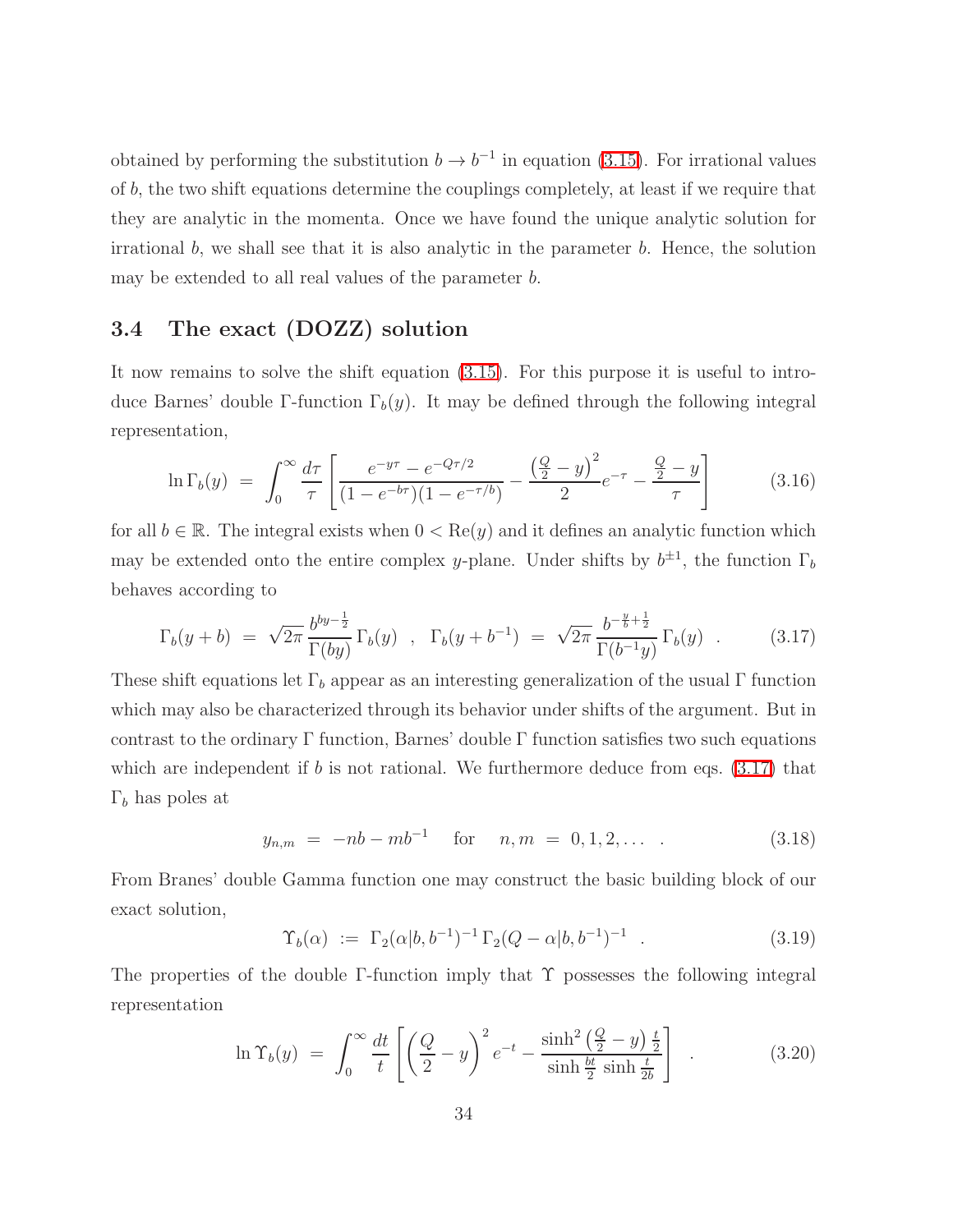Moreover, we deduce from the two shift properties [\(3.17\)](#page-34-1) of the double Γ-function that

$$
\Upsilon_b(y+b) = \gamma(by) b^{1-2by} \Upsilon_b(y) , \quad \Upsilon_b(y+b^{-1}) = \gamma(b^{-1}y) b^{-1+2b^{-1}y} \Upsilon_b(y) . \quad (3.21)
$$

Note that the second equation can be obtained from the first with the help of the selfduality property  $\Upsilon_b(y) = \Upsilon_{b^{-1}}(y)$ .

<span id="page-35-0"></span>Now we are prepared to solve our shift equations [\(3.15\)](#page-33-0). In fact, it is easy to see that their solution is provided by the following combination of  $\Upsilon$  functions [\[32,](#page-80-6) [33\]](#page-80-7),

$$
C(\alpha_1, \alpha_2, \alpha_3) := \left[ \pi \mu \gamma(b^2) b^{2-2b^2} \right]^{(Q-2\tilde{\alpha})/b} \frac{\Upsilon'(0)}{\Upsilon(2\tilde{\alpha}-Q)} \prod_{j=1}^3 \frac{\Upsilon(2\alpha_j)}{\Upsilon(2\tilde{\alpha}_j)} \tag{3.22}
$$

where  $\tilde{\alpha}$  and  $\tilde{\alpha}_j$  are the linear combinations of  $\alpha_j$  which are introduced just as in eqs. [\(3.5\)](#page-28-0) of the previous subsection. The solution [\(3.22\)](#page-35-0) was first proposed several years ago by H. Dorn and H.J. Otto [\[32\]](#page-80-6) and by A. and Al. Zamolodchikov [\[33\]](#page-80-7), based on extensive earlier work by many authors (see e.g. the reviews [\[34,](#page-80-8) [35\]](#page-80-9) for references). The derivation we presented here has been proposed by Teschner in [\[31\]](#page-80-5). Full crossing symmetry of the conjectured 3-point function (not just for the special case that involves one degenerate field) was then checked analytically in two steps by Ponsot and Teschner [\[36\]](#page-80-10) and by Teschner [\[35,](#page-80-9) [37\]](#page-80-11).

In it quite instructive to see how the minisuperspace result [\(3.3\)](#page-28-0) can be recovered from the exact answer. To this end, we chose the parameters  $\alpha_i$  to be of the form

$$
\alpha_1 = \frac{Q}{2} + ib\omega_1 \quad , \quad \alpha_2 = b\omega_2 \quad , \quad \alpha_3 = \frac{Q}{2} + ib\omega_3
$$

<span id="page-35-1"></span>and perform the limit  $b \to 0$  with the help of the following formula for the asymptotics of the function  $\Upsilon$  (see e.g. [\[38\]](#page-80-12))

$$
\Upsilon_b(by) \sim b\Upsilon'(0) b^{-b^2y^2 + (b^2 - 1)y} \Gamma^{-1}(y) + \dots \tag{3.23}
$$

Recall that Barnes' double Gamma function possesses a double series [\(3.18\)](#page-34-2) of poles. In our limit, most of these poles move out to infinity and we are just left with the poles of the ordinary Γ function. Not only does this observation explain formula [\(3.23\)](#page-35-1), it also makes T appear as the most natural replacement of the  $\Gamma$  functions in eq. [\(3.3\)](#page-28-0) that is consistent with the quantum symmetry  $b \leftrightarrow 1/b$  of Liouville theory.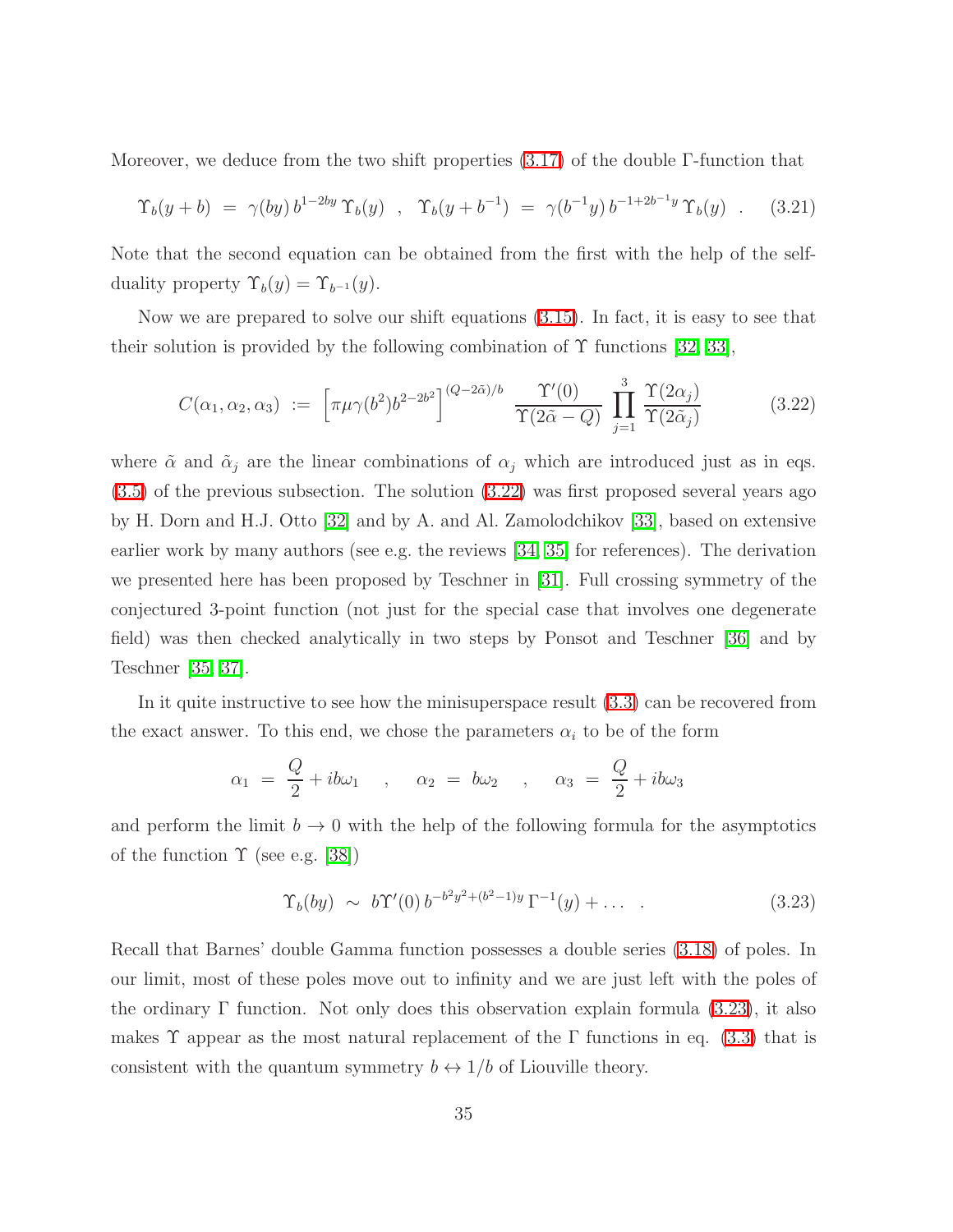Let us furthermore stress that the expression  $(3.22)$  can be analytically continued into the entire complex  $\alpha$ -plane. Even though the corresponding fields  $\Phi_{\alpha}$  with  $\alpha \notin Q/2+i\mathbb{R}$  do not correspond to normalizable states of the model, they may be considered as well defined but non-normalizable fields. It is tempting to identify the identity field with the limit  $\lim_{\alpha\to 0} \Phi_{\alpha}$ . This identification can indeed be confirmed by computing the corresponding limit of the coefficients  $C$  which is given by

<span id="page-36-0"></span>
$$
\lim_{\alpha_2 \to 0} C(\alpha_1, \alpha_2, \alpha_3) = 2\pi \delta(\alpha_1 + \alpha_3 - Q) + R(\alpha_1) \delta(\alpha_1 - \alpha_3)
$$
  
where 
$$
R(\alpha) = (\pi \mu \gamma(b^2))^{(Q-2\alpha)/b} \frac{b^{-2} \gamma(2b\alpha - b^2)}{\gamma(2 - 2b^{-1}\alpha + b^{-2})}
$$
(3.24)

for all  $\alpha_{1,3} = Q/2 + i p_{1,3}$  with  $p_i \in \mathbb{R}$ . The  $\delta$ -functions again emerge from the singularities of C, just as in the minisuperspace example. We would like to point out that the reflection amplitude  $R(\alpha)$  may also be obtained directly from the 3-point coupling without ever performing a limit  $\alpha_2 \to 0$ . In fact, in Liouville theory the labels  $\alpha = Q/2 + iP$  and  $Q-\alpha = Q/2-iP$  do not correspond to two independent fields. This is intuitively obvious because there exits only one asymptotic infinity so that wave-functions are parametrized by the half-line  $P \geq 0$ . Correspondingly, the 3-point couplings C possess the following simple reflection property,

$$
C(\alpha_1, \alpha_2, \alpha_3) = R(\alpha_1) C(Q - \alpha_1, \alpha_2, \alpha_3)
$$

with the same function  $R$  that we found in the 2-point function. Similar relations hold for reflections in the other two momentum labels. This observation implies that the fields  $\Phi_{\alpha}$  and  $\Phi_{Q-\alpha}$  itself can be identified up to a multiplication with the reflection amplitude.

<span id="page-36-1"></span>As a preparation for later discussions we would finally like to point out that the expression [\(3.24\)](#page-36-0) for our exact reflection amplitude may be rewritten in terms of its semiclassical analogue [\(3.6\)](#page-28-0),

$$
R(Q/2 + ib\omega) = R_0(\omega) \frac{\Gamma(1 + 2b^2 i\omega)}{\Gamma(1 - 2b^2 i\omega)} \left(\frac{\pi \gamma(b^2)}{b^2}\right)^{-2i\omega} . \tag{3.25}
$$

Here, we have also inserted the relation  $\pi \mu b^2 = \lambda$  between the coupling constant  $\lambda$  of the minisuperspace theory and our parameter  $\mu$ . The formula shows how finite b corrections to the semi-classical result are simply encoded in a new multiplicative factor.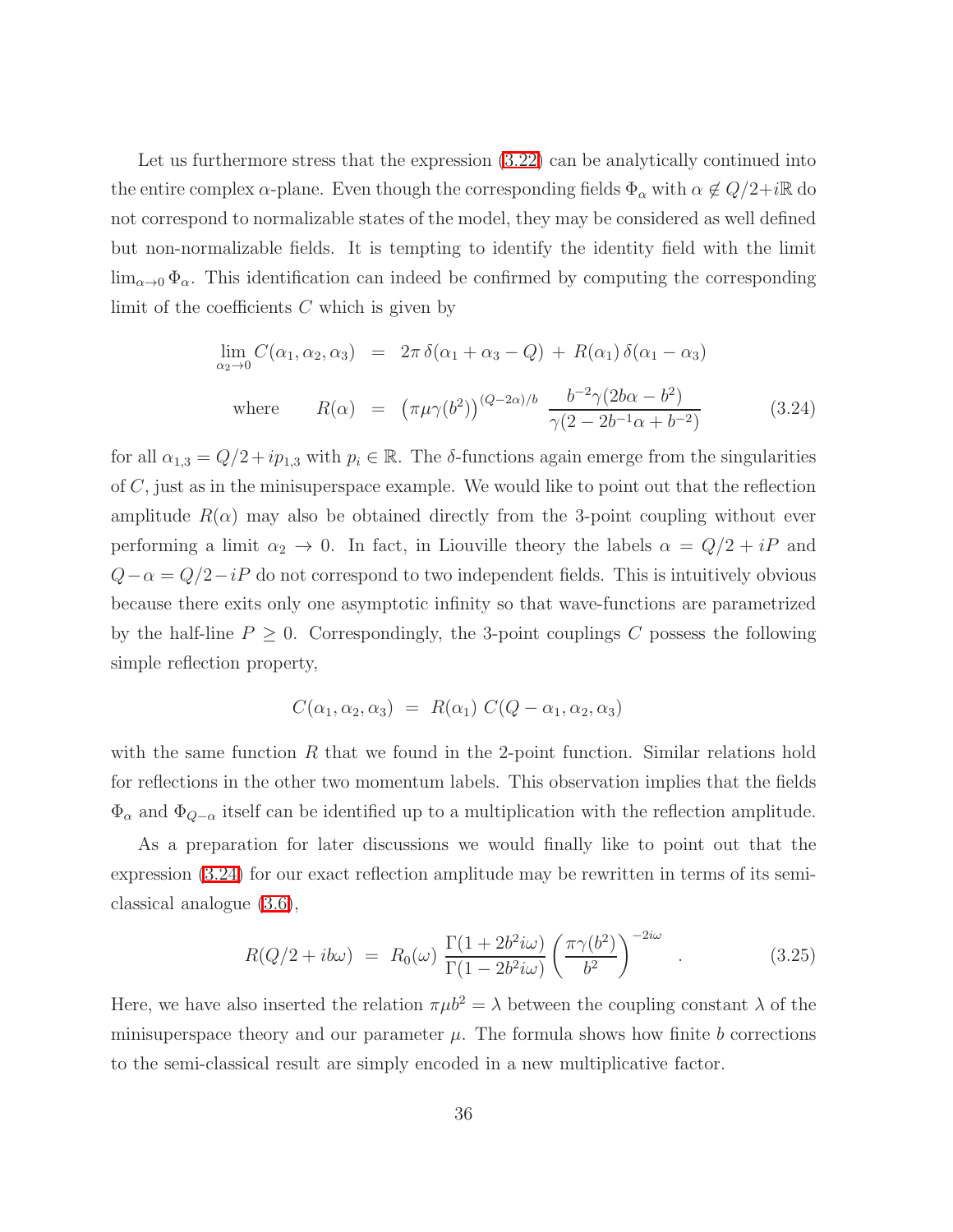## 4 Branes in the Liouville model

In this lecture we will study branes in Liouville theory. It turns out that there exist two different types of branes. The first consists of branes that are localized in the strong coupling region and possess a discrete open string spectrum. The other class of branes is 1-dimensional and it extends all the way to  $x = -\infty$ . These extended branes possess a continuous spectrum of open strings.

## 4.1 Localized (ZZ) branes in Liouville theory.

The 1-point coupling. As we have explained in the first lecture, branes are uniquely characterized by the 1-point couplings  $A_{\alpha}$  of the bulk vertex operators  $\Phi_{\alpha}$ . These couplings are strongly constrained by the cluster condition [\(2.17\)](#page-17-0). Our aim therefore is to come up with solutions to this factorization constraint for the specific choice of the coefficients  $\Xi$  that is determined by the 3-point coupling  $(3.22)$  of the Liouville bulk theory. In the most direct approach we would replace the labels  $(i, \overline{i})$  and  $(j, \overline{j})$  of the bulk fields by the parameters  $\alpha$  and  $\beta$ , respectively, and then take the latter from the set  $Q/2 + iP$  that labels the normalizable states of the bulk model. But as we discussed above, this choice would leave us with a complicated integral equation in which we integrate over all possible closed string momenta  $\gamma \in Q/2 + i\mathbb{R}$ .

To avoid such an integral equation, we shall follow the same approach ('Teschner's trick') that we applied so successfully when we determined the 3-point couplings in the bulk model: we shall evaluate the cluster property in two cases in which one of the bulk fields is degenerate, i.e. for  $\Phi_{\beta} = \Phi_{-b/2}$  and  $\Phi_{\beta} = \Phi_{-1/2b}$ . An argument similar to the one explained in the last lecture then gives the constraint,

<span id="page-37-0"></span>
$$
A(-\frac{b}{2}) A(\alpha) = A(\alpha - \frac{b}{2}) c_b^+(\alpha) F_{\alpha - \frac{b}{2},0} \left[ \frac{-\frac{b}{2}}{\alpha} - \frac{b}{\alpha} \right] + A(\alpha + \frac{b}{2}) c_b^-(\alpha) F_{\alpha + \frac{b}{2},0} \left[ \frac{-\frac{b}{2}}{\alpha} - \frac{b}{\alpha} \right] \tag{4.1}
$$

and a second equation of the same type with  $b \to b^{-1}$ . The functions  $c_b^{\pm}$  $_b^{\pm}(\alpha)$  are the same that appeared in eq.  $(3.12)$  and we have computed them before (see eq.  $(3.13)$ ). Furthermore, the special elements of the Fusing matrix that appear in this version of the cluster condition are also easy to calculate (see Appendix B for explicit formulas). Note that all these quantities can be expressed in terms of ordinary  $\Gamma$  functions. Once they are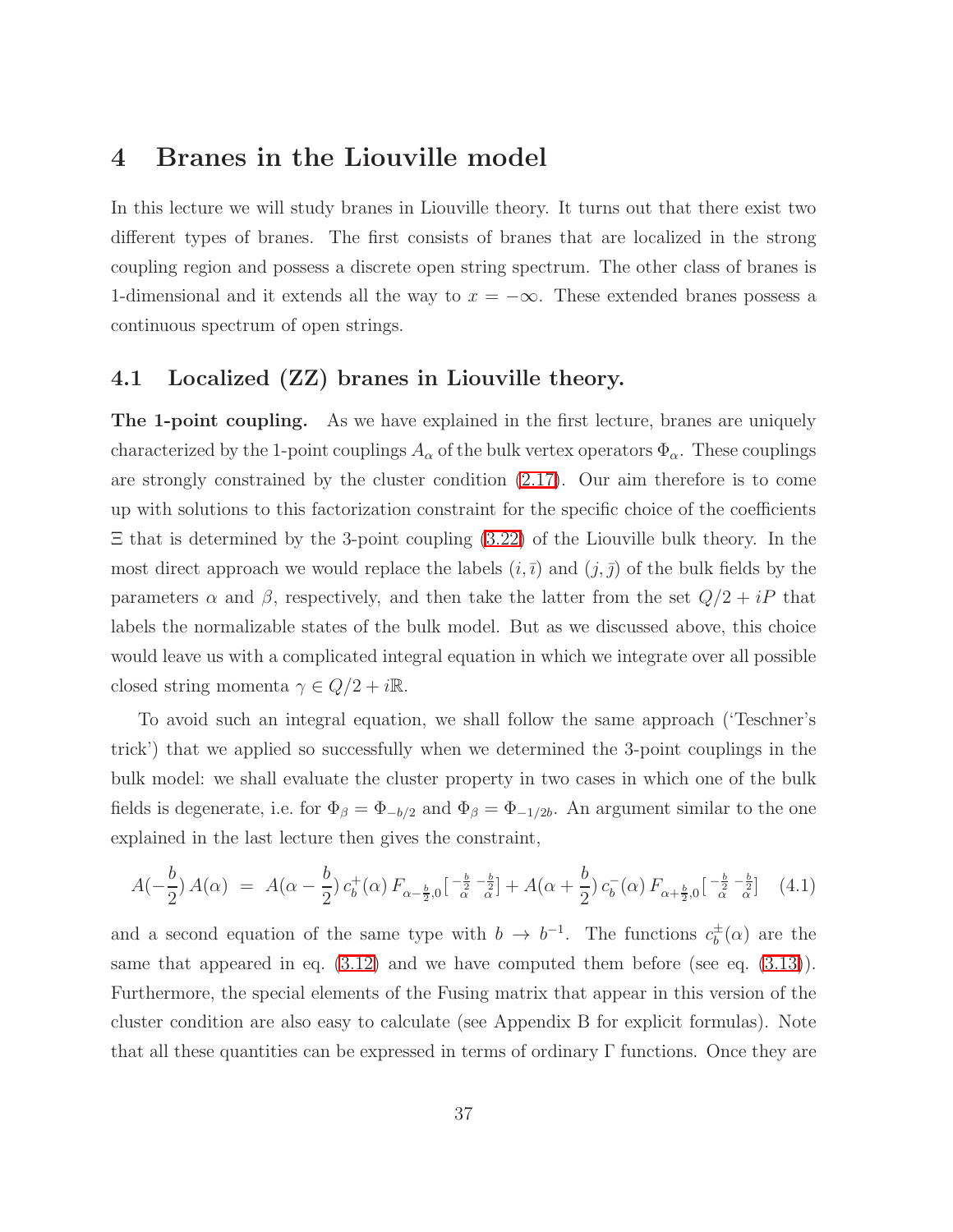<span id="page-38-0"></span>inserted, the condition [\(4.1\)](#page-37-0) becomes

$$
\frac{\Gamma(-b^2)}{\Gamma(-1-2b^2)} A(-\frac{b}{2}) A(\alpha)
$$
\n
$$
= \frac{\Gamma(2\alpha b - b^2)}{\Gamma(2\alpha b - 2b^2 - 1)} A(\alpha - \frac{b}{2}) - \frac{\pi\mu}{\gamma(-b^2)} \frac{\Gamma(2\alpha b - b^2 - 1)}{\Gamma(2\alpha b)} A(\alpha + \frac{b}{2})
$$
\n(4.2)

and there is a dual equation with  $b \to b^{-1}$ . Solutions to these equations were found in [\[39\]](#page-80-0). They are parametrized through two integers  $n, m = 1, 2, \ldots$  and read as follows<sup>3</sup>

<span id="page-38-2"></span>
$$
A_{(n,m)}(Q/2+iP) = \frac{\sin \pi bQ \sin 2\pi nPb}{\sin \pi b nQ \sin 2\pi Pb} \frac{\sin \pi b^{-1}Q \sin 2\pi mPb^{-1}}{\sin \pi b^{-1} mQ \sin 2\pi Pb^{-1}} A_{(1,1)}(Q/2+iP)
$$
  

$$
A_{(1,1)}(Q/2+iP) = (\pi \mu \gamma(b^2))^{-\frac{iP}{b}} \frac{2^{1/4} 4i\pi P}{\Gamma(1-2iPb^{-1})\Gamma(1-2iPb)} . \tag{4.3}
$$

According to our general discussion in the first lecture, we have thereby constructed branes in the Liouville model, though later we shall argue that only one of them, namely the one with  $(n, m) = (1, 1)$  is actually 'physical'.

The general algebraic procedure we used to determine the closed string couplings A to these branes remains so abstract that it is rather reassuring to discover that at least the branes with label  $(n, 1)$  possess a semi-classical limit and therefore some nice geometric interpretation. In fact, it is not difficult to see that these branes are localized in the strong coupling region of the model. We check this assertion by sending the parameter  $b$  to zero after rescaling the momentum  $P = b\omega$ ,

$$
A_{(n,1)} \stackrel{b\to 0}{\sim} \lambda^{-i\omega} \Gamma^{-1}(-2i\omega) = \lim_{x_0 \to \infty} N(x_0) \phi_{\omega}(x_0) . \tag{4.4}
$$

<span id="page-38-1"></span>Here, the function  $\phi_{\omega}$  on the right hand side is the minisuperspace wave-function [\(3.2\)](#page-27-0) of a particle that moves in an exponential potential and  $N(x_0)$  is an appropriate normalization that is independent of the momentum  $\omega$  and that can be read off from the asymptotics of the Bessel function  $K_{\nu}(y)$  at large y. Note that the first term of such an expansion does not depend on the index  $\nu$ .

 ${}^{3}$ In writing the cluster condition [\(4.2\)](#page-38-0) we have assumed the structure constants A to be normalized such that  $A(0) = 1$ . The normalization of the coefficients  $A_{(n,m)}(\alpha)$  is chosen differently to ensure consistency with the modular bootstrap below. One can show easily that the rations  $A(\alpha) = A_{(n,m)}(\alpha)/A_{(n,m)}(0)$ satisfy relation [\(4.2\)](#page-38-0).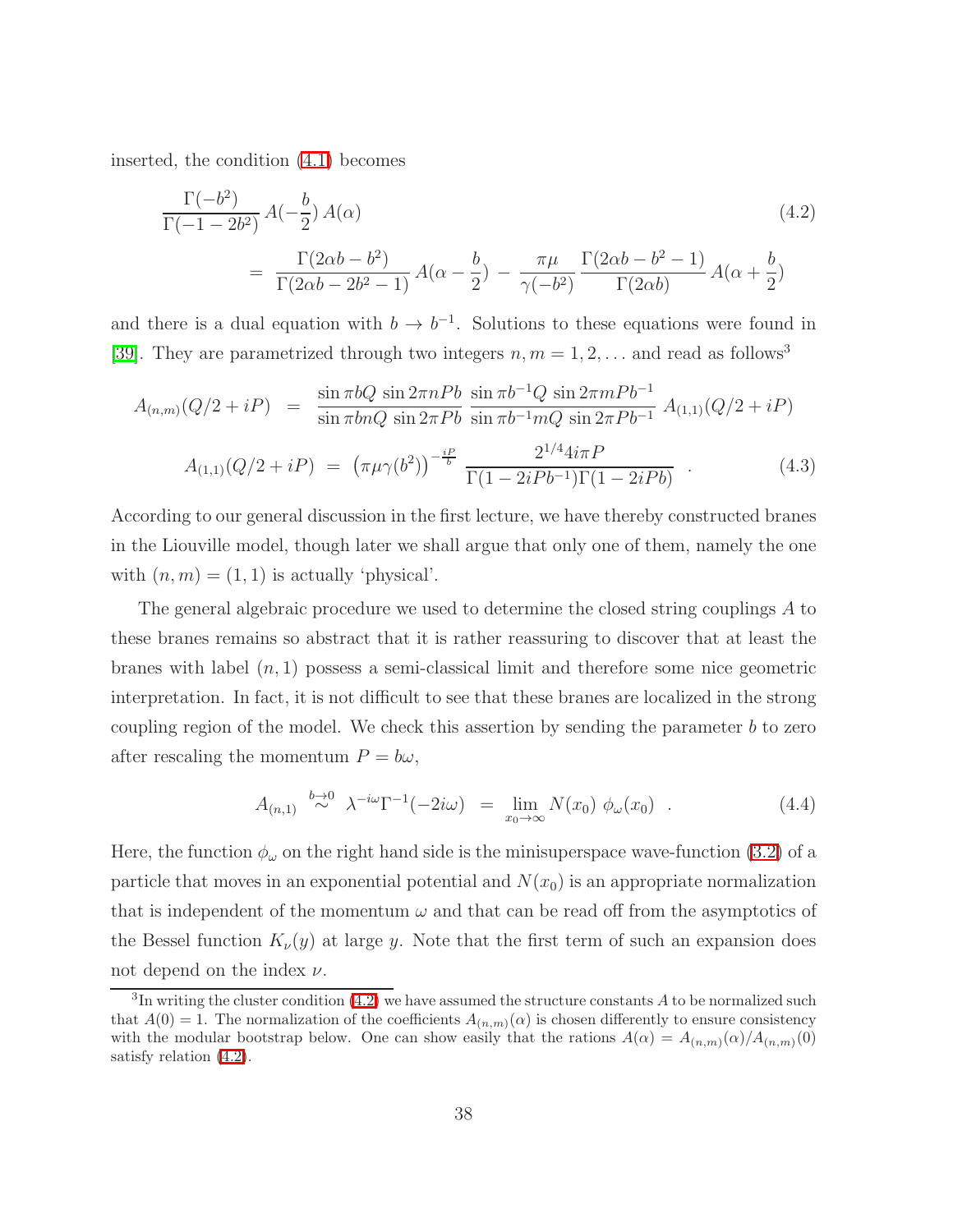We see from eq. [\(4.4\)](#page-38-1) that the semi-classical coupling is entirely determined by the value of the semi-classical wave function at one point  $x_0$  in the strong coupling limit  $x_0 \to \infty$  of the theory. This means that the branes with labels  $(n,1)$  are point-like localized. It is not so surprising that point-like branes prefer to sit in the string coupling region of the model. Recall that the mass of a brane is proportional to the inverse of the string coupling. Since we are dealing with a linear dilaton background in which the string coupling grows exponentially from left to right, branes will tend to reduce their energy my moving into the region where the string coupling is largest, i.e. to the very far right. Let us also remark that the semi-classical coupling of closed strings is independent of the parameter n. This implies that we cannot interprete the  $(n, 1)$  branes as an n-fold super-position of  $(1, 1)$  branes. The absence of a good geometrical interpretation for the parameter n might seem a bit disturbing, but it is certainly not yet sufficient to discard solutions with  $n \neq 1$  from the list of branes in Liouville theory.

As in our brief discussion of the reflection amplitude [\(3.25\)](#page-36-1), we would like to split our expression for the coupling  $A_{(1,1)}$  into a semi-classical factor  $A_{(1,1)}^0$  (see eq. [\(4.4\)](#page-38-1)) and its stringy correction,

$$
A_{(1,1)}(Q/2 + ib\omega) = \mathcal{N}_{ZZ}(b) A_{(1,1)}^0(\omega) \frac{1}{\Gamma(1 - 2ib^2\omega)} \left(\frac{\pi \gamma(b^2)}{b^2}\right)^{-i\omega} . \tag{4.5}
$$

Here,  $A_{(1,1)}^0(\omega) = \lambda^{-i\omega} \Gamma^{-1}(-2i\omega)$ , the normalization factor  $\mathcal N$  is independent of the momentum  $\omega$  and of  $\lambda = \pi b^2 \mu$ .

The open string spectrum. We emphasized before that the closed string couplings A contain all the information about the corresponding branes. In particular, it should now be possible to determine the spectrum of open string modes that live on the ZZ branes. We shall achieve this in the same way that we sketched in the first lecture, using world-sheet duality (modular bootstrap). In view of our previous remarks and in order to simplify our task a bit, let us restrict to the case in which the boundary conditions on both sides of the cylinder are taken to be  $\sigma = (1, 1) = \rho$ , i.e. to open string excitations on a single (1, 1)-brane. On the closed string side, the amplitude reads

$$
Z_{(1,1)}(q) = \int_0^\infty dP \,\chi_P(\tilde{q}) \sinh 2\pi P b \sinh 2\pi P b^{-1} \tag{4.6}
$$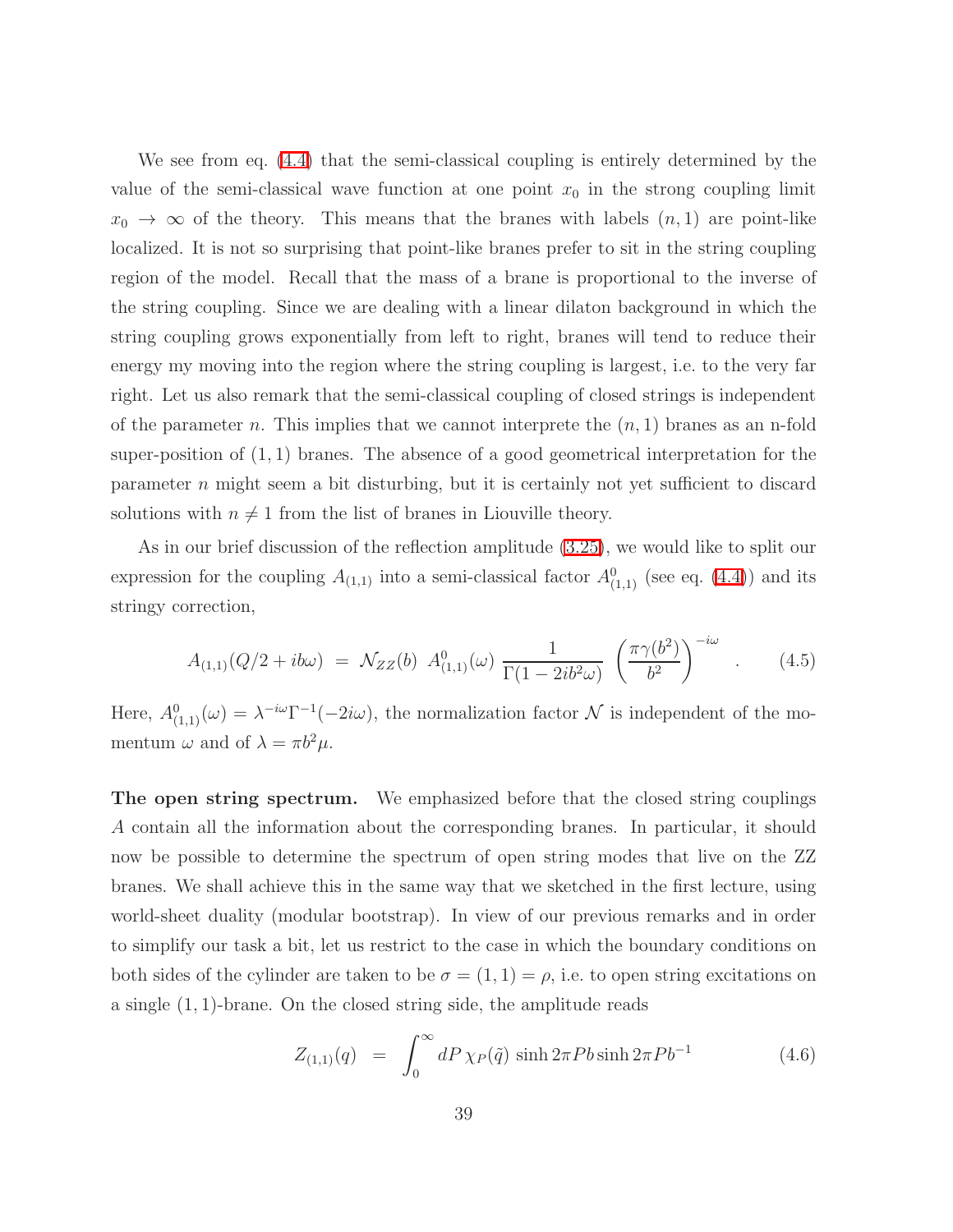where 
$$
\chi_P(q) = \eta^{-1}(q) q^{P^2}
$$
. (4.7)

In order to calculate the right hand side we had to evaluate the product  $A_{(1,1)}(P)A_{(1,1)}^*(P)$ with the help of the standard relation  $\Gamma(x)\Gamma(1-x) = \pi/\sin \pi x$ . Now we can rewrite the partition sum using a simple trigonometric identity,

$$
Z_{(1,1)}(q) = \int_0^\infty dP \,\chi_P(\tilde{q}) \, (\cosh 2\pi PQ - \cosh 2\pi P(b - b^{-1}))
$$

and then insert the usual formula for the modular transformation of the characters  $\chi_P$ ,

$$
\chi_P(q) = 2^{3/2} \int_{-\infty}^{\infty} dP' \cosh 4\pi P P' \chi_{P'}(\tilde{q}) .
$$

The final result of this short computation is that

$$
Z_{(1,1)}(q) = \eta^{-1}(q) \left( q^{-Q^2/4} - q^{-Q^2/4+1} \right) = q^{-\frac{c}{24}} \left( 1 + q^2 + q^3 + \ldots \right) .
$$

There are a few comments one can make about this answer. To begin with, the spectrum is clearly discrete, i.e. it does not involve any continuous open string momentum in target space. This is certainly consistent with our interpretation of the  $(1, 1)$ -brane as a localized object in the strong coupling region. We can appreciate another important feature of our result by contrasting it with the corresponding expression for point-like branes in a flat 1-dimensional background,

$$
Z_{D0}^{\text{free}}(q) = q^{-1/24} (1 + q + 2q^2 + 3q^3 \ldots)
$$

Here, the first term in brackets signals the presence of an open string tachyon on the pointlike brane while the second term corresponds to the massless scalar field. All higher terms are associated with massive modes in the spectrum of brane excitations. The presence of a scalar field on the point-like brane is directly linked to the modulus that describes the transverse position of such a brane in flat space. Note now that the corresponding term is missing in the spectrum on the ZZ brane. We conclude that our ZZ brane does not possess moduli, i.e. that it is pinned down at  $x_0 \to \infty$ , in perfect agreement with our geometric arguments above.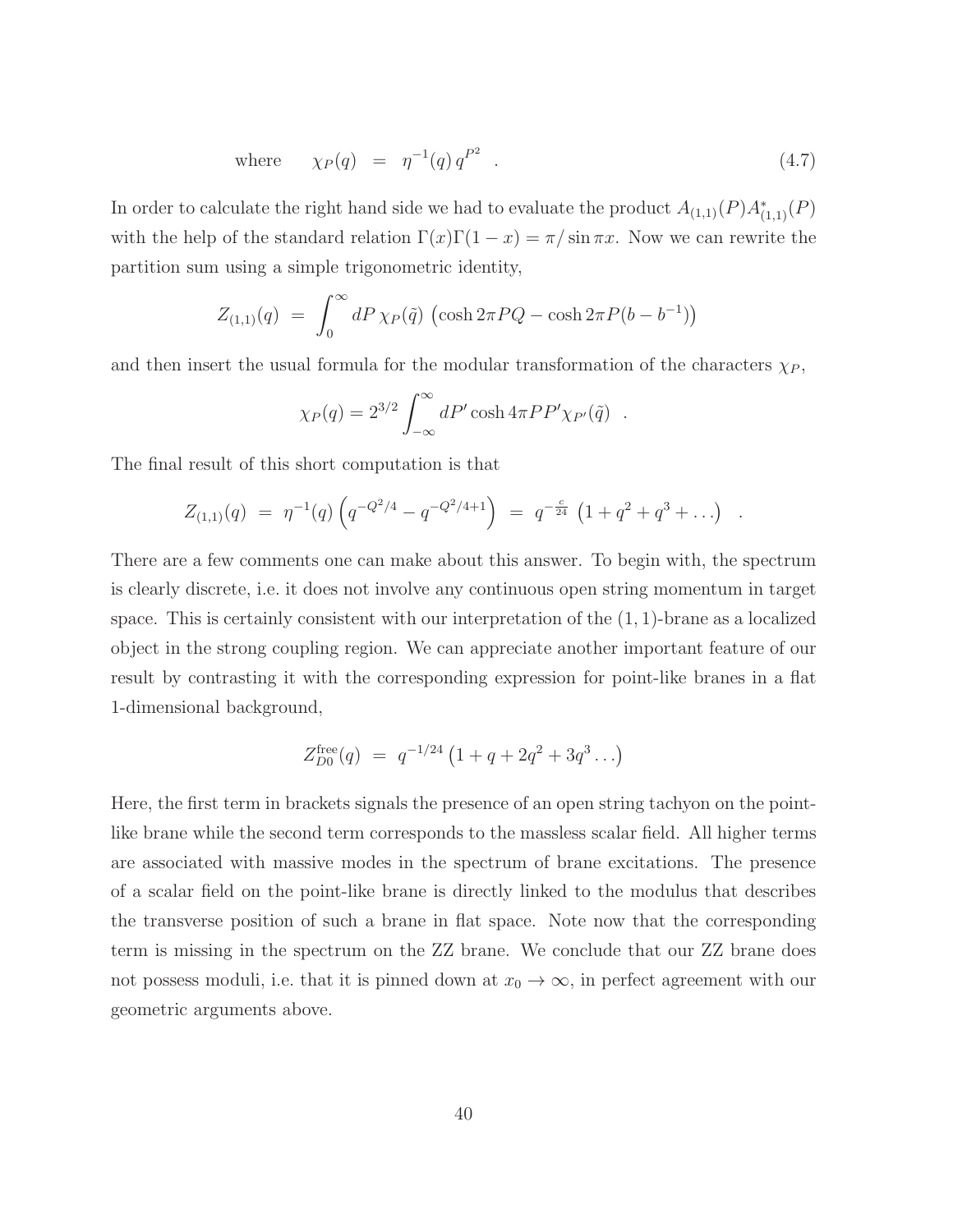Application to 2D string theory. Let us conclude this subsection on the ZZ branes with a few remarks on some recent applications. As we pointed out earlier, Liouville theory is a building block for the 2D string theory. The latter is dual to the following model of matrix quantum mechanics,

$$
S_{\text{MQM}} \sim -\beta \int dt \left[ \frac{1}{2} (\partial_t M(t))^2 + V(M(t)) \right]
$$

where  $M(t)$  are hermitian  $N \times N$  matrices and V is a cubic potential. To be more precise, the duality involves taking N and  $\beta$  to infinity while keeping their ratio  $\kappa = N/\beta$  fixed and close to some critical value  $\kappa_c$ . In this double scaling limit, the matrix model can be mapped to a system of non-interacting fermions moving through an inverse oscillator potential, one side of which has been filled up to a Fermi level at  $\Delta \kappa = \kappa - \kappa_c \sim g_s^{-1}$ . With a quick glance at Figure 6, we conclude that the model must be non-perturbatively unstable against tunneling of Fermions from the left to the right. This instability is reflected in the asymptotic expansion of the partition sum and even quantitative predictions for the mass  $m \sim a/g_s$  of the instantons were obtained. The general dependence of brane masses on the string coupling  $g_s$  along with the specific form of the coupling  $(4.3)$  have been used recently to identify the instanton of matrix quantum mechanics with the localized brane in the Liouville model  $[40, 41, 42, 43]$  $[40, 41, 42, 43]$  $[40, 41, 42, 43]$  $[40, 41, 42, 43]$ . In this sense, branes had been seen through investigations of matrix quantum mechanics more than ten years ago, i.e. long before their central role for string theory was fully appreciated.



Figure 6: In the double scaling limit, the hermitian matrix model can be mapped to a system of non-interacting fermions moving through an inverse oscillator potential, one side of which has been filled up to a Fermi level at  $\Delta \kappa = \kappa - \kappa_c \sim g_s^{-1}$ .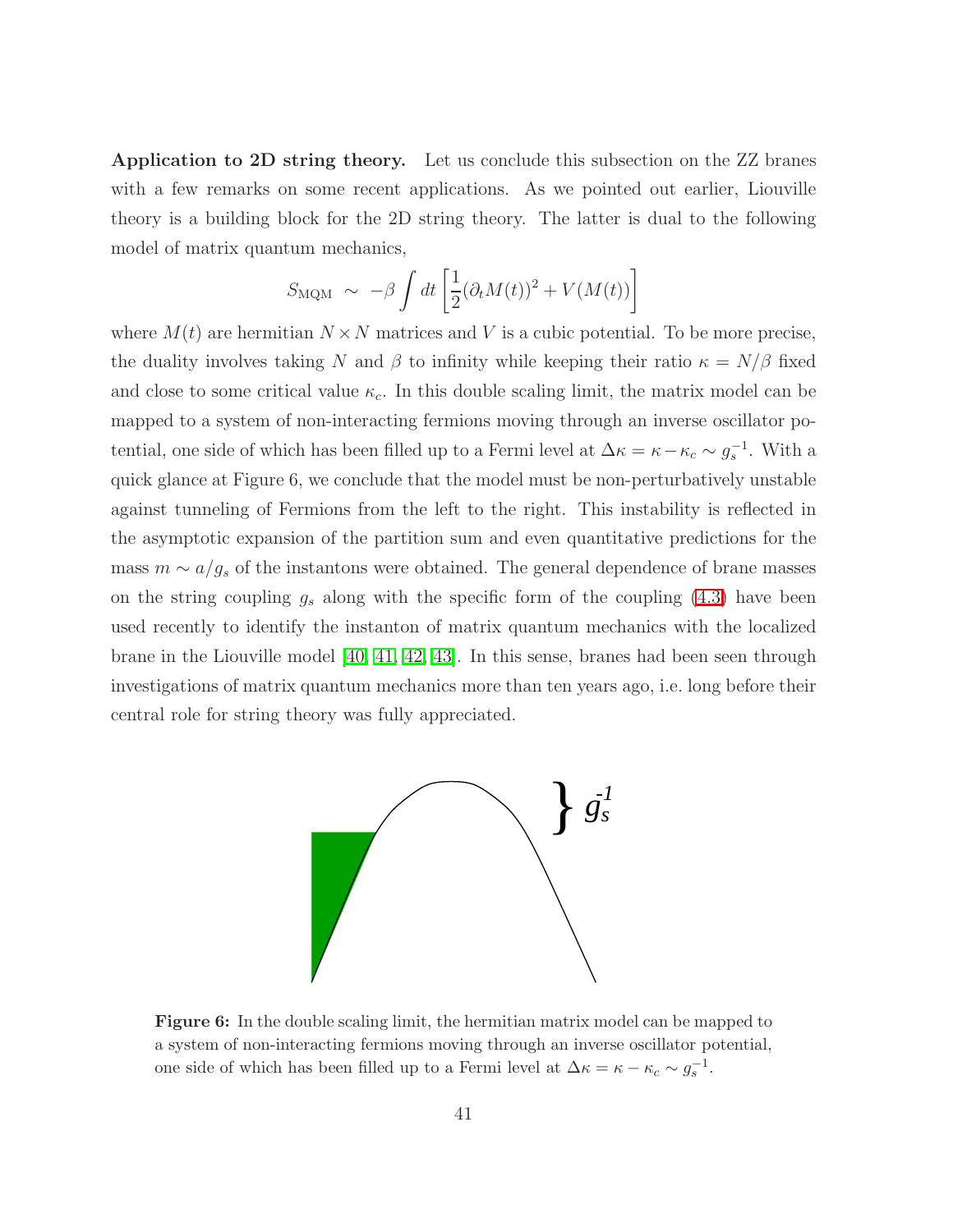### 4.2 Extended (FZZT) branes in Liouville theory

The 1-point coupling. In a flat 1-dimensional space one can impose Dirichlet and Neumann boundary conditions on X and thereby describe both point-like and extended branes. It is therefore natural to expect that Liouville theory admits extended brane solutions as well. When equipped with an exponential potential for the ends of open strings, the action of extended branes should take the form

$$
S_{BL}[X] = S_L[X] + \int_{\partial \Sigma} du \,\mu_B \, e^{bX(u)}.
$$

In the case of free field theory, we switch from point-like to extended branes by changing the way in which we glue left and right moving chiral currents  $J$  and  $J$ . But unlike for flat space, the symmetry of Liouville theory is generated by the Virasoro field alone and the gluing between left and right moving components of the stress-energy tensor is fixed to be trivial. Hence, we cannot switch between different brane geometries simply by changing a gluing map  $\Omega$ , as is flat space. At this point one may wonder whether our previous analysis has been complete and we should conclude that there are only localized branes. We will see in a moment, however, that this conclusion is incorrect and that at one point in our analysis of branes above we have implicitly assumed that they possessed a discrete open string spectrum.

To understand the issue, let us review our usual derivation of the cluster condition. We should always start from the cluster condition for two fields within the spectrum of normalizable states in the theory, i.e. with  $\alpha, \beta$  that belong to the set  $Q/2 + i\mathbb{R}$ . As we have seen in the previous lecture, operator product expansions of such fields involve a continuum of modes. This applies not only to the modes that emerge when two closed strings collide, but also to the absorption of closed strings by a brane. More precisely, a closed string mode with label  $\beta = Q/2 + iP_\beta$  can excite a continuum of open string states on the brane, provided such a continuum of states exists, i.e. that the brane is non-compact. In formal terms, the process is captured by the following bulk-boundary operator product expansion

<span id="page-42-0"></span>
$$
\Phi_{\beta}(z,\bar{z}) \stackrel{z \to x}{\sim} \int_{\frac{Q}{2} + i\mathbb{R}} d\gamma \ B(\beta,\gamma) \Psi_{\gamma}(x) . \tag{4.8}
$$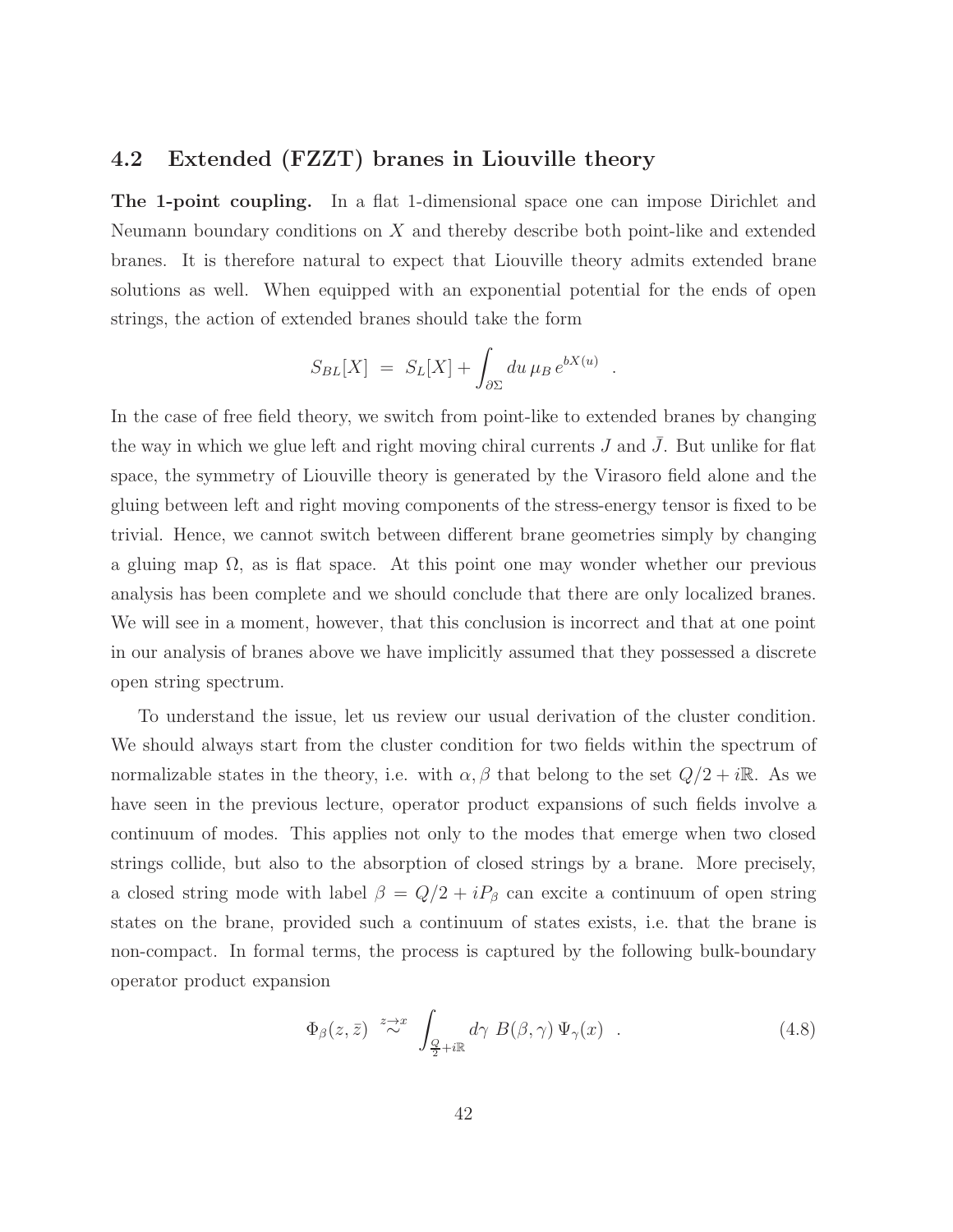Here,  $\Psi_{\gamma}$  with  $\gamma \in \frac{Q}{2} + i\mathbb{R}$  are open string vertex operators and the operator product coefficients B may depend on the choice of boundary condition.

In evaluating all our factorization constraints, we try to avoid any integrals over intermediate closed or open string modes. This is why we employ "Teschner's trick" (see lecture 2). It instructs us to analytically continue the variable  $\beta$  to the values  $\beta = -b^{\pm 1}/2$ , i.e. to the labels of degenerate fields. Representation theory of the Virasoro algebra then ensures that only two open string vertex operators  $\Psi_{\gamma}$  can occur on the right hand side of the operator product expansion [\(4.8\)](#page-42-0), namely the terms with  $\gamma = 0$  and  $\gamma = -b^{\pm 1}$ . Hence, we are tempted to conclude that the coefficients  $A(-b^{\pm 1}/2)$  that appear on the left hand side of the cluster condition are simply given by the unknown quantity  $B(-b^{\pm 1}/2, 0)$ . Such a conclusion, however, would be a bit too naive. As we shall argue in a moment,  $B(\beta, 0)$  is actually singular at  $\beta = -b^{\pm 1}/2$ .

In order to see this we have to understand how exactly the theory manages to pass from an expansion of the form [\(4.8\)](#page-42-0) to a discrete bulk-boundary operator product expansion at  $\beta = -b^{\pm 1}$ . In the following argument we consider  $B(\beta, \gamma)$  as a family of functions in the parameter  $\gamma$ . If there exist branes that extend all all the way to the weak coupling region, the corresponding functions  $B_{\beta}(\gamma) = B(\beta, \gamma)$  are expected to possess singularities, for the same reasons that e.g. the bulk 3-point function displays poles (see lecture 2). As we change the parameter  $\beta$  to reach  $\beta = -b^{\pm 1}/2$ , the position of the poles of B will change and some of these poles can actually cross the contour of integration in eq. [\(4.8\)](#page-42-0), thereby producing discrete contributions on the right hand side of the bulk-boundary operator product expansion. At generic points in the  $\gamma$ -plane, these discrete parts are accompanied by a continuous contribution. But when we reach the degenerate fields, the continuous parts must vanish and we remain with the two discrete terms that are consistent with the fusion of degenerate representations. There is one crucial observation we can take out of this discussion: The coefficients in front of the discrete fields in the bulk boundary operator product of degenerate bulk fields are not given through an evaluation of the function  $B$  at some special points but rather through the residues of  $B$  at certain poles. Since we understand the origin of such singularities as coming from the infinite region with weak interaction, we know that we can compute the coefficients using free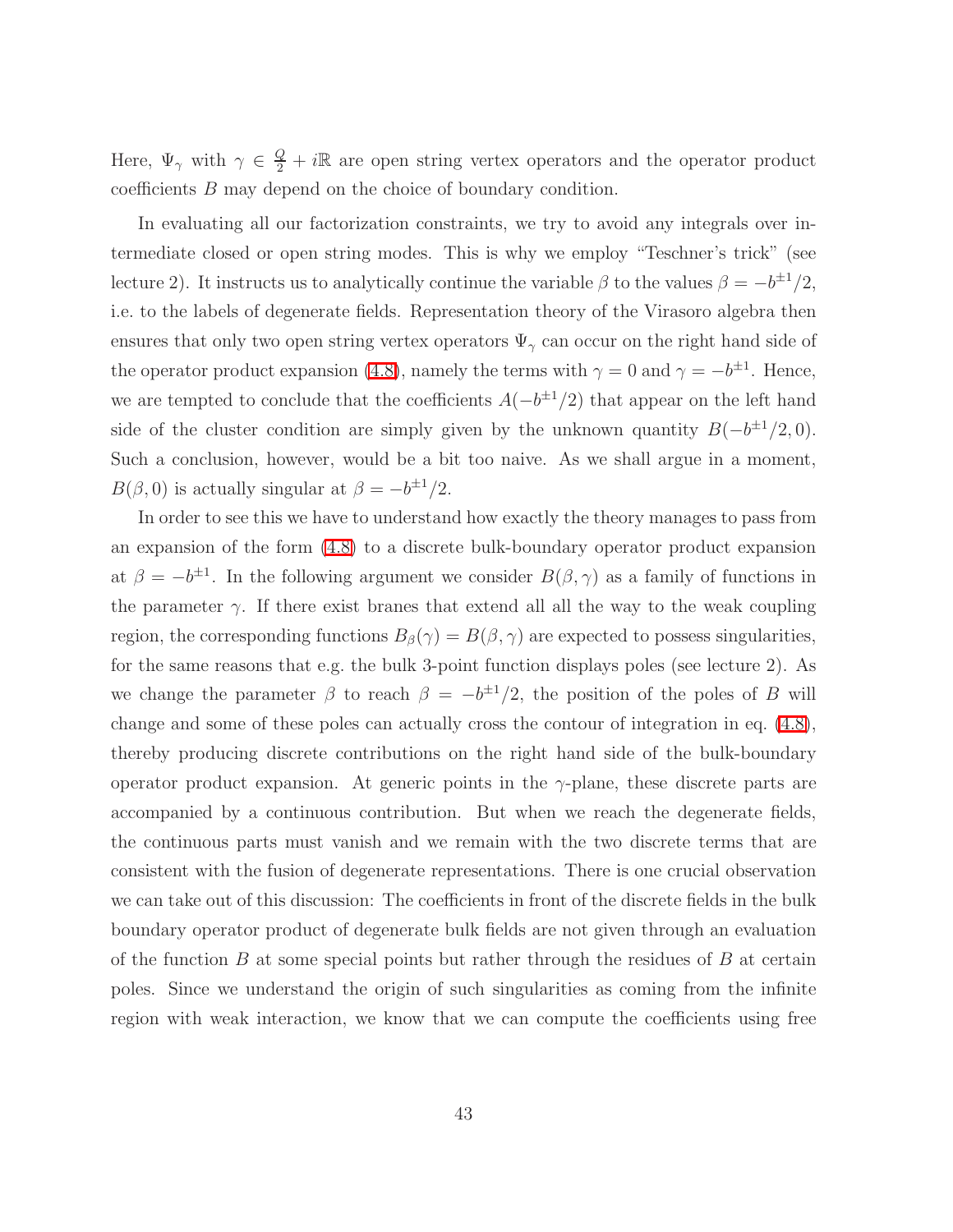<span id="page-44-0"></span>field calculations. In the case at hand we find that

$$
res_{\beta=-b/2} (B(\beta,0)) = -\mu_B \int_{-\infty}^{\infty} du \langle \Phi_{-b/2}(\frac{i}{2}, -\frac{i}{2}) \Psi_Q(\infty) \Psi_b(u) \rangle_{\text{LD}}
$$
  

$$
= -\frac{2\pi \mu_B \Gamma(-1 - 2b^2)}{\Gamma^2(-b^2)}
$$
(4.9)

It is this quantity rather than the value  $B(-b/2, 0) \sim A(-b/2)$  that appears in the cluster condition for extended branes. In other words, we obtain the cluster condition for extended branes in Liouville theory by replacing the quantity  $A(-b/2)$  in eq. [\(4.2\)](#page-38-0) through the result of the computation [\(4.9\)](#page-44-0),

$$
-\frac{2\pi\mu_B}{\Gamma(-b^2)}A(\alpha) = \frac{\Gamma(2\alpha b - b^2)}{\Gamma(2\alpha b - 2b^2 - 1)}A(\alpha - \frac{b}{2}) - \frac{\pi\mu}{\gamma(-b^2)}\frac{\Gamma(2\alpha b - b^2 - 1)}{\Gamma(2\alpha b)}A(\alpha + \frac{b}{2}).
$$
\n(4.10)

<span id="page-44-1"></span>As usual, there is a dual equation with  $b \to b^{-1}$ . Observe that the cluster conditions for extended branes are linear rather than quadratic in the desired couplings. Solutions to these equations were found in [\[44\]](#page-81-3). They are given by the following expression

$$
A_s(Q/2+iP) = 2^{1/4} \left(\pi \mu \gamma(b^2)\right)^{-\frac{iP}{b}} \frac{\cos 2\pi sP}{-2\pi iP} \Gamma(1+2ib^{-1}P) \Gamma(1+2ibP) \tag{4.11}
$$

where 
$$
\sqrt{\mu} \cosh \pi s b = \mu_B \sqrt{\sin \pi b^2}
$$
 (4.12)

Here we parametrize the couplings A through the new parameter s instead of the coupling constant  $\mu_B$  which appears in the boundary term of the action. Both parameters are related through the equation [\(4.12\)](#page-44-1).

<span id="page-44-2"></span>Let us again compare this answer to the semi-classical expectation. Evaluation of the coupling A in the limit  $b \to 0$  gives

$$
A_s(Q/2 + ib\omega) \stackrel{b \to 0}{\sim} A_s^0(\omega) := (\lambda/4)^{-i\omega} \Gamma(2i\omega) \cos(2\pi \rho \omega)
$$
(4.13)  

$$
= \int_{-\infty}^{\infty} dx \ e^{-\lambda_B e^x} \phi_\omega(P) .
$$

Before taking the limit, we have rescaled the momentum  $P = b\omega$ , the bulk (boundary) couplings  $\pi \mu b^2 = \lambda (\pi \mu_B b^2 = \lambda_B)$  and the boundary parameter  $s = b^{-1} \rho$  so that the relation [\(4.12\)](#page-44-1) becomes  $\lambda \cosh^2 \pi \rho = \lambda_B^2$ . In the second line we have rewritten the answer<sup>4</sup>

<sup>&</sup>lt;sup>4</sup>Use e.g. formula 6.62 (3) of [\[45\]](#page-81-4) to express the integral in the second line through a hypergeometric function. Then apply formula 15.1.19 of [\[46\]](#page-81-5) to evaluate the latter.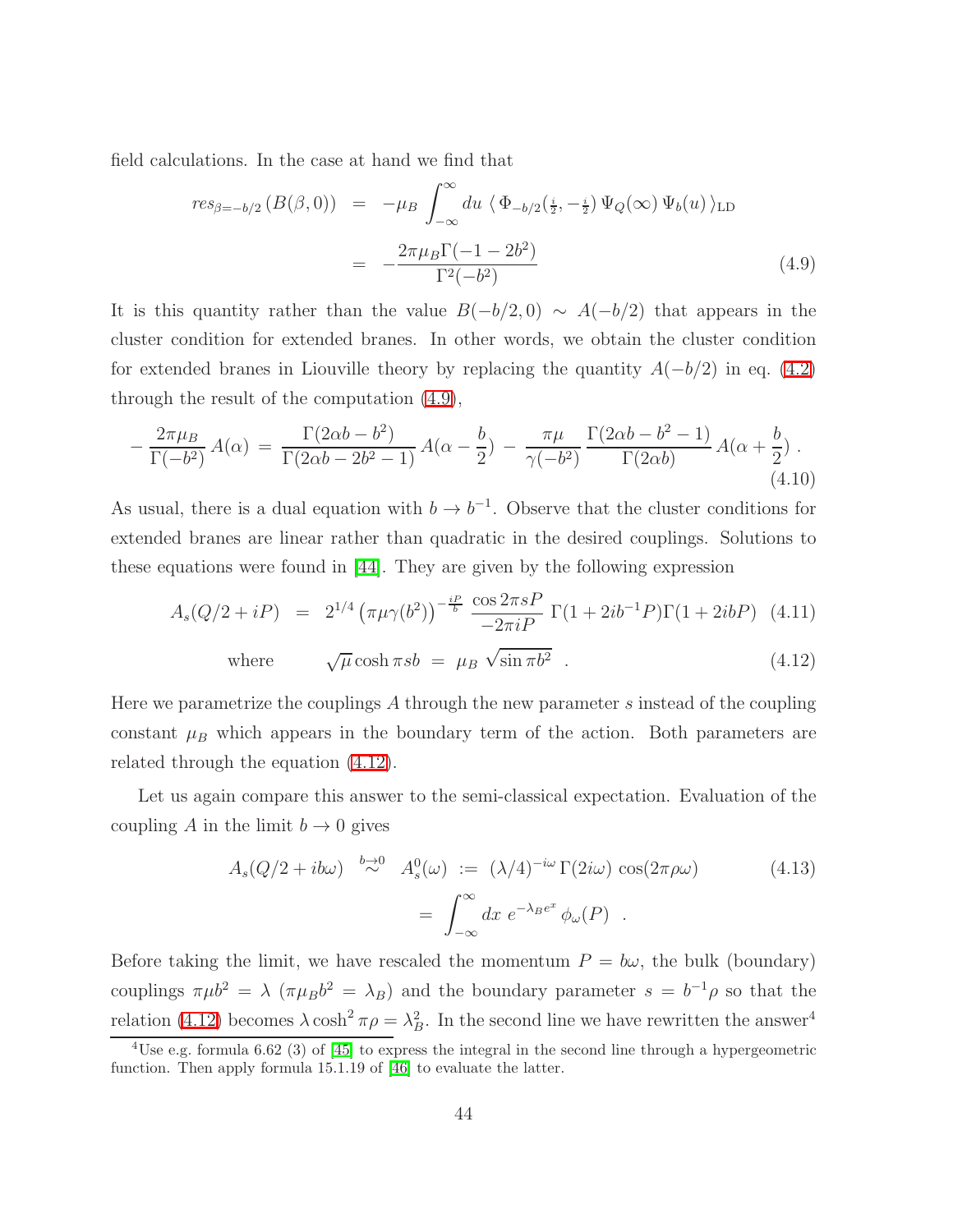to show that it reproduces the semi-classical limit for the coupling of closed strings to an extended brane with boundary potential  $V_B(x) = \lambda_B \exp(x)$ .

<span id="page-45-1"></span>Once more, we can split the coupling to FZZT branes into the semi-classical part  $A_s^0$ and a stringy correction factor,

$$
A_s(Q/2 + ib\omega) = \mathcal{N}_{FZZT} A_s^0(\omega) \Gamma(1 + 2ib^2\omega) \left(\frac{\pi \gamma(b^2)}{b^2}\right)^{-i\omega} . \tag{4.14}
$$

As before, we have used that  $\lambda = \pi \mu b^2$  and we inserted  $\rho = b^{-1}s$ . The quantity  $A_s^0$  has been defined in eq. [\(4.13\)](#page-44-2) above.

Let us conclude this subsection with a short comment on the brane parameter s. It was introduced above as a convenient way to encode the dependence of A on the boundary coupling  $\mu_B$ . There is, however, much more one can say about the reparametrization of FZZT branes in terms of s. In particular, it is rather tempting to extend s beyond the real line and to allow for imaginary values. But in the complex plane, each value of  $\mu_B$ can be represented by infinitely many values of s and one may wonder about possible relations between branes whose s parameters differ by multiples of  $\Delta_s = 2i/b$ . With the help of our explicit formulas it is not difficult to verify e.g. that

<span id="page-45-0"></span>
$$
A_{iQ}(\alpha) = A_{iQ-2i/b}(\alpha) + A_{(1,1)}(\alpha) \quad . \tag{4.15}
$$

This interesting relation between FZZT and ZZ branes was first observed in [\[41\]](#page-81-0) and then beautifully interpreted in the context of minimal string theory [\[47\]](#page-81-6). Geometrically, we may picture eq. [\(4.15\)](#page-45-0) as follows: Let us begin by considering large real values of s. These correspond to large values of  $\mu_B$  and hence to a brane whose density decreases fast toward the strong coupling regime, as can be seen from the semi-classical limit above. While we lower s, mass is moved further to the right. This process continues as we move along the imaginary axis and reach the value  $s = iQ$ . At this point, part of the brane's mass is sucked into the strong coupling regime where it forms a ZZ brane. The shift in the parameter s to back to  $s = iQ - 2i/b$  (we assume  $b > 1$ ) may be visualized as a retraction of the remaining extended brane.

The open string spectrum. Our analysis of the open string spectrum on extended branes requires a few introductory remarks. For concreteness, let us consider a 1-dimensional quantum system with a positive potential  $V(x)$  which vanishes at  $x \to -\infty$  and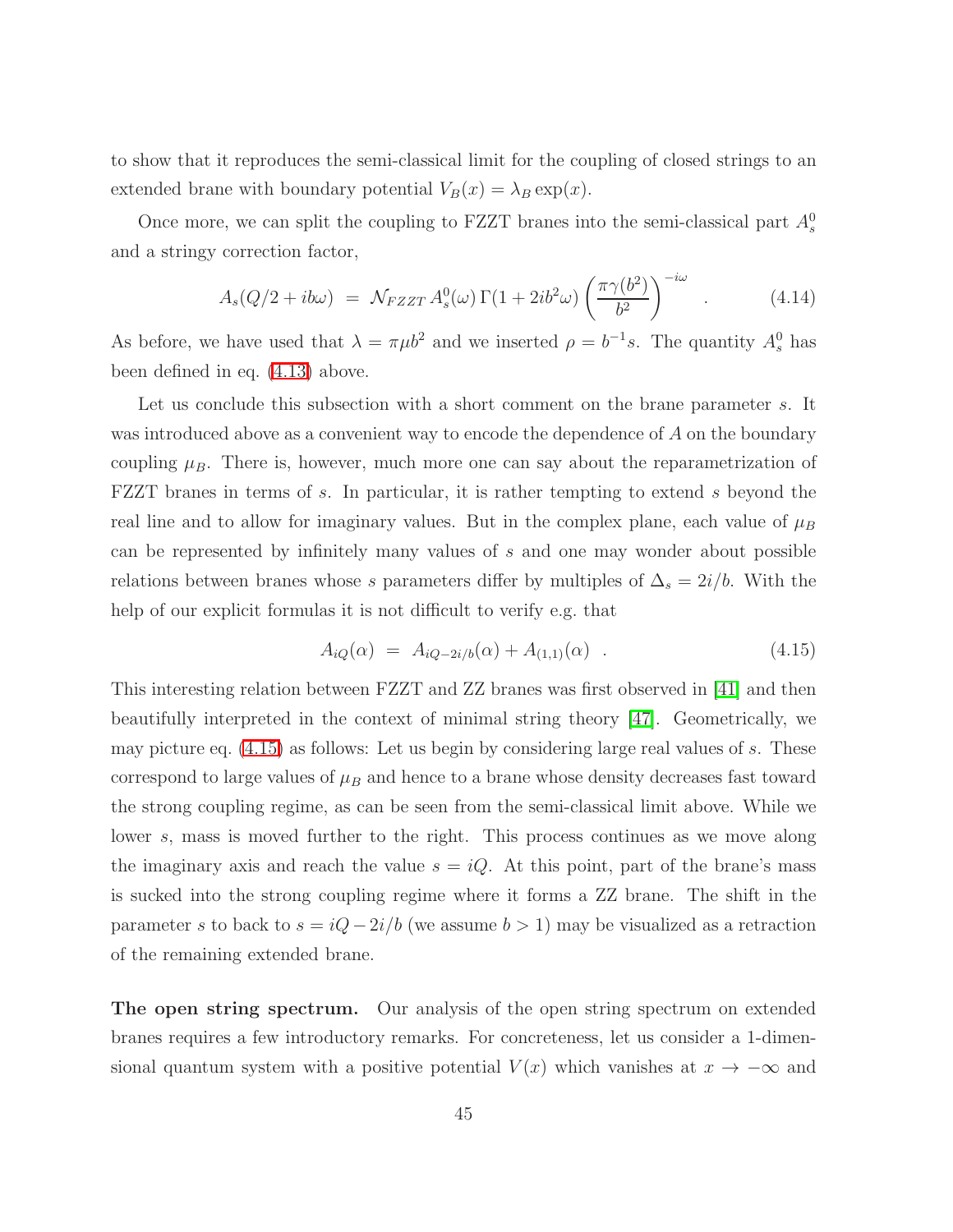diverges as we approach  $x = \infty$ . Such a system has a continuous spectrum which is bounded from below by  $E = 0$  and, under some mild assumptions, the set of possible eigenvalues does not depend at all on details of the potential  $V$  (see e.g. [\[48\]](#page-81-7)). There is much more dynamical information stored in the reflection amplitude of the system, i.e. in the phase shift  $R(p)$  that plane waves undergo upon reflection at the potential V.  $R(p)$ is a functional of the potential which is very sensitive to small changes of  $V$ . In fact, it even encodes enough data to reconstruct the entire potential.

From the reflection amplitude  $R(p)$  we can extract a spectral density function  $\rho$ . To this end, let us regularize the system by placing a reflecting wall at  $x = -L$ , with large positive L. Later we will remove the cutoff  $L$ , i.e. send it to infinity. But as long as  $L$ is finite, our system has a discrete spectrum so that we can count the number of energy or momentum levels in each interval of some fixed size and thereby we define a density of the spectrum. Its expansion around  $L = \infty$  starts with the following two terms

$$
\rho^L(p) = \frac{L}{\pi} + \frac{1}{2\pi i} \frac{\partial}{\partial p} \ln R(p) + \dots \tag{4.16}
$$

where the first one diverges for  $L \to \infty$ . This divergence is associated with the infinite region of large  $x$  in which the whole system approximates a free theory and consequently it is universal, i.e. independent of the potential  $V(x)$ . The sub-leading term, however, is much more interesting. We can extract it from the regularized theory e.g. by computing relative spectral densities before taking the limit  $L \to \infty$ .

It is not difficult to transfer these observations from quantum mechanics to the investigation of non-compact branes. We are thereby lead to expect that the annulus amplitude Z diverges for open strings stretching between two non-compact branes. This divergence, however, must be universal and there should also appear an interesting sub-leading contribution which is related to the phase shift that arises when open strings are reflected by the Liouville potential. All these features of the annulus amplitude can be confirmed by explicit computation.

Once more, we try to compute the annulus amplitude from the couplings [\(4.11\)](#page-44-1) of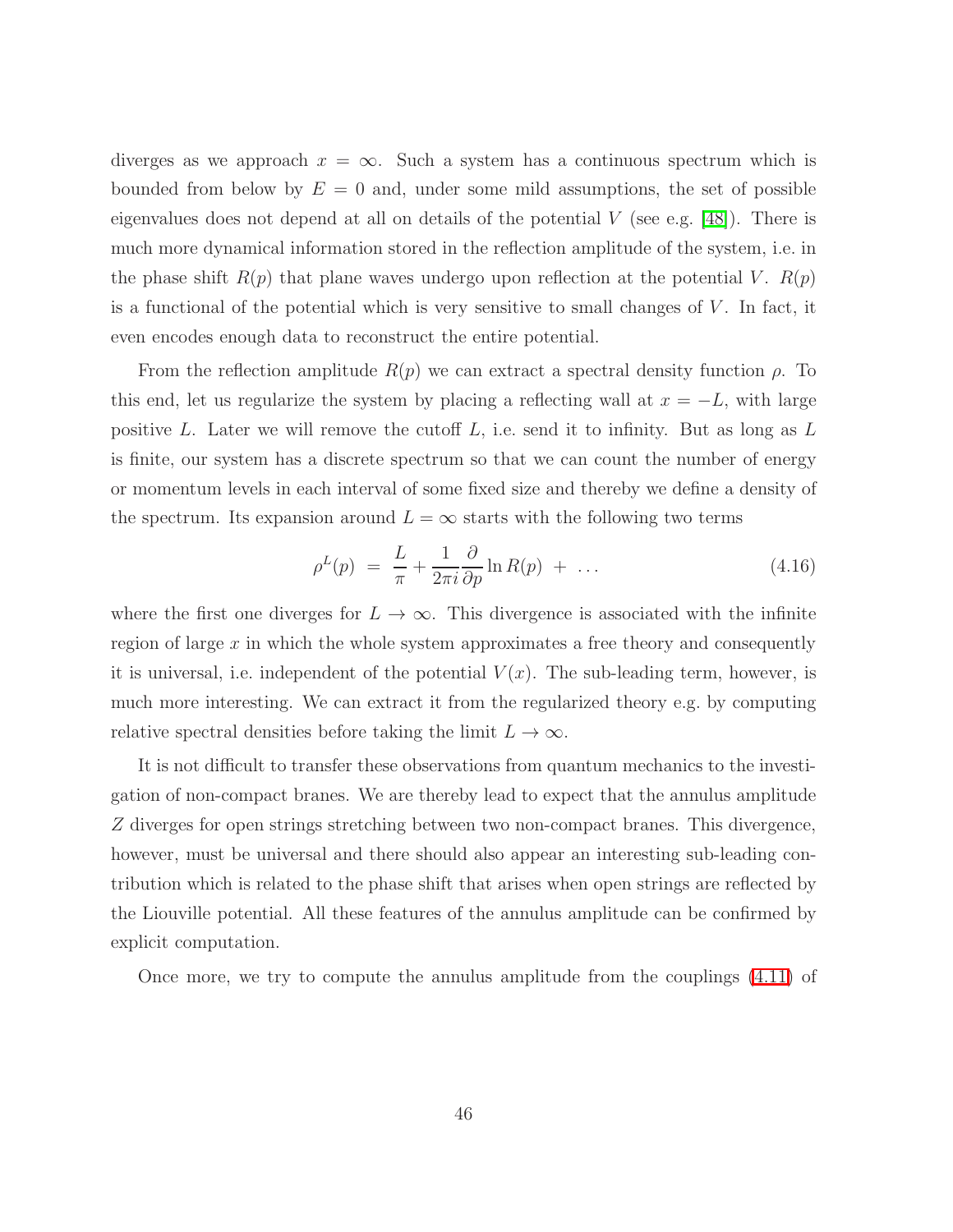closed strings to extended branes. For real s, the result is<sup>5</sup>

$$
Z_{ss}(q) = \int_{-\infty}^{\infty} dP' \chi_{P'}(\tilde{q}) \frac{\cos 2\pi s P'}{\sinh 2\pi P' b \sinh 2\pi P' b^{-1}} = \int_{-\infty}^{\infty} dP \rho_{ss}(P) \chi_{P}(q)
$$
  
where  $\rho_{ss}(P) = \int_{-\infty}^{\infty} \frac{dt}{2\pi} \frac{\cos^2 st}{\sinh t b \sinh t b^{-1}}$ . (4.17)

As we have predicted before, the spectral density  $\rho_{ss}(P)$  diverges. The divergence arises from the double pole at  $t = 0$  in the integral representation of  $\rho_{ss}$ . The coefficient of the double pole, and hence of the divergent term, does not depend on the boundary parameter s, i.e. it is universal. If we consider annulus amplitudes relative to some fixed reference brane with parameter  $s^*$ , however, we obtain an interesting finite answer and hence, according to our introductory remarks, a prediction for the reflection amplitude of open strings. The latter appears in the 2-point function of open string vertex operators,

$$
\langle \Psi_{\gamma_1}(u_1) \Psi_{\gamma_2}(u_2) \rangle_s \sim (2\pi \delta(\gamma_1 + \gamma_2 - Q) + \delta(\gamma_1 - \gamma_1) R(\gamma_1|s)) \frac{1}{|u_1 - u_2|^{2h_{\gamma_1}}} \quad (4.18)
$$

In order to turn our computation of the annulus amplitude into an independent test of the couplings [\(4.11\)](#page-44-1), we are therefore left with the problem of finding an expression for the boundary 2-point function, or, more generally, the couplings for open strings on extended branes in Liouville theory. Formulas for the 2-point couplings have indeed been found using factorization constraints [\[44\]](#page-81-3) and they are consistent with the modular bootstrap.

Let us briefly mention that even general expressions for 3-point couplings of open strings on extended Liouville branes are known [\[50\]](#page-81-8). The same is true for the exact bulkboundary structure constants  $B$  (see eq. [\(4.8\)](#page-42-0)), both for extended branes [\[51\]](#page-81-9) and for ZZ branes [\[52\]](#page-81-10). The methods that are used to obtain such additional data are essentially the same that we have used several times throughout our analysis. The interested reader is referred to the original literature (see also [\[53\]](#page-81-11) for a very extensive list of references).

While the modular bootstrap on non-compact branes alone does not lead to constraints on the 1-point couplings  $A_s$ , at least not without further analysis of open string data, one may test our formulas [\(4.14\)](#page-45-1) by studying the annulus amplitude for open strings that

<sup>&</sup>lt;sup>5</sup>When s is becomes complex, there exist issues with the convergence of integrals. These can ultimately lead to extra discrete contributions in the open string spectrum [\[49\]](#page-81-12). Note that such discrete terms are in perfect agreement with the observation [\(4.15\)](#page-45-0).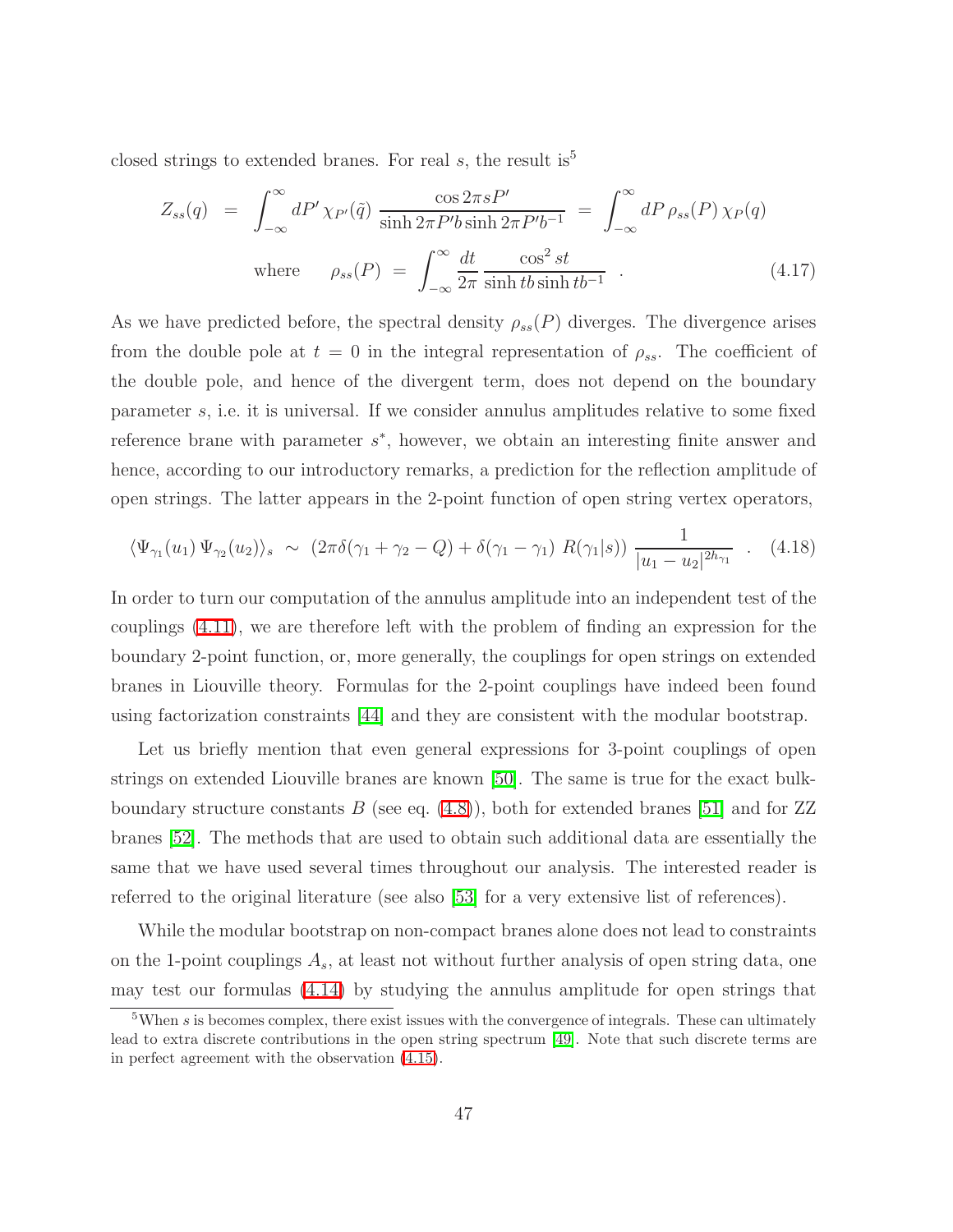<span id="page-48-0"></span>stretch between the discrete and extended branes of Liouville theory. We shall simply quote the final result of this straightforward computation,

$$
Z_{(m,n),s}(q) = \sum_{k=1-m}^{m-1} \sum_{l=1-n}^{m-1} \chi_{(s+i(k/b+lb))/2}(q) \tag{4.19}
$$

Here,  $\Sigma'$  denotes a summation in steps of two. We observe that the spectrum of open strings is discrete, just as one would expect for the setup we consider. But whenever  $(n, m) \neq (1, 1)$ , we encounter complex exponents of q on the right hand side. This is inconsistent with our interpretation of the quantity  $Z$  as a partition function and therefore it suggests that ZZ branes with  $(n, m) \neq (1, 1)$  are unphysical. Before we accept such a conclusion we might ask ourselves why the couplings with  $(n, m) \neq (1, 1)$  did show up when we solved the cluster condition [\(4.2\)](#page-38-0). It turns out that there is a good reason. Let us observe that the coefficients of our cluster condition are analytic in b and there is formally no problem to continue these equations to arbitrary complex values of b. When b becomes purely imaginary, the central charge c assumes values  $c \leq 1$  which are realized in minimal models. For the latter, the existence of a two-parameter set of non-trivial and physical discrete branes is well established. These solutions had to show up in our analysis simply because the constraints we analyzed were analytic in b. But while such branes are consistent for  $c \leq 1$ , there is no reason for them to remain so after continuation back to  $c \geq 25$ . And indeed we have seen in the modular bootstrap that they are not! Needless to stress that the problem with complex exponents in eq. [\(4.19\)](#page-48-0) disappears for imaginary b. In the corresponding models with  $c \leq 1$  the brane parameters m and n also possess a nice geometric interpretation related to a position and extension along a 1-dimensional line [\[54\]](#page-81-13). When we try to continue back into Liouville theory, these parameters become imaginary. All this clearly supports our proposal to discard solutions with  $n \neq 1$  or  $m \neq 1$ .

The  $c = 1$  limit & tachyon condensation. Before we conclude our discussion of boundary Liouville theory, we would like to briefly comment on its possible applications to the condensation of tachyons. Let us recall from our introductory remarks in the second lecture that we need to take the central charge to  $c = 1$  or, equivalently, our parameter b to  $b = i$ ,

<span id="page-48-1"></span>
$$
S_{BL}^{c=1}[X] = \left(\frac{1}{4\pi} \int_{\Sigma} d^2 z \, \partial X \bar{\partial} X + \mu \exp 2bX(z, \bar{z}) + \int_{\partial \Sigma} du \, \mu_B \exp bX(u)\right)_{b=i} . \tag{4.20}
$$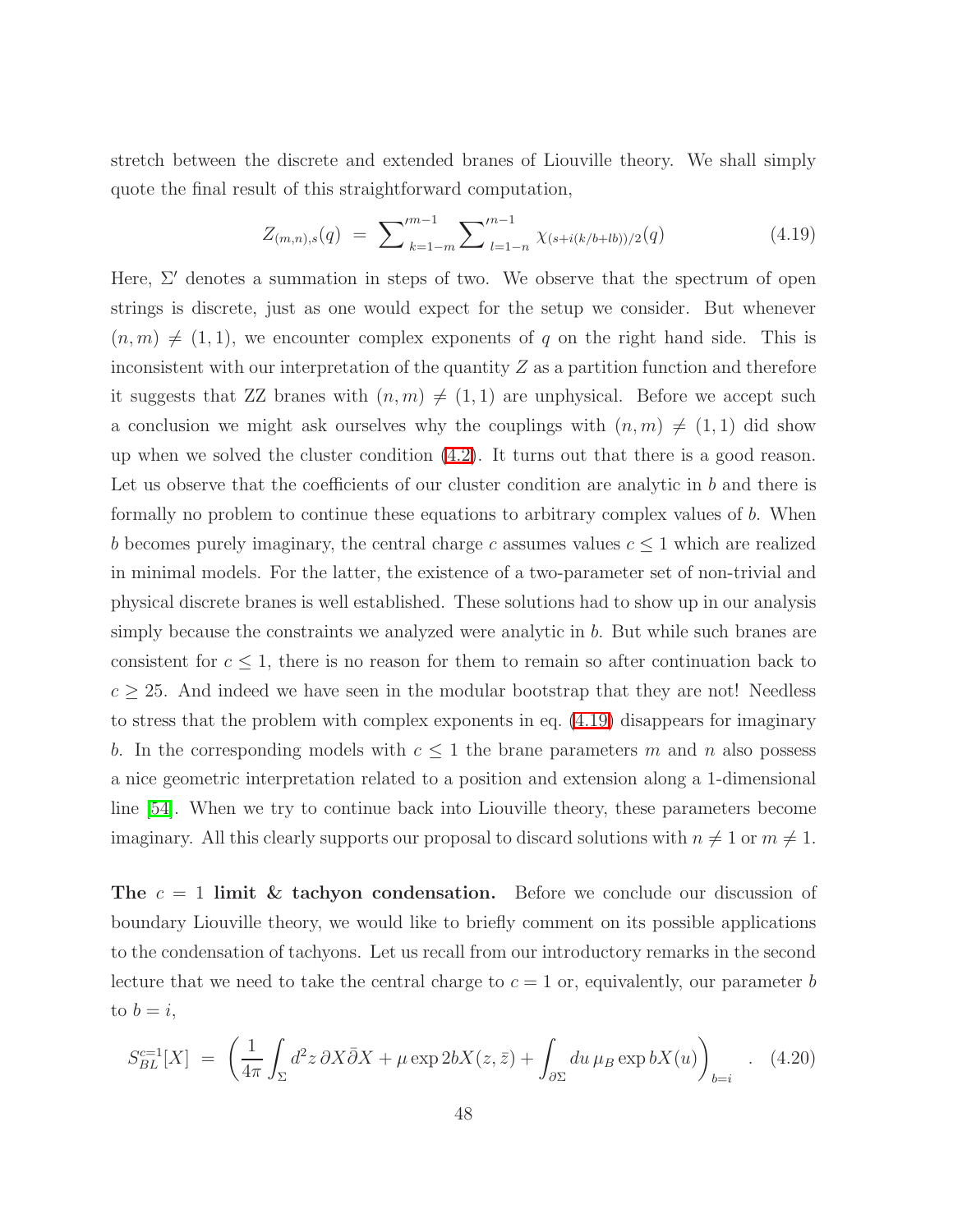Here we have allowed for an additional boundary term so as to capture the condensation of both open and closed string tachyons. It is important to keep in mind that any application of Liouville theory to time-dependent processes also requires a Wick rotation, i.e. we need to consider correlation functions with imaginary rather than real momenta P. We shall argue below that the two steps of this programme, the limit  $c \to 1$  and the Wick rotation, meet quite significant technical difficulties.

Nevertheless, there exists at least one quantity that we can compute easily from Liouville theory [\[29\]](#page-80-2) and that we can even compare with results from a more direct calculation in the rolling tachyon background. It concerns the case in which merely open strings condense, i.e. in which  $\mu = 0$ . Because of relation [\(4.12\)](#page-44-1), switching off the bulk coupling  $\mu$  is equivalent to considering the limit  $s \to \infty$ . The corresponding limit of the 1-point coupling  $(4.11)$  is straightforward to compute and it is analytic in both b and P so that neither the continuation to  $b = i$  nor the Wick rotation pose any problem. The resulting expression for the 1-point coupling is

$$
\langle \exp (iEX^0(z,\bar{z})) \rangle \sim (\pi \mu)^{iE} \frac{1}{\sinh \pi E}
$$
.

This answer from Liouville theory may be checked directly [\[55,](#page-81-14) [56,](#page-81-15) [57\]](#page-82-0) through perturbative computations in free field theory [\[58,](#page-82-1) [59,](#page-82-2) [60,](#page-82-3) [61\]](#page-82-4).

Unfortunately, other quantities in the rolling tachyon background have a much more singular behavior at  $b = i$ . Barnes' double Γ-function, which appears as a building block for many couplings in Liouville theory (see e.g. eq. [\(3.22\)](#page-35-0)), is a well defined analytic function as long as Re $b \neq 0$ . If we send  $b \to i$ , on the other hand,  $\Gamma_2$  becomes singular as one may infer e.g. from the integral formula [\(3.16\)](#page-34-0). In fact, the integrand has double poles along the integration contour whenever b becomes imaginary. A careful analysis reveals that the limit may still be well defined, but it is a distribution and not an analytic function.

Rather than discussing any of the mathematical details of the limit procedure (see [\[62\]](#page-82-5)) we would like to sketch a more physical argument that provides some insight into the origin of the problem and the structure of the solution. For simplicity, let us begin with the pure bulk theory. Recall from ordinary Liouville theory that it has a trivial dependence on the coupling constant  $\mu$ . Since any changes in the coupling can be absorbed in a shift of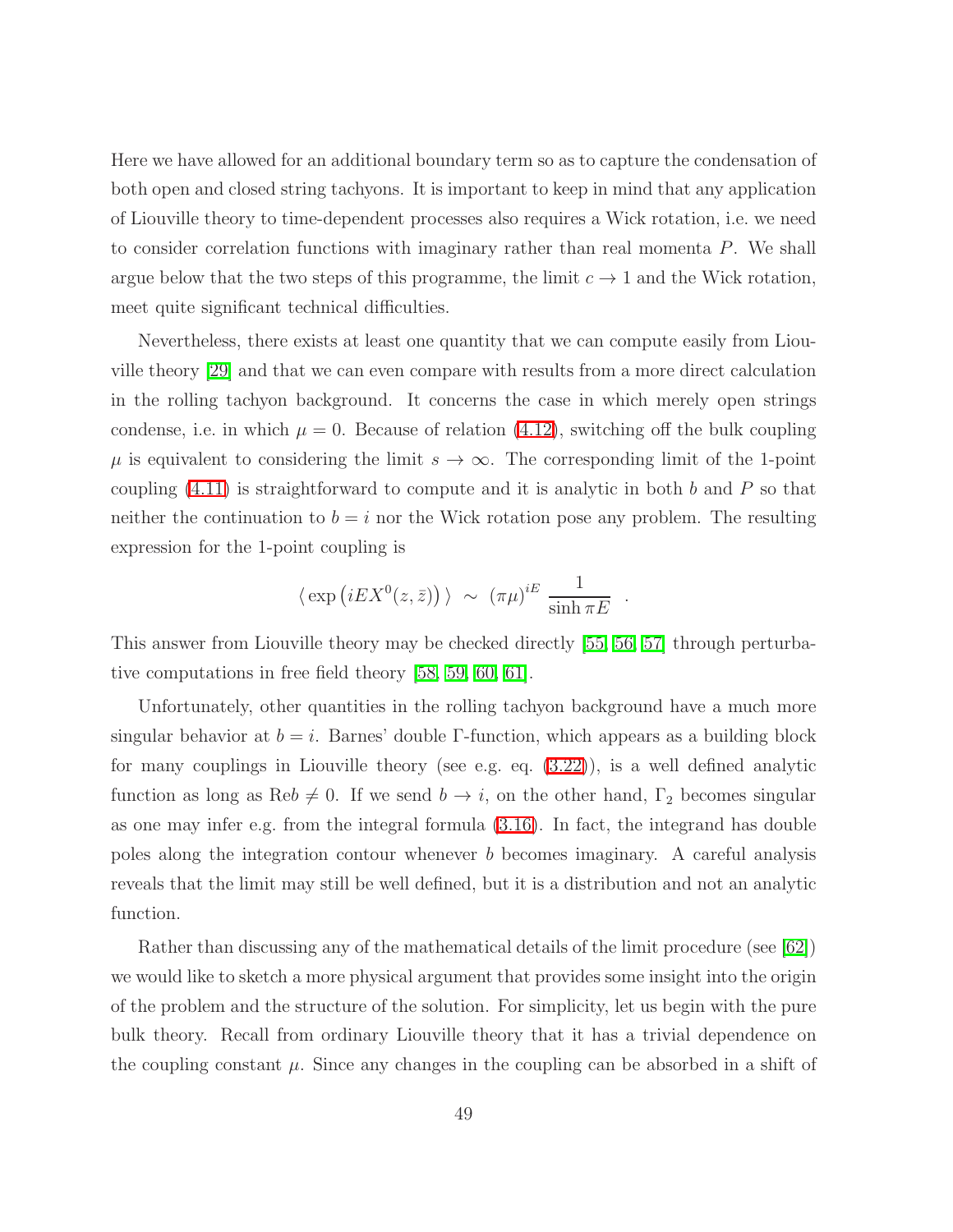the zero mode, one cannot vary the strength of the interaction. This feature of Liouville theory persists when the parameter  $b$  moves away from the real axis into the complex plane. As we reach the point  $b = i$ , our model seems to change quite drastically: at this point, the 'Liouville wall' disappears and the potential becomes periodic. Standard intuition therefore suggests that the spectrum of closed string modes develops gaps at  $b = i$ . Since the strength of the interaction cannot be tuned in the bulk theory, the band gaps must be point-like. The emerging band gaps explain both the difficulties with the  $b = i$  limit and the non-analyticity of the resulting couplings.

Though our argument here was based on properties of the classical action which we cannot fully trust, the point-like band-gaps are indeed a characteristic property of the  $c = 1$  bulk theory. It was shown in [\[62\]](#page-82-5) that the bulk 3-point couplings of Liouville theory possess a  $b = i$  limit which is well-defined for real momenta of the participating closed strings. The resulting model turns out to coincide with the  $c = 1$  limit of unitary minimal models which was constructed by Runkel and Watts in [\[63\]](#page-82-6). Since the couplings cease to be analytic in the momenta, the model cannot be Wick-rotated directly. Nevertheless, it seems possible to construct the Lorentzian background. To this end, the Wick rotation is performed before sending the central charge to  $c = 1$ . The corresponding couplings with imaginary momenta were constructed in [\[62\]](#page-82-5), correcting an earlier proposal of [\[64\]](#page-82-7). On the other hand, this Lorentzian  $c = 1$  limit depends on the path along which b is sent to  $b = i$ . It is tempting to relate this non-uniqueness to a choice of boundary conditions at  $x_0 = \infty$  (see [\[65\]](#page-82-8) a related minisuperspace toy model), but this issue certainly deserves further study.

A similar investigation of the  $c = 1$  boundary model [\(4.20\)](#page-48-1) was recently carried out in [\[66\]](#page-82-9), at least for Euclidean signature. The properties of this model are similar to the bulk case, only that the band gaps in the boundary spectrum can now have finite width. In the presence of a boundary, Liouville theory contains a second coupling constant  $\mu_B$  which controls the strength of an exponential interaction on the boundary of the world-sheet.  $\mu_B$  is a real parameter of the model since the freedom of shifting the zero mode can only be used to renormalize one of the couplings  $\mu$  or  $\mu_B$ . Once more, the boundary potential becomes periodic at  $b = i$  and hence the open string spectrum develops gaps, as in the case of the bulk model. But this time, the width of these gaps can be tuned by changes of the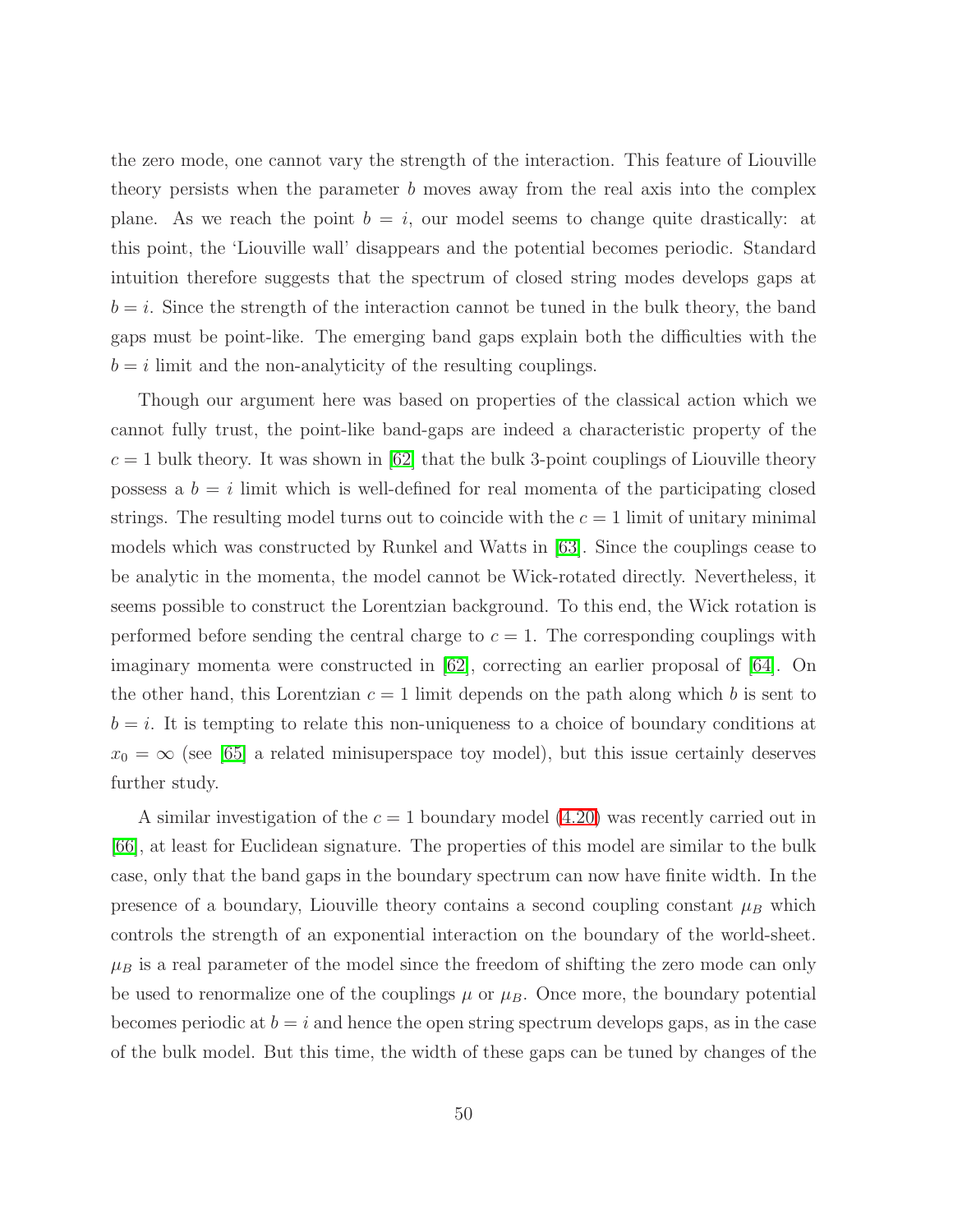parameter  $\mu_B$ . All these rather non-trivial properties were confirmed in [\[65\]](#page-82-8) through an exact constructions of the spectrum and various couplings of these novel conformal field theories. So far, the Wick-rotated model has not been obtained from Liouville theory, thought there exist recent predictions for some of its structure constants [\[67\]](#page-82-10) (see also [\[69,](#page-82-11) [68,](#page-82-12) [70\]](#page-82-13) for related studies).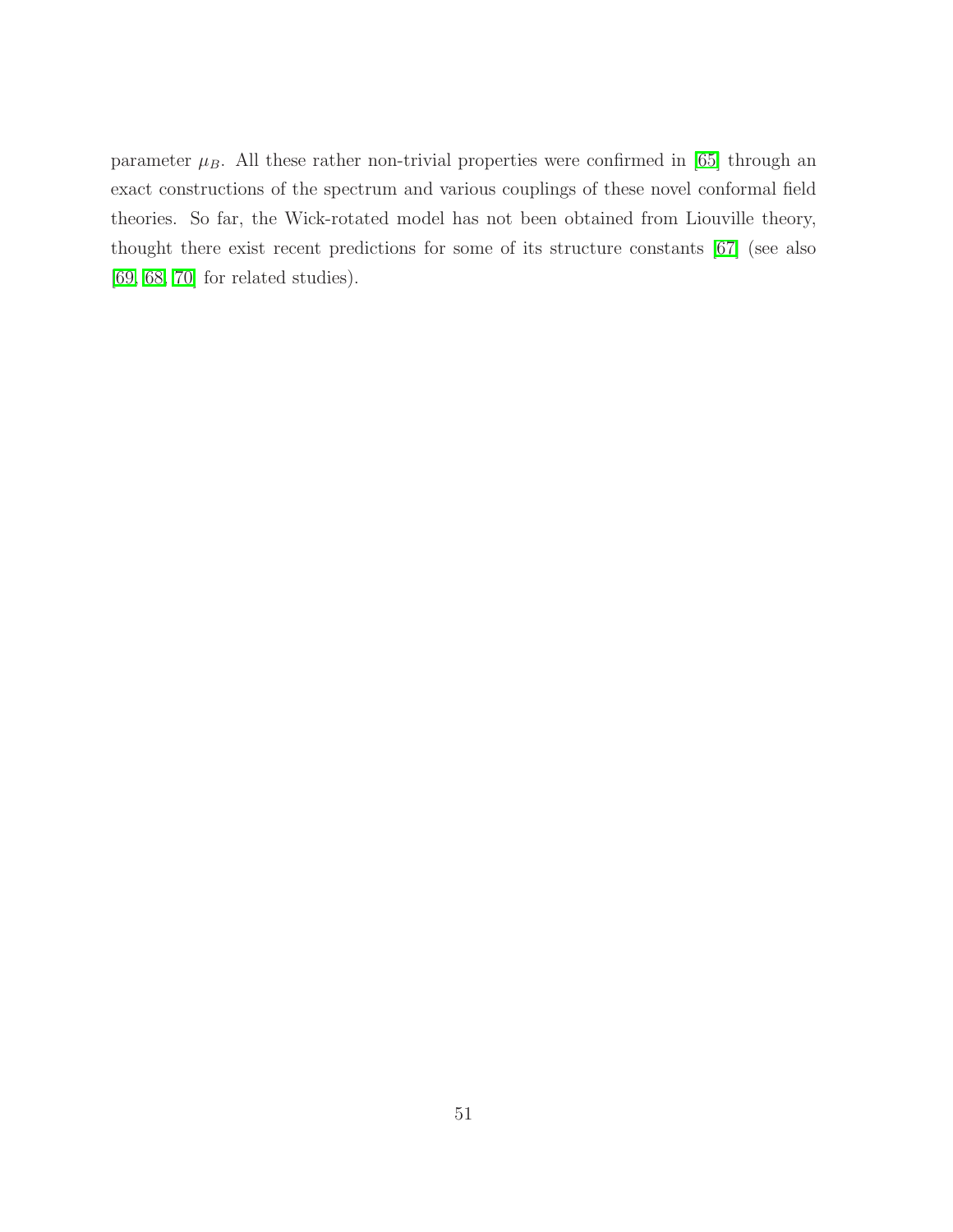# 5 Strings in the semi-infinite cigar

In the previous lectures we have analyzed Liouville theory mainly because it is the simplest non-trivial example of a model with non-compact target space. As we have reviewed in the introduction, however, many interesting applications of non-rational conformal field theory, in particular those that arise from the usual AdS/CFT correspondence, employ higher dimensional curved backgrounds such as  $AdS_3$  or  $AdS_5$ . The aim of this final lecture is to provide some overview over results in this direction. As we proceed, we shall start to appreciate how valuable the lessons are that we have learned from Liouville theory.

Ultimately, one would certainly like to address strings moving in  $AdS_5$ . But unfortunately, this goes far beyond our present technology, mainly because consistency of the  $AdS_5$  background requires to turn on a RR 5-form field. The situation is somewhat better for  $AdS_3$ . In this case, consistency may be achieved by switching on a NSNS 3-form  $H$ . For reasons that we shall not explain here, such pure NSNS backgrounds are much easier to deal with in boundary conformal field theory. In cylindrical coordinates  $(\tau, \rho, \theta)$ , the non-trivial background fields of this geometry read

<span id="page-52-0"></span>
$$
ds^{2} = \frac{k}{2} \left( d\rho^{2} - \cosh^{2}\rho \, d\tau^{2} + \sinh^{2}\rho \, d\theta^{2} \right)
$$
 (5.1)

$$
H = \frac{k}{2} \sinh 2\rho \, d\theta \wedge d\rho \wedge d\tau \quad . \tag{5.2}
$$

We wish to point out that these are the background fields of a WZW model on the universal covering space of the group manifold  $SL_2(\mathbb{R})$ . In our cylindrical coordinates, the background [\(5.1,5.2\)](#page-52-0) is manifestly invariant under shifts of the time coordinate  $\tau$ . We can use this symmetry to pass to the 2-dimensional coset space  $SL_2(\mathbb{R})/U(1)$ ,

$$
ds^2 = \frac{k}{2} \left( d\rho^2 + \tanh^2 \rho \ d\theta^2 \right) \tag{5.3}
$$

<span id="page-52-1"></span>
$$
\exp \varphi = \exp \varphi_0 \cosh \rho . \tag{5.4}
$$

Obviously, the 2-dimensional coset space cannot carry any NSNS 3-form  $H$ . Instead, it comes equipped with a non-trivial dilaton field  $\varphi$ . The latter arises because the orbits of  $\tau$ -translations possess different length. Long orbits at large values of  $\rho$  correspond to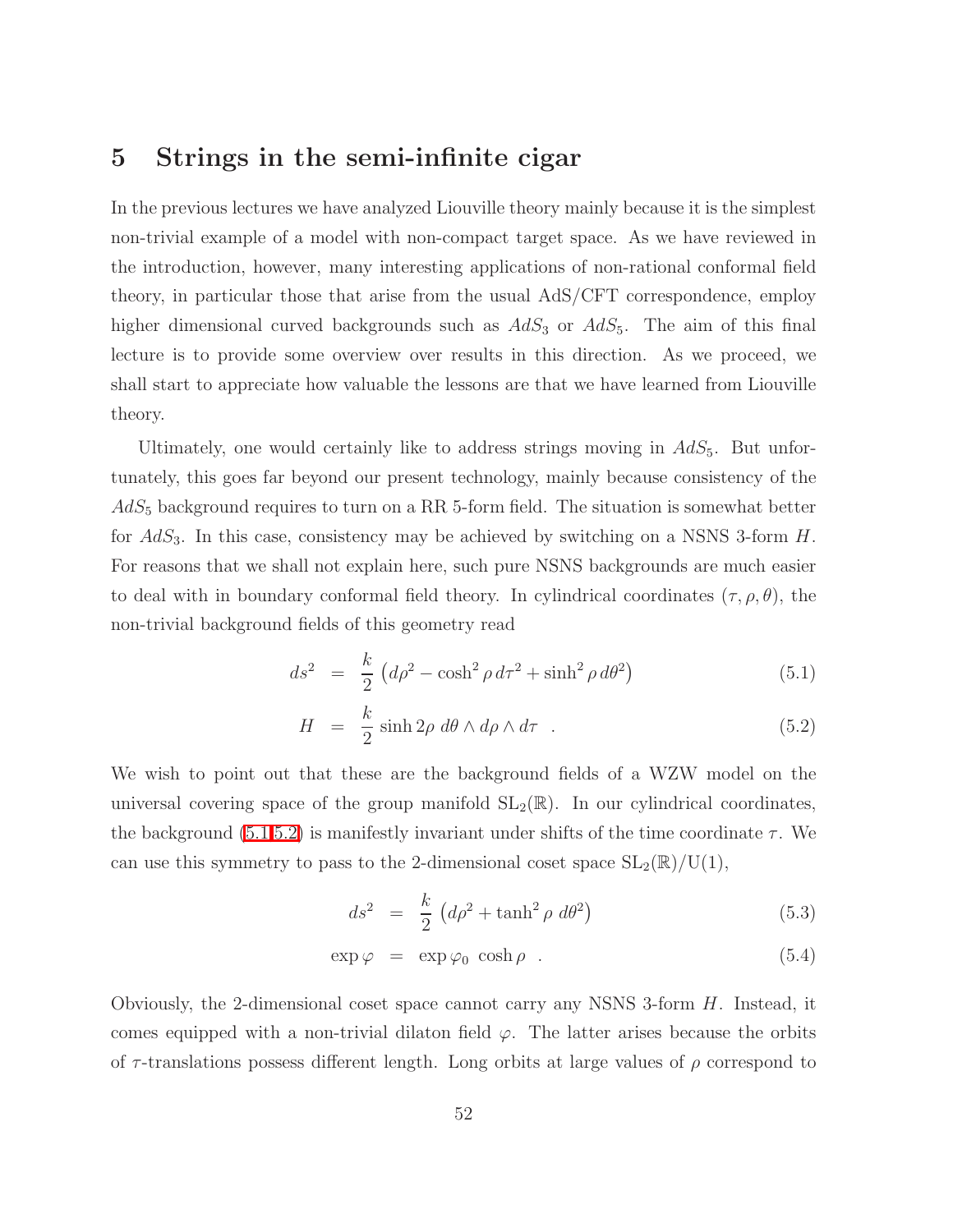regions of small string coupling. Let us observe that the dilaton field  $\varphi$  becomes linear as we send  $\rho \to \infty$ . In this sense, the  $\rho$ -coordinate of the coset geometry is similar to the Liouville direction. The cigar geometry also avoids the strong coupling problem of a linear dilaton background. Only the mechanism is somewhat different from the scenario in Liouville theory: On the cigar, the dilaton field itself is deformed so that the string coupling stays finite throughout the entire target space. The background [\(5.3,5.4\)](#page-52-1) and its Lorentzian counterpart were first described in [\[72,](#page-83-0) [73,](#page-83-1) [74\]](#page-83-2).



**Figure 7:** The cigar is parametrized by two coordinates  $\rho \in [0,\infty]$  and  $\theta \in [0,2\pi]$ . It comes equipped with a non-constant dilaton that vanishes at  $\rho = \infty$  and assumes its largest value  $\varphi_0$  at the tip  $\rho = 0$  of the cigar.

The close relation with  $AdS_3$  makes the coset  $SL_2(\mathbb{R})/U(1)$  an interesting background to consider. Additional motivations arise from the study of little string theory and the near horizon geometry of NS5-branes. If we place N such branes on top of each other, the near horizon geometry is given by

<span id="page-53-0"></span>
$$
\mathcal{X}^{NS5} \cong \mathbb{R}^{(1|5)} \times \mathbb{R}_Q^+ \times S_N^3 \quad . \tag{5.5}
$$

Here, the three factors are associated with the 6 directions along, the radial distance from and the 3-spheres surrounding the NS5-branes. The second factor stands for a linear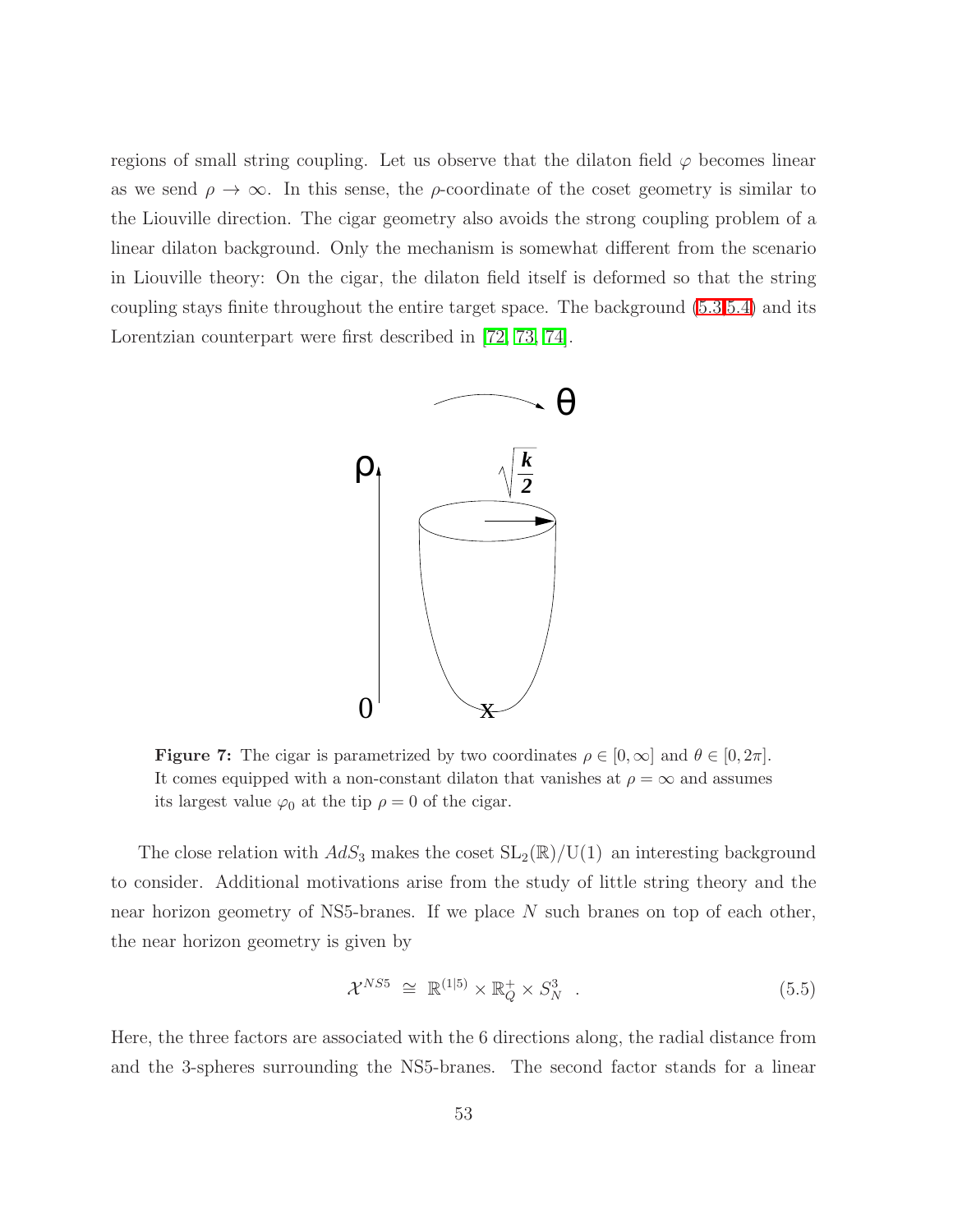dilaton with background charge  $Q^2 = 1/N$ . The last factor represents a well studied rational conformal field theory, namely the  $(N = 1$  supersymmetric) SU(2) WZW model at level  $k' = N - 2$ . Since the dilaton field  $\varphi$  in the background [\(5.5\)](#page-53-0) is unbounded, string perturbation theory cannot be trusted. To overcome this issue, it has been suggested to separate the N NS5-branes and to place them along a circle in a 2-dimensional plane transverse to their world-volume [\[75\]](#page-83-3). Such a geometric picture is associated with a deformation of the corresponding world-sheet theory. In order to guess the appropriate deformation, we make use of the following well-known fact

$$
S_N^3 = SU(2)_N = (U(1)_N \times SU(2)_N / U(1)_N) / \mathbb{Z}_N , \qquad (5.6)
$$

<span id="page-54-0"></span>where  $\mathop{\rm U}(1)_N$  denotes a compactified free boson and we orbifold with a group  $\mathbb{Z}_N$  of simple currents. After inserting eq. [\(5.6\)](#page-54-0) into the NS5-brane background [\(5.5\)](#page-53-0), we can combine the linear dilaton from the latter with the  $\mathrm{U}(1)_N$  of the 3-sphere. In this way the NS5 brane background is seen to involve a non-compact half-infinite cylinder  $\mathbb{R}^+_Q\times \mathrm{U}(1)_N$  that we can deform into our cigar geometry, thereby resolving our strong coupling problem,

$$
\mathcal{X}^{NS5} \longrightarrow \mathcal{X}_{\text{def}}^{NS5} = \mathbb{R}^{(1|5)} \times (\text{SL}_2(\mathbb{R})_N / \text{U}(1)_N \times \text{SU}(2)_N / \text{U}(1)_N) / \mathbb{Z}_N ,
$$

with  $k = N + 2$ . Hence, the interest in NS5-branes provides strong motivation to investigate string theory on the cigar. Let us also note that there exists a rich and interesting class of compactifications of NS5-branes on Calabi-Yau spaces that, by the same line of reasoning, involve the cigar as a central building block [\[76\]](#page-83-4) (see also [\[7\]](#page-78-0)). We should finally note that these backgrounds certainly involve some amount of supersymmetry which we suppress in our discussion here. As in the case of the analogous compact coset theories, adding supersymmetry has relatively minor effects on the world-sheet theory. Since we are more interested in the qualitative features of our non-compact coset model, we shall neglect the corrections that supersymmetry brings about, even though they are certainly important in concrete applications. For treatments of the supersymmetric models, we can refer the reader to a number of interesting recent publications [\[77\]](#page-83-5)- [\[87\]](#page-84-0).

## 5.1 Remarks on the bulk theory

The minisuperspace model. As in the case of Liouville theory we can get some intuition into the spectrum of closed string modes and their couplings from the minisuperspace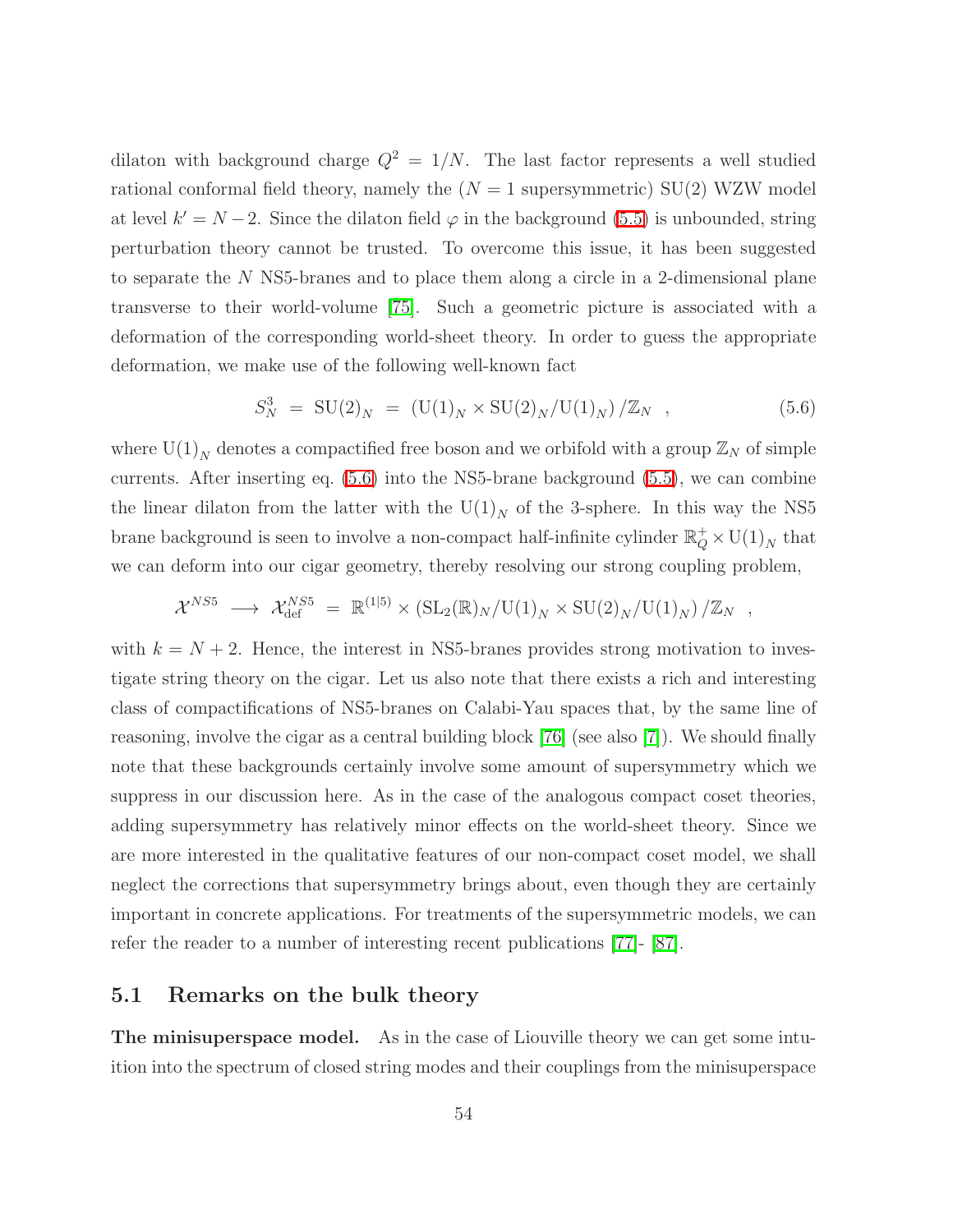approximation. To this end, we are looking for eigen-functions of the Laplacian on the cigar,

$$
\Delta = -\frac{1}{e^{-2\varphi}\sqrt{\det g}} \partial_{\mu} e^{-2\varphi} \sqrt{\det g} g^{\mu\nu} \partial_{\nu}
$$
  
= 
$$
-\frac{2}{k} \left[ \partial_{\rho}^{2} + (\coth \rho + \tanh \rho) \partial_{\rho} + \coth^{2} \rho \partial_{\theta}^{2} \right] .
$$
 (5.7)

<span id="page-55-0"></span>The  $\delta$ -function normalizable eigen-functions of this operator can be expressed in terms of hypergeometric functions through

$$
\phi_{n0}^j(\rho,\theta) = -\frac{\Gamma(-j+\frac{|n|}{2})^2}{\Gamma(|n|+1)\Gamma(-2j-1)} e^{in\theta} \sinh^{|n|} \rho \times
$$

$$
\times F\left(j+1+\frac{|n|}{2}, -j+\frac{|n|}{2}, |n|+1; -\sinh^2 \rho\right) \tag{5.8}
$$

where  $j \in -1/2+i\mathbb{R}$  describes the momentum along the  $\rho$ -direction of the cigar and  $n \in \mathbb{Z}$ is the angular momentum under rotations around the tip. For the associated eigenvalues one finds

<span id="page-55-2"></span>
$$
\Delta_{n0}^j = -\frac{2j(j+1)}{k} + \frac{n^2}{2k} \quad . \tag{5.9}
$$

In the symbols  $\phi_n^j$  $_{n0}^{j}$  and  $\Delta_{n0}^{j}$  we have inserted an index '0' without any further comment. Our motivation will become clear once we start to look into the spectrum of the bulk conformal field theory. Let us also stress that there are no  $L^2$ -normalizable eigenfunction of the Laplacian on the cigar. Such eigenfunctions would correspond to *discrete states* living near the tip, but in the minisuperspace approximation one finds exclusively *continuous* states which behave like plane waves at  $\rho \to \infty$ .

<span id="page-55-1"></span>From our explicit formula for wave-functions and general properties of hypergeometric functions it is not hard to read off the reflection amplitude of the particle toy model. It is given by

$$
R_0(j,n) = \frac{\phi_{n0}^j(\rho,\theta)}{\phi_{n0}^{-j-1}(\rho,\theta)} = \frac{\Gamma(2j+1)\Gamma^2(-j+\frac{n}{2})}{\Gamma(-2j-1)\Gamma^2(j+1+\frac{n}{2})} \quad . \tag{5.10}
$$

One may also compute a particle analogue of the 3-point couplings. Since the result is very similar to the corresponding formula in Liouville theory, we do not want to present more details here.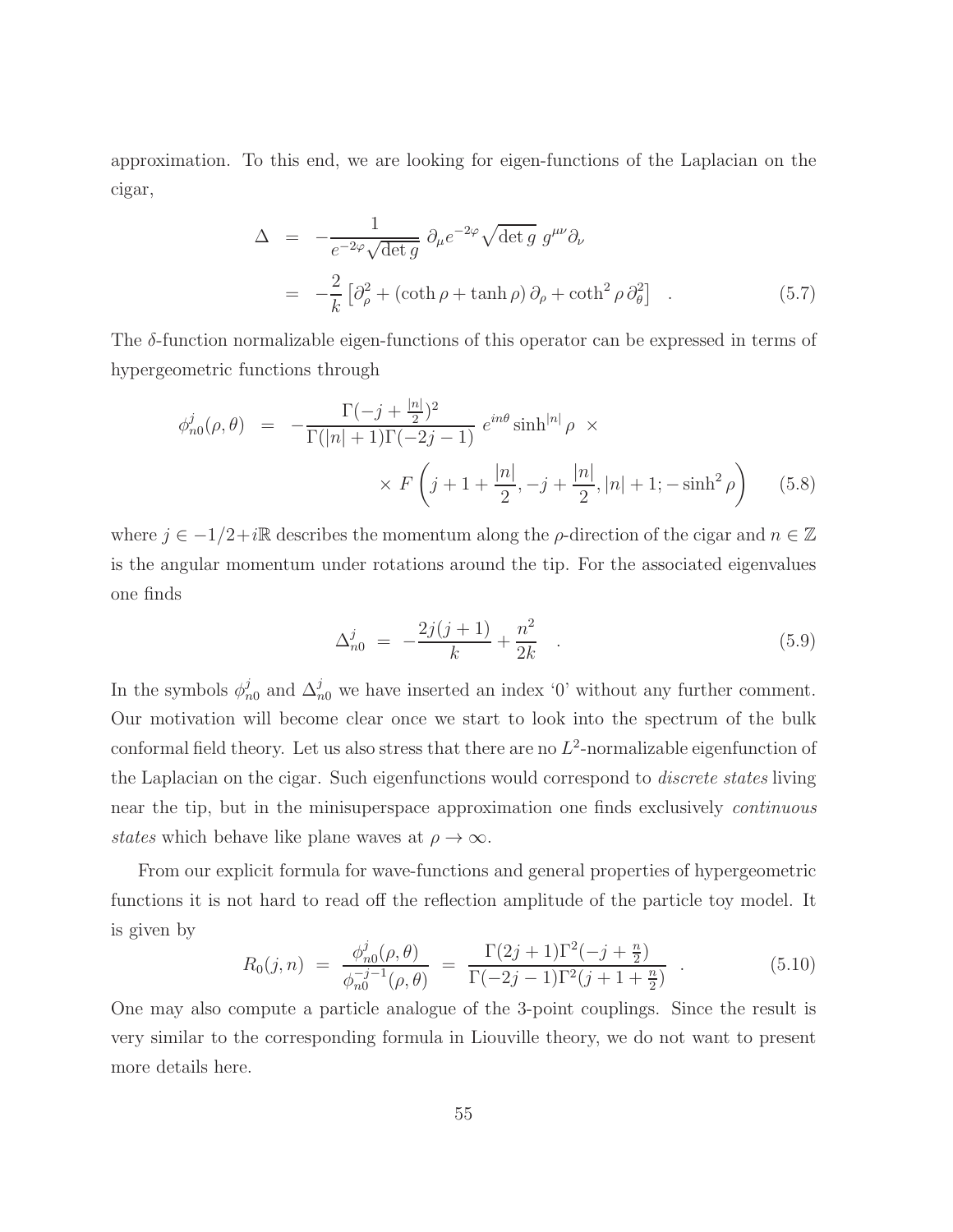The stringy corrections. Instead, let us now try to guess how the results of the minisuperspace toy model get modified in the full field theory. Each of the wave functions [\(5.8\)](#page-55-0) in the minisuperspace theory lifts to a primary field in the conformal field theory. But the full story must be a bit more complicated. In fact, at  $\rho \to \infty$ , the cigar looks like an infinite cylinder and for the latter we know that primary fields are labeled by momentum n and winding w around the compact circle, in addition to the continuous momentum  $iP = j + \frac{1}{2}$  $\frac{1}{2}$  along the uncompactified direction. Hence, we expect that the full conformal field theory on the cigar has primary fields  $\Phi_{nw}^j(z,\bar{z})$  which are labeled by three quantum numbers  $j, n$  and w. The exact couplings for these fields are known. In particular, the bulk reflection amplitude is given by

<span id="page-56-1"></span>
$$
R(j, n, w) = \frac{\Gamma(2j+1)}{\Gamma(-2j-1)} \frac{\Gamma(-j + \frac{n-kw}{2})\Gamma(-j + \frac{n+kw}{2})}{\Gamma(j+1 + \frac{n-kw}{2})\Gamma(j+1 + \frac{n+kw}{2})} \times \frac{(5.11)}{\Gamma(1 - b^2(2j+1))} \times (\gamma(b^2)b^2)^{-2j-1} \frac{\Gamma(1 + b^2(2j+1))}{\Gamma(1 - b^2(2j+1))}
$$

<span id="page-56-0"></span>where we used  $b^2 = 1/(k-2)$ . Even without any more detailed analysis of factorization constraints, this formula is rather easy to understand. Let us first note that, for the modes with zero winding number  $w$ , we have

$$
R(j, n, w = 0) = R_0(j, n) \frac{\Gamma(1 + b^2(2j + 1))}{\Gamma(1 - b^2(2j + 1))} (\gamma(b^2)b^2)^{-2j - 1} . \tag{5.12}
$$

Here, we inserted the semi-classical reflection amplitude [\(5.10\)](#page-55-1). Relation [\(5.12\)](#page-56-0) should be compared to the analogous eq. [\(3.25\)](#page-36-1) in Liouville theory. Remarkably, the stringy correction factors in both formulas coincide if we identify  $2j + 1$  with  $i\omega$ , at least up to a simple renormalization of the bulk fields. Such an agreement should not come as a complete surprise since the reflection amplitude concerns the momentum in the non-compact direction of the cigar which – at  $\rho \to \infty$  – approximates a linear dilaton background, just as the region  $x \to -\infty$  of Liouville theory.

The dependence of the exact reflection amplitude on the winding number  $w$  is also rather easy to argue for. Since it is associated with the angular direction, one would expect that the parameter  $w$  enters through the same rules as in the theory of a single compactified boson, i.e. by using the replacement  $n \to n \pm kw$ . If we apply this prescription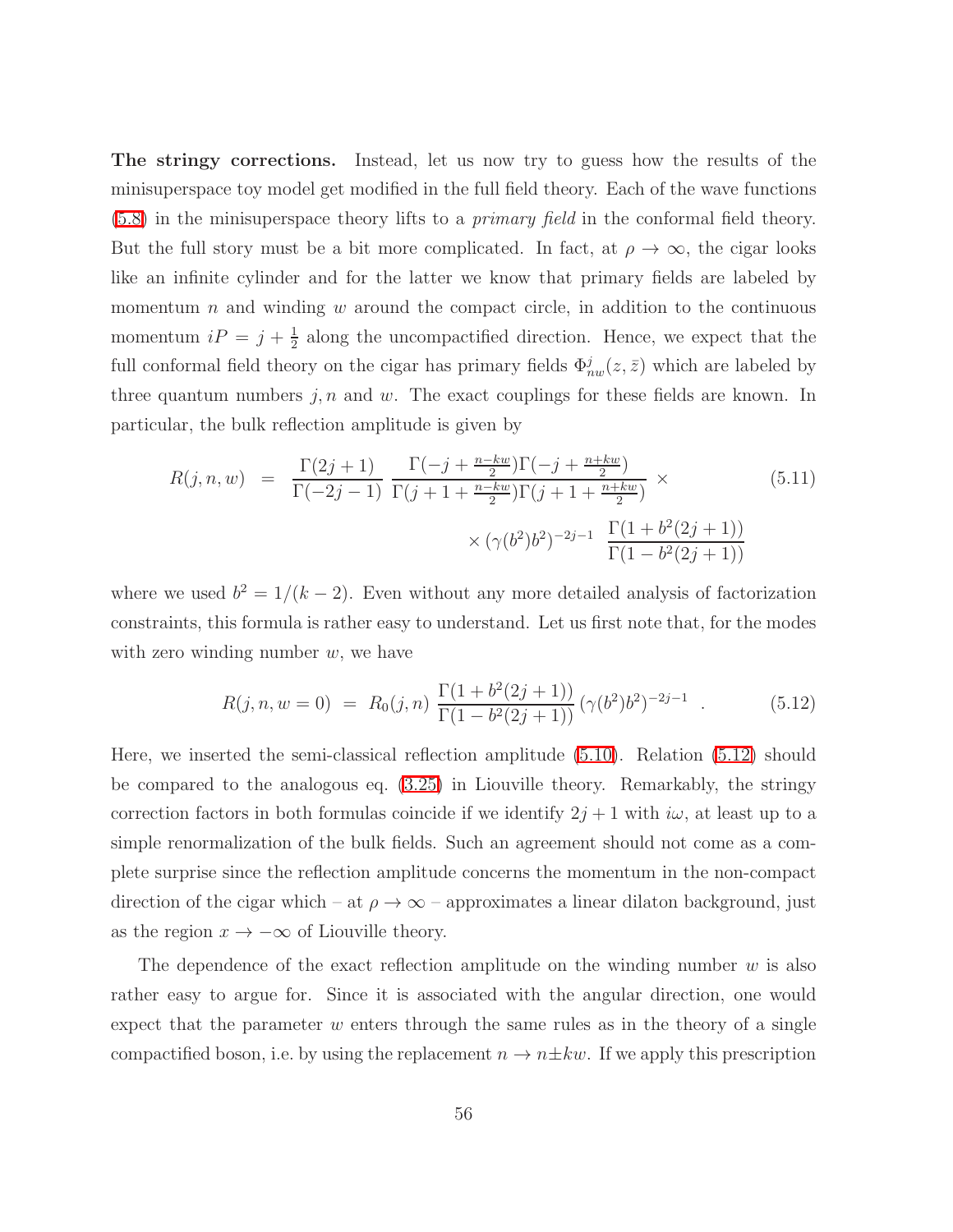to the reflection amplitude  $R(j, n, w = 0)$  we obtain the correct formula [\(5.11\)](#page-56-1). Note also that *n* enters the reflection amplitude only through the semi-classical factor  $R_0$ .

Having gained some confidence into the formula [\(5.11\)](#page-56-1), we wish to look briefly at some properties of R. It is well known that bound states of a scattering potential cause singularities in the reflection amplitude. The converse, however, is not true, i.e. a reflection amplitude can possess singularities that are not linked to any bound states. Our reflection amplitude [\(5.11\)](#page-56-1) has several different series of poles. Singularities in the  $w = 0$  sector, i.e. of the expression [\(5.12\)](#page-56-0), are either associated with the semi-classical reflection amplitude [\(5.10\)](#page-55-1) or the stringy correction factor. Since we did neither find bound states in the semi-classical model nor in Liouville theory, we are ready to discard these poles from our list of possible bound states in the cigar. The situation changes for  $w \neq 0$ . These sectors of winding strings did not exist in the semi-classical model and hence the corresponding poles of R could very well signal bound states that are localized near the tip of the cigar. We shall see later that this is indeed the case, at least for a subset thereof.

The existence of stringy bound states near the tip of the cigar has been suspected for a long time [\[88\]](#page-84-1), but the reasoning and the counting of these bound states stood on shaky grounds. A satisfactory derivation was only given a few years ago through a computation of the path integral for the partition function of the system. It turned out that, in addition to the expected continuous series with

$$
j \in -\frac{1}{2} + i \mathbb{R}_0^+ \quad , \quad n \in \mathbb{Z} \quad , \quad w \in \mathbb{Z} \quad ,
$$

there is also a *discrete series* of primary fields for with  $w, n \in \mathbb{Z}$  such that  $|kw| > |n|$  and

$$
j \in \mathcal{J}_{nw}^d := \left[\frac{1-k}{2}, -\frac{1}{2}\right] \cap \left(\mathbb{N} - \frac{1}{2}|kw| + \frac{1}{2}|n|\right) . \tag{5.13}
$$

The correct list of bound states was found in [\[89\]](#page-84-2) (see also [\[90\]](#page-84-3) for a closely related results in the case of strings on  $SL_2(\mathbb{R})$  and it differs slightly from the predictions in [\[88\]](#page-84-1). Later we shall confirm these findings quite beautifully through world-sheet duality involving open strings. Let us also point out that for  $w = 0$ , the discrete series is empty, in agreement with the minisuperspace analysis. The primary fields of these two series have conformal weights given by

$$
h_{nw}^{j} = -\frac{j(j+1)}{k-2} + \frac{(n+kw)^{2}}{4k} \quad \text{and} \quad \bar{h}_{nw}^{j} = -\frac{j(j+1)}{k-2} + \frac{(n-kw)^{2}}{4k} \quad . \quad (5.14)
$$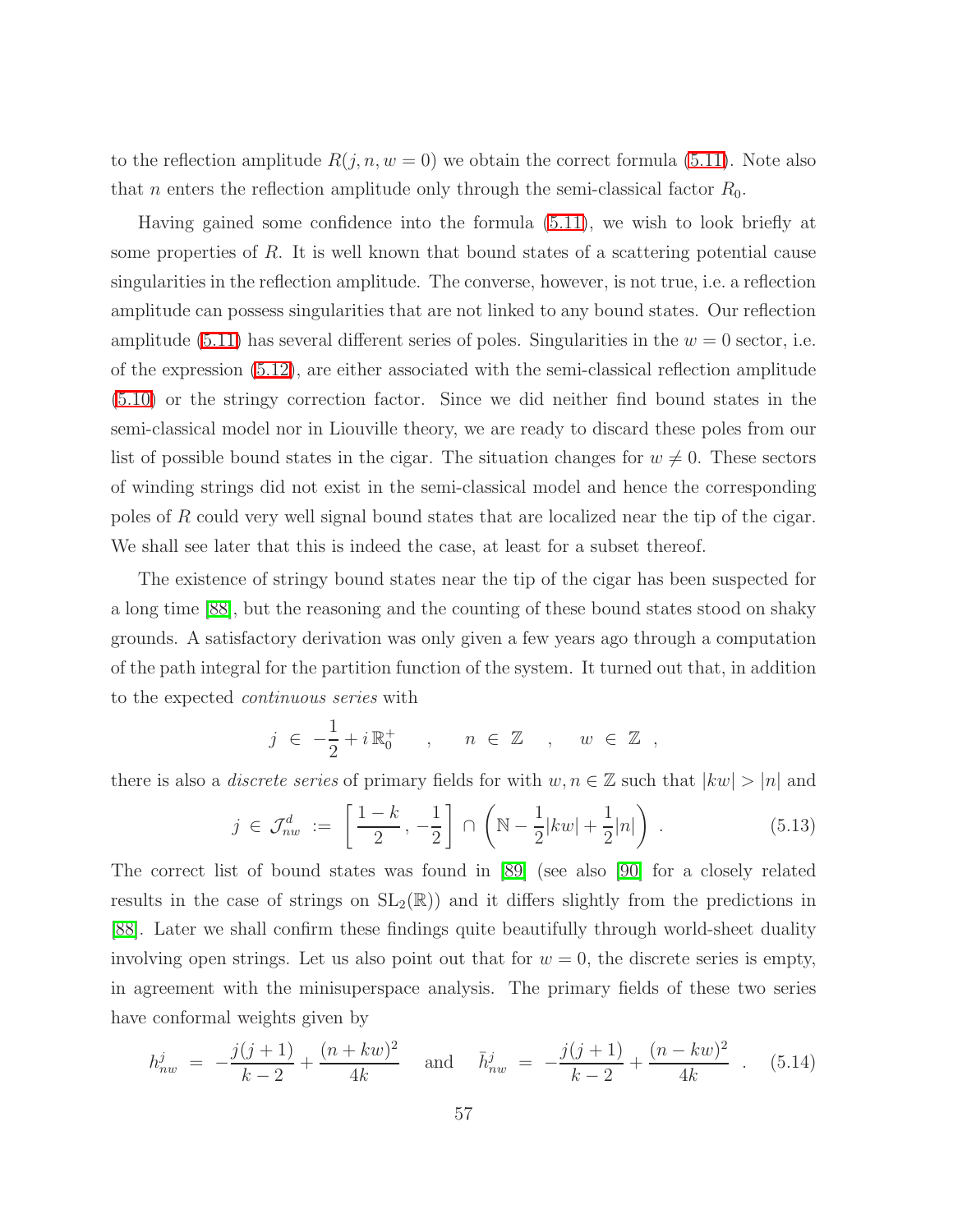Notice that these conformal weights are all positive, as for any Euclidean unitary conformal field theory. In the limit of large level k, the sum  $h_{n0}^j + \bar{h}_{n0}^j$  of the left and right conformal weights with  $w = 0$  reproduces the spectrum [\(5.9\)](#page-55-2) of the minisuperspace Laplacian.

#### 5.2 From branes to bulk - D0 branes

In the first lecture we have outlined a general procedure that allows us to construct closed and open string backgrounds. The first step of this general recipe was to find a consistent spectrum of closed string modes and their 3-point couplings C. Consistency required that the latter obey the crossing symmetry condition [\(2.8\)](#page-11-0). In our second step we searched for possible D-branes by solving the cluster condition [\(2.17](#page-17-0)[,2.18\)](#page-17-1) for the couplings A of closed string modes to the brane. Finally, we showed how to recover the spectrum of open string modes from the couplings A through the so-called modular bootstrap (see eq.  $(2.25)$ ).

Looking back at the central equations  $(2.8, 2.17, 2.18, 2.25)$  $(2.8, 2.17, 2.18, 2.25)$  $(2.8, 2.17, 2.18, 2.25)$  of our program one may have the idea to reverse the entire procedure and to start from the end, i.e. from the spectrum of open string modes on some brane. Suppose we were able to guess somehow an annulus amplitude  $Z$ . Then we could try to recover the couplings  $A$  from it through formula [\(2.25\)](#page-23-0). If this was successful, it could also teach us about possible closed string modes since equation [\(2.25\)](#page-23-0) involves a sum (or integral) over closed string modes from the spectrum of the model. Moreover, using eqs. [\(2.17,](#page-17-0)[2.18\)](#page-17-1), we could even recover closed string couplings C, provided we knew the fusing matrix of the chiral algebra.

In this simple form, the reversed program we have sketched here has many problems and we shall comment on some of them later on. Nevertheless, there exist a few good reasons to believe that ultimately some refined version of this procedure could be quite successful. In fact, knowing the entire open string spectrum on some brane, including all the massive modes, provides us with a lot of information not only on small fluctuations of open string, and hence on the dimension of the background, but also e.g. on the non-trivial cycles through the associated open string winding modes.

We can illustrate some of these very general remarks with two rather simple examples before we come back to the study of the 2D cigar geometry. Let us begin with a point-like  $(D0)$  brane in a flat 1-dimensional target space R. Its boundary partition function is given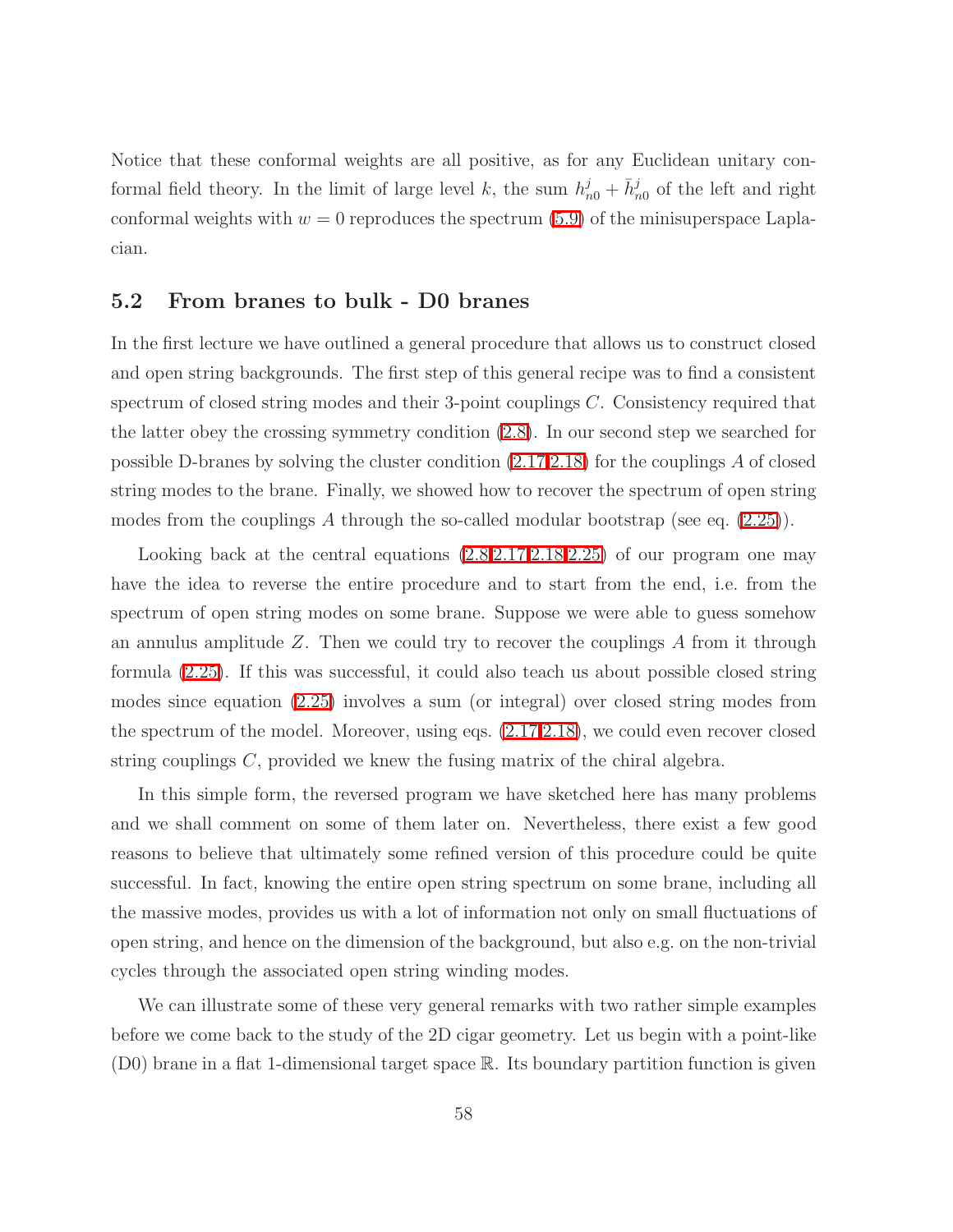by

$$
Z_{D0}^{\mathbb{R}}(q) = \eta^{-1}(q) = \int_{-\infty}^{\infty} dp \frac{\tilde{q}^{p^2}}{\eta(\tilde{q})} .
$$

The η-function on the left hand contains all the oscillation modes of open strings on our point-like brane and there are no zero modes. When transformed to the closed string picture we recover a continuum of modes that are parametrized by the momentum  $p$ along with the usual tower of string oscillations. Hence, we have recovered all the closed string modes that exits in a 1-dimensional flat space. Obviously, this example is quite trivial and it may not be sufficient to support our reversed program.

But after some small modification, our analysis starts to look a bit more interesting. In fact, let us now consider a point-like (D0) brane that sits at the singular point of the half-line  $\mathbb{R}/\mathbb{Z}_2$ . Here, the non-trivial element of  $\mathbb{Z}_2$  acts by reflection  $x \to -x$  at the origin  $x = 0$ . It is rather easy to find the annulus amplitude for such a brane. All we have to do is to count the number of states that are created by an even number of bosonic oscillators  $a_n$  from the ground state  $|0\rangle$ . The result of this simple combinatorial problem is given by

$$
Z_{D0}^{\mathbb{R}/\mathbb{Z}_2} = \frac{1}{\eta(q)} \sum_{m \geq 0} \left( q^{(2m)^2} - q^{(2m+1)^2} \right) = \frac{1}{2\eta(q)} \left( 1 + \vartheta_4(q^2) \right) .
$$

Here,  $\vartheta_4$  is one of Jacobi's  $\vartheta$ -functions. After modular transformation to the closed string picture, we obtain

$$
Z_{D0}^{\mathbb{R}/\mathbb{Z}_2} = \int_0^\infty dp \, \frac{\tilde{q}^{p^2}}{\eta(\tilde{q})} + \frac{1}{\sqrt{2}} \frac{\tilde{q}^{1/48}}{\prod_{n\geq 1} (1 - \tilde{q}^{n-1/2})} .
$$

The interpretation of the first term is essentially the same as in our first example. It arises from closed string modes that move along the half-line. Of course, the origin of the second term is also well known: It comes with closed string states from the twisted sector that is characteristic for any orbifold geometry. In this sense, the modular bootstrap has predicted the existence of a twisted closed string sector. Even though our second example is still rather trivial, we now begin to grasp that sometimes it may be much easier to guess an annulus amplitude for open strings on a brane than the spectrum of closed strings. In a moment we shall see this idea at work is a much less trivial case: For open strings on a point-like brane in our cigar background the whole issue of bound states does not arise simply because there is no continuous open string spectrum. Hence, it should be rather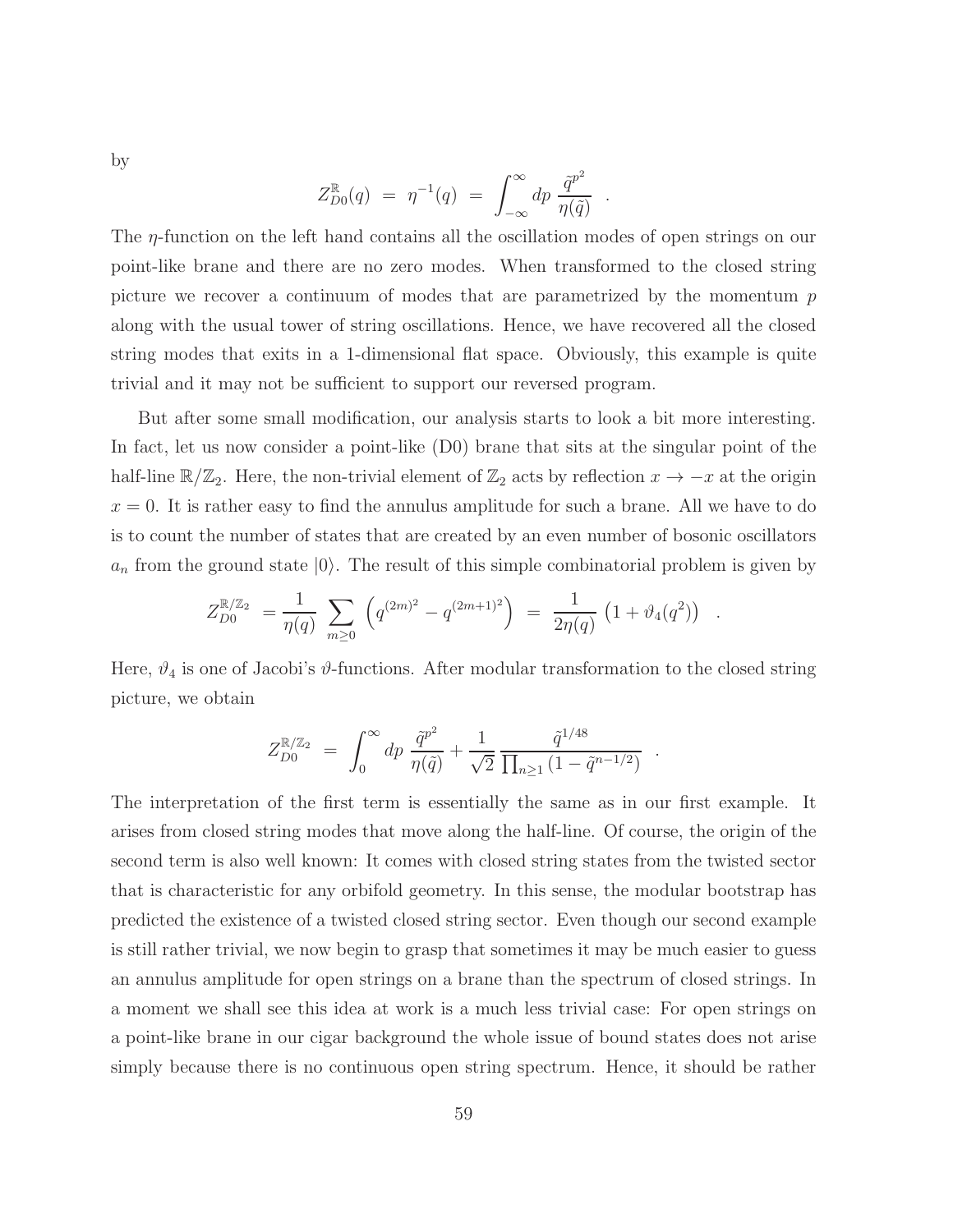straightforward to come up with a good Ansatz for an open string partition function Z on such branes. According to our general ideas, this Z contains information on the bulk spectrum, in particular on the predicted closed string bound states, that we are able to decipher through modular transformation.

The inverse procedure - some preparation. We have argued above that the reconstruction of an entire model from no more than the theory of open strings on a single brane has quite realistic chances. At least for rational models (i.e. for compact targets) the program can be made much more precise [\[91,](#page-84-4) [92\]](#page-84-5) (see also [\[93,](#page-84-6) [94,](#page-84-7) [95,](#page-84-8) [96\]](#page-84-9)). The input it requires is two-fold. First of all, we need complete knowledge about the symmetry algebra and its representation theory, including the fusion rules, the modular S-matrix and the Fusing matrix. Throughout this text we have always assumed that this information is provided somehow. The second important input into the reconstruction program consists of data on the open strings. What we need to know is the spectrum of open strings on the brane and the operator products of the associated open string vertex operators. The latter is often uniquely fixed by the former.

In this subsection we would like to address the first part of the input by listing relevant facts on the representation theory of the symmetry algebra of cigar background. It will suffice to list its unitary representations and explicit formulas for the corresponding characters.

The chiral algebra in question is the so-called coset algebra  $SL_2(\mathbb{R})/U(1)$ . Its description is a bit indirect through the  $SL_2(\mathbb{R})$  current algebra. The latter is generated by the modes of three chiral currents  $J^a(z)$ ,  $a = 0, 1, 2$ , with the standard relations,

$$
[J_n^a, J_m^b] = f^{ab}_{\ c} J_{n+m}^c - \frac{1}{2} k n \delta^{ab} \delta_{n,-m} ,
$$

where f denotes the structure constants and of the Lie algebra  $sl_2$ . Each of the currents  $J^a$  by itself generates a U(1) current algebra. We select one of these U(1) current algebras, say the one that is generated by  $J^0$ , and then form the coset chiral algebra from all the fields that may be constructed out of  $SL_2(\mathbb{R})$  currents and that commute with  $J_n^0$ . Note that this algebra does not contain fields of dimension  $h = 1$  since there is no  $SL_2(\mathbb{R})$ current whose modes commute with all  $J_n^0$ . But there exists one field of dimension  $h = 2$ ,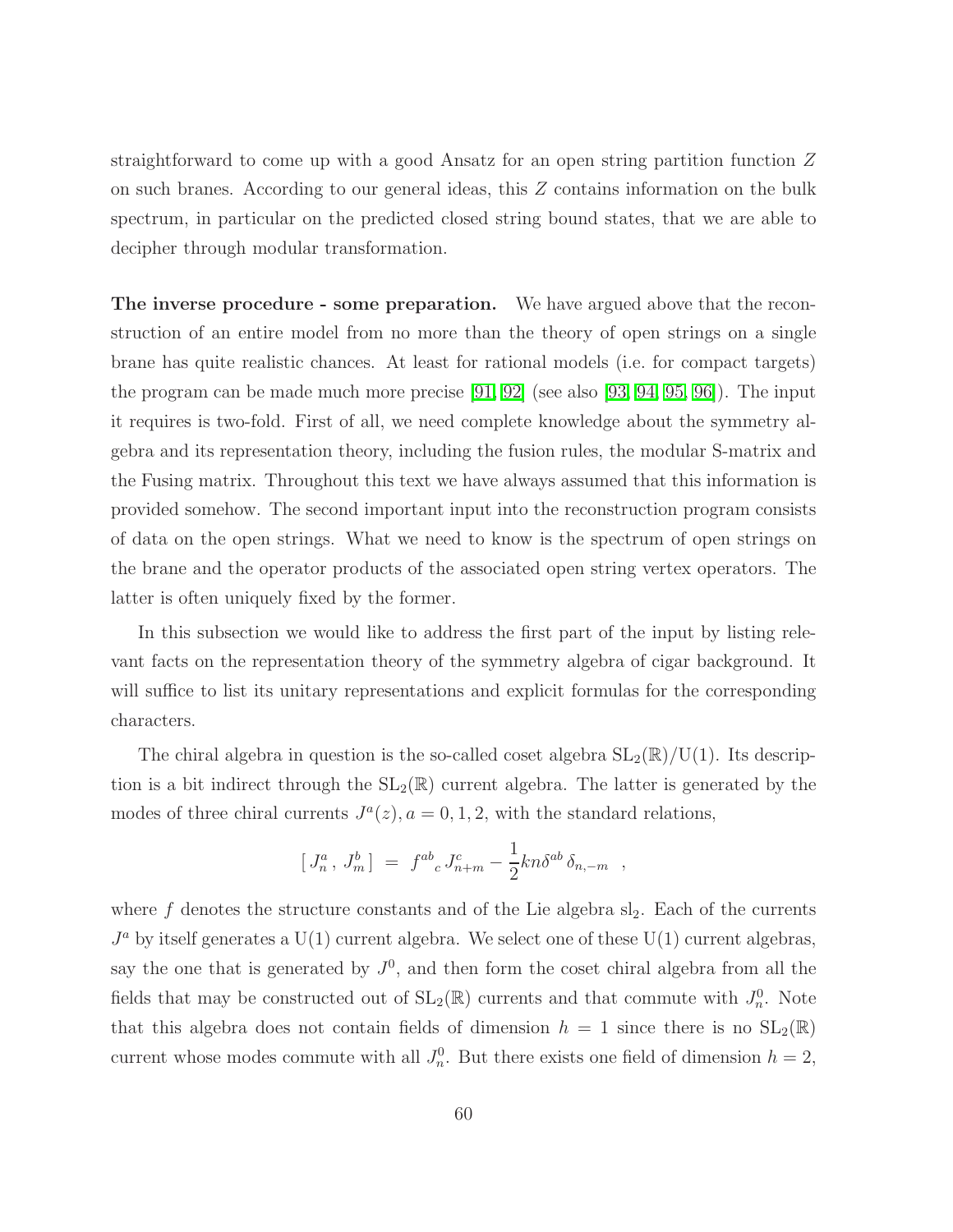namely the Virasoro field

$$
T^{\cos}(z) = T^{\text{SL}}(z) - T^{\text{U}}(z)
$$

where the two Virasoro fields on the right hand side denote the Sugawara bilinears in the  $SL_2(\mathbb{R})$  and the U(1) current algebra, respectively. It is not difficult to check that the field  $T^{\cos}$  commutes with  $J_n^0$  and that it generates a Virasoro algebra with central charge

$$
c = c^{\cos} = c^{\sin} - c^{\cos} = \frac{3k}{k-2} - 1
$$
.

Representations of the coset chiral algebra can be obtained through decomposition from representations of the  $SL_2(\mathbb{R})$  current algebra. The latter has three different types of irreducible unitary representations. Representation spaces  $\mathcal{V}^c_{(j,\alpha)}$  of the continuous series representations are labeled by a spin  $j \in Q/2+i\mathbb{R}$  and a real parameter  $\alpha \in [0,1]$ . For the discrete series, we denote the representation spaces by  $\mathcal{V}_j^d$  with j real. Finally, the vacuum representation is  $\mathcal{V}_0^0$ . It is the only unitary representation with a finite dimensional space of ground states.

From each of these representations we may prepare an infinite number of  $SL_2(\mathbb{R})/U(1)$ representations. Vectors in the corresponding representation spaces possess a fixed  $U(1)$ charge, i.e. the same eigenvalues of the zero mode  $J_0^0$ , and they are annihilated by all the modes  $J_n^0$  with  $n > 0$ . With the help of this simple characterization one can work out formulas for the characters of all the sectors of the coset chiral algebra. Here we only reproduce the results (see e.g. [\[97\]](#page-84-10) for a derivation). For the continuous series, the chiral characters read as follows

$$
\chi_{(j,\omega)}^c(q) = \text{Tr}_{(j,\omega)} q^{L_0 - \frac{c}{24}} = \frac{q^{-\frac{(j+\frac{1}{2})^2}{k-2} + \frac{\omega^2}{k}}}{\eta(q)^2} , \qquad (5.15)
$$

<span id="page-61-0"></span>where  $\omega$  is some real number parametrizing the  $SL_2(\mathbb{R})/U(1)$  chiral algebra representations descending from a continuous representation of  $SL_2(\mathbb{R})$  with spin  $j = -\frac{1}{2} + iP$ . In the case of the discrete series, the expressions for chiral characters are a bit more complicated,

$$
\chi_{(j,\ell-j)}^d(q) = \frac{q^{-\frac{(j+\frac{1}{2})^2}{k-2} + \frac{(j-\ell)^2}{k}}}{\eta(q)^2} \left[ \epsilon_\ell \sum_{s=0}^\infty (-1)^s q^{\frac{1}{2}s(s+2|\ell+\frac{1}{2}|)} - \frac{\epsilon_\ell - 1}{2} \right]
$$
(5.16)  
where  $\epsilon_\ell = \begin{cases} 1 & \text{if } \ell \ge 0 \\ -1 & \text{if } \ell \le -1 \end{cases}$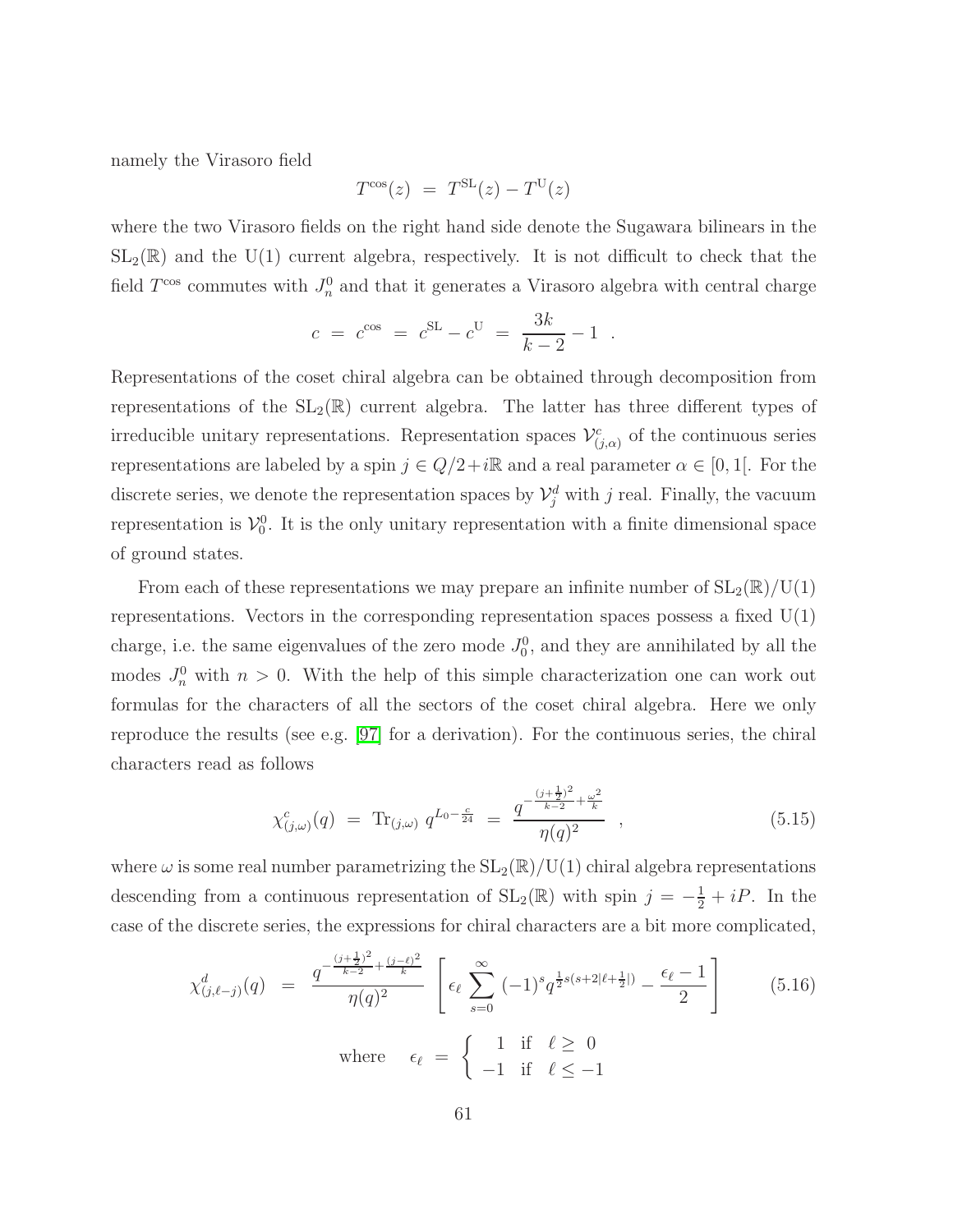and l is an integer that labels different  $SL_2(\mathbb{R})/U(1)$  sectors that derive from one of the two discrete series representation of  $SL_2(\mathbb{R})$  with spin j. Finally, we obtain one series of sectors from the vacuum representation of the  $SL_2(\mathbb{R})$  current algebra. Its characters are given by

$$
\chi_{(0,n)}^0(q) = \chi_{(0,n)}^d(q) - \chi_{(-1,n+1)}^d(q) \quad . \tag{5.17}
$$

The integer  $n \in QZ$  that parametrizes sectors in this series refers to the U(1) charge of the corresponding states in the  $j = 0$  sector of the parent  $SL_2(\mathbb{R})$  theory.

D0-branes in the 2D cigar. Our first aim is to construct the annulus amplitude of some brane in the cigar. Geometrical intuition suggests that there should exist a pointlike brane at the tip of the cigar, i.e. at the point where the string coupling assumes its largest value. It is not too hard to guess the annulus amplitude for such a brane. To this end, we recall that our cigar background may be considered as a coset  $SL_2(\mathbb{R})/U(1)$ . Open string modes on a point-like brane in  $SL_2(\mathbb{R})$  are rather easy to count. They are generated from a ground state  $|0\rangle$  by the modes  $J_n^a$ ,  $a = 0, 1, 2$ ,

$$
\mathcal{H}_{D0}^{\text{SL}} = \text{span}\ J_{n_1}^{a_1} \dots J_{n_s}^{a_s} |0\rangle \quad \text{with} \quad n_r < 0 \quad .
$$

States  $|\psi\rangle$  of open strings in the coset geometry form a subspace of  $\mathcal{H}_{D0}$  which may be characterized by the condition

$$
J_n^0|\psi\rangle = 0 \quad \text{ for all } \quad n \ge 1 .
$$

It is in principle straightforward to count the number of solutions to these equations for each eigenvalue of  $L_0 = L_0^{\text{SL}} - L_0^{\text{U}}$ . This counting problems leads directly to the following partition sum for open strings on our point-like brane (we shall explain the subscript 1, 1 at the end of this section)

$$
Z_{1,1}^{\text{SL}_2(\mathbb{R})/\text{U}(1)}(q) = q^{-\frac{c}{24}} \left( 1 + 2q^{1+\frac{1}{k}} + q^2 + \ldots \right) = \sum_{n=-\infty}^{\infty} \chi_{(0,n)}^0(q) . \tag{5.18}
$$

<span id="page-62-0"></span>The first few terms which we displayed explicitly are very easy to check. The full annulus amplitude is composed from an infinite sum of characters rather than the vacuum character  $\chi_{(0,0)}^0$  of our coset chiral algebra. This may seem a bit unusual at first, but there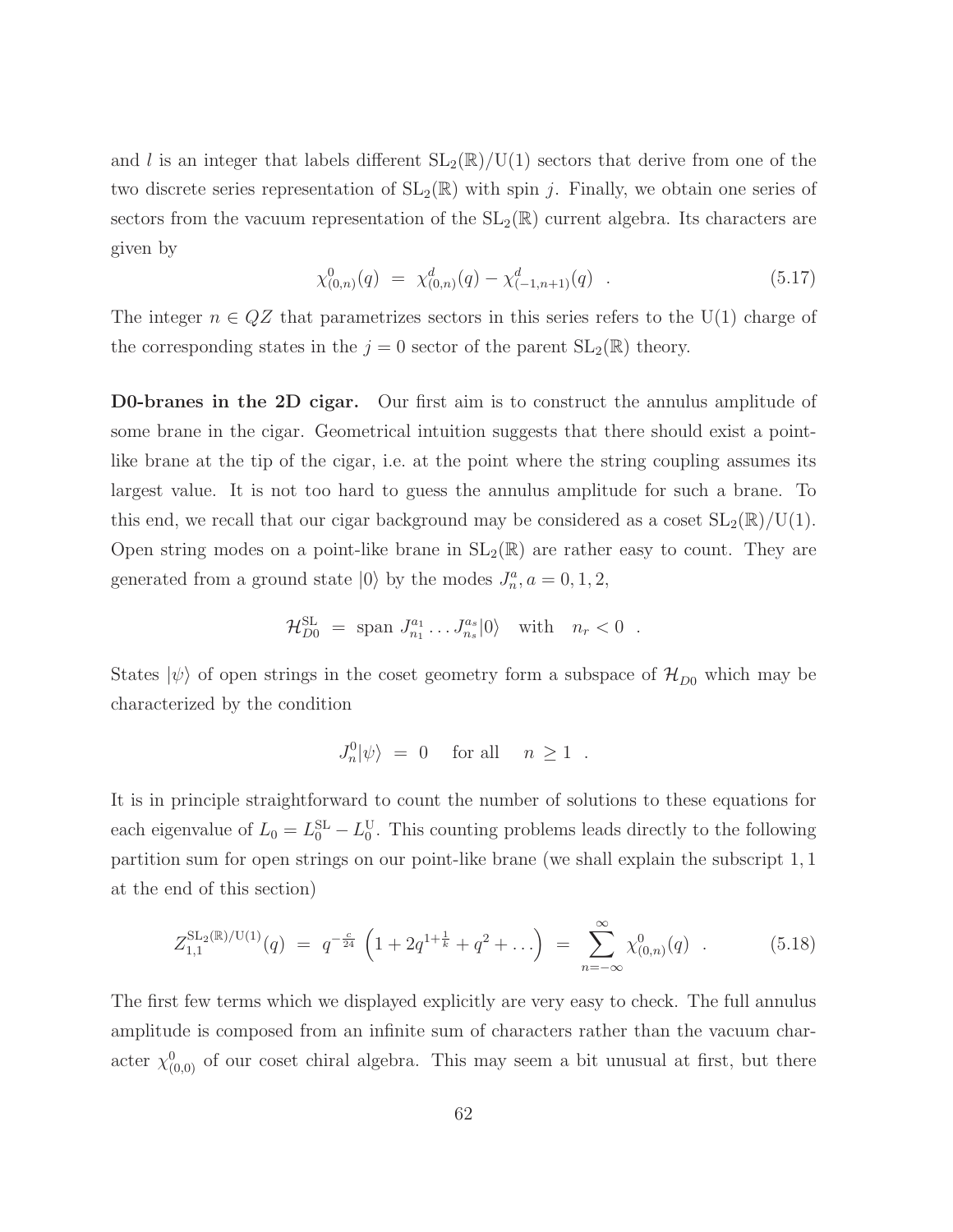are good reasons for such a behavior. In fact, when we expand the character  $\chi_{(0,0)}^0(q)$  in powers of  $q$  we find the following first few terms,

$$
\chi^{0}_{(0,0)}(q) = q^{-\frac{c}{24}} (1 + q^2 + \ldots)
$$

.

Hence, we are e.g. missing the term  $2q^{1+\frac{1}{k}}$  from the correct answer in eq. [\(5.18\)](#page-62-0). But a quick look at the geometry tells us that such a term must be present in the annulus amplitude we consider. Recall that point-like branes in a flat 2-dimensional space possess two moduli of transverse displacement. This means that the annulus amplitude for such branes contains a term 2q which is indeed present in the flat space limit  $k \to \infty$  of our annulus amplitude [\(5.18\)](#page-62-0), but not in  $\chi_{(0,0)}^0$ . Transverse displacements cease to be moduli of the curved space model because of the varying string coupling which pins the D0 brane down at the tip of the cigar. Correspondingly, the exponent of the second term in the expansion of Z must be deformed at finite k. Our term  $2q^{1+\frac{1}{k}}$  in the proposed annulus amplitude has exactly the expected properties. It can only come from the characters  $\chi_{(0,\pm1)}(q)$ . But once we have added these two characters to  $\chi_{(0,0)}$ , we cannot possibly stop but are forced to sum over all the U(1) charges  $n \in \mathbb{Z}$ . Our argument here provides very strong evidence for the annulus amplitude [\(5.18\)](#page-62-0) in addition to the derivation we gave above.

<span id="page-63-0"></span>Our next aim is to modular transform the expression [\(5.18\)](#page-62-0). The result of a short and rather direct computation is given by

$$
Z_{1,1}^{\text{SL}_2(\mathbb{R})/\text{U}(1)}(q) = -2\sqrt{b^2k} \int dP \sinh 2\pi b^2 P \frac{\tanh \pi P}{\eta(\tilde{q})^2} \sum_{n \in \mathbb{Z}} (-1)^n \tilde{q}^{b^2(P - \frac{i}{2b^2}n)^2 + \frac{k}{4}n^2}.
$$
 (5.19)

On the right hand side we have some series containing powers of the parameter  $\tilde{q}$ , but the exponents are complex. This spoils a direct interpretation of these exponents as energies of closed string states. To cure the problem, we exchange the summation of  $n$  with the integration over  $P$  and we substitute  $P$  by the new variable

$$
P_n = P - \frac{i}{2b^2} n
$$

in each of the summands.  $P_n$  is integrated along the line  $\mathbb{R} - in/2b^2$ . The crucial idea now is to shift all the different integration contours back to the real line. This will give contributions associated with the continuous part of the boundary state. But while we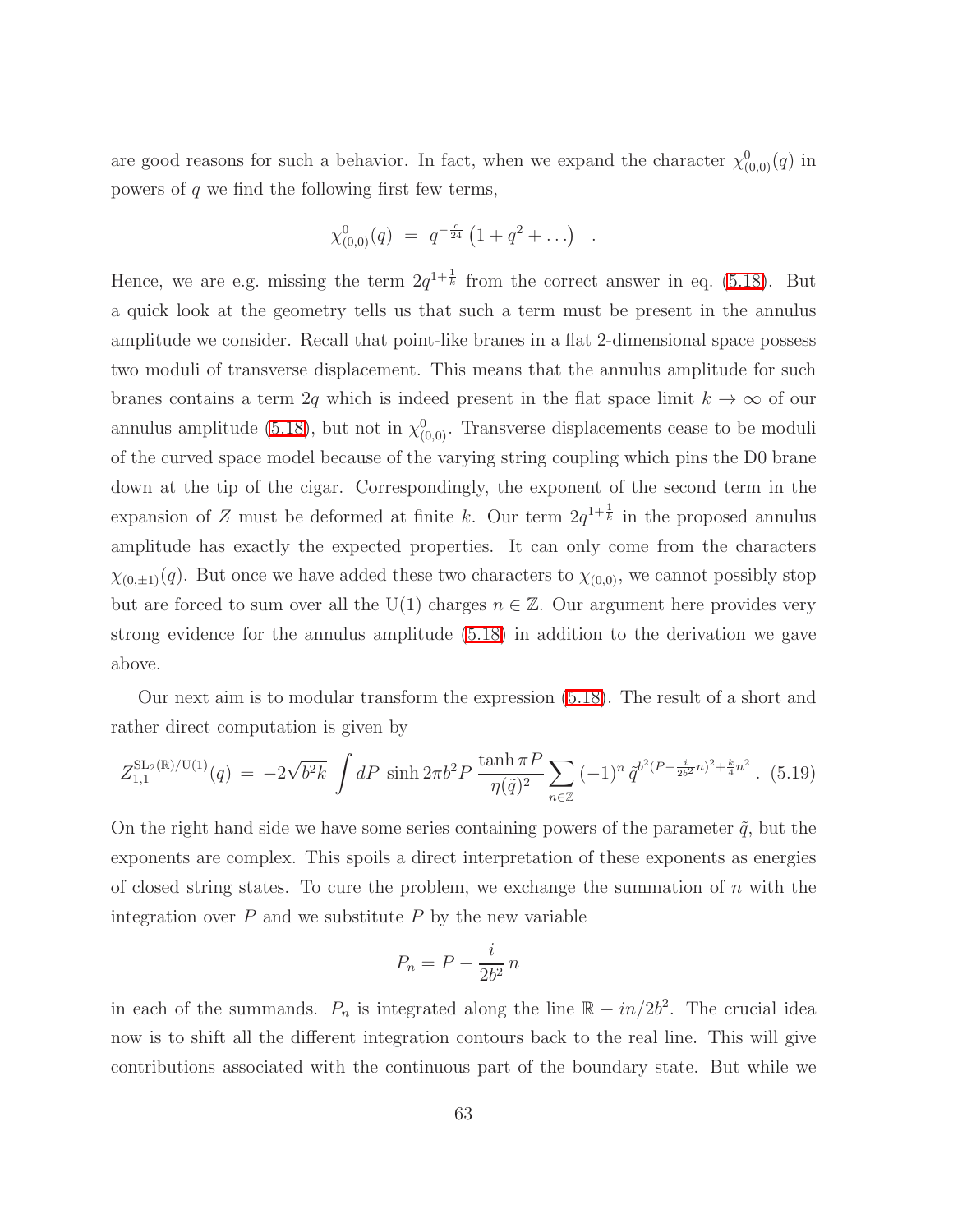shift the contours, we pick up residues from the singularities. The latter lead to terms associated with the discrete series. To work out the details, we split the partition function into a continuous and a discrete piece,

$$
Z_{1,1}(q) = Z_{1,1}^c(q) + Z_{1,1}^d(q) .
$$

Note that this split is defined with respect to the closed string modes. In terms of open string modes, our partition function contains only discrete contributions. According to our description above, the continuous part of the partition function reads as follows

$$
Z_{1,1}^{c}(q) = -2\sqrt{b^{2}k} \int dP \sum_{w \in \mathbb{Z}} \frac{\tilde{q}^{b^{2}P^{2} + \frac{k}{4}w^{2}}}{\eta(\tilde{q})^{2}} \frac{\sinh 2\pi b^{2} P \sinh 2\pi P}{\cosh 2\pi P + \cos \pi kw} . \tag{5.20}
$$

<span id="page-64-0"></span>In writing this formula we have renamed the summation index from  $n$  to  $w$ . It is not difficult to see that this part of our partition function can be expressed as follows

$$
Z_{1,1}^{c}(q) = \int dP \sum_{w \in \mathbb{Z}} \chi_{(j,\frac{kw}{2})}^{c}(\tilde{q}) A_{1}(j,n,w) A_{1}(j,n,w)^{*} \text{ where}
$$
  

$$
A_{1}(j,n,w) = \delta_{n,0} \left(\frac{kb^{2}}{\pi^{2}}\right)^{\frac{1}{4}} \frac{\Gamma(-j+\frac{kw}{2})\Gamma(-j-\frac{kw}{2})}{(-1)^{w}\Gamma(-2j-1)} \frac{\Gamma(1+b^{2})\nu_{b}^{j+1}\sqrt{\sin \pi b^{2}}}{2\Gamma(1-b^{2}(2j+1))} . (5.21)
$$

We claim that the coefficients  $A_1$  that we have introduced here are the couplings of closed strings to the point-like brane on the cigar. In the last step of our short computation, however, we had to take the square root of the coefficients that appear in front of the characters. The choice we made here is difficult to justify as long as we try to stay within the modular bootstrap of the cigar (this was also remarked in [\[78\]](#page-83-6)). But once we allow our experience from Liouville theory to enter, the remaining freedom is essentially removed.

In order to present the argument, we compare the proposed couplings [\(5.21\)](#page-64-0) with their semi-classical analogue. In the minisuperspace model we only have wave-functions  $\phi_n^j$  $n<sub>0</sub>$ corresponding to closed string modes with vanishing winding number  $w = 0$ . For these particular fields, the semi-classical limit of our couplings reads

$$
\left(\langle \Phi_{n0}^{j}\rangle^{\text{D0}}\right)_{k\to\infty} = -\frac{\Gamma(-j)^2}{\Gamma(-2j-1)} \,\delta_{n,0} \,=\, \phi_{n0}^{j}(\rho=0) \;, \tag{5.22}
$$

i.e. it is given by the value of the function  $\phi_{n0}^j$  at the point  $\rho = 0$ , in perfect agreement with our geometric picture. Note that due to the rotational symmetry of the point-like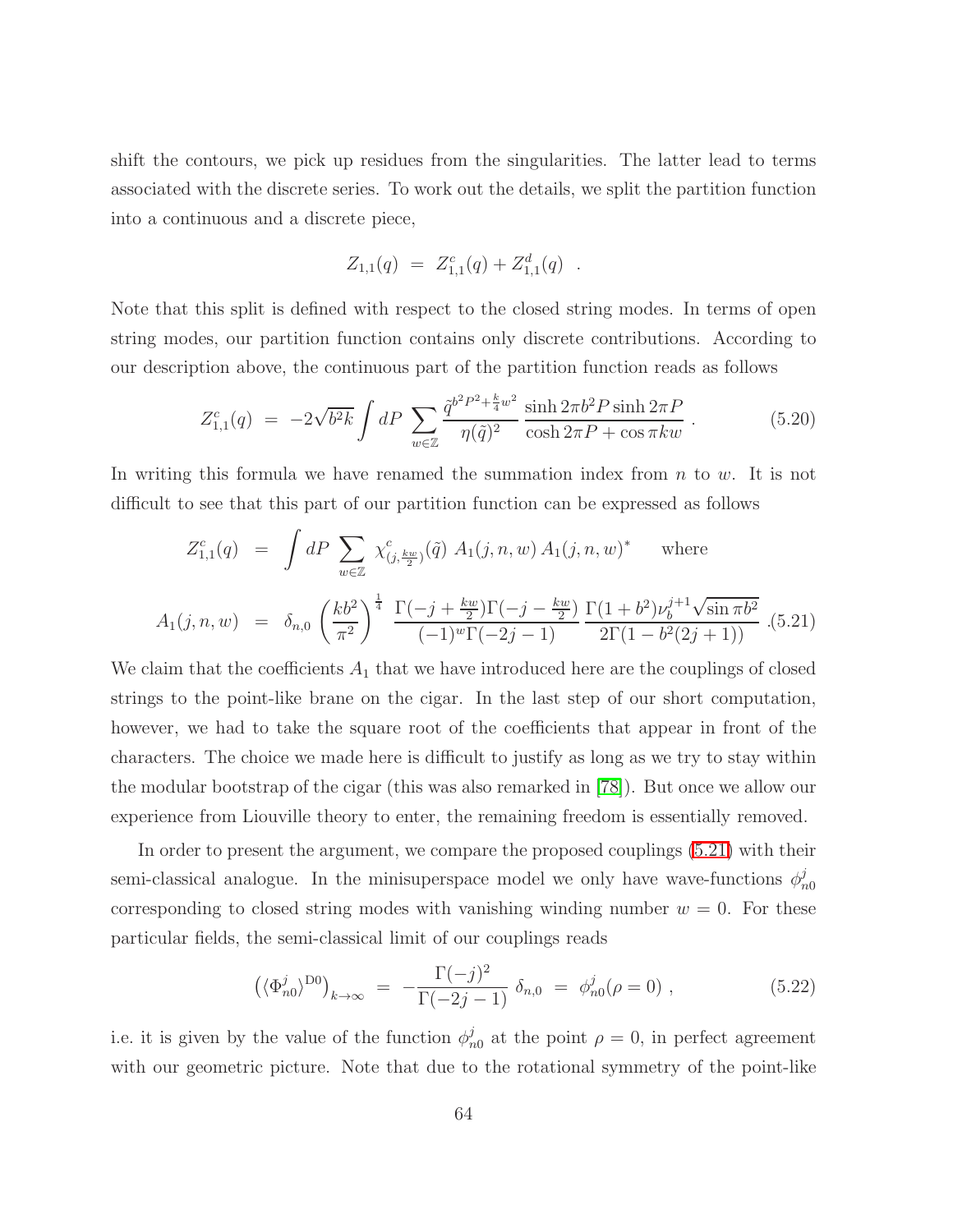brane, only the modes with angular momentum  $n = 0$  have a non-vanishing coupling. The semi-classical result suggest to introduce

$$
A_1^0(j,n,w) := -(-1)^w \frac{\Gamma(-j + \frac{kw}{2})\Gamma(-j - \frac{kw}{2})}{\Gamma(-2j - 1)} \delta_{n,0}
$$

<span id="page-65-0"></span>and to rewrite the exact answer in the form

$$
A_1(j, n, w) = \mathcal{N}_{D0} A_1^0(j, n, w) \frac{(\gamma(b^2)b^2)^{-j-1/2}}{\Gamma(1-b^2(2j+1))} \tag{5.23}
$$

Hence, the stringy improvement factor is exactly the same as for ZZ branes in Liouville theory. As in our discussion of the bulk reflection amplitude, we have incorporated the rather simple string effects (winding) for the  $\theta$ -direction into the definition of the 'semiclassical' amplitude  $A_0$ . The formula [\(5.23\)](#page-65-0) strongly supports our expression [\(5.21\)](#page-64-0) for the couplings  $A_1$ , and in particular the choice of square root we have made.

<span id="page-65-1"></span>After this first success we now turn to the calculation of the discrete piece of the amplitude. It is clear from [\(5.19\)](#page-63-0) that the residues we pick up while shifting the contours give the following discrete contribution to the partition function

$$
\frac{1}{2}Z_{1,1}^d(q) = -2\sqrt{b^2k} \sum_J \sum_{n=1}^{\infty} (-1)^n \tilde{q}^{\frac{k}{4}n^2} \times \times \sum_{m=0}^{E(\frac{k-2}{2}n-\frac{1}{2})} \sin\left(\frac{2\pi(m+\frac{1}{2})}{k-2}\right) \frac{\tilde{q}^{-\frac{1}{k-2}(m+\frac{1}{2}-\frac{k-2}{2}n)^2}}{\eta(\tilde{q})^2} \quad . \tag{5.24}
$$

Here,  $E(x)$  denotes the integer part of x. A careful study of the energies which appear in this partition sum shows that the contributing states can be mapped to discrete closed string states with zero momentum. The latter are parametrized by their winding number w and by their spin j or, equivalently, by the label  $\ell = \frac{kw}{2} + j \in \mathbb{Z}$ , and the level number s as in the character [\(5.16\)](#page-61-0). The map between the parameters  $(w, \ell, s)$  and the summation indices  $(m, n)$  of formula  $(5.24)$  is

$$
m = \ell - w \quad , \quad n = s + w \quad . \tag{5.25}
$$

It can easily be inverted to compute the labels  $(w, \ell, s)$  in terms of  $(m, n)$ ,

$$
w = E\left(\frac{2m+1}{k-2}\right)
$$
,  $\ell = m + E\left(\frac{2m+1}{k-2}\right)$ ,  $s = n - E\left(\frac{2m+1}{k-2}\right)$  (5.26)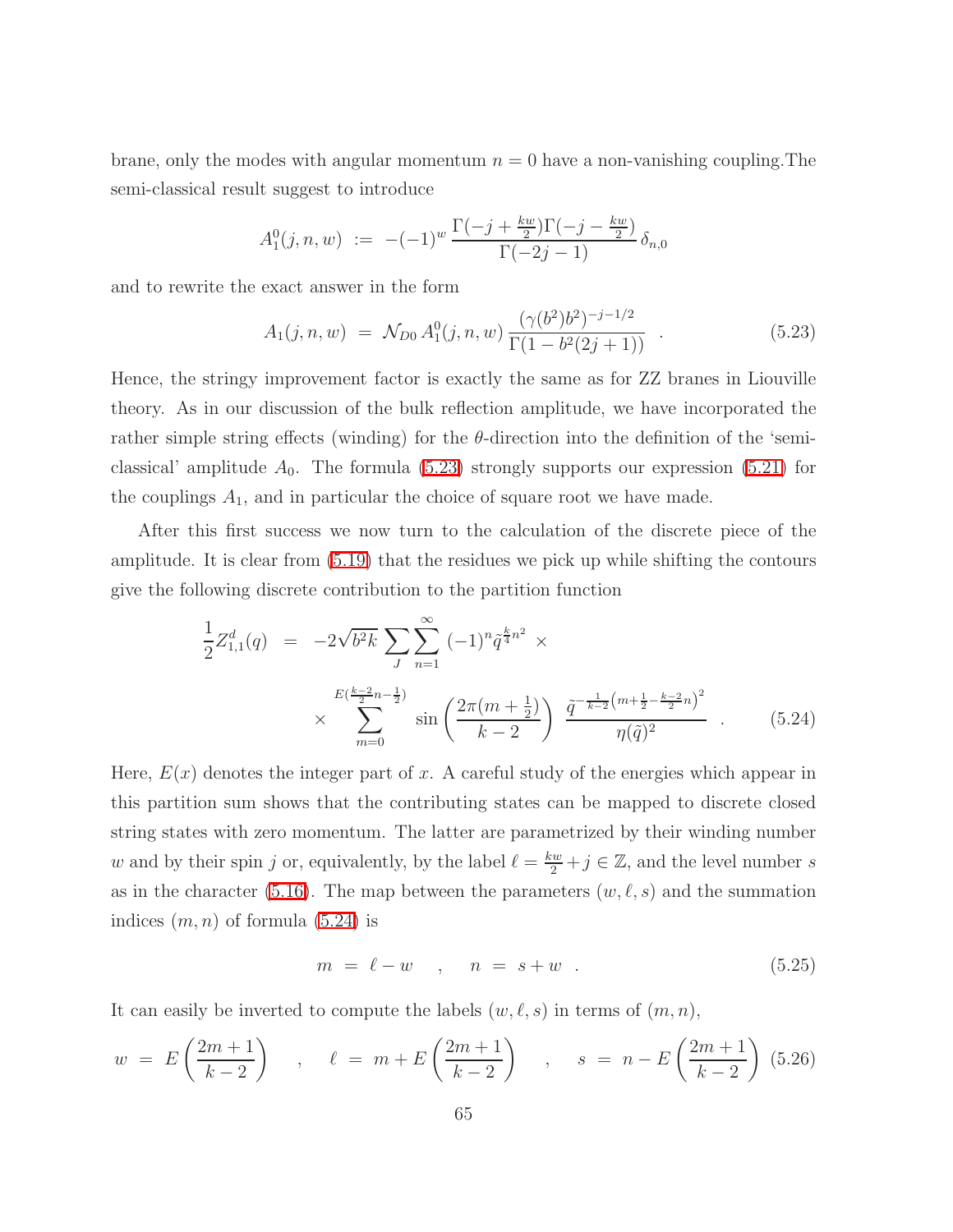<span id="page-66-1"></span>In terms of j and w, the partition function  $(5.24)$  may now be rewritten as follows,

$$
Z_{1,1}^d(q) = -2\sqrt{b^2k} \sum_{w \in \mathbb{Z}} \sum_{j \in \mathcal{J}_{0w}^d} \sin\left(\frac{\pi(2j+1)}{k-2}\right) \chi_{(j,\frac{kw}{2})}(\tilde{q}) \quad . \tag{5.27}
$$

It remains to verify that the coefficients of the characters coincide with those derived from the boundary state [\(5.21\)](#page-64-0). In our normalization, the boundary coefficients  $A_1(j, n, w)$  are given through the same expression [\(5.21\)](#page-64-0) as for the continuous series but we have to divide each term in the annulus amplitude by the non-trivial value of the bulk 2-point function of discrete closed string states, i.e.

<span id="page-66-0"></span>
$$
\mathcal{Z}_{1,1}^d(q) = \sum_{w \in \mathbb{Z}} \sum_{j \in \mathcal{J}_{0w}^d} \frac{A_1(j, n = 0, w) A_1(j, n = 0, w)^*}{\langle \Phi_{0w}^j \Phi_{0w}^j \rangle} \chi_{(j, \frac{kw}{2})}^d(\tilde{q}) \tag{5.28}
$$

$$
= \sum_{w \in \mathbb{Z}} \sum_{j \in \mathcal{J}_{ow}^d} \text{Res}_{x=j} \left( \frac{A_1(x, 0, w) A_1(x, 0, w)^*}{R(x, n = 0, w)} \right) \chi_{(x, \frac{kw}{2})}^d(\tilde{q}) . \tag{5.29}
$$

The second line provides a more precise version of what we mean in the first line using the reflection amplitude [\(5.11\)](#page-56-1) rather than the 2-point function. Recall that the bulk 2-point correlator contains a  $\delta$ -function which arises because of the infinite volume divergence. If we drop this  $\delta$ -function in the denominator by passing to the reflection amplitude, the quotient has poles and the physical quantities are to read off from their residues.

A short explicit computation shows that the argument of the Res-operation in eq. [\(5.29\)](#page-66-0) indeed has simple poles at  $x \in \mathcal{J}_{0w}^d$  and that the residues agree exactly with the coefficients in formula [\(5.27\)](#page-66-1), just as it is required by world-sheet duality. Our calculation therefore provides clear evidence for the existence of closed string bound states, as we have anticipated. They are labeled by elements of the set  $\mathcal{J}^d$ , in agreement with the findings of [\[89\]](#page-84-2). Our input, however, was no more than a well motivated and simple Ansatz [\(5.18\)](#page-62-0) for the partition function of a D0 brane at the tip of the cigar.

Before we conclude, we would like to add a few comments on further localized branes in the cigar geometry. Recall that the ZZ branes in Liouville theory were labeled by two discrete parameters  $n, m \geq 1$ , though we have argued that branes with  $(n, m) \neq (1, 1)$  do in some sense not belong into Liouville theory. In complete analogy, one can find a discrete family of point-like branes on the cigar which is parametrized by one integer  $n \geq 1$ . The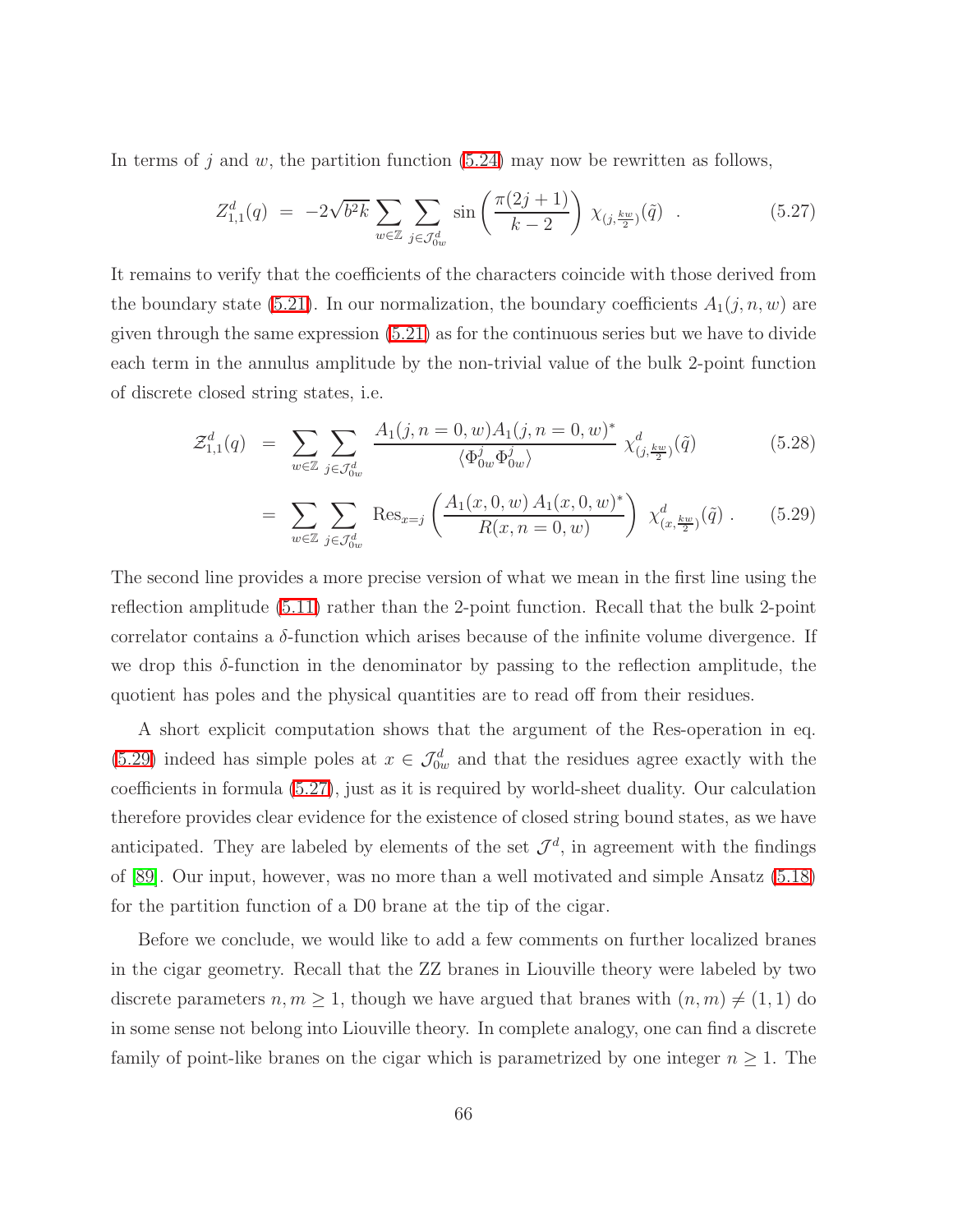form of the corresponding couplings  $A_n$  and their annulus amplitudes  $Z_{n,n'}$  can be found in [\[97\]](#page-84-10). These branes descent from a similar discrete family of compact branes in the Euclidean  $AdS_3$  (see [\[98\]](#page-84-11)). The latter have been interpreted as objects which are localized along spheres with an imaginary radius. We have argued in [\[97\]](#page-84-10) that localized branes with  $n \neq 1$  are unphysical in the cigar background.

#### 5.3 D1 and D2 branes in the cigar

Besides the compact branes that we have studied in great detail in the last section, there exist two families of non-compact branes on the cigar. One of them consists of branes which are localized along lines (D1-branes), members of the other family are volume filling (D2-branes). We would like to discuss briefly at least some of their properties.

**D1-branes in the 2D cigar.** D1-branes in the cigar are most easily studied using a new coordinate  $u = \sinh \rho$  along with the usual angle  $\theta$ . We have  $u \geq 0$  and  $u = 0$  corresponds to the point at the tip of the cigar. In the new coordinate system, the background fields read

$$
ds^{2} = \frac{k}{2} \frac{du^{2} + u^{2} d\theta^{2}}{1 + u^{2}} , \quad e^{\varphi} = \frac{e^{\varphi_{0}}}{(1 + u^{2})^{\frac{1}{2}} } . \tag{5.30}
$$

When we insert these background data into the Born-Infeld action for 1-dimensional branes we obtain

$$
S_{\rm BI} \propto \int dy \sqrt{u'^2 + u^2 \theta'^2} \quad , \tag{5.31}
$$

where the primes denote derivatives with respect to the world-volume coordinate  $y$  on the D1-brane. It is now easy to read off that D1-branes are straight lines in the plane  $(u = \sinh \rho, \theta)$ . These are parametrized by two quantities, one being their slope, the other the transverse distance from the origin. In our original coordinates  $\rho$ ,  $\theta$ , this 2-parameter family of 1-dimensional branes is characterized by the equations

<span id="page-67-0"></span>
$$
\sinh \rho \sin(\theta - \theta_0) = \sinh r . \qquad (5.32)
$$

Note that the brane passes through the tip if we fix the parameter r to  $r = 0$ . All branes reach the circle at infinity ( $\rho = \infty$ ) at two opposite points. The positions  $\theta_0$  and  $\theta_0 + \pi$ of the latter depend on the second parameter  $\theta_0$  (see Figure 8).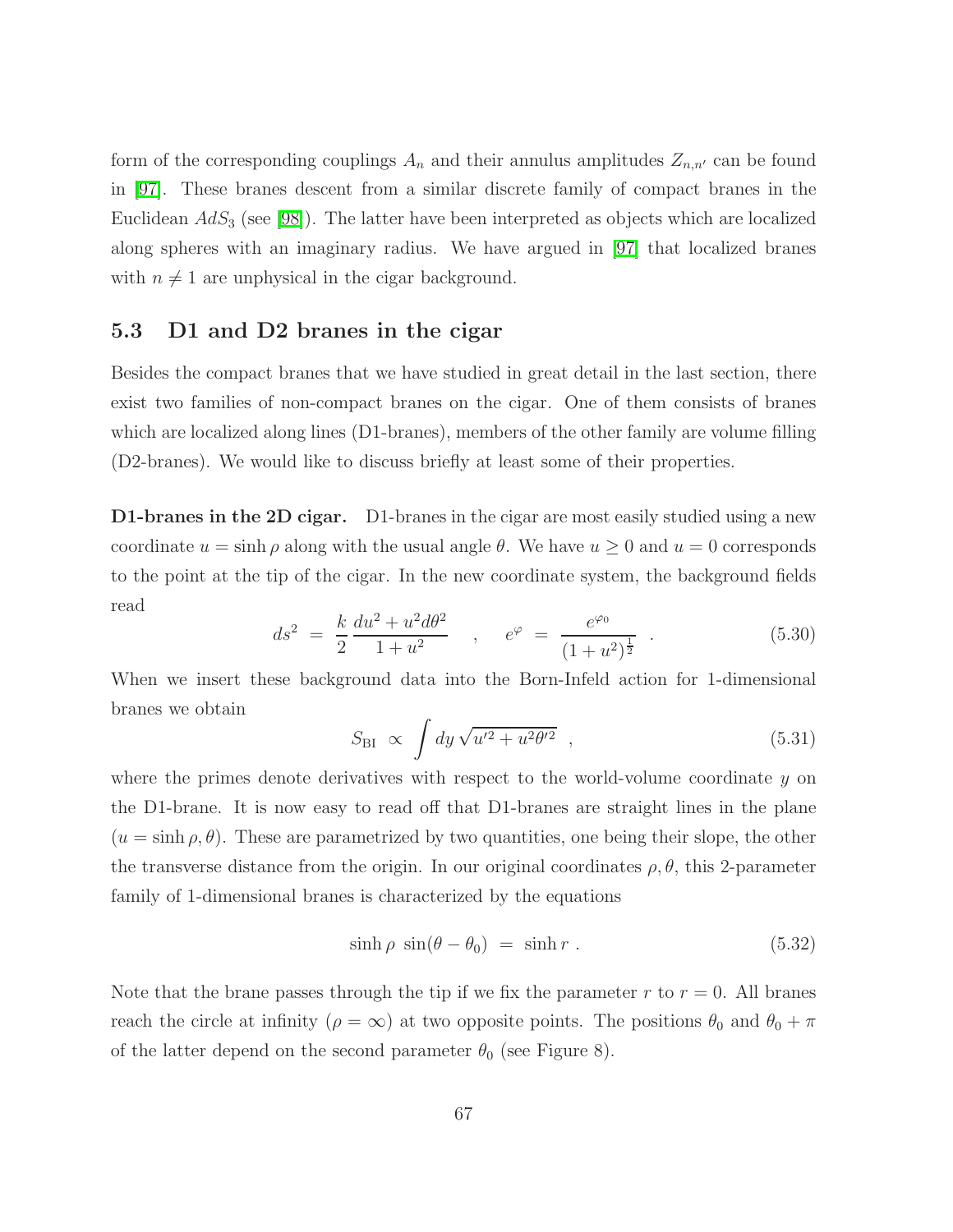

Figure 8: D1-branes on the cigar extend all the way to two opposite points on the circle at  $\rho = \infty$ . The position of these points is parametrized by  $\theta_0$ . In the  $\rho$ -direction they cover all values  $\rho \geq r$  down to some parameter r.

Now that we have some idea about the surfaces along which our branes are localized we can calculate their coupling to closed string modes in the semi-classical limit. This is done by integrating the minisuperspace wave functions [\(5.8\)](#page-55-0) of closed string modes over the 1-dimensional surfaces [\(5.32\)](#page-67-0). The result of this straightforward computation provides a prediction for the semi-classical limit of the exact 1-point couplings  $A^{D1}$ ,

<span id="page-68-0"></span>
$$
\left(\langle \Phi_{n0}^{j}\rangle_{r}^{\text{D1}}\right)_{k\to\infty} = A_{(r,\theta_{0})}^{0;\text{D1}}(j,n,w=0) =
$$
\n
$$
= \delta_{w,0} e^{in\theta_{0}} \frac{\Gamma(2j+1)}{\Gamma(1+j+\frac{n}{2})\Gamma(1+j-\frac{n}{2})} \left(e^{-r(2j+1)} + (-1)^{n}e^{r(2j+1)}\right).
$$
\n(5.33)

The minisuperspace model of the cigar does not include any states associated with closed string modes of non-vanishing winding number. But in the case of the D1-branes, experience from the analysis of branes on a 1-dimensional infinite cylinder teaches us that closed string modes with  $w \neq 0$  do not couple at all. Since the discrete closed string modes only appear at  $w \neq 0$ , they are like-wise not expected to couple to the D1-branes. Consequently, our formula [\(5.33\)](#page-68-0) predicts the semi-classical limit of all non-vanishing couplings in the theory.

The exact 1-point couplings of the D1 branes are rather straightforward to extrapolate from the semi-classical result [\(5.33\)](#page-68-0) and the formula [\(4.14\)](#page-45-1) for FZZT branes in Liouville theory. We claim that the exact solution is parametrized by two continuous parameters  $r$ and  $\theta_0$ , just as in the semi-classical limit, and that the associated couplings are given by

$$
A_{(r,\theta_0)}^{\text{D1}}(j,n,w) = \mathcal{N}_{\text{D1}} A_{(r,\theta_0)}^{\text{D1}}(j,n,w) \Gamma(1+b^2(2j+1)) \left(\gamma(b^2)b^2\right)^{-j-1/2} \quad . \tag{5.34}
$$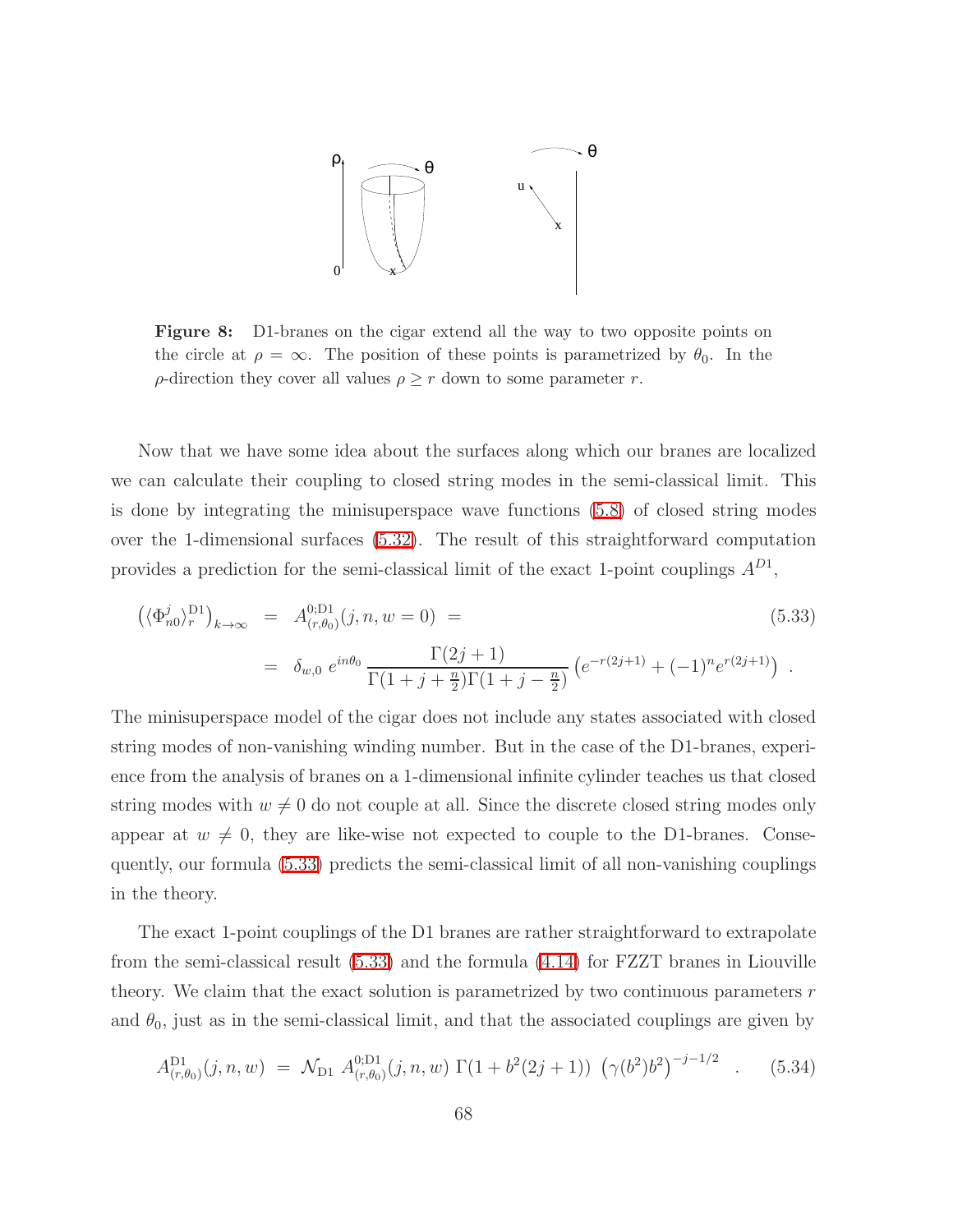These couplings were first proposed in [\[98\]](#page-84-11). Their consistency with world-sheet duality was established in [\[97\]](#page-84-10). Let us also remark that our D1-branes are very close relatives of the so-called hairpin brane [\[99\]](#page-84-12). The latter is a curved brane in a flat 2-dimensional target. It is localized along two parallel lines at infinity and then bends away from these lines into a smooth curve (semi-infinite hairpin). Brane dynamics attempts to straighten all curved branes. But the shape of the hairpin brane is chosen in such a way that it stays invariant so that dynamical effects on the brane merely cause a rigid translation of the entire brane. Such rigid translations of the background can be compensated by introducing a linear dilaton. Hence, we can alternatively think of the hairpin brane as a 1-dimensional brane which is pending between two points at infinity, bending deeply into the 2-dimensional plane in order to reduce its mass. This alternative description of the hairpin brane shows the close relation with our D1 branes. Needless to say that the structure of the boundary states is essentially identical. Following [\[100\]](#page-84-13), a Lorentzian version of this boundary state has been studied to describe a time dependent process in which a D-brane falls into an NS5 branes (see e.g. [\[101,](#page-84-14) [102,](#page-85-0) [103,](#page-85-1) [104\]](#page-85-2)).

D2-branes in the 2D cigar. The main new feature that distinguishes the D2-branes from the branes we have discussed above is that they can carry a world-volume 2-form gauge field  $F = F_{\rho\theta} d\rho \wedge d\theta$ . In the presence of the latter, the Born-Infeld action for a D2-brane on the cigar becomes

$$
S_{\rm BI} \propto \int d\rho d\theta \cosh\rho \sqrt{\tanh^2\rho + F_{\rho\theta}^2} \quad . \tag{5.35}
$$

We shall choose a gauge in which the component  $A_{\rho}$  of the gauge field vanishes so that we can write  $F_{\rho\theta} = \partial_{\rho}A_{\theta}$ . A short computation shows that the equation of motion for the one-form gauge potential A is equivalent to

<span id="page-69-0"></span>
$$
F_{\rho\theta}^2 = \frac{\beta^2 \tanh^2 \rho}{\cosh^2 \rho - \beta^2} \quad . \tag{5.36}
$$

If the integration constant  $\beta$  is greater than one, then the D2-brane is localized in the region  $\cosh \rho \geq \beta$ , i.e. it does not reach the tip of the cigar. We will exclude this case in our semi-classical discussion and assume that  $\beta = \sin \sigma \leq 1$ . The corresponding D2-brane cover the whole cigar. Integrating eq. [\(5.36\)](#page-69-0) for the field strength  $F_{\rho\theta} = \partial_{\rho}A_{\theta}$  furnishes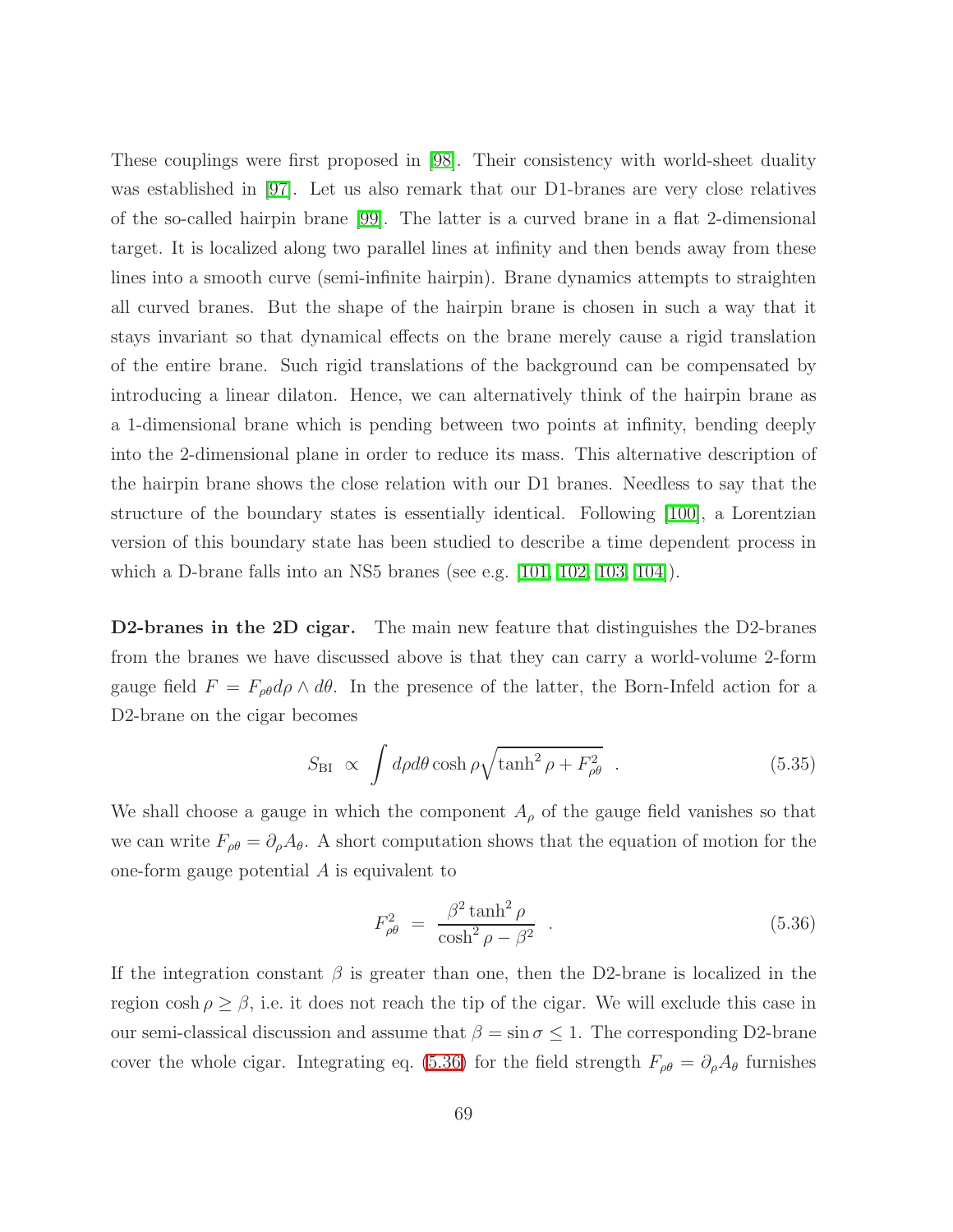the following expression for the gauge potential

$$
A_{\theta}(\rho) = \sigma - \arctan\left(\frac{\tan \sigma}{\sqrt{1 + \frac{\sinh^2 \rho}{\cos^2 \sigma}}}\right) \quad . \tag{5.37}
$$

In our normalization  $A_{\theta}(\rho = 0) = 0$ , the parameter  $\sigma$  is the value of the gauge potential  $A_{\theta}$  at infinity. When this parameter  $\sigma$  tends to  $\sigma = \frac{\pi}{2}$  $\frac{\pi}{2}$ , the F-field on the brane blows up. We should thus consider  $\sigma = \frac{\pi}{2}$  $\frac{\pi}{2}$  as a physical bound for  $\sigma$ .

Let us point out that the F-field we found here vanishes at  $\rho = \infty$ . In other words, it is concentrated near the tip of the cigar. By the usual arguments, the presence of a non-vanishing F-field implies that our D2-branes carry a D0-brane charge which is given by the integral of the F-field. Like the F-field itself, the D0-brane charge is localized near the tip of the cigar, i.e. in a compact subset of the 2-dimensional background. Hence, one expects the D0-brane charge, and therefore the parameter  $\sigma$  of the D2-brane, to be quantized. We shall explain below how such a quantization of the brane parameter  $\sigma$ emerges from the conformal field theory treatment of D2 branes.

The exact one point couplings for these D2 branes were first proposed in [\[97\]](#page-84-10). They are parametrized by a quantity

$$
\sigma \in [0, \frac{\pi}{2}(1+b^2) [.
$$
 (5.38)

Note that this interval shrinks to its semi-classical analogue as we send  $b$  to zero. For the associated 1-point functions of closed string modes we found

$$
A_{\sigma}^{\text{D2}}(j,n,w) = \mathcal{N}_{\text{D2}} A_{\sigma}^{0,\text{D2}}(j,n,w) \Gamma(1+b^2(2j+1)) \left(\gamma(b^2)b^2\right)^{-j-\frac{1}{2}} \tag{5.39}
$$

<span id="page-70-0"></span>
$$
A_{\sigma}^{0;\text{D2}}(j,n,w) = \delta_{n,0}\Gamma(2j+1)\left(\frac{\Gamma(-j+\frac{kw}{2})}{\Gamma(j+1+\frac{kw}{2})}e^{i\sigma(2j+1)} + \frac{\Gamma(-j-\frac{kw}{2})}{\Gamma(j+1-\frac{kw}{2})}e^{-i\sigma(2j+1)}\right).
$$

The semi-classical coupling  $A^0$  can be derived from our geometric description of the D2 branes. In the full field theory, it receives the same correction as the FZZT branes in the Liouville model. Formula [\(5.39\)](#page-70-0) holds for closed string modes from the continuous series. It also encodes all information about the couplings of discrete modes, but they have to be read off carefully because of the infinite factors (see the discussion in the case of D0-branes).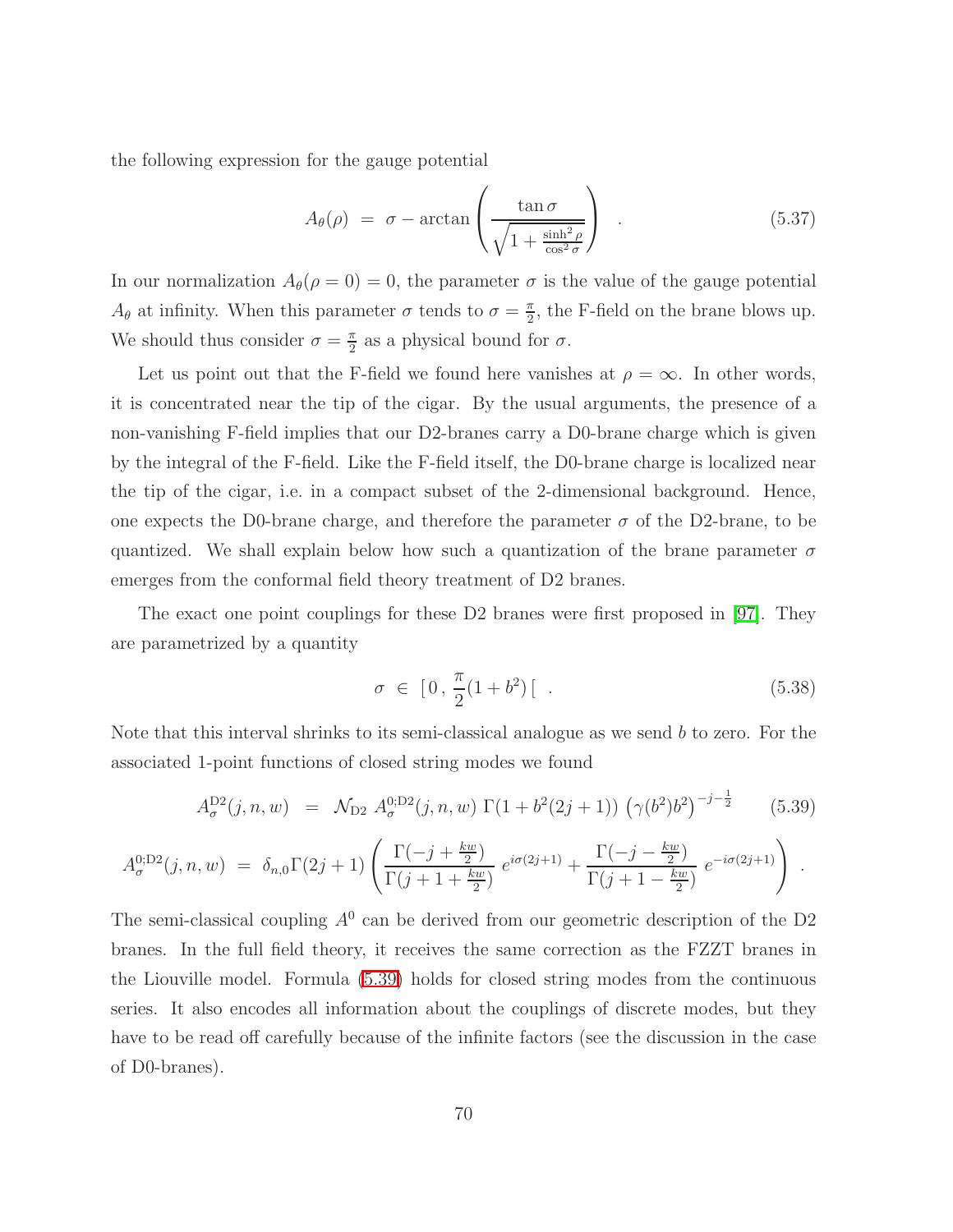Following our usual routine, we could now compute the spectrum of open strings that stretch between two D2 branes with parameters  $\sigma$  and  $\sigma'$ . We do not want to present the calculation here (it can be found in [\[97\]](#page-84-10)). But some qualitative aspects are quite interesting. Our experience with closed string modes on the cigar suggests that open strings on D2 branes could possess bound states near the tip of the cigar. World-sheet duality confirms this expectation. In other words, the annulus amplitudes computed from eq. [\(5.39\)](#page-70-0) contain both continuous and discrete contributions. While the continuous parts involve some complicated spectral density, the discrete parts must be expressible as a sum of coset characters with integer coefficients. The latter will depend smoothly on the choice of branes. Integrality of the coefficients then provides a condition on the brane labels  $\sigma$ and  $\sigma'$  which reads

$$
\sigma - \sigma' = 2\pi \frac{m}{k - 2} , \quad m \in \mathbb{Z} . \tag{5.40}
$$

This is the quantization of the brane label  $\sigma$  that we have argued for above. In addition, the computation of the partition function  $Z$  also shows that the density of continuous open string states diverges when  $\frac{\sigma + \sigma'}{2}$  $\frac{1-\sigma'}{2}$  reaches the upper bound  $\frac{\pi}{2}(1+b^2)$ . The classical version of this bound on  $\sigma$  also appeared in our discussion of the geometry.

This concludes our discussion of branes in the cigar geometry. Let us mention that a few additional boundary states have been suggested in the literature, including a 2 dimensional non-compact brane which does not reach the tip of the cigar [\[84\]](#page-83-7) and a compact brane with non-vanishing couplings to closed string modes of momentum  $n \neq 0$ [\[83\]](#page-83-8). Even in the absence of a fully satisfactory conformal field theory analysis<sup>6</sup> it seems very plausible that such branes do indeed exist. In the case of the D2 branes, evidence comes simply from a semiclassical treatment. For the additional point-like branes, such an approximation is insufficient. On the other hand, certain ring-shaped branes in flat space are known to collapse into point-like objects which cannot be identified with D0 branes [\[105\]](#page-85-3) and there is no reason to doubt that similar processes can appear on the cigar. Furthermore, there exists a dual matrix model [\[106\]](#page-85-4) with a non-perturbative instability that does not seem to be associated with the D0 branes we studied above, thereby also pointing towards the existence of new localized brane solutions.

<sup>&</sup>lt;sup>6</sup>Such an analysis might require the use of factorization constraints similar to the ones we discussed in the context of Liouville theory (see [\[98,](#page-84-11) [85\]](#page-83-9) for some steps in this direction).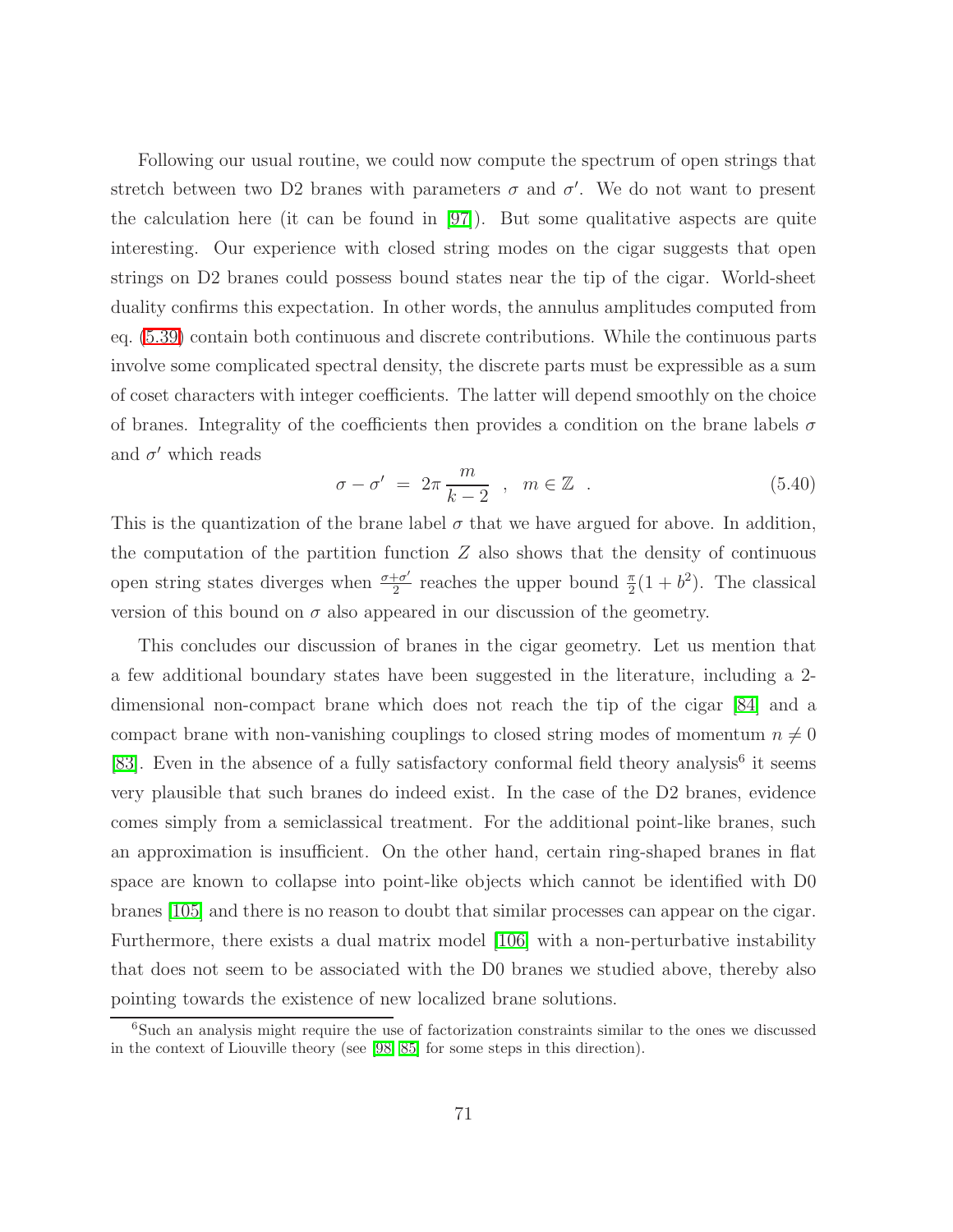## 6 Conclusions and Outlook

In these notes we have explained the main techniques that are involved in solving nonrational conformal field theories. At least in our discussion of Liouville theory we have tried to follow as closely as possible the usual conformal bootstrap that was developed mainly in the context of rational conformal field theory. Among the new features we highlighted Teschner's trick and the use of free field computations.

Let us recall that *Teschner's trick* exploited the existence of so-called degenerate fields that are not part of the physical spectrum but can be obtained by analytic continuation. It turned out that the resulting bootstrap equations were sufficiently restrictive to determine the solution uniquely. Let us also recall that these equations are typically linear ('shift equations') in the couplings of physical fields (see e.g. eqs. [\(3.14\)](#page-33-0), [\(4.10\)](#page-44-0)).

The coefficients of such special bootstrap equations involve couplings of degenerate fields which we have been able to calculate through free field computations. Intuitively, we understood the relevance of an associated free field theory (the linear dilaton in the case of Liouville theory) from the fact that the interaction of the investigated models is falling off at infinity. Let us mention that one can avoid all free field calculations and obtain the required couplings of degenerate fields through a 'degenerate bootstrap'. Since degenerate fields in a non-rational model behave very much like fields of a rational theory, a bootstrap for couplings of degenerate fields is similar to the usual bootstrap in rational models (see [\[31,](#page-80-0) [113\]](#page-85-0) for more details).

In the final lecture, we have attempted to reverse the procedure and to place the modular bootstrap in the center of the programme. Even though it remains to be seen whether such an approach can be developed into a systematic technique for solving non-rational models, its application to the cigar conformal field theory was quite successful. Nevertheless, it is important to keep in mind that our success heavily relied on our experience with Liouville theory. Actually, Liouville theory models the radial direction of the cigar background so perfectly that only the semiclassical factors in the various couplings have to be replaced when passing to the cigar.

Once the cigar conformal field theory is well understood., it is not difficult to lift the results to the group manifold  $SL_2(\mathbb{R})$ or its Euclidean counterpart  $H_3^+ \cong SL_2(\mathbb{C})/SU(2)$ .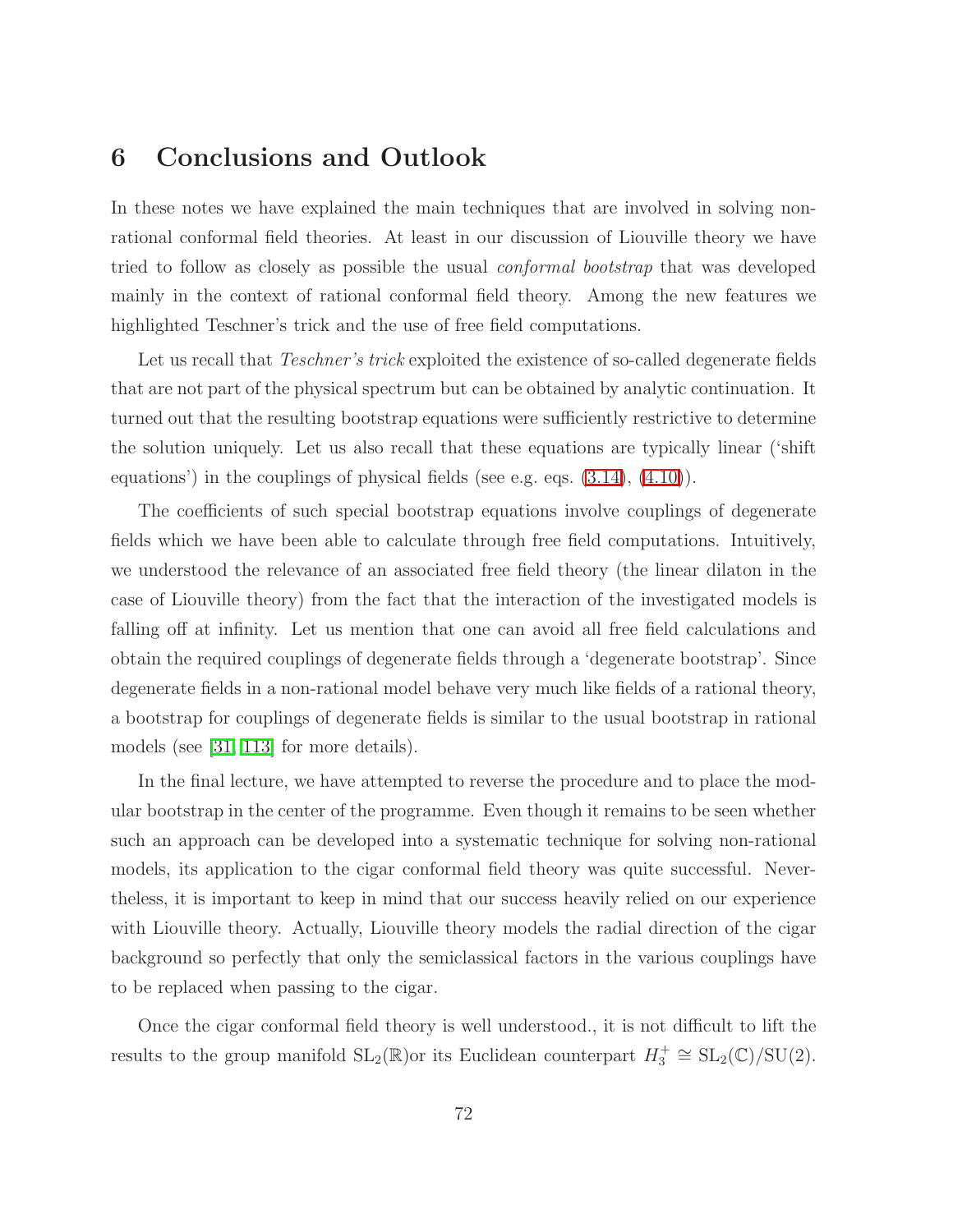Historically, the latter was addressed more directly, following step by step the bootstrap programme we carried out for Liouville theory in the second and third lecture. Minisuperspace computations for the various bulk and boundary spectra and couplings can be found at several places in the literature [\[107,](#page-85-1) [108,](#page-85-2) [109,](#page-85-3) [110,](#page-85-4) [111,](#page-85-5) [112,](#page-85-6) [98\]](#page-84-0). The shift equations for the bulk bootstrap were derived and solved in [\[113,](#page-85-0) [114\]](#page-85-7) building on prior work on the spectrum of the theory [\[107\]](#page-85-1). Full consistency has been established through an interesting relation of the bulk correlators with those of Liouville theory [\[115\]](#page-85-8) (see also [\[116\]](#page-85-9) for an earlier and more technical proof). As indicated above, Teschner did not use any free field computations and relied entirely on bootstrap procedures. Nevertheless, it is certainly possible to employ free field techniques (see [\[117,](#page-86-0) [118\]](#page-86-1)). The boundary bootstrap was carried out in [\[98\]](#page-84-0) (see also [\[119\]](#page-86-2) for a previous attempt and [\[120\]](#page-86-3) for a partial discussion). The Wick rotation from the Euclidean to the Lorentzian bulk model was worked out in [\[127\]](#page-86-4) (see also [\[121\]](#page-86-5)-[\[124\]](#page-86-6) for free field computations) and aspects of the boundary theory were addressed more recently in [\[128\]](#page-86-7).

Even though the solution of Liouville theory and closely related models has certainly been a major success in non-rational model building, there remain many challenging problems to address. In these lectures, we have used potential applications to AdS/CFT like dualities as our main motivation. In spite of the progress we have described, the constructing string theory on  $AdS_5$  still appears as a rather distant goal for now. Note that the string equations of motions require a non-vanishing RR background when we are dealing with the metric of  $AdS_5$ . Switching on RR fields tends to reduce the chiral symmetry algebras of the involved world-sheet theories [\[129\]](#page-86-8) and hence it makes such backgrounds very difficult to tackle. In this context, the example of  $AdS_3$  might turn out to provide an interesting intermediate step. All the developments we sketched in the previous paragraph concern the special case in which the string equations of motion are satisfied through a non-vanishing NSNS 3-form  $H$ . Beyond this point, there exists a whole family of models with non-zero RR 3-form flux (see [\[130,](#page-86-9) [129\]](#page-86-8) for more explanations). It seems likely that at least some of these models may be solved using tools of non-rational conformal field theory.

Concerning the basic mathematical structures of non-rational conformal field theory, the whole field is still in its infancy. The study of strings in compact backgrounds can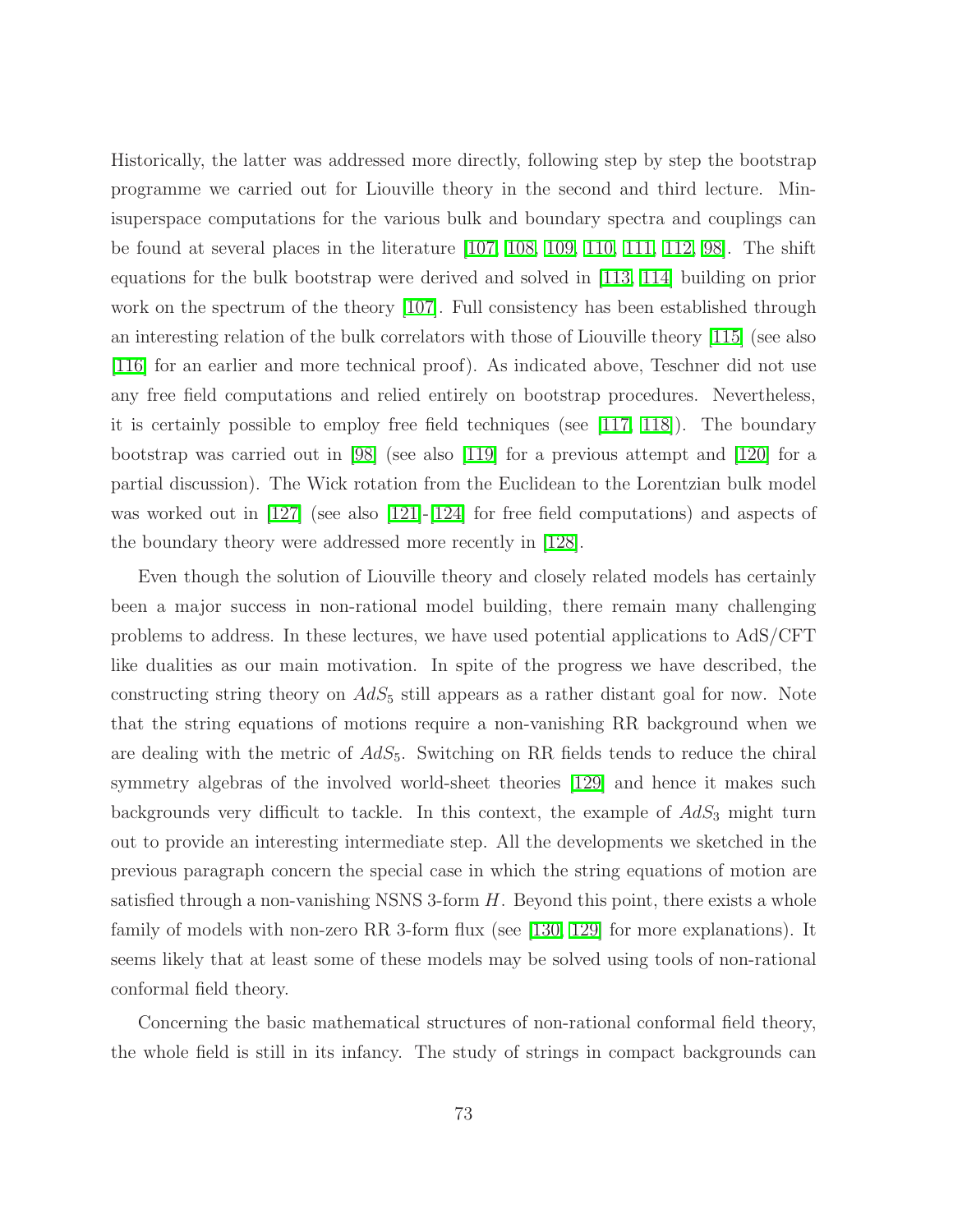draw on a rich pool of formulas which hold regardless of the the concrete geometry. In fact, for large classes of models, solutions of the factorization constraints may be constructed from the representation theoretic quantities (modular S-matrix, Fusing matrix etc. ) of the underlying symmetry. Similar results in non-rational models are not known. We hope that these lectures may contribute drawing some attention to this vast and interesting field which remains to be explored.

Acknowledgment: I wish to thank the participants of the three events at which I delivered these lectures for many good questions, their interest and feedback. Special thanks are also due to the organizers of the schools in Trieste and Vancouver and to my co-organizers at the ESI in Vienna for (co-)organizing such stimulating meetings. This work was partially supported by the EU Research Training Network grants "Euclid", contract number HPRN-CT-2002-00325, "Superstring Theory", contract number MRTN-CT-2004-512194, and "ForcesUniverse", contract number MRTN-CT-2004-005104.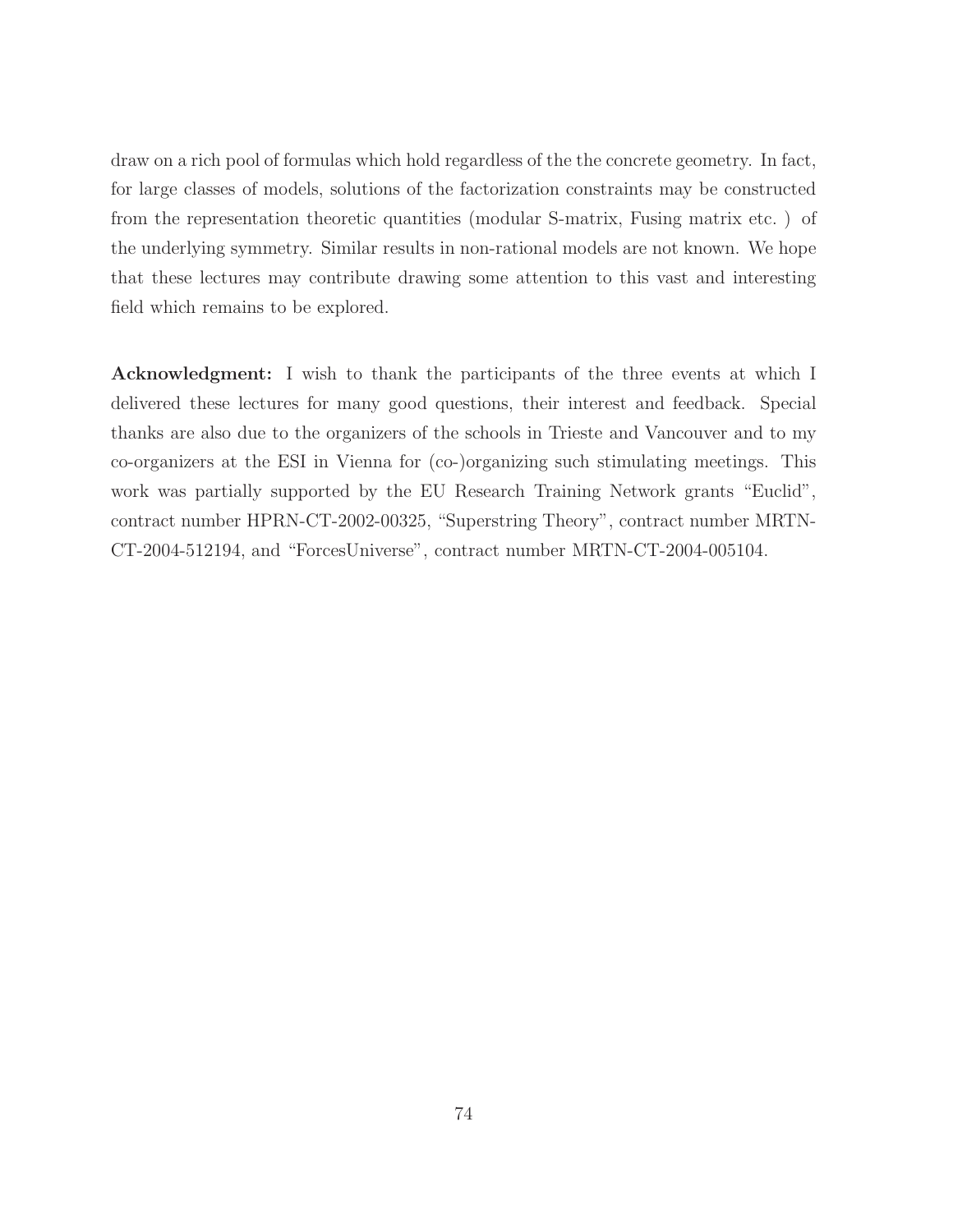## A Appendix: Dotsenko-Fateev Integrals

We have seen above that residues of correlation functions in non-compact backgrounds can be computed through free field theory calculations. The latter involve integrations over the insertion points of special bulk or boundary fields. In the case of bulk fields, such integrations can be carried out with the help of the following formula

$$
\int \prod_{j=1}^{k} d^{2}z_{j} |z_{j}|^{2\alpha} |1-z_{j}|^{2\beta} \prod_{j\n
$$
= k! \pi^{k} \prod_{j=0}^{k-1} \frac{\gamma((j+1)\rho)}{\gamma(\rho)} \frac{\gamma(1+\alpha+j\rho)\gamma(1+\beta+j\rho)}{\gamma(2+\alpha+\beta+(k-1+j\rho))}.
$$
\n(A.1)
$$

This is a complex version of the original Dotsenko-Fateev integral formulas [\[30\]](#page-80-1),

$$
\int_0^1 dx_1 \int_0^{x_1} dx_2 \dots \int_0^{x_{k-1}} dx_k \prod_{j=1}^k x_j^{\alpha} (1 - x_j)^{\beta} \prod_{j < j'} (x_j - x_{j'})^{2\rho} = \prod_{j=0}^{k-1} \frac{\Gamma((j+1)\rho)}{\Gamma(\rho)} \frac{\Gamma(1 + \alpha + j\rho)\Gamma(1 + \beta + j\rho)}{\Gamma(2 + \alpha + \beta + (k - 1 + j\rho))}.
$$
\n(A.2)

In Liouville theory, Dotsenko-Fateev integrals emerge after the evaluation of correlators in a linear dilaton background (see e.g. eqs. [\(3.13\)](#page-32-0) or [\(4.9\)](#page-44-1)), either on a full plane (P) or on a half-plane (H). These are given by

$$
\langle \Phi_{\alpha_1}(z_1, \bar{z}_1) \dots \Phi_{\alpha_n}(z_n, \bar{z}_n) \rangle_{\text{LD}}^{(P)} = \frac{1}{\prod_{i>j}^n |z_i - z_j|^{8\alpha_i \alpha_j}} \tag{A.3}
$$

and

$$
\langle \Phi_{\alpha_1}(z_1, \bar{z}_1) \dots \Phi_{\alpha_n}(z_n, \bar{z}_n) \Psi_{\beta_1}(x_1) \dots \Psi_{\beta_m}(x_m) \rangle_{\text{LD}}^{(H)} =
$$
  
= 
$$
\frac{\prod_{i=1}^n |z_i - \bar{z}_i|^{-2\alpha_i^2} \prod_{i,r} |z_i - x_r|^{-4\alpha_i \beta_r}}{\prod_{rj}^n |(z_i - z_j)(z_i - \bar{z}_j)|^{4\alpha_i \alpha_j}}
$$

where  $\Psi_{\beta}(x) = \exp \beta X(x)$ : are the boundary vertex operators of the linear dilaton theory.

From the above formulas we can in particular compute the non-trivial constant  $c^$ that appears in the operator product expansions of section 3.2.,

$$
c_b^-(\alpha) = \int d^2z \; |z|^{2b^2} \; |1-z|^{-4b\alpha} = \pi \frac{\gamma(1+b^2)\,\gamma(1-2b\alpha)}{\gamma(2+b^2-2b\alpha)} \; .
$$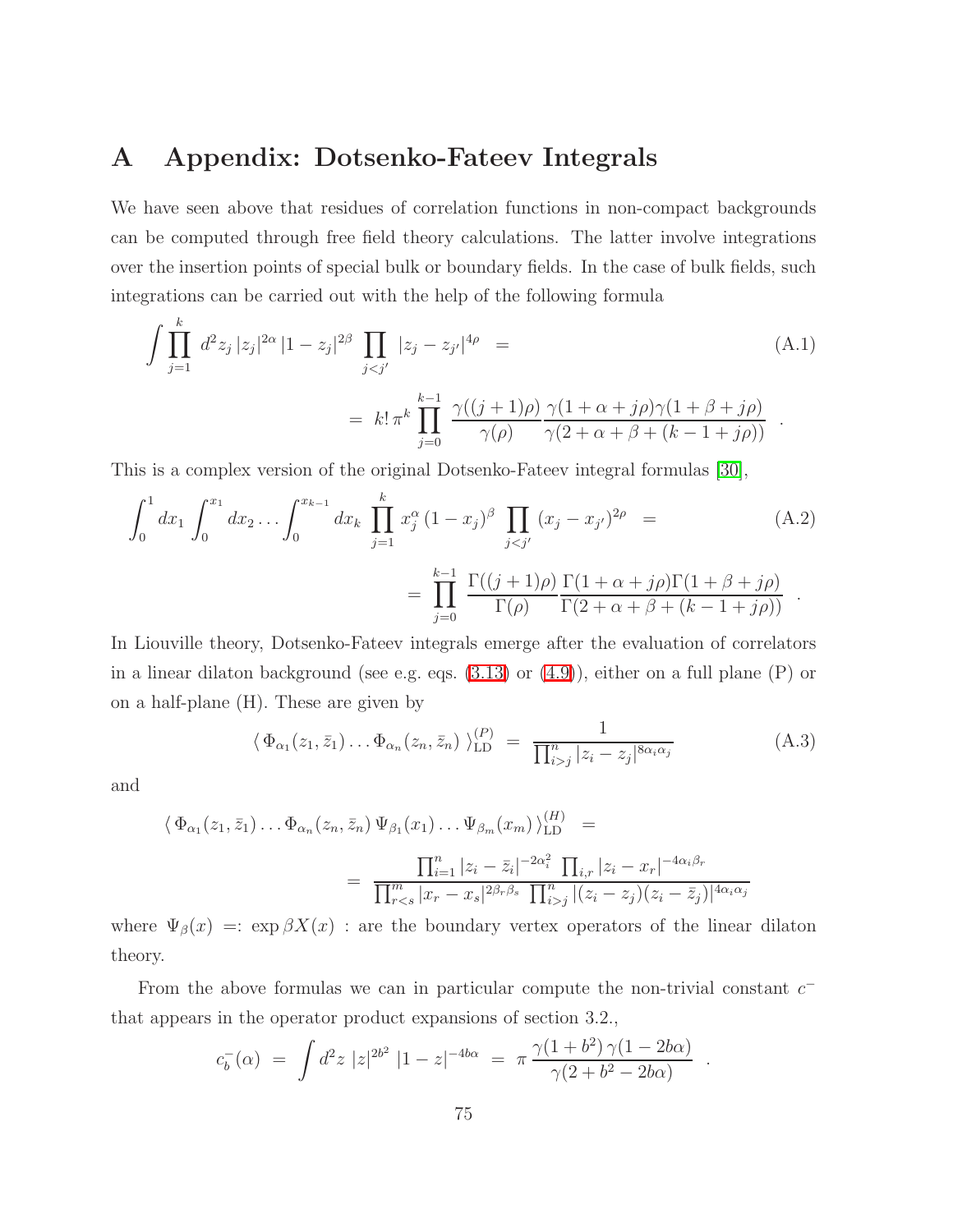A similar free field theory computation was used in section 4.2. to determine the residue of the bulk boundary structure constants  $B(\beta, \gamma)$  at  $\beta = -b/2$ ,

$$
res_{\beta=-b/2} (B(\beta,0)) = -\mu_B \int_{-\infty}^{\infty} du \mid \frac{i}{2} - u \mid^{2b^2} = \frac{-2\pi\mu_B \Gamma(-1 - 2b^2)}{\Gamma^2(-b^2)}
$$

.

Free field theory calculations of this type can be performed for other singular points of correlation functions and they provide a rather non-trivial test for the proposed exact couplings.

## B Appendix: Elements of the Fusing matrix

In the first lecture we encountered the construction of the so-called Fusing matrix as a problem in the representation theory of chiral algebras. When we deal with Liouville theory, the relevant algebraic structure is the Virasoro algebra with central charge  $c \geq 25$ . Given the importance of the Virasoro field for 2D conformal field theory it may seem quite surprising that its Fusing matrix was only obtained a few years ago by Ponsot and Teschner. Even though the construction itself is rather involved, it leads to elegant expressions through an integral over a product of Barnes' double  $\Gamma$  functions [\[36\]](#page-80-2). When specialized to cases in which at least one external field is degenerate<sup>7</sup> the general formulas simplify significantly. In fact, such special elements of the Fusing matrix can be written in terms of ordinary Γ functions.

Rather than spelling out the general expression for the Fusing matrix and then specializing it to the required cases, we shall pursue another, more direct route which exploits the presence of the degenerate field from the very beginning. Since this procedure is similar to analogous constructions in rational theories, we will only give a brief sketch here. To this end, let us look at the following 4-point conformal block

$$
\mathcal{G}(z) = \langle V_{\alpha_4}(\infty) V_{\alpha_3}(1) V_{\alpha_2}(z) V_{\alpha_1}(0) \rangle .
$$

Here,  $V_{\alpha}$  denote chiral vertex operators for the Virasoro algebra where, in contrast to Section 2.1., we have not specified their source and target space. Since we are only interested in elements of the Fusing matrix with  $\alpha_2 = -b^{\pm 1}/2$ , we can specialize to the

<sup>&</sup>lt;sup>7</sup>Recall that these are the only matrix elements that we need in eqs.  $(3.14)$  and  $(4.1)$ ).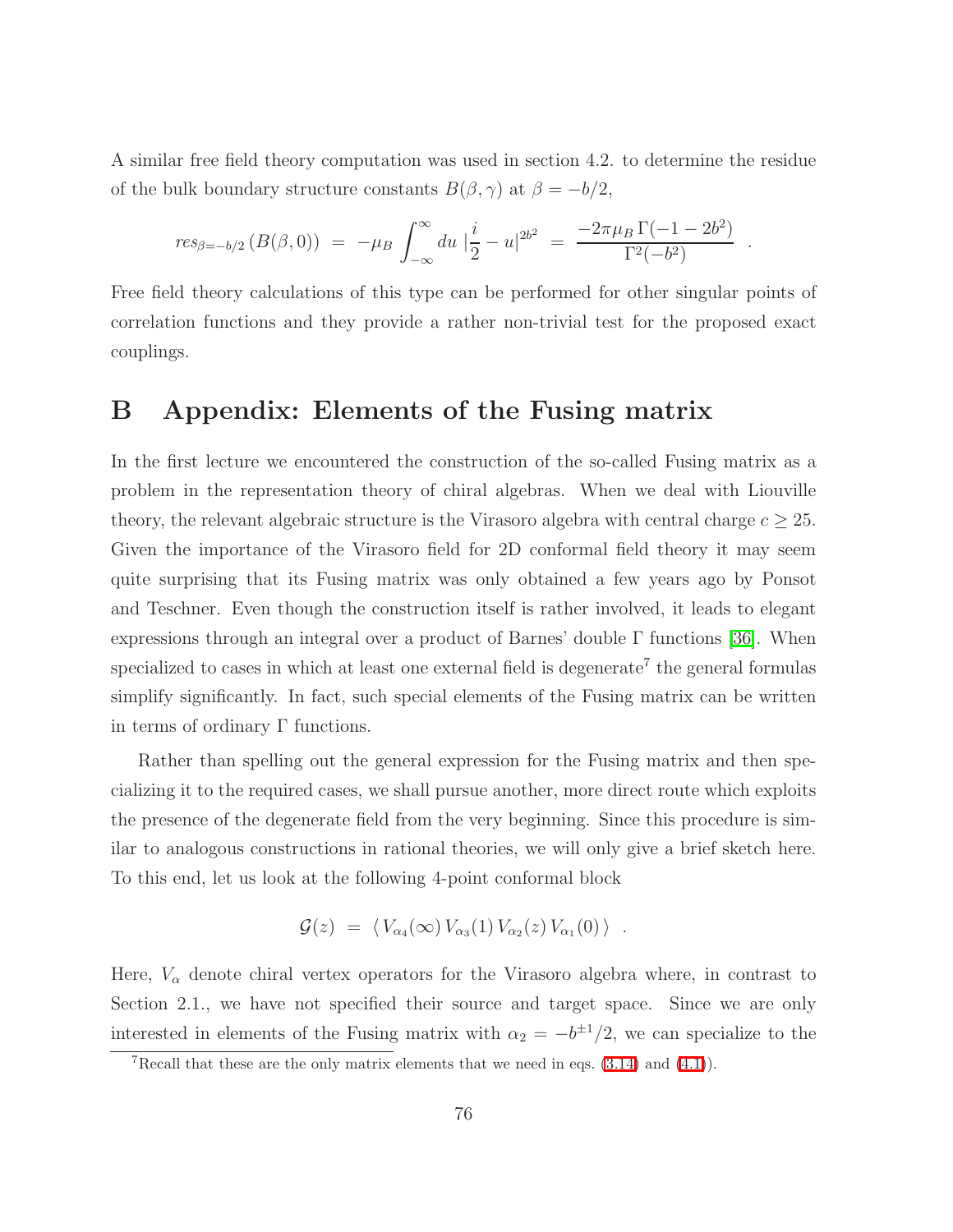case where  $V_{\alpha_2}$  is degenerate of order two. Consequently, it satisfies an equation of the form [\(3.11\)](#page-31-0). With the help of the intertwining properties of chiral vertex operators (see Section 2.1) or, equivalently, a chiral version of the Ward identities [\(2.14\)](#page-15-0), one can then derive second order differential equations for the conformal blocks  $\mathcal{G}$ ,

<span id="page-77-0"></span>
$$
\left(-\frac{1}{b^2}\frac{d^2}{dz^2} + \left(\frac{1}{z-1} + \frac{1}{z}\right)\frac{d}{dz} - \frac{h_3}{(z-1)^2} - \frac{h_1}{z^2} + \frac{h_3 + h_2 + h_1 - h_4}{z(z-1)}\right)\mathcal{G}(z) = 0, \quad (B.4)
$$

where  $h_i = \alpha_i(Q - \alpha_i)$  and  $\alpha_2 = -b^{\pm 1}/2$ . For definiteness, let us concentrate on  $\alpha_2 = -b/2$ . Two linearly independent solutions of the differential equations [\(B.4\)](#page-77-0) can be expressed in term of the hypergeometric function  $F(A, B; C; z)$  as follows,

$$
\mathcal{G}_{\pm}(z) = z^{\eta_{\pm}}(1-z)^{\rho} F(A_{\pm}, B_{\pm}; C_{\pm}; z)
$$
  
with 
$$
\eta_{\pm} = h_{\alpha_1 \pm b/2} - h_2 - h_1 , \quad \rho = h_{\alpha_3 - b/2} - h_3 - h_2
$$
  
and 
$$
A_{\pm} = \mp b(\alpha_1 - Q/2) + b(\alpha_3 + \alpha_4 - b) - 1/2
$$

$$
B_{\pm} = A_{\pm} - 2b\alpha_4 + b^2 + 1 , \quad C_{\pm} = 1 \mp b(2\alpha_1 - Q) .
$$

A standard identity for the hypergeometric function  $F$ ,

$$
F(A, B; C; z) = \frac{\Gamma(C)\Gamma(C - A - B)}{\Gamma(C - B)\Gamma(C - A)} F(A, B; A + B - C + 1, 1 - z)
$$
  
+ 
$$
\frac{\Gamma(C)\Gamma(A + B - C)}{\Gamma(A)\Gamma(B)} (1 - z)^{C - A - B} F(C - A, C - B; C - A - B + 1, 1 - z)
$$

allows to expand  $\mathcal{G}_\pm$  in terms a second basis  $\tilde{\mathcal{G}}_\pm$  in the space of solutions of the differential equation [\(B.4\)](#page-77-0),

$$
\mathcal{G}_s(z) = \sum_{t=\pm} F_{\alpha_1 - s\frac{b}{2}, \alpha_3 - t\frac{b}{2}} \left[ \begin{array}{c} -\frac{b}{2} & \alpha_3 \\ \alpha_1 & \alpha_4 \end{array} \right] \tilde{\mathcal{G}}_t (1-z) , \qquad (B.5)
$$

with  $s = \pm$ . Formulas for  $\tilde{G}_{\pm}$  can be found in the literature. We only list the coefficients,

$$
F_{\alpha_1 - \frac{b}{2}, \alpha_3 - \frac{b}{2}} \left[ \frac{-\frac{b}{2}}{\alpha_1} \frac{\alpha_3}{\alpha_4} \right] = \frac{\Gamma(b(2\alpha_1 - b)) \Gamma(b(b - 2\alpha_3) + 1)}{\Gamma(b(\alpha_1 - \alpha_3 - \alpha_4 + \frac{b}{2}) + 1) \Gamma(b(\alpha_1 - \alpha_3 + \alpha_4 - \frac{b}{2}))}
$$
  
\n
$$
F_{\alpha_1 - \frac{b}{2}, \alpha_3 + \frac{b}{2}} \left[ \frac{-\frac{b}{2}}{\alpha_1} \frac{\alpha_3}{\alpha_4} \right] = \frac{\Gamma(b(2\alpha_1 - b)) \Gamma(b(2\alpha_3 - b) - 1)}{\Gamma(b(\alpha_1 + \alpha_3 + \alpha_4 - \frac{3b}{2}) - 1) \Gamma(b(\alpha_1 + \alpha_3 - \alpha_4 - \frac{b}{2}))}
$$
  
\n
$$
F_{\alpha_1 + \frac{b}{2}, \alpha_3 - \frac{b}{2}} \left[ \frac{-\frac{b}{2}}{\alpha_1} \frac{\alpha_3}{\alpha_4} \right] = \frac{\Gamma(2 - b(2\alpha_1 - b)) \Gamma(b(b - 2\alpha_3) + 1)}{\Gamma(2 - b(\alpha_1 + \alpha_3 + \alpha_4 - \frac{3b}{2})) \Gamma(1 - b(\alpha_1 + \alpha_3 - \alpha_4 - \frac{b}{2}))}
$$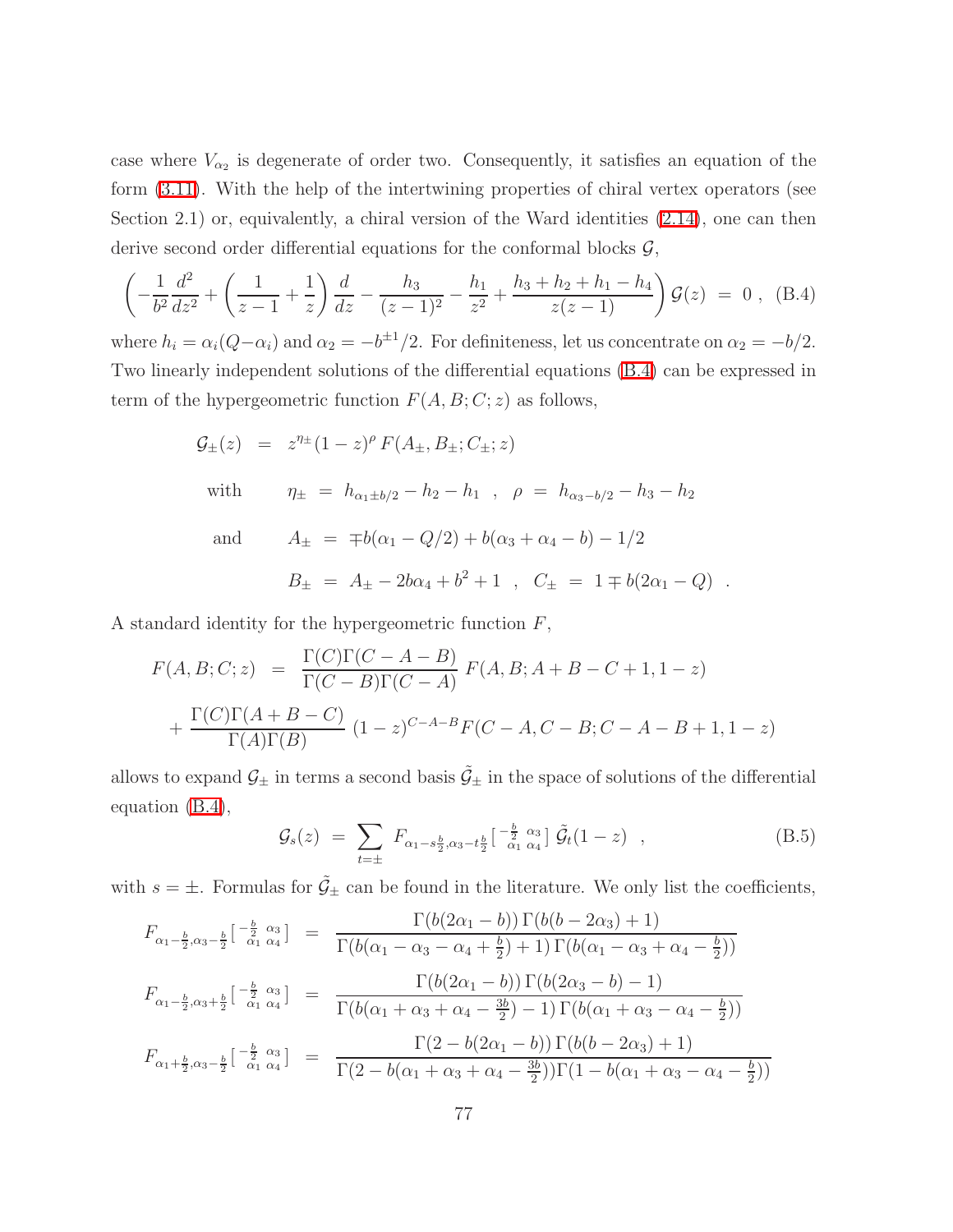$$
F_{\alpha_1 + \frac{b}{2}, \alpha_3 + \frac{b}{2}}\left[\begin{array}{cc} -\frac{b}{2} & \alpha_3 \\ \alpha_1 & \alpha_4 \end{array}\right] = \frac{\Gamma(2 - b(2\alpha_1 - b)) \Gamma(b(2\alpha_3 - b) - 1)}{\Gamma(b(-\alpha_1 + \alpha_3 + \alpha_4 - \frac{b}{2})) \Gamma(b(-\alpha_1 + \alpha_3 - \alpha_4 + \frac{b}{2}) + 1)}.
$$

Let us stress once more that this simple construction of the fusing matrix does only work for elements with one degenerate external label. In more general cases, explicit formulas for the conformal blocks  $\mathcal G$  are not available so that one has to resort to more indirect methods of finding the Fusing matrix (see [\[36\]](#page-80-2)).

## References

- [1] P. Di Francesco, P. Mathieu and D. Senechal, Conformal field theory, Springer, 1997, and references therein.
- [2] V. B. Petkova and J. B. Zuber, Conformal boundary conditions and what they teach us, [arXiv:hep-th/0103007.](http://arxiv.org/abs/hep-th/0103007)
- [3] V. Schomerus, Lectures on branes in curved backgrounds, Class. Quant. Grav. 19, 5781 (2002) [\[arXiv:hep-th/0209241\]](http://arxiv.org/abs/hep-th/0209241).
- [4] C. Angelantonj and A. Sagnotti, Open strings, Phys. Rept. 371, 1 (2002) [Erratum-ibid. 376, 339 (2003)] [\[arXiv:hep-th/0204089\]](http://arxiv.org/abs/hep-th/0204089).
- [5] Y. S. Stanev, Two dimensional conformal field theory on open and unoriented surfaces [\[arXiv:hep-th/0112222\]](http://arxiv.org/abs/hep-th/0112222).
- [6] O. Aharony, S. S. Gubser, J. M. Maldacena, H. Ooguri and Y. Oz, Large N field theories, string theory and gravity, Phys. Rept. 323, 183 (2000) [\[arXiv:hep-th/9905111\]](http://arxiv.org/abs/hep-th/9905111).
- [7] D. Kutasov, Introduction to little string theory, [SPIRES entry](http://www.slac.stanford.edu/spires/find/hep/www?irn=5015588) Prepared for ICTP Spring School on Superstrings and Related Matters, Trieste, Italy, 2-10 Apr 2001
- [8] A. Sen, Tachyon dynamics in open string theory, [arXiv:hep-th/0410103.](http://arxiv.org/abs/hep-th/0410103)
- [9] P. Bouwknegt and K. Schoutens, W symmetry: reprints. World Scientific, 1995.
- [10] R. Blumenhagen et. al., W algebras with two and three generators, Nucl. Phys. B 361 (1991) 255–289.
- [11] G. W. Moore and N. Seiberg, Classical and quantum conformal field theory, Commun. Math. Phys. 123 (1989) 177.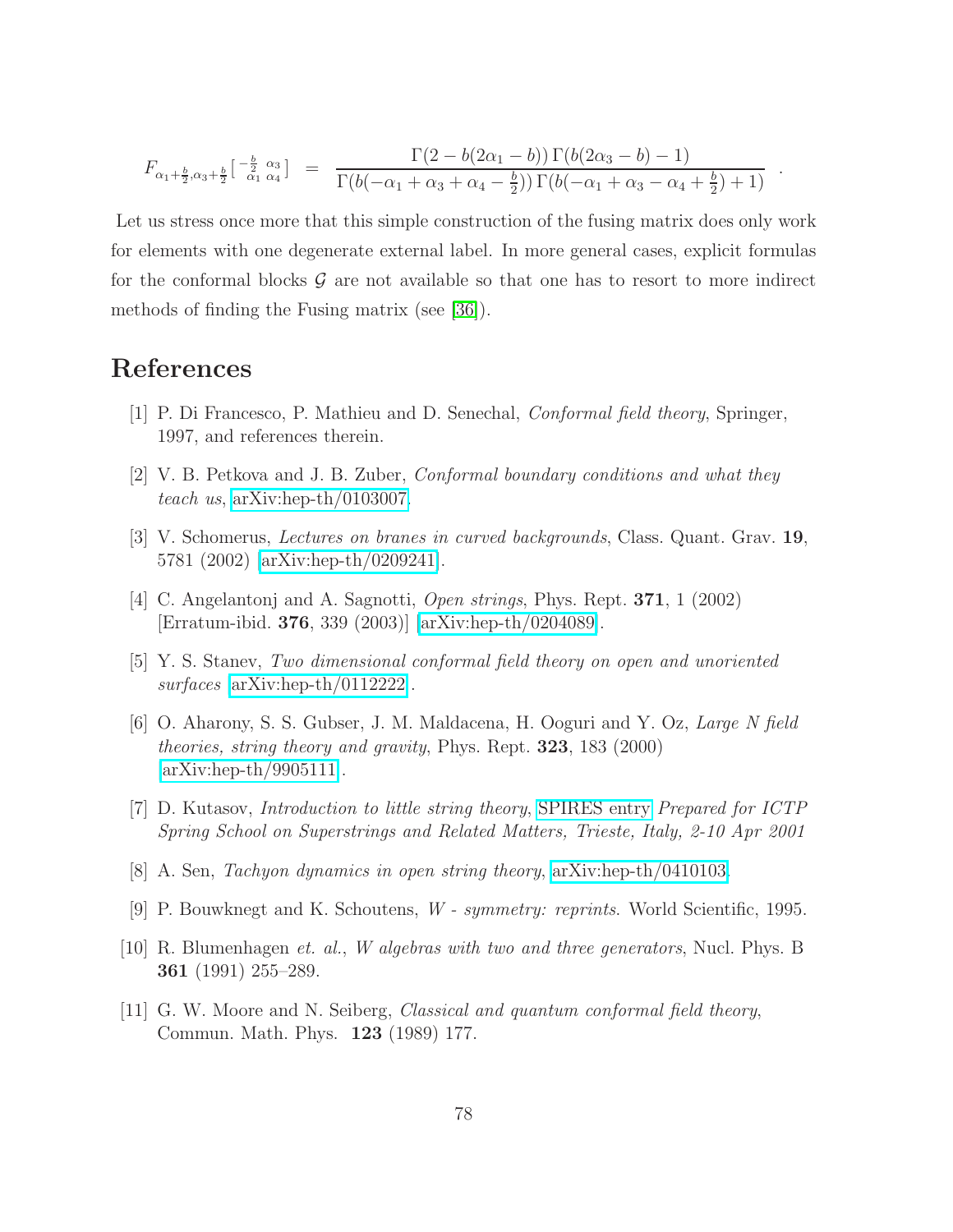- $[12]$  J. G. Polchinski, *String Theory : An Introduction to the Bosonic String.* Cambridge Monographs on Mathematical Physics. Cambridge University Press, Cambridge, 1998.
- [13] M. R. Gaberdiel, A. Recknagel, and G. M. T. Watts, The conformal boundary states for  $SU(2)$  at level 1, Nucl. Phys. B 626 (2002) 344–362 [\[arXiv:hep-th/0108102\]](http://arxiv.org/abs/hep-th/0108102).
- [14] M. R. Gaberdiel and A. Recknagel, Conformal boundary states for free bosons and fermions, JHEP 11 (2001) 016 [\[arXiv:hep-th/0108238\]](http://arxiv.org/abs/hep-th/0108238).
- [15] J. Maldacena, G. W. Moore, and N. Seiberg, Geometrical interpretation of D-branes in gauged WZW models, JHEP  $07$  (2001) 046 [\[arXiv:hep-th/0105038\]](http://arxiv.org/abs/hep-th/0105038).
- [16] T. Quella and V. Schomerus, Symmetry breaking boundary states and defect lines, JHEP 06 (2002) 028 [\[arXiv:hep-th/0203161\]](http://arxiv.org/abs/hep-th/0203161).
- [17] A. Recknagel and V. Schomerus, D-branes in Gepner models, Nucl. Phys. B 531 (1998) 185–225 [\[arXiv:hep-th/9712186\]](http://arxiv.org/abs/hep-th/9712186).
- [18] J. L. Cardy and D. C. Lewellen, Bulk and boundary operators in conformal field theory, Phys. Lett. B 259 (1991) 274–278.
- [19] D. C. Lewellen, Sewing constraints for conformal field theories on surfaces with *boundaries*, Nucl. Phys. B **372** (1992) 654–682.
- [20] G. Pradisi, A. Sagnotti, and Y. S. Stanev, Planar duality in SU(2) WZW models, Phys. Lett. B 354 (1995) 279–286 [\[arXiv:hep-th/9503207\]](http://arxiv.org/abs/hep-th/9503207).
- [21] G. Pradisi, A. Sagnotti, and Y. S. Stanev, The open descendants of nondiagonal SU(2) WZW models, Phys. Lett. B 356 (1995) 230–238 [\[arXiv:hep-th/9506014\]](http://arxiv.org/abs/hep-th/9506014).
- [22] R. E. Behrend, P. A. Pearce, V. B. Petkova, and J.-B. Zuber, On the classification of bulk and boundary conformal field theories, Phys. Lett. B 444 (1998) 163 [\[arXiv:hep-th/9809097\]](http://arxiv.org/abs/hep-th/9809097).
- [23] J. Fuchs and C. Schweigert, A classifying algebra for boundary conditions, Phys. Lett. B 414 (1997) 251–259 [\[arXiv:hep-th/9708141\]](http://arxiv.org/abs/hep-th/9708141).
- [24] A. Recknagel and V. Schomerus, Boundary deformation theory and moduli spaces of D-branes, Nucl. Phys. B 545 (1999) 233 [\[arXiv:hep-th/9811237\]](http://arxiv.org/abs/hep-th/9811237).
- [25] V. Pasquier, Operator content of the ADE lattice models, J. Phys. A 20 (1987) 5707.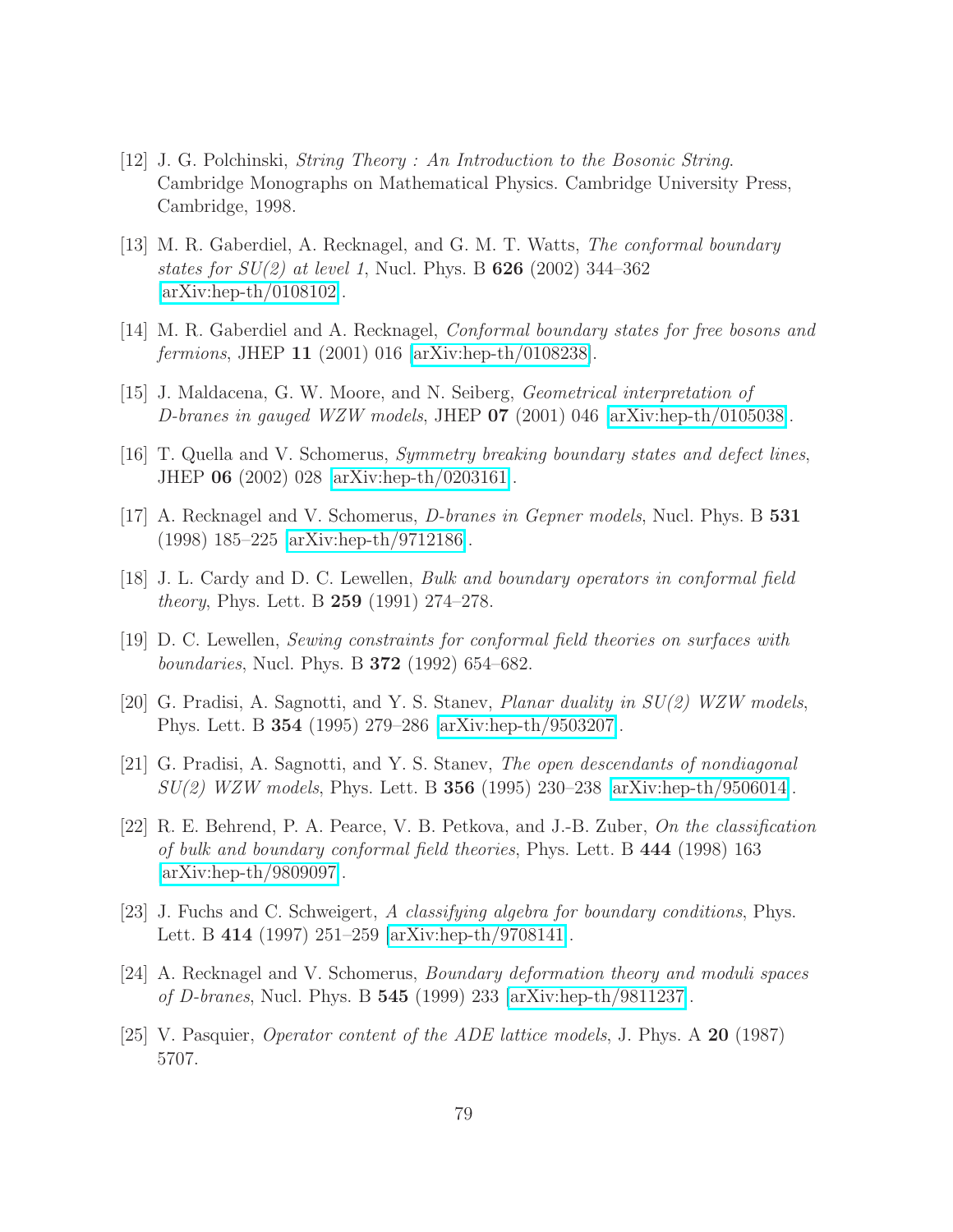- [26] V. B. Petkova and J. B. Zuber, *On structure constants of*  $sl(2)$  *theories*, Nucl. Phys. B 438 (1995) 347–372 [\[arXiv:hep-th/9410209\]](http://arxiv.org/abs/hep-th/9410209).
- [27] V. B. Petkova and J. B. Zuber, From CFT's to graphs, Nucl. Phys. B  $463$  (1996) 161–193 [\[arXiv:hep-th/9510175\]](http://arxiv.org/abs/hep-th/9510175).
- [28] N. Ishibashi, The boundary and crosscap states in conformal field theories, Mod. Phys. Lett. A 4 (1989) 251.
- <span id="page-80-1"></span>[29] M. Gutperle, A. Strominger, Timelike boundary Liouville theory, [arXiv:hep-th/0301038.](http://arxiv.org/abs/hep-th/0301038)
- [30] V. S. Dotsenko and V. A. Fateev, Four point correlation functions and the operator algebra in the two-dimensional conformal invariant theories with the *central charge c*  $\dot{\text{I}}$ *,* Nucl. Phys. B **251** (1985) 691.
- <span id="page-80-0"></span>[31] J. Teschner, On the Liouville three point function, Phys. Lett. B 363 (1995) 65–70 [\[arXiv:hep-th/9507109\]](http://arxiv.org/abs/hep-th/9507109).
- [32] H. Dorn and H. J. Otto, Two and three point functions in Liouville theory, Nucl. Phys. B 429 (1994) 375–388 [\[arXiv:hep-th/9403141\]](http://arxiv.org/abs/hep-th/9403141).
- [33] A. B. Zamolodchikov and A. B. Zamolodchikov, Structure constants and conformal bootstrap in Liouville field theory, Nucl. Phys. B 477 (1996) 577–605 [\[arXiv:hep-th/9506136\]](http://arxiv.org/abs/hep-th/9506136).
- [34] N. Seiberg, Notes on quantum Liouville theory and quantum gravity, Prog. Theor. Phys. Suppl. 102 (1990) 319-349.
- [35] J. Teschner, Liouville theory revisited, Class. Quant. Grav. 18 (2001) R153–R222 [\[arXiv:hep-th/0104158\]](http://arxiv.org/abs/hep-th/0104158).
- <span id="page-80-2"></span>[36] B. Ponsot and J. Teschner, Liouville bootstrap via harmonic analysis on a noncompact quantum group, [arXiv:hep-th/9911110.](http://arxiv.org/abs/hep-th/9911110)
- [37] J. Teschner, A lecture on the Liouville vertex operators, [arXiv:hep-th/0303150.](http://arxiv.org/abs/hep-th/0303150)
- [38] C. B. Thorn, Liouville perturbation theory, Phys. Rev. D 66, 027702 (2002) [\[arXiv:hep-th/0204142\]](http://arxiv.org/abs/hep-th/0204142).
- [39] A. B. Zamolodchikov and A. B. Zamolodchikov, Liouville field theory on a pseudosphere, [arXiv:hep-th/0101152.](http://arxiv.org/abs/hep-th/0101152)
- [40] J. McGreevy and H. Verlinde, *Strings from tachyons: The c = 1 matrix reloated*, [arXiv:hep-th/0304224.](http://arxiv.org/abs/hep-th/0304224)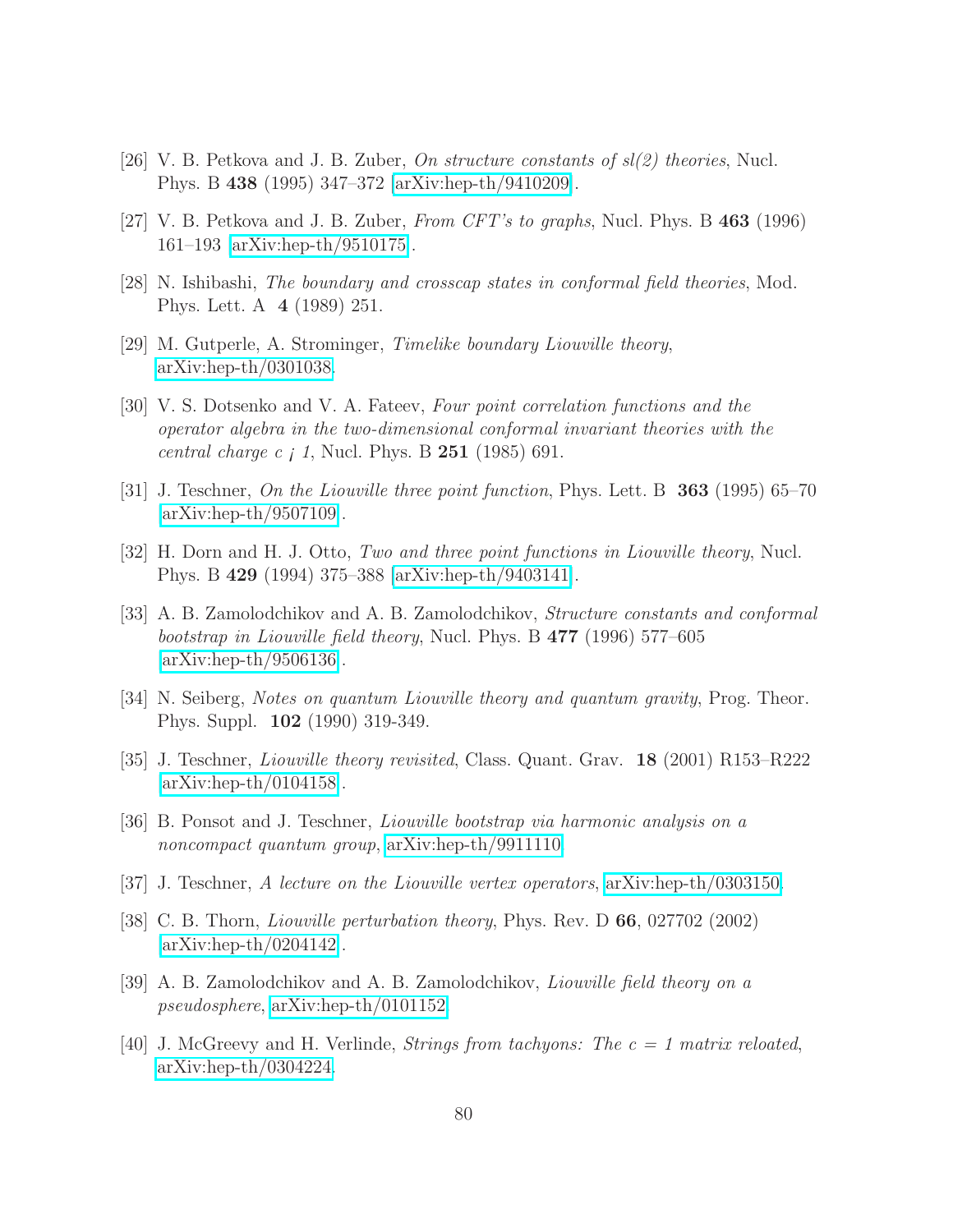- [41] E. J. Martinec, The annular report on non-critical string theory, [arXiv:hep-th/0305148.](http://arxiv.org/abs/hep-th/0305148)
- [42] I. R. Klebanov, J. Maldacena and N. Seiberg, D-brane decay in two-dimensional string theory, [arXiv:hep-th/0305159.](http://arxiv.org/abs/hep-th/0305159)
- [43] S. Y. Alexandrov, V. A. Kazakov and D. Kutasov, Non-perturbative effects in matrix models and D-branes, JHEP 0309 (2003) 057 [\[arXiv:hep-th/0306177\]](http://arxiv.org/abs/hep-th/0306177).
- [44] V. Fateev, A. B. Zamolodchikov and A. B. Zamolodchikov, Boundary Liouville field theory. I: Boundary state and boundary two-point function, [arXiv:hep-th/0001012.](http://arxiv.org/abs/hep-th/0001012)
- [45] I.S. Gradshteyn and M. Ryshik, Tables of series, products and integrals, New York, Academic Press, 1965
- [46] M. Abramowitz and I. A. Stegun, Handbook of Mathematical Functions with Formulas, Graphs, and Mathematical Tables. Dover, New York, 1972.
- [47] N. Seiberg and D. Shih, Branes, rings and matrix models in minimal (super)string theory, JHEP 0402, 021 (2004) [\[arXiv:hep-th/0312170\]](http://arxiv.org/abs/hep-th/0312170).
- [48] A. Messiah, Quantum mechanics, Vol. 1/2. North-Holland, 1975.
- [49] J. Teschner, Remarks on Liouville theory with boundary, [arXiv:hep-th/0009138.](http://arxiv.org/abs/hep-th/0009138)
- [50] B. Ponsot and J. Teschner, Boundary Liouville field theory: Boundary three point function, Nucl. Phys. B 622 (2002) 309–327 [\[arXiv:hep-th/0110244\]](http://arxiv.org/abs/hep-th/0110244).
- [51] K. Hosomichi, Bulk-boundary propagator in Liouville theory on a disc, JHEP 0111, 044 (2001) [\[arXiv:hep-th/0108093\]](http://arxiv.org/abs/hep-th/0108093).
- [52] B. Ponsot, Liouville theory on the pseudosphere: Bulk-boundary structure constant, Phys. Lett. B 588, 105 (2004) [\[arXiv:hep-th/0309211\]](http://arxiv.org/abs/hep-th/0309211).
- [53] Y. Nakayama, Liouville field theory: A decade after the revolution, Int. J. Mod. Phys. A 19, 2771 (2004) [\[arXiv:hep-th/0402009\]](http://arxiv.org/abs/hep-th/0402009).
- [54] S. Fredenhagen and V. Schomerus, D-branes in coset models, JHEP 0202 (2002) 005 [\[arXiv:hep-th/0111189\]](http://arxiv.org/abs/hep-th/0111189).
- [55] A. Sen, Rolling tachyon, JHEP 0204, 048 (2002) [\[arXiv:hep-th/0203211\]](http://arxiv.org/abs/hep-th/0203211).
- [56] A. Sen, Time evolution in open string theory, JHEP 0210, 003 (2002)  $\arXiv:hep-th/0207105$ .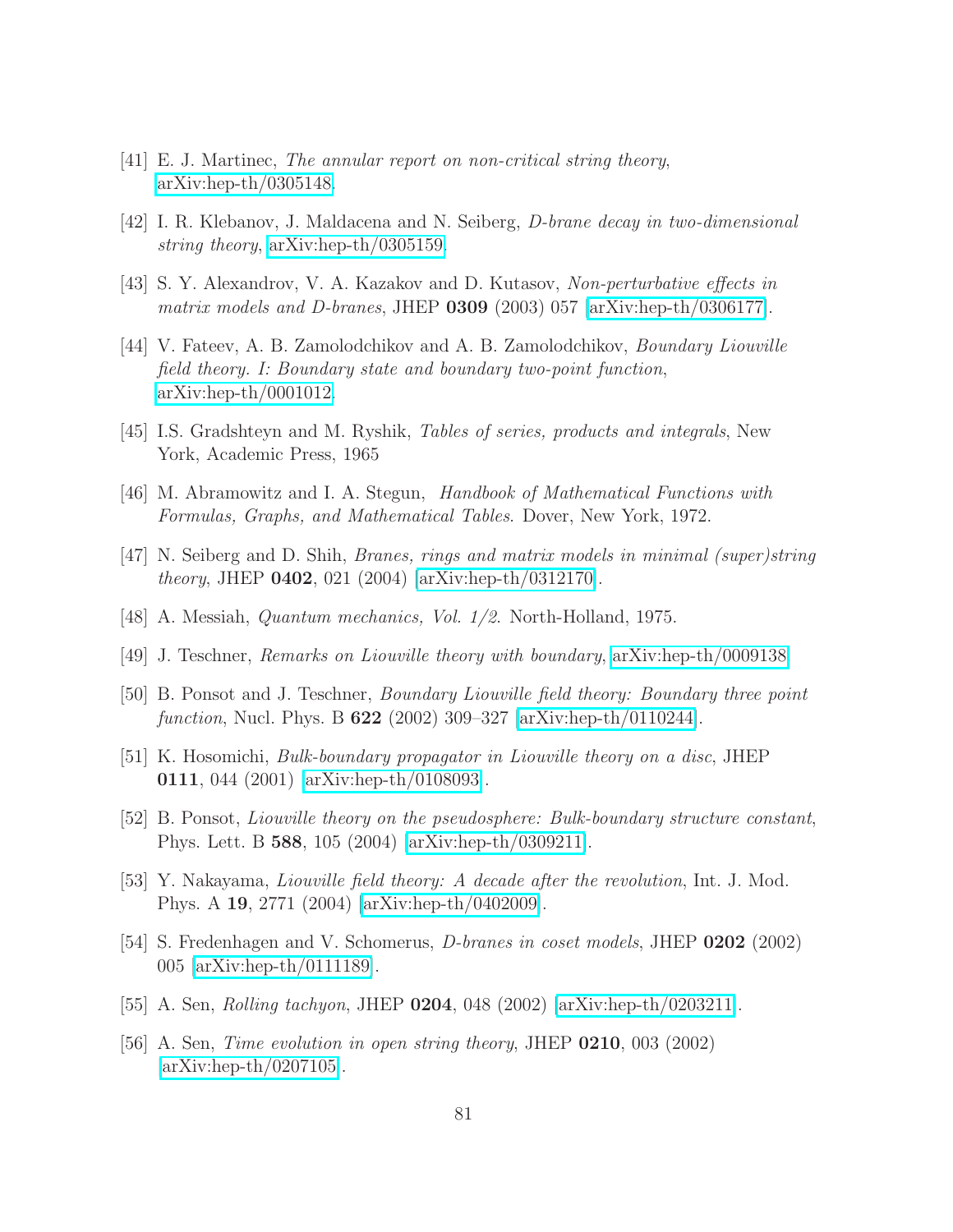- [57] F. Larsen, A. Naqvi and S. Terashima, Rolling tachyons and decaying branes, JHEP 02 (2003) 039 [\[arXiv:hep-th/0212248\]](http://arxiv.org/abs/hep-th/0212248).
- [58] J. Callan, Curtis G., I. R. Klebanov, A. W. W. Ludwig and J. M. Maldacena, Exact solution of a boundary conformal field theory, Nucl. Phys. B 422 (1994) 417–448 [\[arXiv:hep-th/9402113\]](http://arxiv.org/abs/hep-th/9402113).
- [59] J. Polchinski and L. Thorlacius, Free fermion representation of a boundary conformal field theory, Phys. Rev.  $\overline{D50}$  (1994) 622–626 [\[arXiv:hep-th/9404008\]](http://arxiv.org/abs/hep-th/9404008).
- [60] P. Fendley, H. Saleur and N. P. Warner, Exact solution of a massless scalar field with a relevant boundary interaction, Nucl. Phys. B 430 (1994) 577–596 [\[arXiv:hep-th/9406125\]](http://arxiv.org/abs/hep-th/9406125).
- [61] A. Recknagel and V. Schomerus, Boundary deformation theory and moduli spaces of D-branes, Nucl. Phys. B 545 (1999) 233–282 [\[arXiv:hep-th/9811237\]](http://arxiv.org/abs/hep-th/9811237).
- [62] V. Schomerus, Rolling tachyons from Liouville theory, [arXiv:hep-th/0306026.](http://arxiv.org/abs/hep-th/0306026)
- [63] I. Runkel and G. M. T. Watts, A non-rational CFT with  $c = 1$  as a limit of minimal models, JHEP 09 (2001) 006 [\[arXiv:hep-th/0107118\]](http://arxiv.org/abs/hep-th/0107118).
- [64] A. Strominger and T. Takayanagi, Correlators in timelike bulk Liouville theory, Adv. Theor. Math. Phys. 7, 369 (2003) [\[arXiv:hep-th/0303221\]](http://arxiv.org/abs/hep-th/0303221).
- [65] S. Fredenhagen and V. Schomerus, On minisuperspace models of S-branes, JHEP 0312 (2003) 003 [\[arXiv:hep-th/0308205\]](http://arxiv.org/abs/hep-th/0308205).
- [66] S. Fredenhagen and V. Schomerus, *Boundary Liouville theory at*  $c = 1$ , [arXiv:hep-th/0409256.](http://arxiv.org/abs/hep-th/0409256)
- [67] V. Balasubramanian, E. Keski-Vakkuri, P. Kraus and A. Naqvi, String scattering from decaying branes, [arXiv:hep-th/0404039.](http://arxiv.org/abs/hep-th/0404039)
- [68] M. R. Gaberdiel and M. Gutperle, Remarks on the rolling tachyon BCFT, [arXiv:hep-th/0410098.](http://arxiv.org/abs/hep-th/0410098)
- [69] K. R. Kristjansson and L. Thorlacius,  $c = 1$  boundary conformal field theory revisited, Class. Quant. Grav.  $21$ , S1359 (2004) [\[arXiv:hep-th/0401003\]](http://arxiv.org/abs/hep-th/0401003).
- [70] K. R. Kristjansson and L. Thorlacius, *Correlation functions in a c = 1 boundary* conformal field theory, [arXiv:hep-th/0412175.](http://arxiv.org/abs/hep-th/0412175)
- [71] J. McGreevy and E. Silverstein, The tachyon at the end of the universe, [arXiv:hep-th/0506130.](http://arxiv.org/abs/hep-th/0506130)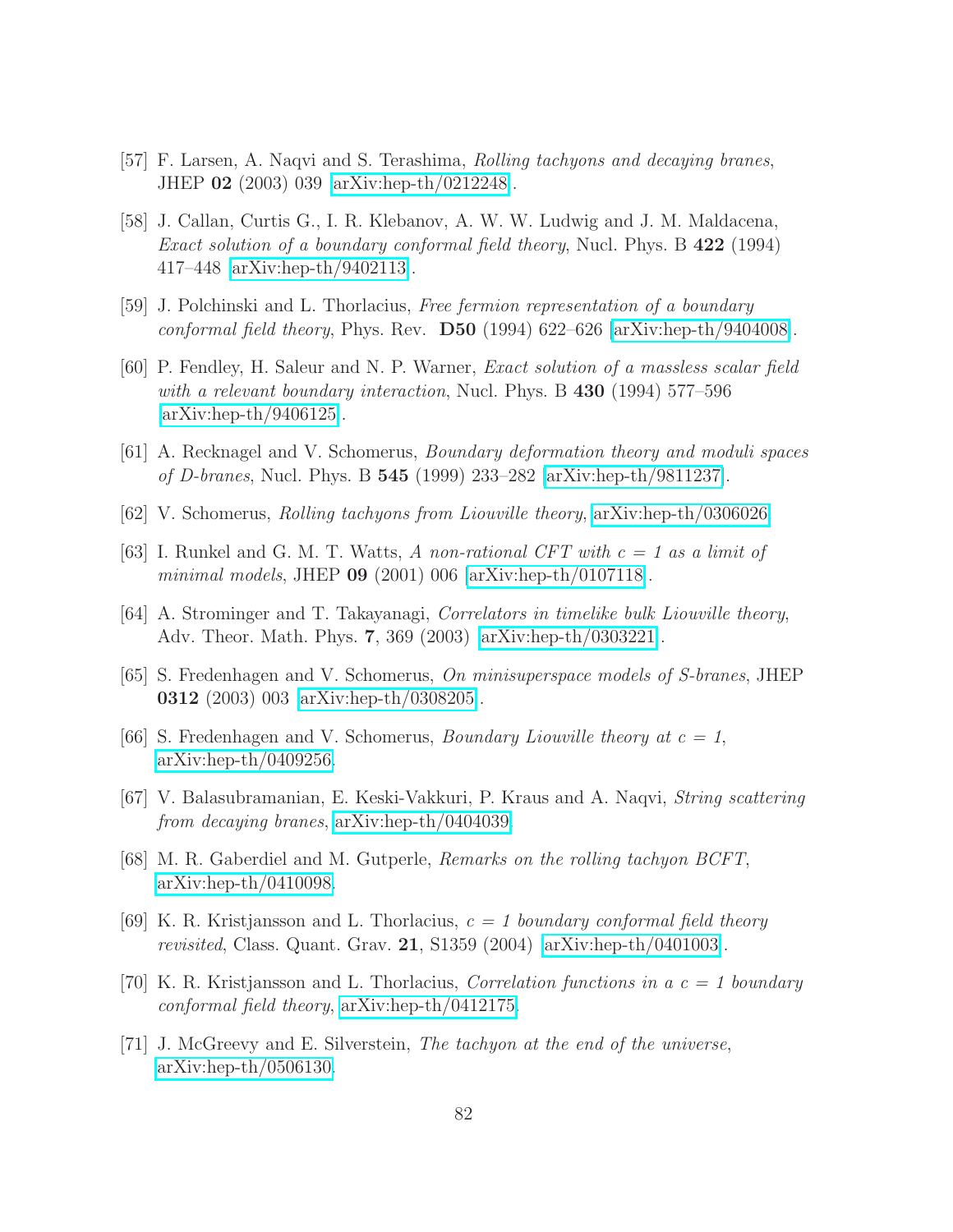- [72] S. Elitzur, A. Forge and E. Rabinovici, Some global aspects of string *compactifications*, Nucl. Phys. B  $359$  (1991) 581–610.
- [73] G. Mandal, A. M. Sengupta and S. R. Wadia, Classical solutions of two-dimensional string theory, Mod. Phys. Lett. A  $6$  (1991) 1685–1692.
- [74] E. Witten, On string theory and black holes, Phys. Rev.  $\mathbf{D44}$  (1991) 314–324.
- [75] K. Sfetsos, Branes for Higgs phases and exact conformal field theories, JHEP 01 (1999) 015 [\[arXiv:hep-th/9811167\]](http://arxiv.org/abs/hep-th/9811167).
- [76] H. Ooguri and C. Vafa, Two-Dimensional Black Hole and Singularities of CY Manifolds, Nucl. Phys. B 463 (1996) 55 [\[arXiv:hep-th/9511164\]](http://arxiv.org/abs/hep-th/9511164).
- [77] C. r. Ahn and M. Yamamoto, *Boundary action of*  $N = 2$  super-Liouville theory, Phys. Rev. D 69, 026007 (2004) [\[arXiv:hep-th/0310046\]](http://arxiv.org/abs/hep-th/0310046).
- [78] T. Eguchi and Y. Sugawara, *Modular bootstrap for boundary*  $N = 2$  Liouville theory, JHEP 0401, 025 (2004) [\[arXiv:hep-th/0311141\]](http://arxiv.org/abs/hep-th/0311141).
- [79] C. Ahn, M. Stanishkov and M. Yamamoto, One-point functions of  $N = 2$ super-Liouville theory with boundary, Nucl. Phys. B  $683$ , 177 (2004) [\[arXiv:hep-th/0311169\]](http://arxiv.org/abs/hep-th/0311169).
- [80] D. Israel, A. Pakman and J. Troost, *Extended*  $SL(2,R)/U(1)$  characters, or modular properties of a simple non-rational conformal field theory, JHEP 0404, 045 (2004) [\[arXiv:hep-th/0402085\]](http://arxiv.org/abs/hep-th/0402085).
- [81] T. Eguchi and Y. Sugawara,  $SL(2,R)/U(1)$  supercoset and elliptic genera of non-compact Calabi-Yau manifolds, JHEP 0405, 014 (2004) [\[arXiv:hep-th/0403193\]](http://arxiv.org/abs/hep-th/0403193).
- [82] D. Israel, A. Pakman and J. Troost, D-branes in  $N = 2$  Liouville theory and its mirror, [arXiv:hep-th/0405259.](http://arxiv.org/abs/hep-th/0405259)
- [83] C. Ahn, M. Stanishkov and M. Yamamoto,  $ZZ-branes$  of  $N = 2$  super-Liouville theory, JHEP 0407, 057 (2004) [\[arXiv:hep-th/0405274\]](http://arxiv.org/abs/hep-th/0405274).
- [84] A. Fotopoulos, V. Niarchos and N. Prezas, D-branes and extended characters in  $SL(2,R)/U(1)$ , [arXiv:hep-th/0406017.](http://arxiv.org/abs/hep-th/0406017)
- [85] K. Hosomichi,  $N = 2$  Liouville theory with boundary, [arXiv:hep-th/0408172.](http://arxiv.org/abs/hep-th/0408172)
- [86] T. Eguchi, Modular bootstrap of boundary  $N = 2$  Liouville theory, [arXiv:hep-th/0409266.](http://arxiv.org/abs/hep-th/0409266)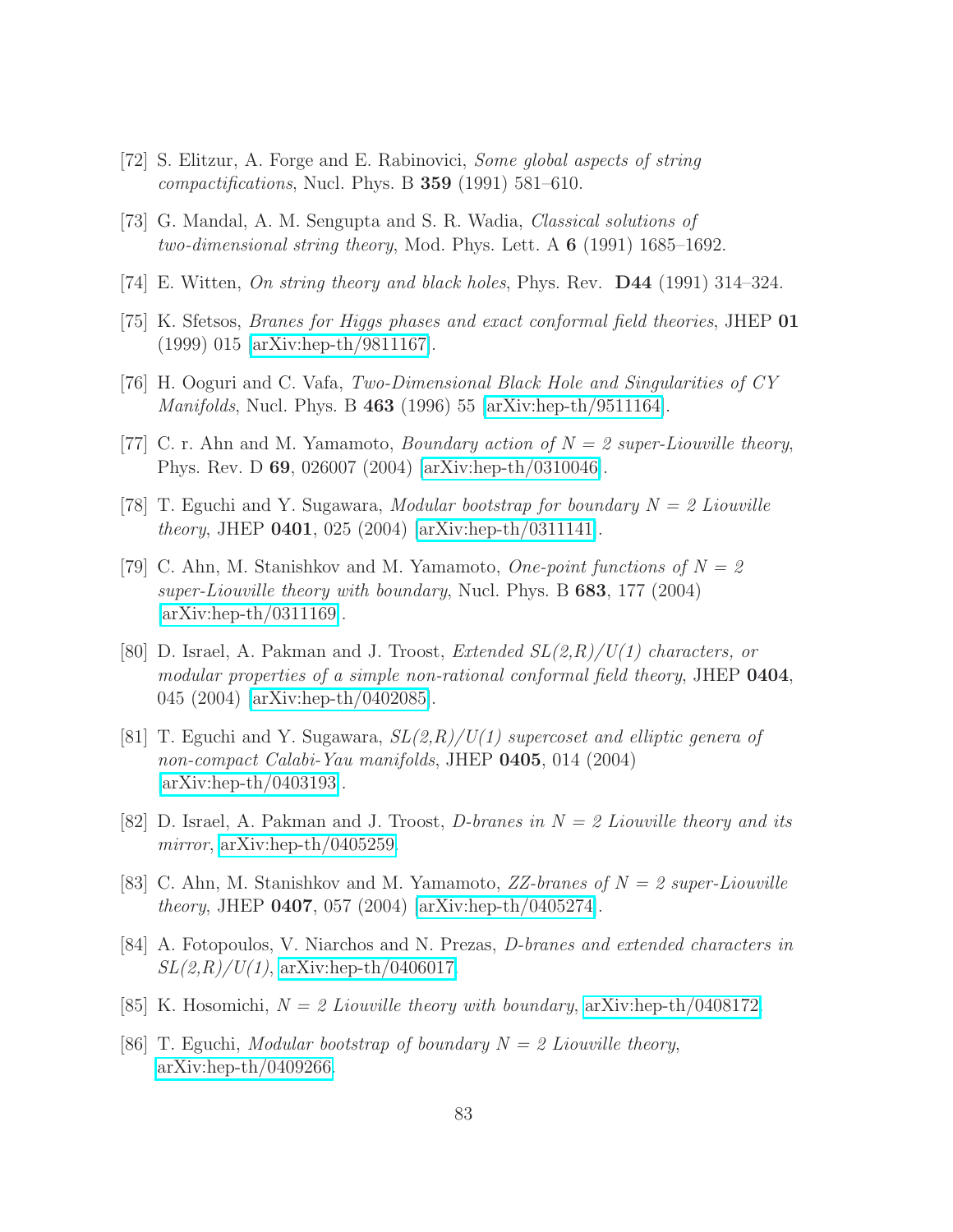- [87] T. Eguchi and Y. Sugawara, *Conifold type singularities*,  $N = 2$  *Liouville and*  $SL(2:R)/U(1)$  theories, [arXiv:hep-th/0411041.](http://arxiv.org/abs/hep-th/0411041)
- [88] R. Dijkgraaf, H. Verlinde and E. Verlinde, String propagation in a black hole *geometry*, Nucl. Phys. B **371** (1992) 269–314.
- [89] A. Hanany, N. Prezas and J. Troost, The partition function of the two-dimensional black hole conformal field theory, JHEP 04 (2002) 014 [\[arXiv:hep-th/0202129\]](http://arxiv.org/abs/hep-th/0202129).
- [90] J. M. Maldacena and H. Ooguri, *Strings in AdS(3)* and  $SL(2,R)$  WZW model. I, J. Math. Phys. 42 (2001) 2929–2960 [\[arXiv:hep-th/0001053\]](http://arxiv.org/abs/hep-th/0001053).
- [91] V. B. Petkova and J. B. Zuber, BCFT: From the boundary to the bulk, [arXiv:hep-th/0009219.](http://arxiv.org/abs/hep-th/0009219)
- [92] J. Fuchs, I. Runkel and C. Schweigert, Conformal correlation functions, Frobenius algebras and triangulations, Nucl. Phys. B  $624$ ,  $452$  (2002) [\[arXiv:hep-th/0110133\]](http://arxiv.org/abs/hep-th/0110133).
- [93] J. Fuchs, I. Runkel and C. Schweigert, TFT construction of RCFT correlators. I: Partition functions, Nucl. Phys. B 646, 353 (2002) [\[arXiv:hep-th/0204148\]](http://arxiv.org/abs/hep-th/0204148).
- [94] J. Fuchs, I. Runkel and C. Schweigert, TFT construction of RCFT correlators. II: Unoriented world sheets, Nucl. Phys. B  $678$ , 511 (2004) [\[arXiv:hep-th/0306164\]](http://arxiv.org/abs/hep-th/0306164).
- [95] J. Fuchs, I. Runkel and C. Schweigert, TFT construction of RCFT correlators. III: Simple currents, Nucl. Phys. B 694, 277 (2004) [\[arXiv:hep-th/0403157\]](http://arxiv.org/abs/hep-th/0403157).
- [96] J. Fuchs, I. Runkel and C. Schweigert, TFT construction of RCFT correlators. IV: Structure constants and correlation functions, [arXiv:hep-th/0412290.](http://arxiv.org/abs/hep-th/0412290)
- <span id="page-84-0"></span>[97] S. Ribault and V. Schomerus, Branes in the 2-D black hole, JHEP 0402, 019 (2004) [\[arXiv:hep-th/0310024\]](http://arxiv.org/abs/hep-th/0310024).
- [98] B. Ponsot, V. Schomerus and J. Teschner, Branes in the Euclidean AdS(3), JHEP 02 (2002) 016 [\[arXiv:hep-th/0112198\]](http://arxiv.org/abs/hep-th/0112198).
- [99] S. L. Lukyanov, E. S. Vitchev and A. B. Zamolodchikov, Integrable model of boundary interaction: The paperclip, Nucl. Phys. B 683 (2004) 423 [\[arXiv:hep-th/0312168\]](http://arxiv.org/abs/hep-th/0312168).
- [100] D. Kutasov, D-brane dynamics near NS5-branes, [arXiv:hep-th/0405058.](http://arxiv.org/abs/hep-th/0405058)
- [101] Y. Nakayama, Y. Sugawara and H. Takayanagi, Boundary states for the rolling D-branes in NS5 background, JHEP  $0407$  (2004) 020 [\[arXiv:hep-th/0406173\]](http://arxiv.org/abs/hep-th/0406173).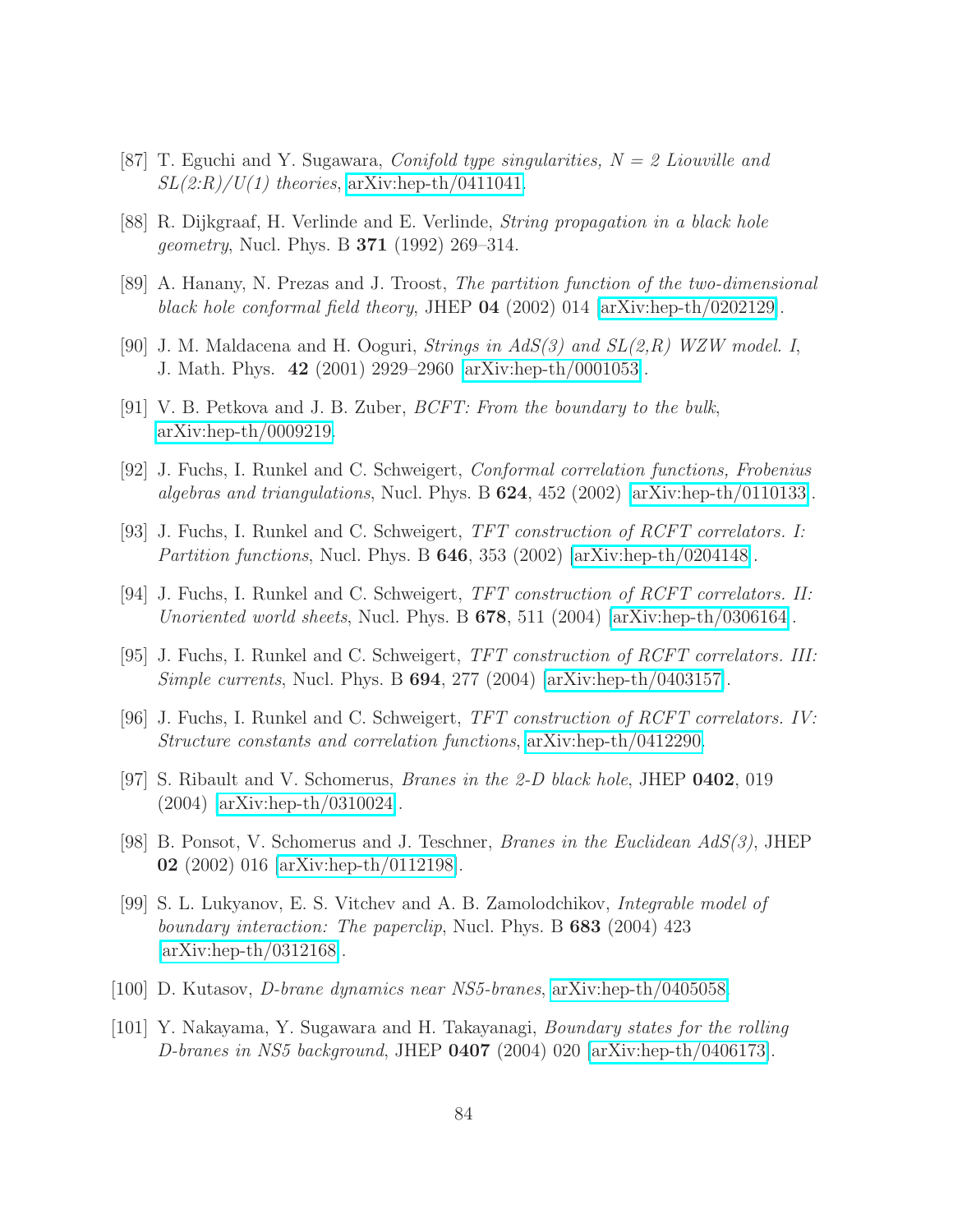- [102] D. A. Sahakyan, Comments on D-brane dynamics near NS5-branes, JHEP 0410 (2004) 008 [\[arXiv:hep-th/0408070\]](http://arxiv.org/abs/hep-th/0408070).
- [103] Y. Nakayama, K. L. Panigrahi, S. J. Rey and H. Takayanagi, Rolling down the throat in NS5-brane background: The case of electrified D-brane, [arXiv:hep-th/0412038.](http://arxiv.org/abs/hep-th/0412038)
- [104] Y. Nakayama, S. J. Rey and Y. Sugawara, D-brane propagation in two-dimensional black hole geometries, [arXiv:hep-th/0507040.](http://arxiv.org/abs/hep-th/0507040)
- [105] S. L. Lukyanov, A. M. Tsvelik and A. B. Zamolodchikov, *Paperclip at theta* = pi, Nucl. Phys. B 719 (2005) 103 [\[arXiv:hep-th/0501155\]](http://arxiv.org/abs/hep-th/0501155).
- <span id="page-85-1"></span>[106] V. Kazakov, I. K. Kostov and D. Kutasov, A matrix model for the two-dimensional black hole, Nucl. Phys. B  $622$  (2002) 141–188 [\[arXiv:hep-th/0101011\]](http://arxiv.org/abs/hep-th/0101011).
- <span id="page-85-2"></span>[107] K. Gawedzki, Noncompact WZW conformal field theories, [arXiv:hep-th/9110076.](http://arxiv.org/abs/hep-th/9110076)
- <span id="page-85-3"></span>[108] J. Teschner, *The mini-superspace limit of the*  $SL(2, C)/SU(2)$  *WZNW model*, Nucl. Phys. B 546, 369 (1999) [\[arXiv:hep-th/9712258\]](http://arxiv.org/abs/hep-th/9712258).
- <span id="page-85-4"></span>[109] C. Bachas and M. Petropoulos,  $Anti-de-Sitter\ D-branes$ , JHEP 0102, 025 (2001) [\[arXiv:hep-th/0012234\]](http://arxiv.org/abs/hep-th/0012234).
- [110] P. Lee, H. Ooguri, J. W. Park and J. Tannenhauser, *Open strings on*  $AdS(2)$ branes, Nucl. Phys. B 610, 3 (2001) [\[arXiv:hep-th/0106129\]](http://arxiv.org/abs/hep-th/0106129).
- <span id="page-85-6"></span><span id="page-85-5"></span>[111] A. Rajaraman and M. Rozali, *Boundary states for D-branes in*  $AdS(3)$ , Phys. Rev. D 66, 026006 (2002) [\[arXiv:hep-th/0108001\]](http://arxiv.org/abs/hep-th/0108001).
- <span id="page-85-0"></span>[112] A. Parnachev and D. A. Sahakyan, *Some remarks on D-branes in AdS(3)*, JHEP 0110, 022 (2001) [\[arXiv:hep-th/0109150\]](http://arxiv.org/abs/hep-th/0109150).
- <span id="page-85-7"></span>[113] J. Teschner, On structure constants and fusion rules in the  $SL(2, C)/SU(2)$ *WZNW model*, Nucl. Phys. B  $546$ , 390 (1999) [\[arXiv:hep-th/9712256\]](http://arxiv.org/abs/hep-th/9712256).
- <span id="page-85-8"></span>[114] J. Teschner, Operator product expansion and factorization in the  $H-3+$  WZNW model, Nucl. Phys. B 571, 555 (2000) [\[arXiv:hep-th/9906215\]](http://arxiv.org/abs/hep-th/9906215).
- [115] S. Ribault and J. Teschner,  $H(3)$  correlators from Liouville theory, JHEP 0506, 014 (2005) [\[arXiv:hep-th/0502048\]](http://arxiv.org/abs/hep-th/0502048).
- <span id="page-85-9"></span>[116] J. Teschner, Crossing symmetry in the  $H(3)+$  WZNW model, Phys. Lett. B 521, 127 (2001) [\[arXiv:hep-th/0108121\]](http://arxiv.org/abs/hep-th/0108121).